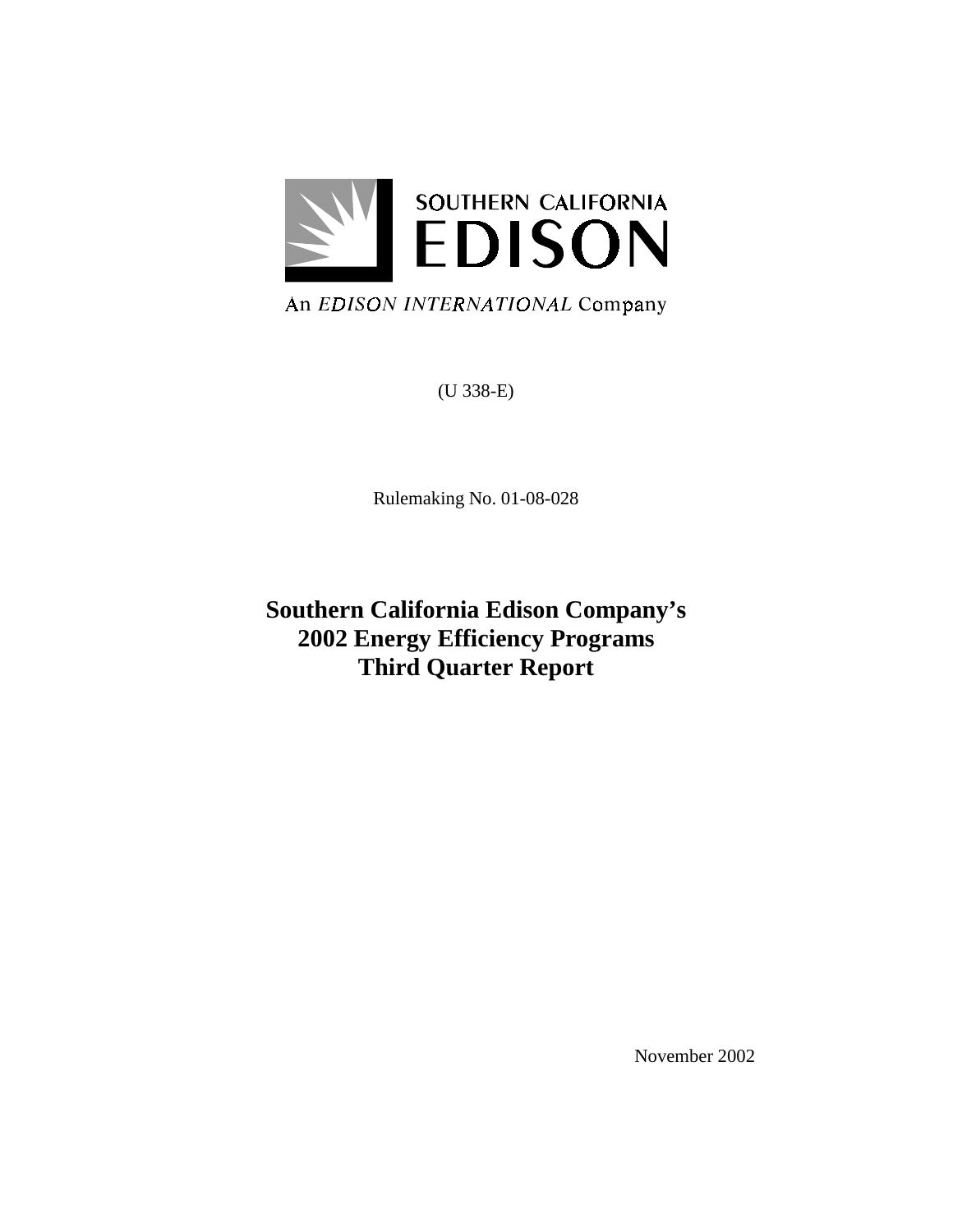# **Southern California Edison Company's 2002 Energy Efficiency Programs Third Quarter Report**

#### **Index**

### **I. Statewide Programs**

- **1. Residential Appliance Recycling**
- **2. Single Family EE Rebates**
- **3. Multifamily EE Rebates**
- **4. Home Energy Efficiency Surveys**
- **5. CA Energy Star New Homes Programs**
- **6. Standard Performance Contract**
- **7. Express Efficiency**
- **8. Nonresidential Energy Audits**
- **9. Building Operator Certification**
- **10. Emerging Technologies**
- **11. Savings By Design**
- **12. Education and Training**
- **13. Codes and Standards Advocacy**
- **14. Upstream Residential Lighting**
- **15. Marketing and Outreach**

#### **II. Local Programs**

- **1. Residential In-Home Energy Survey**
- **2. Small Nonresidential Hard To Reach**
- **3. Pump Test and Hydraulic Services**
- **4. Demonstration and Information Transfer**
- **5. Local Government Initiative**
- **6. Local Codes and Standards**

### **III. Measurement, Assessment and Evaluation (MA&E) and Statewide Evaluation, Measurement and Verification (EM&V)**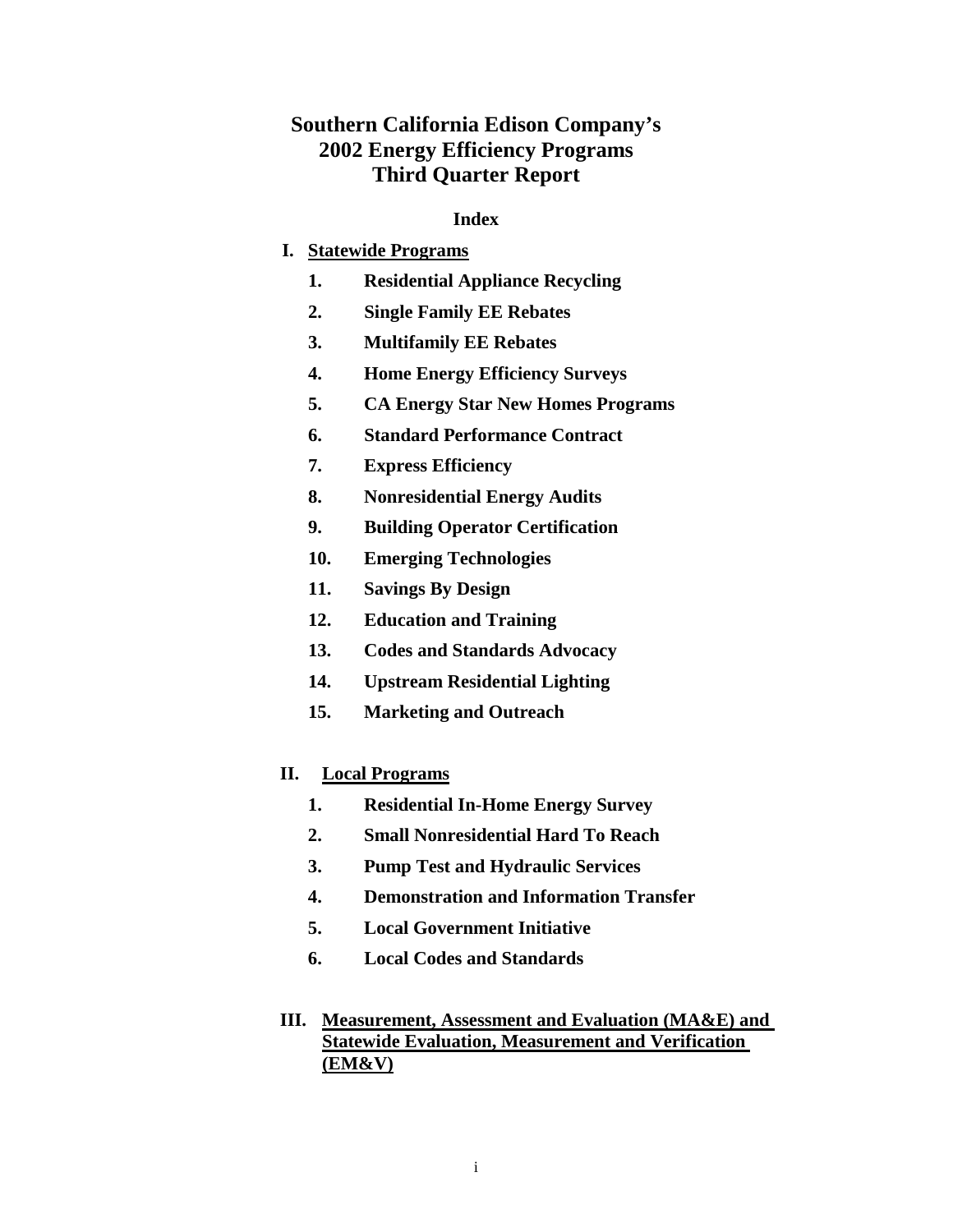### **Program Specific Report: July 1, 2002 thru September 30, 2002**

### Program Title: **Residential Appliance Recycling Program**

### **I. Program Overview**

The Residential Appliance Recycling Program (RARP) is a statewide investorowned utilities (IOU) program designed to reduce energy usage by allowing eligible residential customers (single family and multifamily owners/landlords and tenants) to dispose of their working, inefficient primary and secondary refrigerators and freezers in an environmentally safe manner. A recycling incentive of \$35 or a five-pack of compact fluorescent lamps (CFLs) is offered to customers for participation. The program covers the service territories of Pacific Gas and Electric (PG&E), Southern California Edison (SCE), and San Diego Gas & Electric (SDG&E).

### **II. Program Summary**

1. Total program budget =  $$4,710,000*$ 

Expenditures to date (includes program commitments) =  $$3,301,961$ 

|                       | Net kW* | Net kWh*   | Units $*$ |
|-----------------------|---------|------------|-----------|
| Projected             | 6,021   | 37,609,000 | 21,825    |
| <b>Actual</b>         | 5,316   | 33,003,000 | 19,103    |
| <b>Committed</b>      | 514     | 1,804,400  | 813       |
| <b>Total Recorded</b> | 5,528   | 34,388,000 | 19,916    |

2. Total net demand reduction and energy savings:

\*In Advice 1650-E, SCE requested to shift \$0.710 million to this program. The additional funding allows approximately 4,512 additional units to be recycled with an additional energy and demand savings of approximately 7,782,115 kWh and 1,192 kW.

3. Total number of customers served:

| Projected: | 21,500 |
|------------|--------|
| Actual:    | 18,700 |

4. Projected and actual number of units:

Please refer to program activity tables in corresponding program workbook.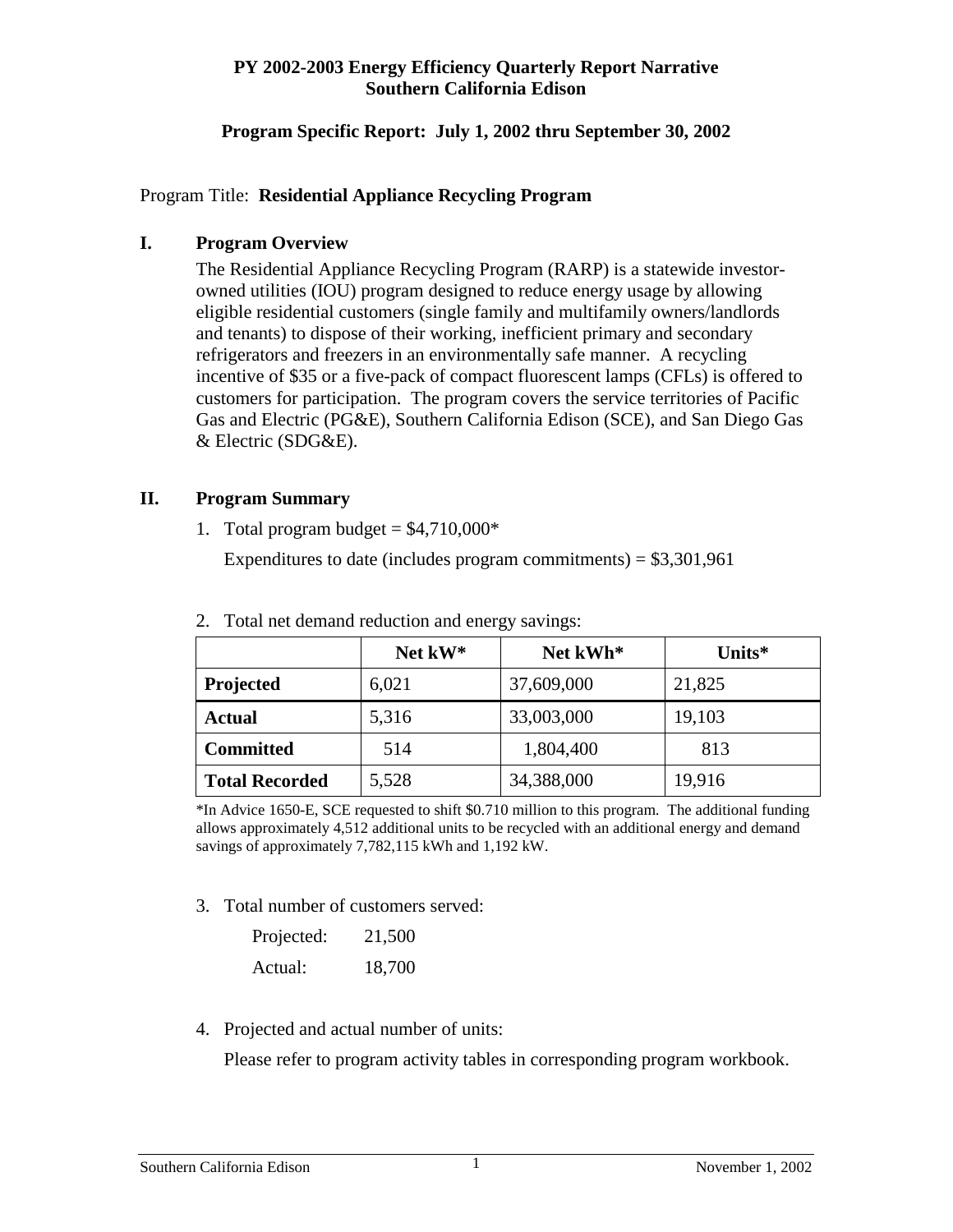### **Program Specific Report: July 1, 2002 thru September 30, 2002**

5. Total rebate (\$) paid:

Paid =  $$2,864,489$ , Committed =  $$207,681$ 

# **III. Program Implementation Status**

1. Status of program delivery

No change from the program implementation plan submitted to the California Public Utilities Commission on May 20, 2002.

2. Customer Enrollment

Two blank copies of the Appliance Recycling program application forms were sent to the Commission's Energy Division by SCE.

3. Workbook

Please refer to the informational tables shown in the corresponding program workbook for details on program expenditures and activities.

4. Training

The program did not sponsor any training during the quarter.

| <b>List Pieces</b>                               | Quantity                 | <b>Method of Delivery</b>          | # w/Each Method                        |
|--------------------------------------------------|--------------------------|------------------------------------|----------------------------------------|
| Refrigerator/Freezer<br>Recycling Bill<br>Insert | 570,000                  | <b>Bill Insert: Direct</b><br>Mail | Varies                                 |
| Bi-lingual<br>(English/Spanish)                  |                          |                                    |                                        |
| <b>Press Release</b>                             |                          | <b>Mass Market Media</b>           | Press                                  |
| Penny Saver Ad                                   | 2,195,000<br>Circulation | <b>Print Advertisement</b>         | 3 weeks in 240 HTR<br><b>Zip Codes</b> |

5. Marketing

Other Activities –

- Efforts continued to be coordinated utilizing the *FlexYourPower* campaign to leverage program offerings, which took place through distributing their advertisement with all refrigerator pick-ups.
- 6. Hard to Reach

In the third quarter of 2002, 57% of the units collected in SCE's service territory were from hard-to-reach geographic areas defined as rural, moderate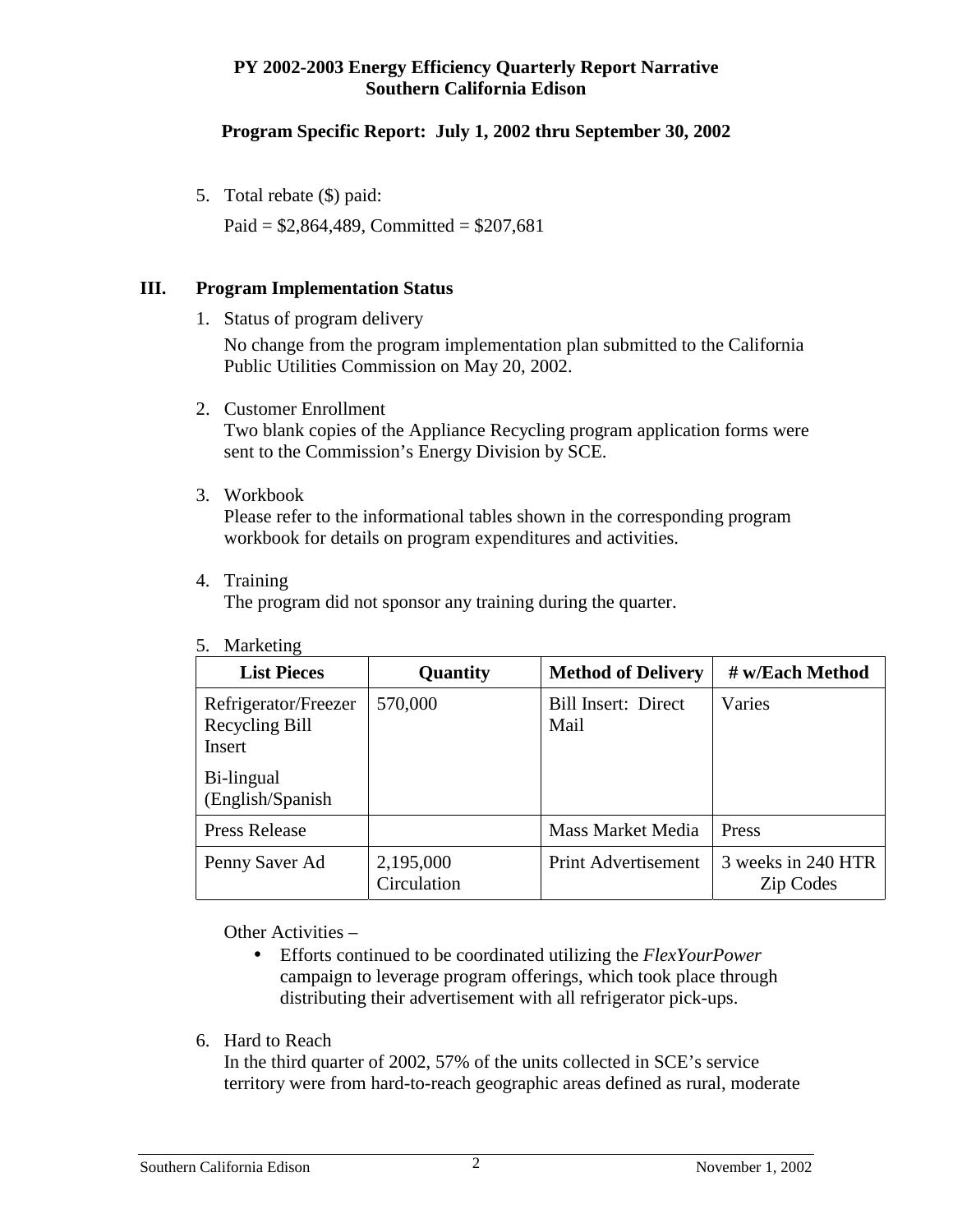### **Program Specific Report: July 1, 2002 thru September 30, 2002**

income and/or multifamily. SCE's 2002 revised goal is to have 57% of the units collected from this customer segment.

### **IV. Program Accomplishments**

- In August, SCE projected the program would exhaust its funds by the end of the third quarter or early in the fourth quarter thereby requiring SCE to close the program. To alleviate this problem, SCE sought to move additional funds from unspent first and second quarter 2002 program funds to the Appliance Recycling program (Advice Letter 1650-E). On September 29, 2002 the CPUC approved SCE's request to shift \$710,000 into the program. It is estimated that the increased funding should result in a collection of more than 4,500 units during the fourth quarter.
- The hard-to-reach component of the marketing plan was implemented in the third quarter, increasing the participation of hard-to-reach customers by 3 percent over 2001 levels.
- Due to high customer demand and near depletion of funding for the \$35 cash incentive option, during the latter part of the third quarter customers were only offered the CFL incentive to ensure that the program remained open.

### **V. Program Challenges**

No significant problems encountered to date.

**VI. Customer Disputes** 

None.

### **VII. Compliance Items**

The following list itemizes the various regulatory compliance items issued by the California Public Utilities Commission directly relating to this program.

#### Decision 02-03-056 -

*"We set the refrigerator/freezer recycling incentive payment at \$35, with the option for an energy efficiency product incentive (i.e., a five pack of compact fluorescent light bulbs) in exchange for the removal of an operable primary or secondary unit."* (mimeo, p.12)

#### Response -

The Residential Appliance Recycling program provides customers with a \$35 incentive or a five pack of compact fluorescent light bulbs in exchange for the removal of an operable primary or secondary refrigerator or freezer.

#### Decision 02-03-056 -

*"The IOUs shall run this program at a unit cost of \$200 per unit."* (mimeo, p.13)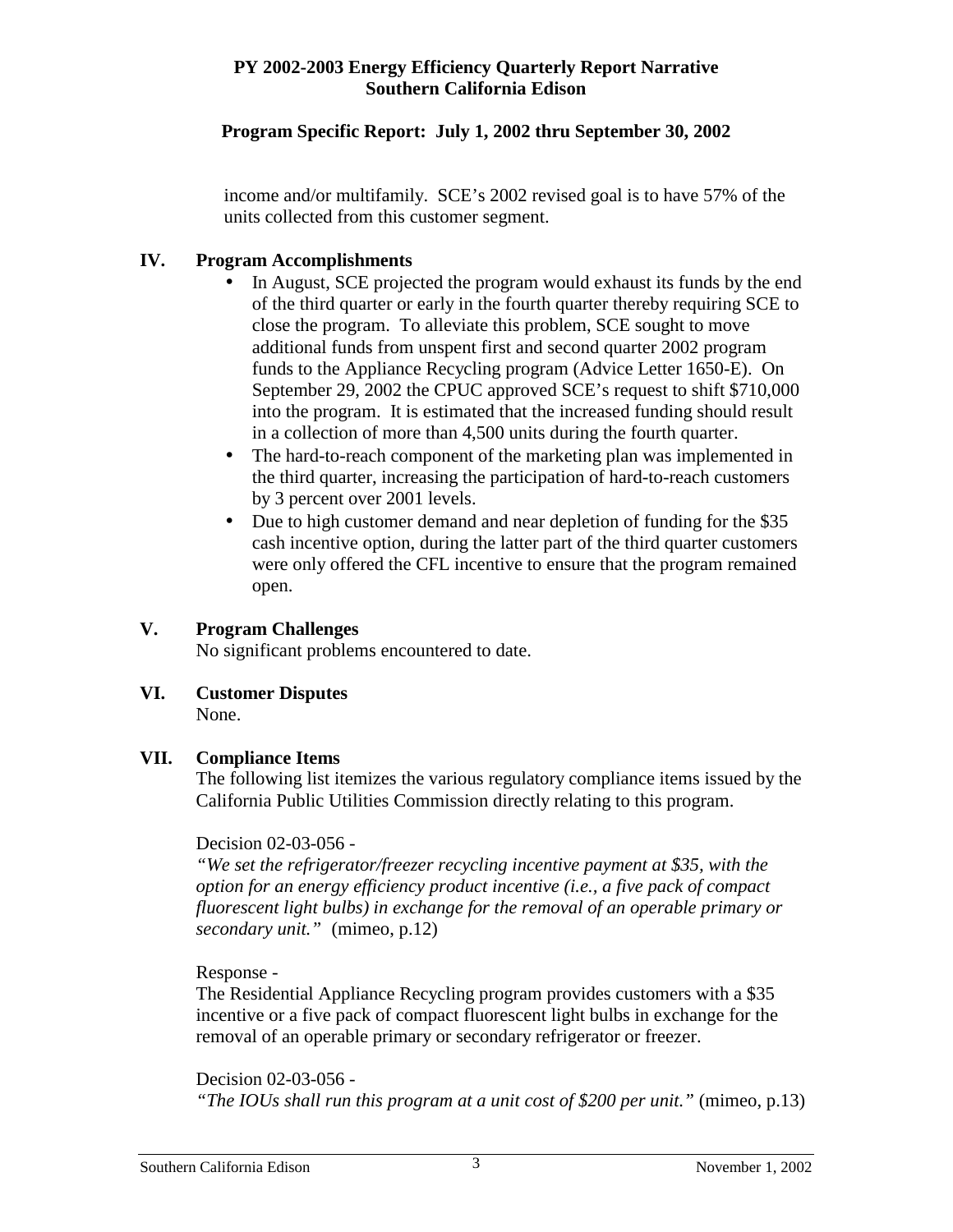### **Program Specific Report: July 1, 2002 thru September 30, 2002**

### Response –

The IOUs have designed a cost efficient program that costs less than the CPUC's required \$200 per unit costs.

### Decision 02-03-056 -

*"We will reduce administrative expense by appointing Edison as the one administrator to oversee the appliance recycling program statewide."* (mimeo, p.13)

### Response –

SCE has taken the lead in administering the Residential Appliance Recycling program in 2002.

### Decision 02-03-056 -

*"PG&E and SDG&E should arrange to transfer funds to Edison for payment purposes."* (mimeo, p.14)

### Response –

The IOUs are working on a transfer funding agreement that will transfer funds from PG&E and SDG&E to SCE in support of this program.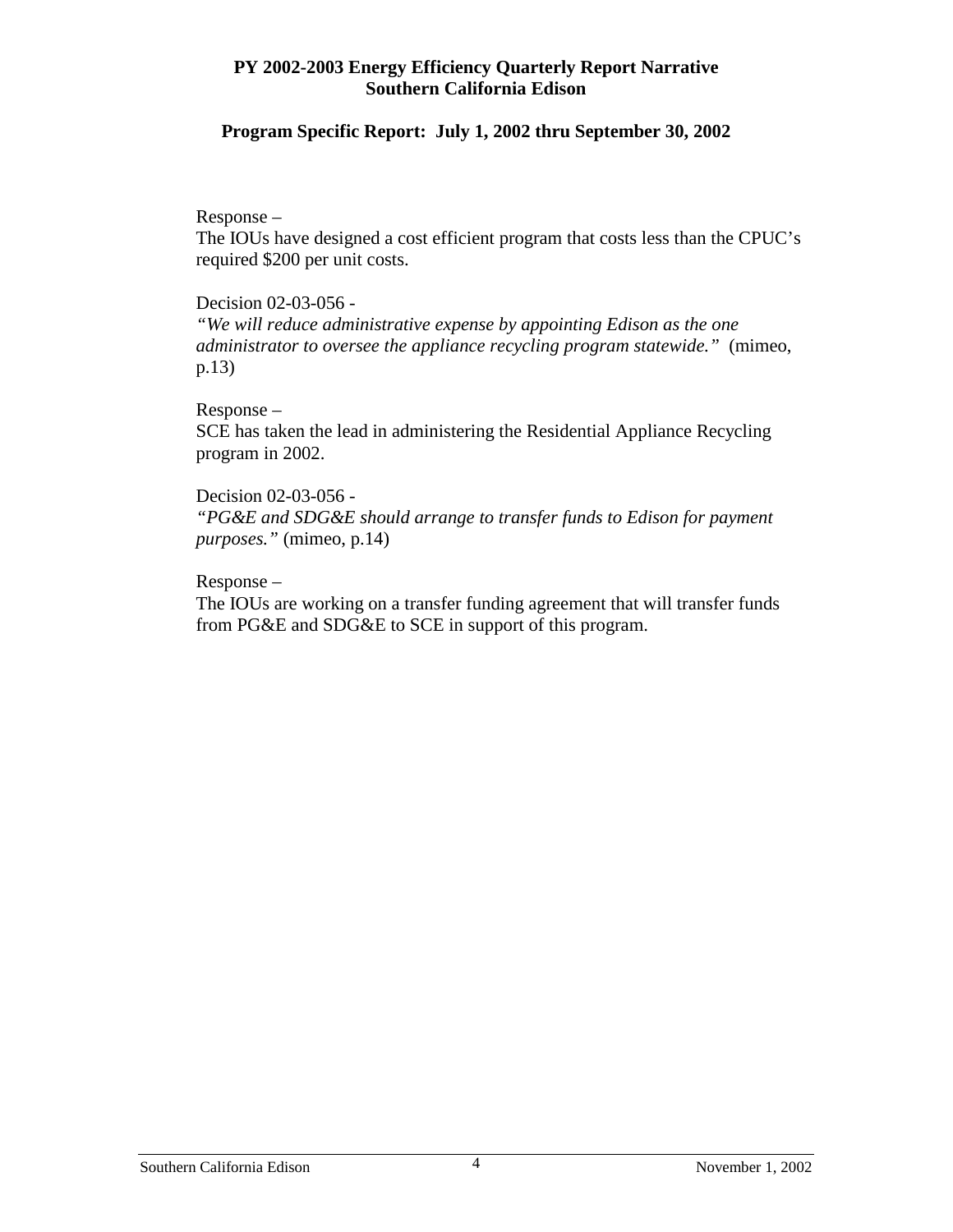### **Program Specific Report: July 1, 2002 thru September 30, 2002**

### Program Title: **Single Family Energy Efficiency Rebates Program**

### **I. Program Overview**

The Single Family Energy Efficiency Rebates program is a statewide program, administered by the four California investor-owned utilities, which provides rebates on various home improvement products, heating and cooling equipment, appliances, and residential pool equipment.

### **II. Program Summary**

1. Total program budget  $= $5,850,000$ Expenditures to date (includes program commitments)  $= $2,904,008$ 

|                       | Net kW | <b>Net kWh</b> |
|-----------------------|--------|----------------|
| Projected             | 6,770  | 19,039,000     |
| <b>Actual</b>         | 4,423  | 6,246,943      |
| <b>Committed</b>      | 1,163  | 1,643,642      |
| <b>Total Recorded</b> | 5,586  | 7,890,585      |

2. Total net demand reduction and energy savings

3. Total number of customers served:

Projected: Projection of the number of customers to be served was not provided in the implementation plan.

Actual: 17,503 residential customer rebate applications received for the Single Family Rebate Program.

- 4. Projected and actual number of units: Please refer to tables shown in corresponding program workbook.
- 5. Total rebate (\$) paid: Paid =  $$1,580,734$ , Committed =  $$419,873$

### **III. Program Implementation Status**

 1. Status of program delivery Statewide utilities implemented a contractor bonus program effective September 1, 2002, for the installation of qualified pool pumps and motors, which encourages contractors to actively solicit an increase in customer participation. Eligible contractors can receive an additional \$100 for qualified installations.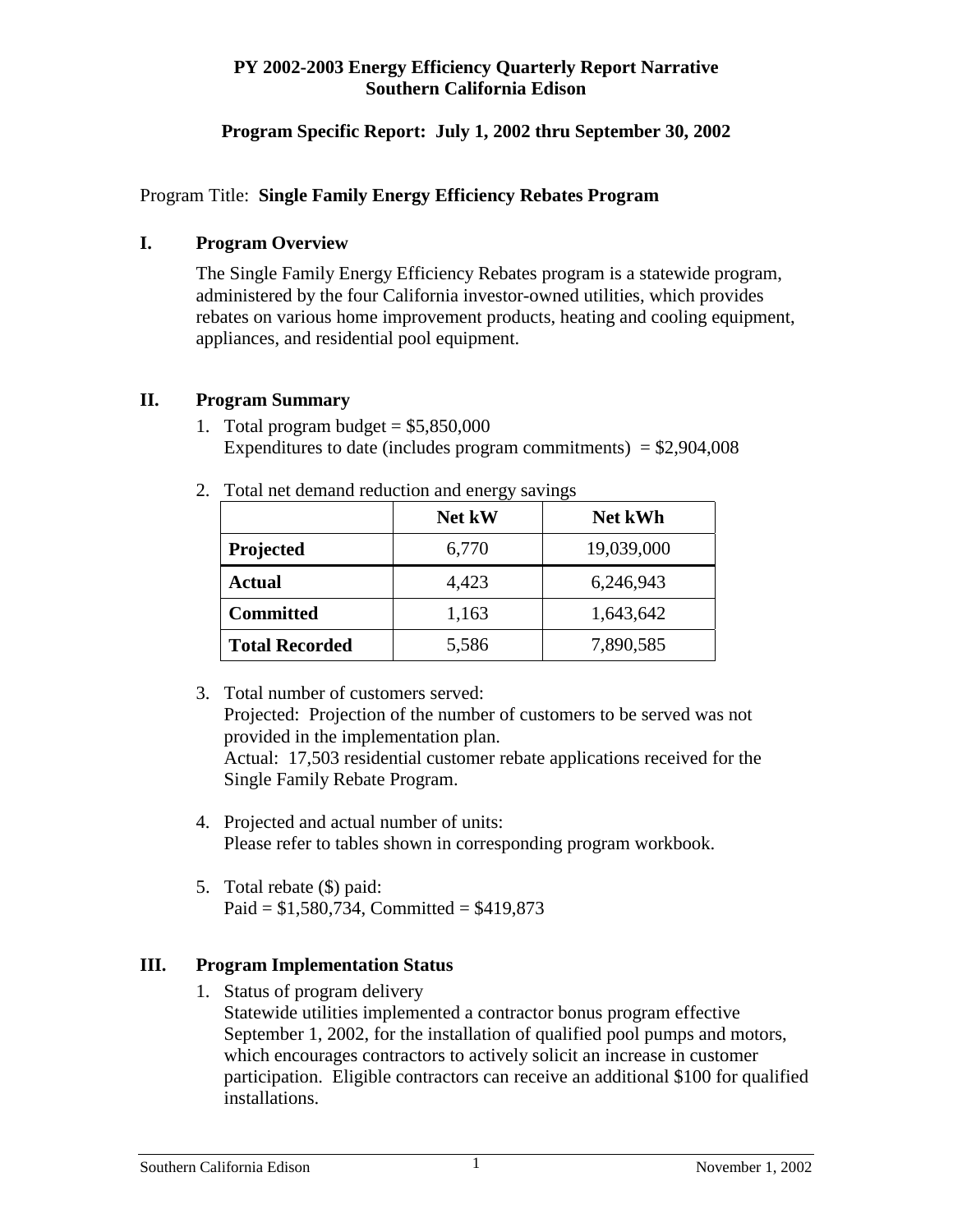### **Program Specific Report: July 1, 2002 thru September 30, 2002**

2. Customer Enrollment

Two blank copies of SCE's single-family rebate application form were sent to the California Public Utilities Commission's Energy Division.

3. Workbook

Please refer to the informational tables shown in corresponding program workbooks for details of program expenditures and activities.

4. Training

The IOUs partnered with Energy Star® in the conduct of an Appliance and HVAC Seminar in the month of September. The IOU's discussed rebate programs available statewide and facilitated an information exchange with manufacturers and retailers about the impact of rebate programs on their businesses. We specifically sought feedback from the program's participants concerning the 2002 rebate programs and intend to incorporate that input into the 2003 program design.

| <b>List Pieces</b>                                                      | Quantity    | <b>Method of</b><br><b>Delivery</b> | $#$ w/Each<br><b>Method</b> |
|-------------------------------------------------------------------------|-------------|-------------------------------------|-----------------------------|
| Applications                                                            | 9,000       | Mail                                | 26,334                      |
| Programmable<br><b>Thermostat Flyer</b>                                 | 3.9 Million | <b>Bill Insert</b>                  | 7.8 Million                 |
| Save Money/Save<br><b>Energy Self Selection</b><br>Tool                 | 10,000      | <b>Direct Contact</b>               | 10,000                      |
| <b>Residential Energy</b><br>Guide                                      | 30,600      | Mail                                | 30,600                      |
| <b>Shared Mail re: Pool</b><br>Pumps and<br>Programmable<br>Thermostats | 489,000     | Mail                                | 489,000                     |
| Pool Pump<br><b>Brochure/Application</b>                                | 100,000     | Mail                                | 100,000                     |
| Outbound Calling –<br>Pool Pumps                                        | 3,000       | Phone                               | 3,000                       |
| Pool Pump Incentive                                                     | 400         | Mail                                | 400                         |

#### 6. Marketing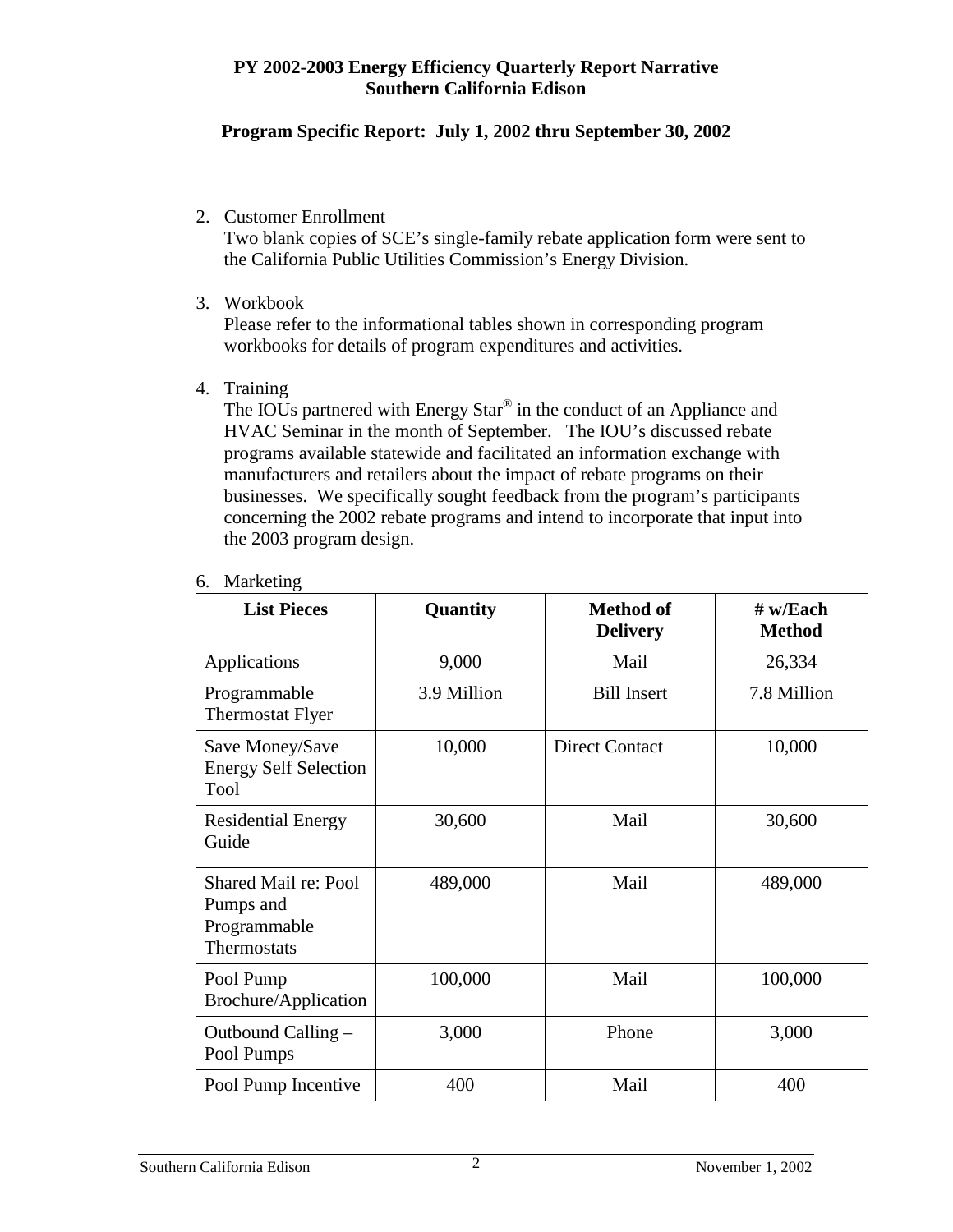### **Program Specific Report: July 1, 2002 thru September 30, 2002**

| <b>SPIFF</b>                                   |           |      |           |
|------------------------------------------------|-----------|------|-----------|
| Shared Mail re:<br>Programmable<br>Thermostats | 1,500,000 | Mail | 1,500,000 |

### 6. Hard-to-Reach

For the third quarter of 2002, the Single Family Rebate program received 42% of program applications from HTR areas. This surpasses our goal of 34%.

# **IV. Program Accomplishments**

The statewide utilities have continued to work together to improve program performance. For SCE, the program has been very popular with customers. SCE expects by the beginning of the final quarter of 2002, SCE will have exceeded goal for programmable thermostats, advanced whole house evaporative coolers, energy efficient windows, and room air conditioners. Specific activities completed during the third quarter include:

- Continued making enhancements/improvements to the rebate processing systems to reduce customer wait time and increase customer response efficiency.
- Initiated several marketing campaigns to increase the level of participation in the 2002 program.
- Continued coordination of customer energy efficiency messages with Flex Your Power and Univision.
- Conducted presentation to audience of manufacturers and retailers at the Energy Star® Appliance and HVAC seminar on the IOU's rebate program plans for 2003. Solicited feedback to improve programs for 2003.
- Developed a statewide rebate program plan for 2003, which includes those minor modifications that will make the program more effective.

# **V. Program Challenges**

Customer interest in purchasing energy-efficient equipment and products has diminished due to the reduced focus on an energy crisis. Thus customer participation in 2002 has been below expectations. To increase the level of participation in this program, SCE has initiated several marketing campaigns:

- − 100,000 mailings to owners of pools greater than five years old
- − Outbound calling to pool owners
- − 489,000 direct mail pieces to customers advocating the installation of programmable thermostats and pool pumps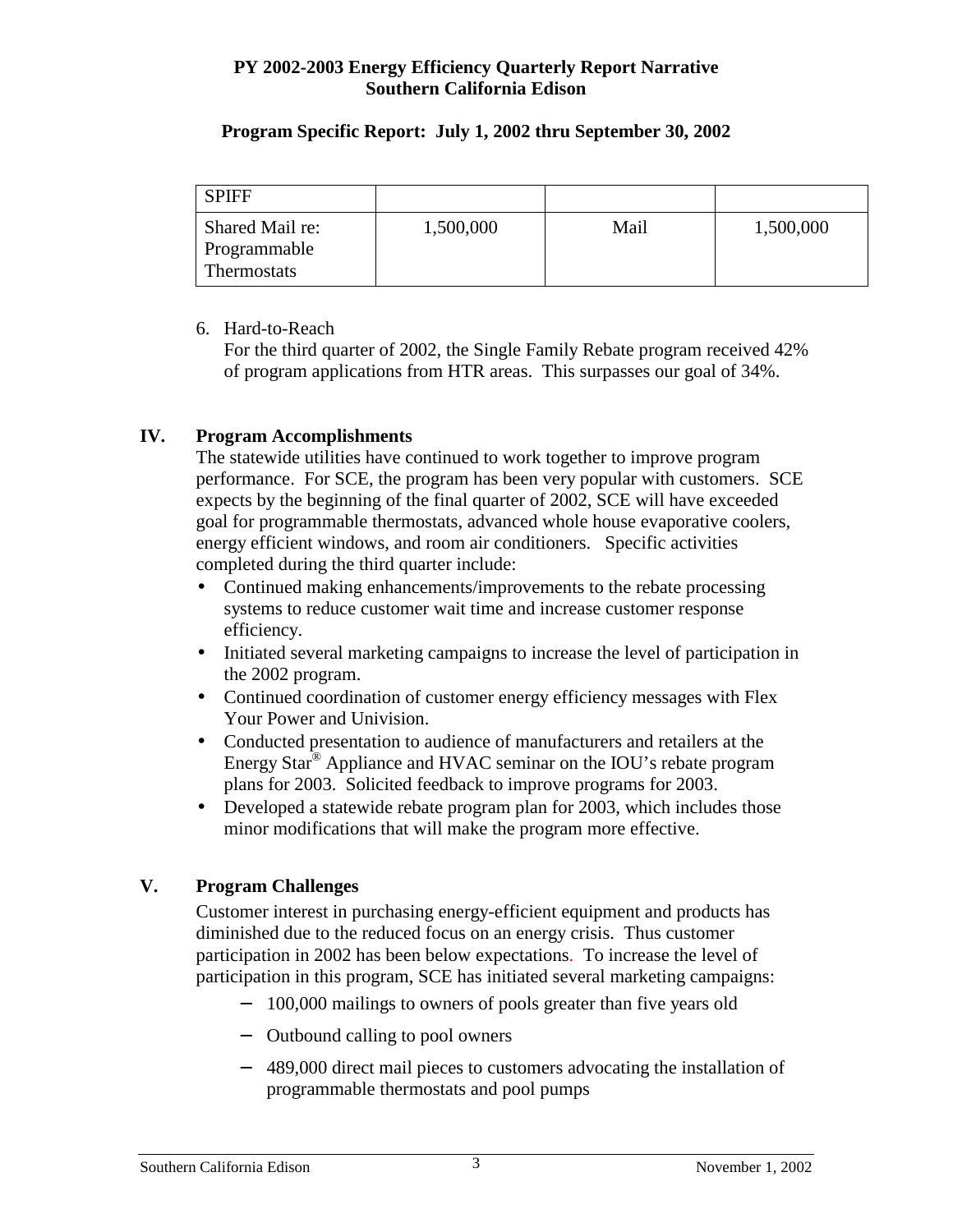### **Program Specific Report: July 1, 2002 thru September 30, 2002**

- − Bill insert to 3.9 million customers concerning the advantages of programmable thermostats
- − 1.5 million direct mail pieces advocating installation of programmable thermostats
- − Planned marketing efforts with Home Depot and Lowe's designed to increase customer participation.
- − Offered a \$100 incentive to participating pool contractors and retailers.

### **VI. Customer Disputes**

To date there have been no formal disputes logged against this program.

### **VII. Compliance Items**

There are no program-specific compliance items issued by the California Public Utilities Commission regarding this program.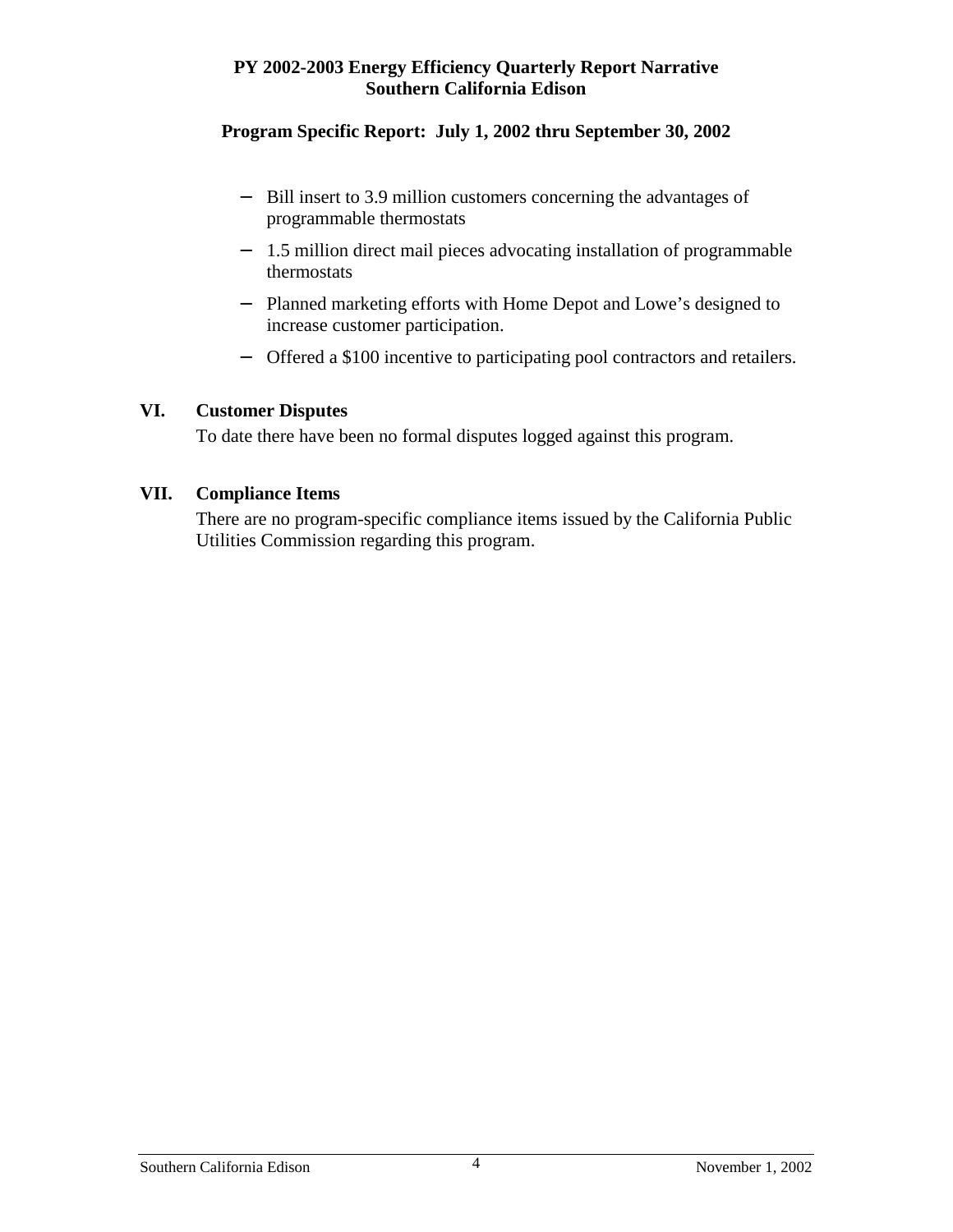### **Program Specific Report: July 1, 2002 thru September 30, 2002**

### Program Title: **Residential Retrofit Multifamily Energy Efficiency Rebates**

### **I. Program Overview**

The 2002 Multifamily Energy Efficiency Rebate program is a statewide program providing a broad list of qualifying energy efficiency measures. Prescribed rebates are available for the installation of qualifying energy-efficient improvements in apartment dwelling units and in the common areas of apartment and condominium complexes, and common areas of mobile home parks. Property owners and property managers of existing residential multifamily complexes with five or more dwelling units may qualify. The program is uniform throughout all the investor-owned utilities' (IOUs) service areas, with consistent terms and requirements and implementation characteristics, including rebate levels and application procedures.

### **II. Program Summary**

1. Total program budget  $= $2,000,000$ 

Expenditures to date (includes program commitments)  $= $970,641$ 

|                       | <b>Net Peak kW</b> | Net kWh   |
|-----------------------|--------------------|-----------|
| Projected             | 1,090              | 8,850,000 |
| <b>Actual</b>         | 142                | 1,688,000 |
| <b>Committed</b>      | 6                  | 185,000   |
| <b>Total Recorded</b> | 148                | 1,874,000 |

| 2. Total net demand reduction and energy savings: |  |
|---------------------------------------------------|--|
|                                                   |  |

3. Total number of customers served:

Projected: No projection included in the program implementation plan Actual: 178 applications

- 4. Projected and actual number of units: Please refer to program activity tables in corresponding program workbook.
- 5. Total rebate (\$) paid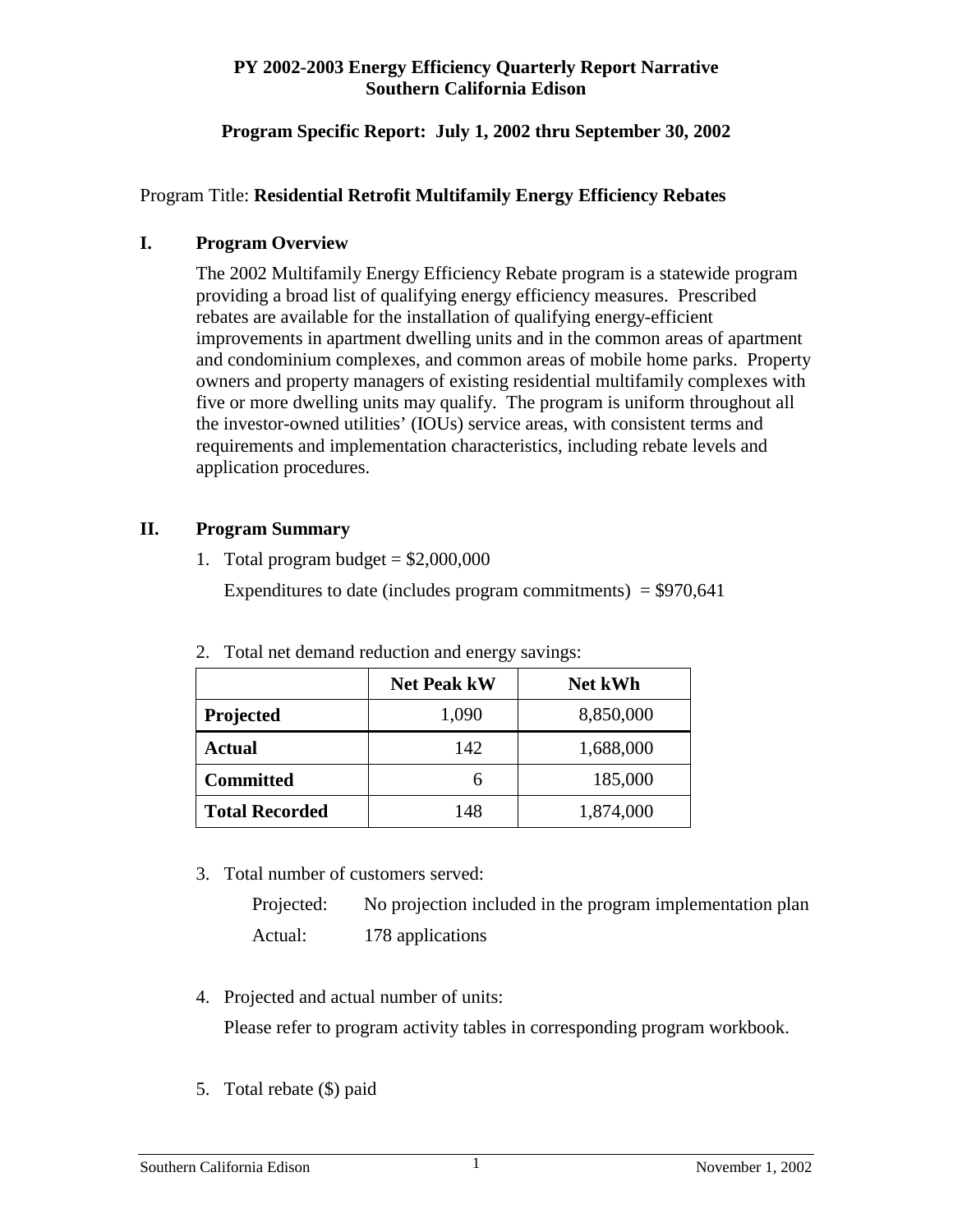### **Program Specific Report: July 1, 2002 thru September 30, 2002**

Paid = \$770,578, Committed = \$57,960

### **III. Program Implementation Status**

1. Status of program delivery

There have been no changes in the delivery mechanism since submission of the program implementation plan submitted in May 2002 except for the following:

- Indoor Light Fixtures: fully subscribed (10,000 units), currently not being offered.
- Exterior Light Fixtures (Porch Lights): fully subscribed (7,500) units), currently not being offered.
- 2. Customer Enrollment

Two blank copies of SCE's multifamily rebate application form were sent to the California Public Utilities Commission's Energy Division.

3. Workbook

Please refer to the informational tables shown in the corresponding program workbook for details on program expenditures and activities.

4. Training

The program did not sponsor any training during the quarter.

| <b>Marketing Piece</b>                                                              | Quantity | <b>Method of Delivery</b>                                                                                         | <b>No. Per Method</b>                                                                     |
|-------------------------------------------------------------------------------------|----------|-------------------------------------------------------------------------------------------------------------------|-------------------------------------------------------------------------------------------|
| Multifamily<br><b>Energy Efficiency</b><br>Rebate Program<br>Application<br>Package | 1        | Distributed through:<br>Energy Efficiency Call<br>Center Representatives and<br>voice response unit               | Toll free calls: 800<br>Web site: $-$                                                     |
|                                                                                     |          | <b>SCE Energy Efficiency</b><br>Website                                                                           |                                                                                           |
| Brochure: "Save<br><b>Energy Save</b><br>Money"                                     | 250,000  | Various methods: Call<br>Centers, Public Relations,<br>and Other SCE Internal<br>Leveraging                       | $5,300$ (est.)                                                                            |
| Article: "Take<br>Advantage of the<br>2002 Multifamily<br><b>Energy Efficiency</b>  |          | <b>Monthly Periodical</b><br>published by Apartment<br><b>Association of California</b><br><b>Southern Cities</b> | 2,500 Multifamily<br>Property<br><b>Owners/Managers</b><br>and interested 3 <sup>rd</sup> |

#### 5. Marketing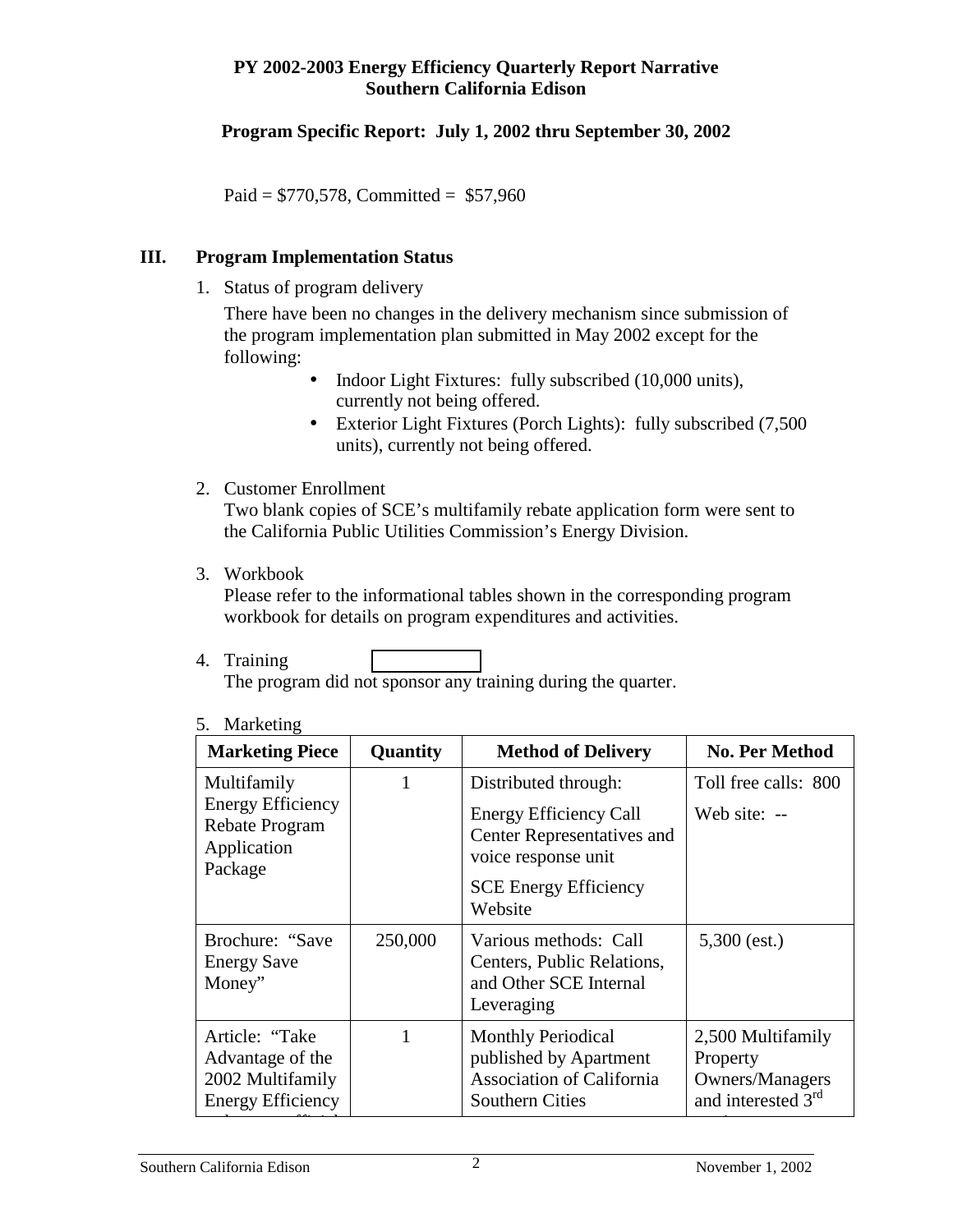### **Program Specific Report: July 1, 2002 thru September 30, 2002**

| Rebates", Official<br>California<br>Apartment<br>Journal, June<br>2002         |        |                                                                                                                 | parties.                                                                                       |
|--------------------------------------------------------------------------------|--------|-----------------------------------------------------------------------------------------------------------------|------------------------------------------------------------------------------------------------|
| Multifamily<br><b>Energy Efficiency</b><br>Rebate Program<br><b>Fact Sheet</b> | 10,000 | Various methods: Trade<br>Shows, Call Centers,<br>Public Relations, and Other<br><b>SCE</b> Internal Leveraging | 2,000 Multifamily<br>Property<br>Owners/Managers<br>and interested 3 <sup>rd</sup><br>parties. |
| Multifamily<br><b>Energy Efficiency</b><br>Rebate Program<br><b>Brochure</b>   | 20,000 | Various methods: Trade<br>Shows, Call Centers,<br>Public Relations, and Other<br><b>SCE</b> Internal Leveraging | 1,200 Multifamily<br>Property<br>Owners/Managers<br>and interested 3 <sup>rd</sup><br>parties. |
| <b>Bill Message</b>                                                            |        | Billing statement message<br>on September customer<br>bills                                                     | 9,000 multifamily<br>owner/manager<br>customer accounts                                        |

The Multifamily Rebate program information can be found by accessing the program website at www.sce.com.

6. Hard-to-Reach

During the third quarter of 2002, approximately 72% of the Multifamily Rebate program applications came from hard-to-reach customer segments.

# **IV. Program Accomplishments**

Statewide third quarter activities include:

- Participated as exhibitor at three apartment association trade shows in September: Apartment Association of California Southern Cities, Apartment Association of Greater Inland Empire, Southern California Association for Non-Profit Housing. Total attendance of these shows exceeded 30,000.
- Conducted halogen torchiere exchange in ethnic community; exchanging over 80 halogen torchieres in predominantly Spanish speaking community.
- Established walk-in halogen torchiere exchange program with fluorescent torchiere manufacturer for ongoing customer exchanges.

# **V. Program Challenges**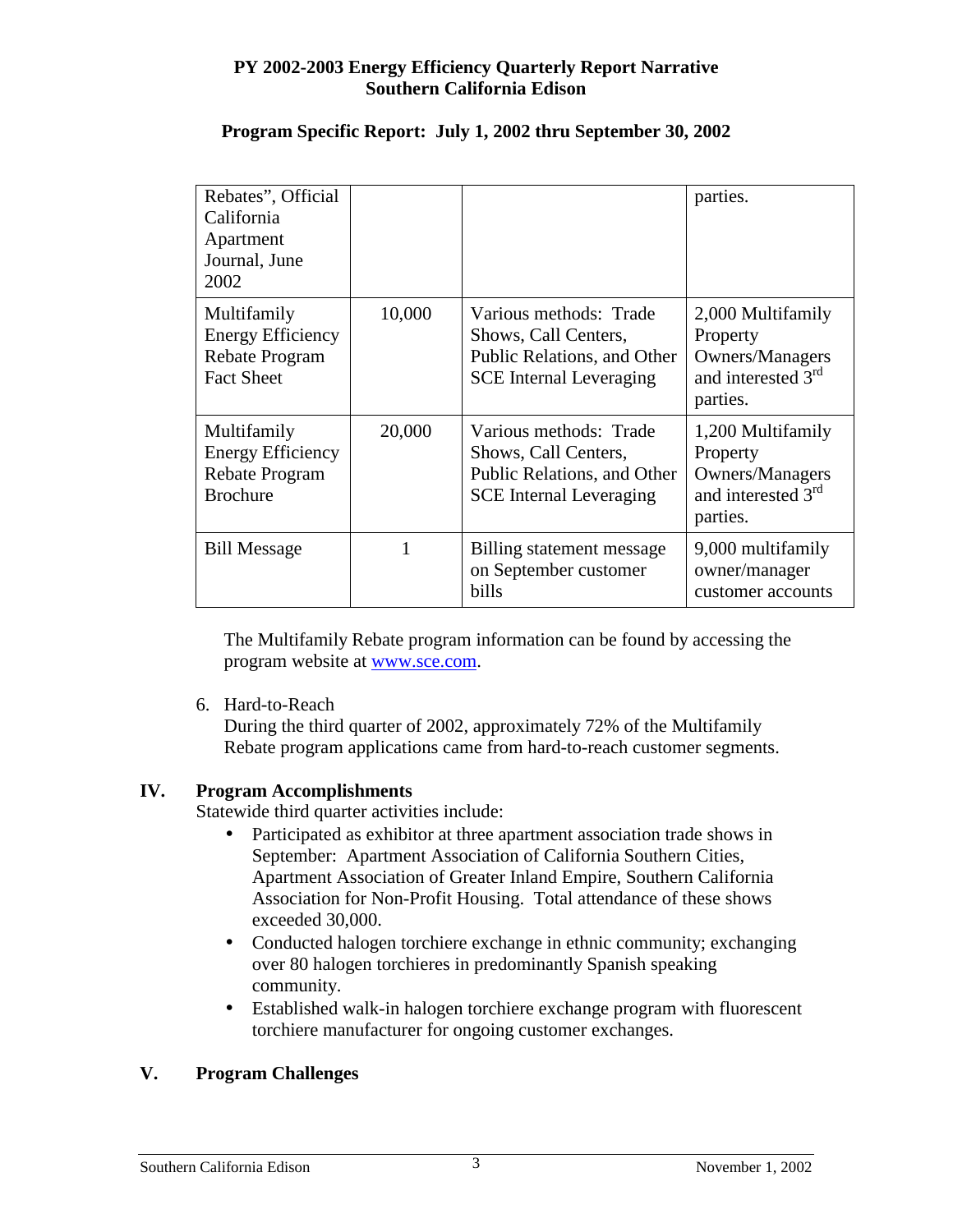### **Program Specific Report: July 1, 2002 thru September 30, 2002**

The Statewide Multifamily Program is a new energy efficiency program initiated for PY2002 targeted to the multifamily property owner and manager market. Establishing a new program in a previously dormant market poses new hurdles to overcome. Program participation levels have been challenged in 2002 as the Statewide Multifamily Program offerings begin to be integrated into this complex market.

Historically, the property owner/manager market has been resistant to any participation in energy efficiency efforts, particularly where any out-of-pocket expense is incurred for purchase and installation. During program planning, the four IOUs sought to overcome this hurdle by setting the rebates of some measures at sufficient levels to cover most, if not all, of the purchase and installation costs. As the Statewide Multifamily Program progresses, this approach has been validated by those measures being sold out in a relatively quick manner as opposed to very low participation levels for other measures requiring customer to contribute financially toward purchase and installation.

Mid-course corrections to the Statewide Multifamily Program have included increasing incentive levels of some measures with low participation levels and shifting program funding to measures that have high demand levels.

In light of these findings during program implementation future program designs shall include measure rebate levels of sufficient amounts to move high demand measures that require little, if any, customer contribution as well as kindle the interest of industry partners (i.e., contractors) to promote and drive market participation.

The four IOUs modified the Statewide Multifamily Program late in the 3rd quarter to encourage greater installation of energy demand controlling measures. An additional incentive of \$10 was added to the existing \$20 rebate for Programmable Thermostats. In addition, the IOU's expanded the options for central system controllers to include a non-graphing unit that is less expensive than digital graphing units, and should make installation of the measure more affordable for hard-to-reach small multi-family property owners. These decisions were made with the intent of further focusing property owners' attention toward dwelling improvement measures that can provide some of the greatest per dollar cost savings. Also, the demand for multifamily dwellings is so high in the State of California, and because rentals are at a premium and seldom vacant at this time, landlord/property owners are not motivated to purchase and install energy efficient measures.

#### **VI. Customer Disputes**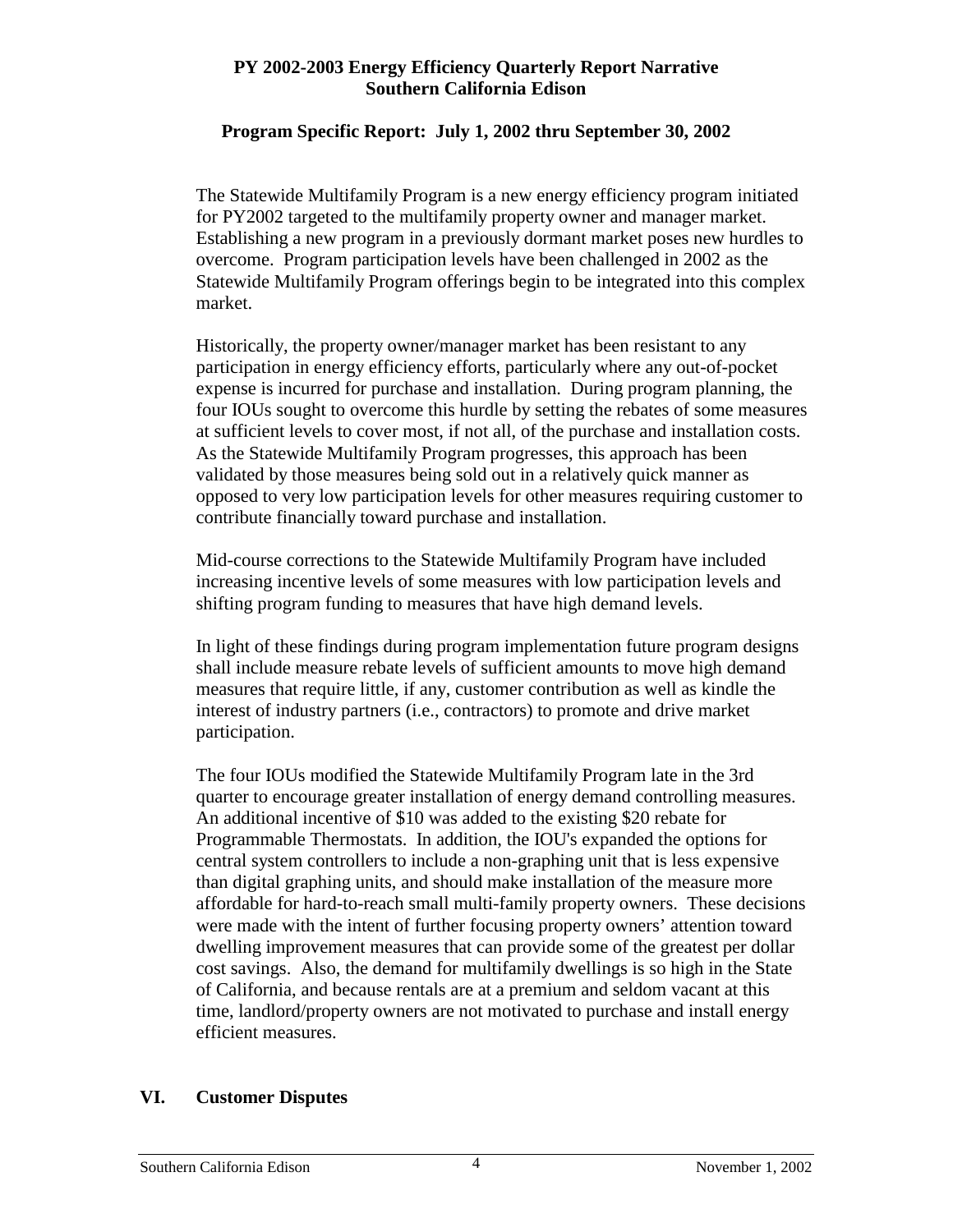### **Program Specific Report: July 1, 2002 thru September 30, 2002**

Southwest Environmental Inc. (SWE) filed an informal complaint with the California Public Utilities Commission on July 25, 2002. SCE received notice of the informal complaint on August 13, 2002 and provided immediate response to both the CPUC representative as well as SWE. SCE responded to the concerns stated in the informal complaint to the satisfaction of SWE. We continue to maintain regular communications with this contractor and other contractors who support and participate in the Multifamily Program.

### **VII. Compliance Items**

There are no program specific compliance items issued by the California Public Utilities Commission regarding this program.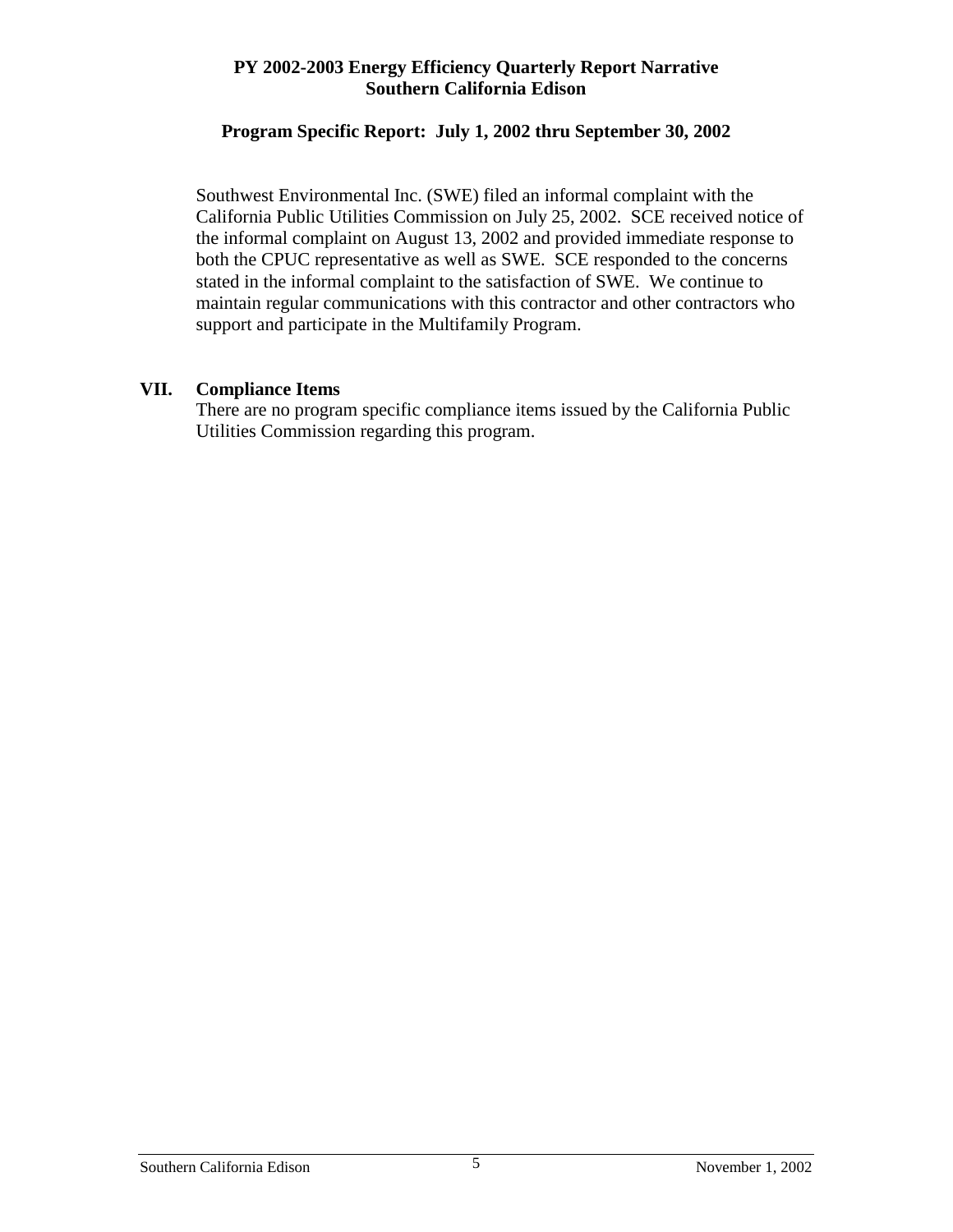### **Program Specific Report: July 1, 2002 thru September 30, 2002**

### Program Title: **Home Energy Efficiency Survey Program**

### **I. Program Overview**

The Home Energy Efficiency Survey (HEES) Program employs two delivery channels: Mail-In surveys, which include targeted direct mailings, and the interactive online survey, which provides immediate results online, to provide customers with valuable information they can apply to assist them with understanding, controlling and reducing energy use in their homes.

### **II. Program Summary**

- 1. Total program budget  $= $900,000$ Expenditures to date  $= $140,291$
- 2. Total net demand reduction and energy savings Categorized as an information program consistent with the California Public Utilities Commission's 2002 Energy Efficiency Policy Manual.

|           | <b>Mail-In Survey Targets</b> | <b>Online Survey Targets</b> |
|-----------|-------------------------------|------------------------------|
| Projected | 18,000                        | 12,000                       |
| $Actual*$ | 5,100                         | 3,908                        |

3. Total number of customers served:

∗ Includes completed survey reports mailed to customers and surveys in process at the end of the third quarter.

- 4. Projected and actual number of units: Please refer to tables shown in corresponding program workbook.
- 5. Total rebate (\$) paid. Not applicable to this information program.

### **III. Program Implementation Status**

- 1. Status of program delivery No change from the program implementation plan submitted to the California Public Utilities Commission (CPUC) on May 20, 2002.
- 2. Customer Enrollment Sample copies of these audits, in all languages, were sent to the CPUC's Energy Division.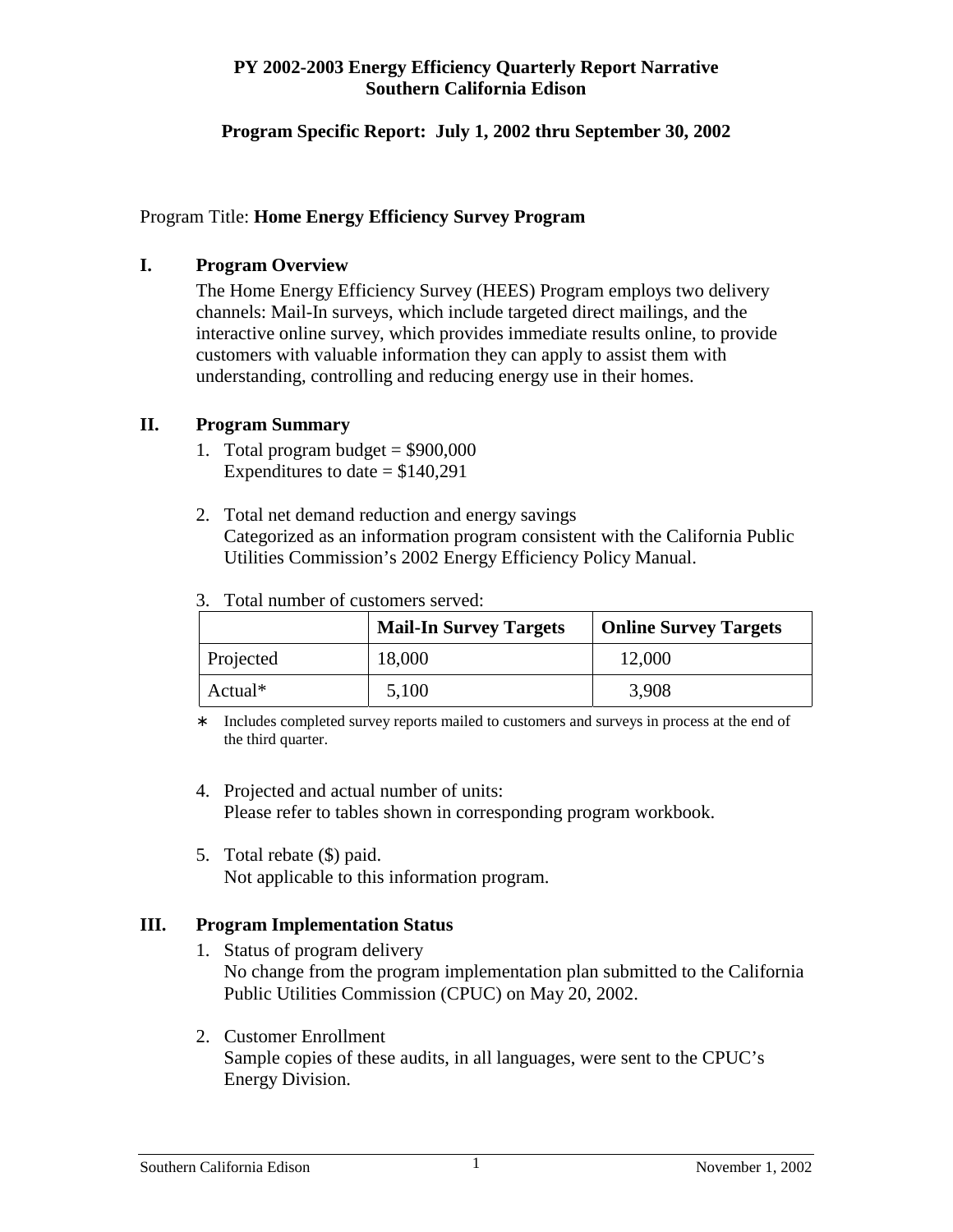### **Program Specific Report: July 1, 2002 thru September 30, 2002**

3. Workbook

Please refer to informational tables shown in the corresponding program workbook for details of program expenditures and program activities.

4. Training

Customer training is typically not conducted due to the nature of the program. The energy audits are created in simplified form to help the customer's complete an energy audit.

| <b>List Pieces</b>                                    | Quantity | <b>Method of Delivery</b>         | $#$ w/Each<br><b>Method</b> |
|-------------------------------------------------------|----------|-----------------------------------|-----------------------------|
| Electric Service Guide                                |          | <b>Customer Connection Insert</b> | Residential                 |
| Alphabet House Radio spot<br>Good Neighbor Radio spot |          | Southern California Radio         | Residential                 |
| Save Energy, Save Money<br><b>brochure</b>            |          | Handouts, Mail, Online            | Residential                 |
| English, Spanish, Chinese<br>Surveys online           | --       | www.sce.com web site              | Residential                 |

5. Marketing

# 6. Hard-to-Reach

The Commission directed the IOUs to create a Spanish and an Asian-language translation of the survey within two months of program launch, and to send at least 50 percent of the mailed HEES to Hard-to-Reach (HTR) customers. Through the third Quarter, SCE has mailed a total of 215,000 HEES solicitation packages, 51 percent (110,000 surveys) of which were mailed to HTR customers. SCE mailed 28,000 Spanish surveys and 12,000 Chinese surveys to residential customers who have registered with our phone center a preference to transact business in their native language.

# **IV. Program Accomplishments**

Statewide Third Quarter activities include:

- The Mail-In survey package was sent to 215,000 customers in the second and third quarters. The online program has been promoted via the Web site, press release, radio ads, energy efficiency literature, and bill inserts.
- In coordination with other party statewide contract efforts, IOU's worked with *Univision*, to develop television announcement copy promoting the Home Energy Efficiency Survey. Announcements aired in August.

# **V. Program Challenges**

 Techniques used for outreach and promotion of the HEES program in past years is proving to be less effective this year. In the past, the use of direct mail campaigns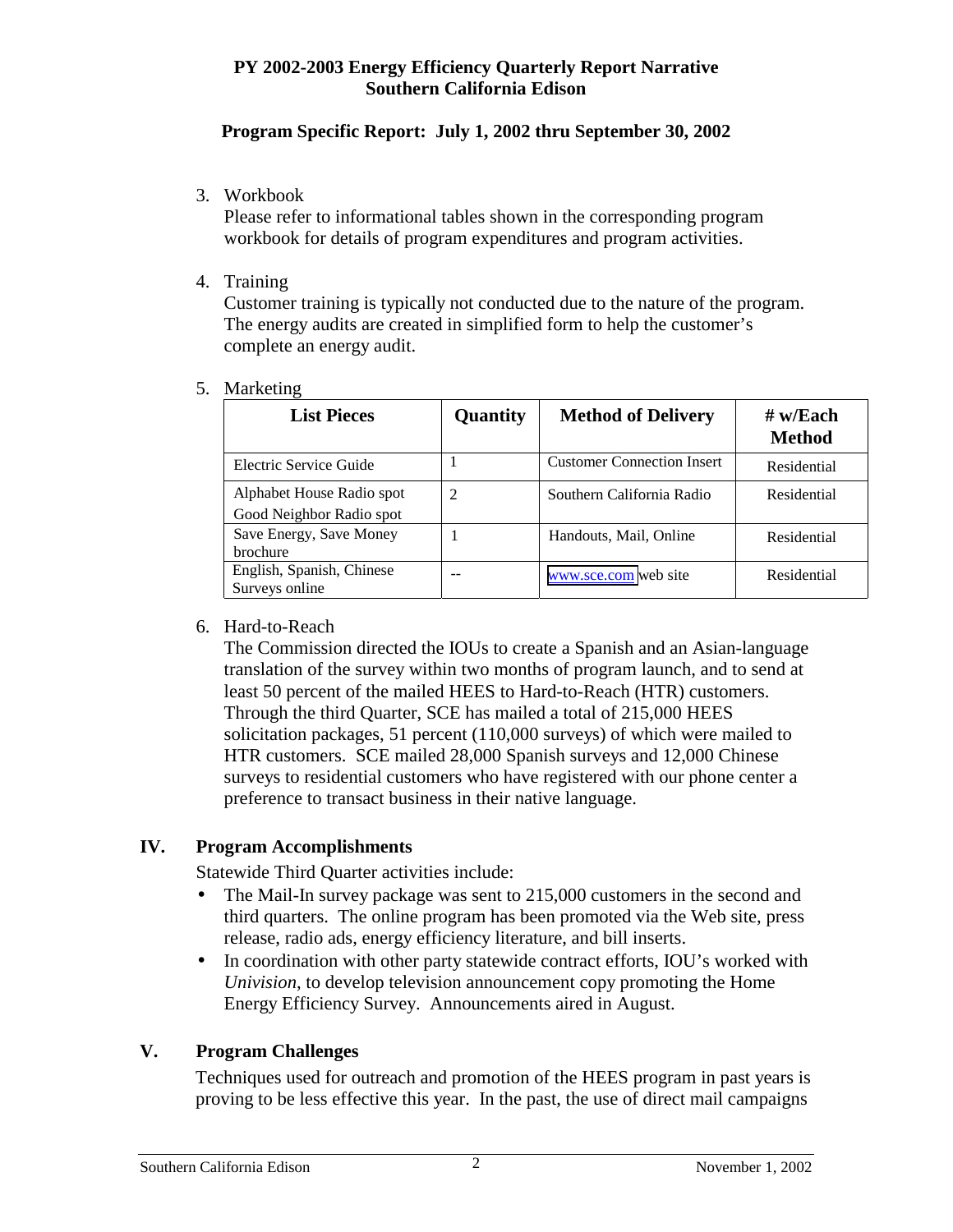### **Program Specific Report: July 1, 2002 thru September 30, 2002**

and product promotion in energy efficiency literature has generally been sufficient to satisfy program goals.

With the introduction of HTR goals this year, which tends to limit availability of the mail-in product to a population that tends to have lower electricity usage, SCE is experiencing solicitation response rates of between six and seven percent. This is well below the 15 to 20 percent response rates seen in the past when surveys were sent to SCE's highest usage customers.

 Despite extensive radio and print media advertising in the second and third quarters, the number of completed online surveys is well below the goal through the third quarter.

In an effort to make the outreach process more effective and meet completed survey goals, SCE has expanded the existing direct mail strategy and supplemented traditional outreach channels with new outreach channels. In the third quarter, SCE implemented the following:

Mail-In Surveys

- Additional direct mailing of 140,000 mail-in survey solicitation packets, including 28,000 Spanish and 12,000 Chinese, bringing the nine-month program total to 215,000 direct mail pieces.
- Distribution of 2,500 English and 500 Spanish mail-in surveys through SCE authorized payment centers.
- Promotion of mail-in surveys at county and regional fairs and other major events utilizing the Mobile Education Unit.

### Online Surveys

• A major online marketing campaign is scheduled to be launched in October. The campaign will include blast e-mails to 480,000 SCE customers offering a direct link to the survey web page. In addition, banner ads will be placed on high-traffic regional web sites to drive traffic to the survey web page. At the close of the third quarter SCE is in negotiations with a number of major retailers to offer an incentive to those customers who complete an online survey.

### **VI. Customer Disputes**

In August, SCE received one customer complaint regarding the accuracy of the Online Energy Survey results that were provided. The customer took issue with survey results that estimated the annual air conditioning usage. Xenergy, the vendor who administers the online survey, explained the methodology used to estimate electricity usage based on survey input. The customer seemed satisfied with the explanation he received and chose to not pursue the matter any further.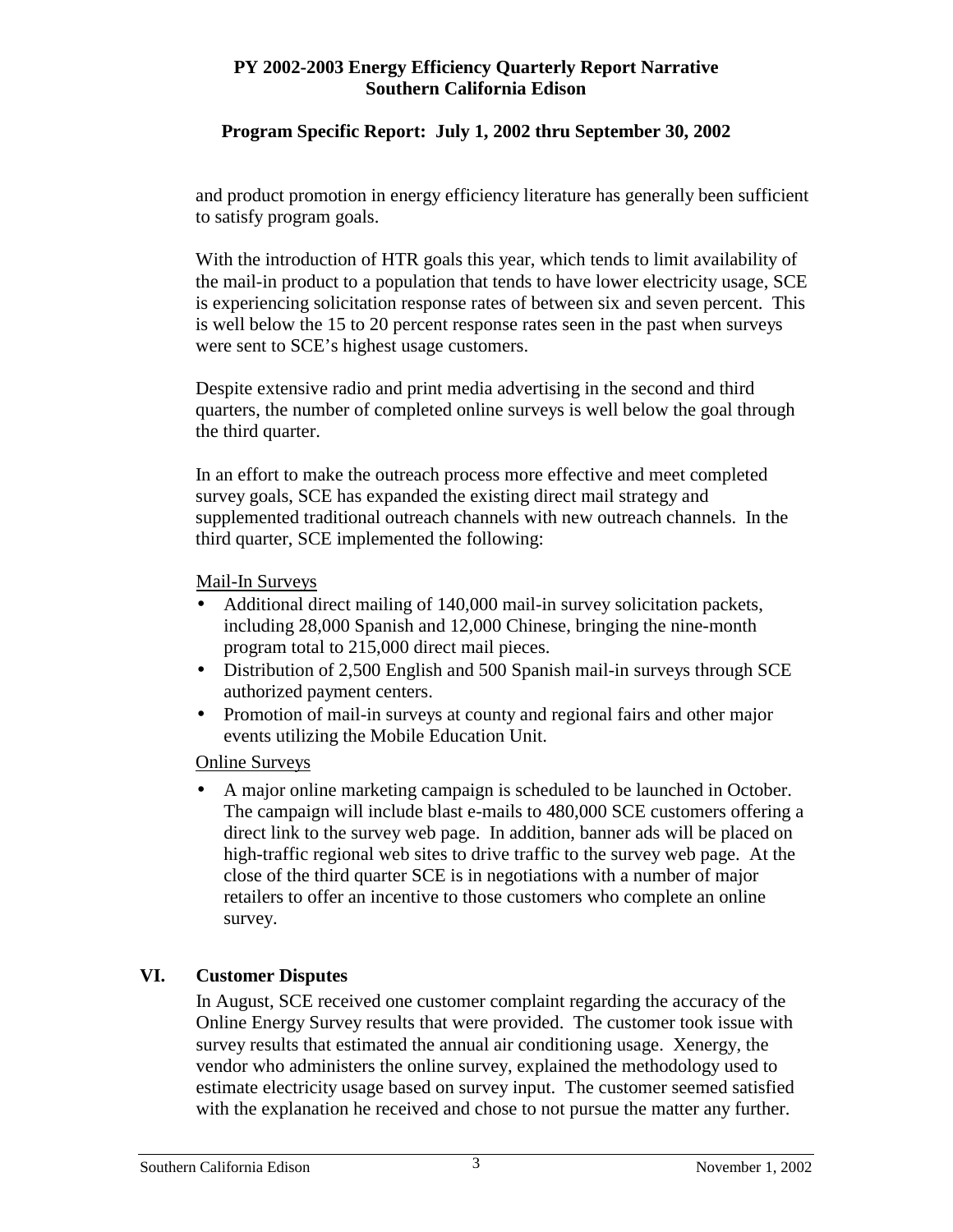**Program Specific Report: July 1, 2002 thru September 30, 2002** 

### **VII. Compliance Items**

The following list itemizes the various regulatory compliance items issued by the California Public Utilities Commission directly relating to this program.

Decision 02-03-056 –

*"At least 50% of the mailed statewide residential Home Energy Efficiency Surveys shall be sent to hard-to-reach customers. The IOUs shall develop and make available a Spanish-language version of the survey, and a version in the most prevalent Asian language in the IOU's territory, for both mailing and webposting within two months of the launch of their survey programs." [Ordering Paragraph No. 5, p. 62]* 

### Response -

IOU's are actively targeting HTR customers via direct mailing efforts on a statewide basis. At SCE these efforts began during mid-July. SCE met the Commission's mandate for having Spanish and Asian language version surveys available for web posting within two months of the programs launch date, or June 1, 2002*.*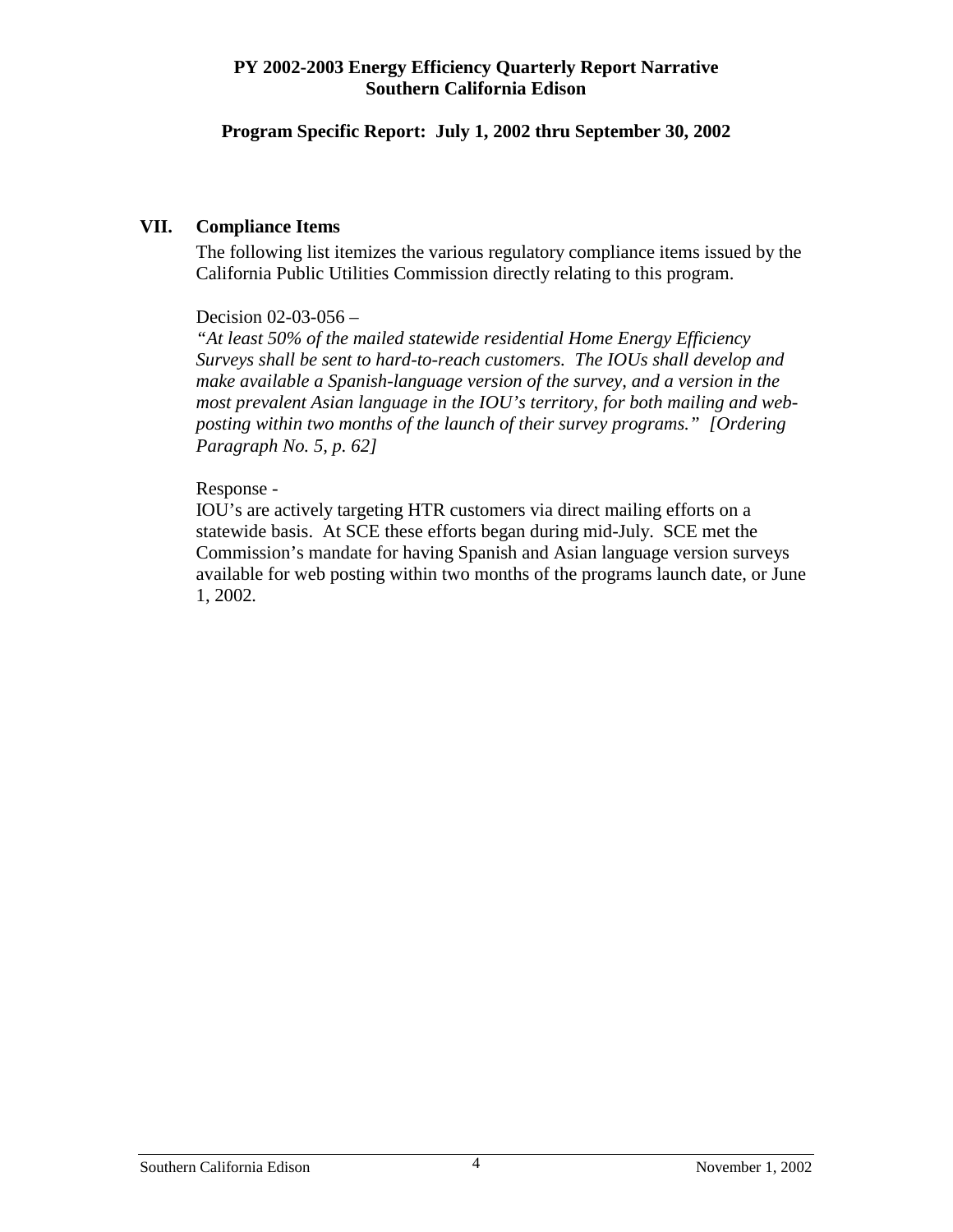### **Program Specific Report: July 1, 2002 thru September 30, 2002**

### Program Title: **California ENERGY STAR ® New Homes Programs**

- California ENERGY STAR® New Homes Single-Family
- California ENERGY STAR® New Homes Multi-family

### **I. Program Overview**

The California Energy Star New Homes Programs (CESNHP) are designed to encourage single family and multi-family (including rental apartments, condominiums, townhomes; as well as high-rise buildings on a pilot basis) builders to construct homes that exceed Title 24 through a combination of financial incentives, design assistance, and education. These performance-based programs are designed to encourage homebuilders to construct single family and multi-family dwellings that are 15% and 20% more efficient than required by the 2001 Residential Energy Efficiency Standards – initiated in State Assembly Bill (AB) 970. The 15% level has been designated by the EPA as the new Energy Star® homes baseline for California, subsequent to the Title 24 revisions (2001 Standards) brought about in AB 970. As a result, buyers of single-family homes, and renters of multifamily homes have energy-efficient, money-saving, comfort and quality alternatives compared to standard new housing.

# **II. Program Summary**

### 1. **Single Family**:

Total program budget  $= $3,435,000$ 

Expenditures to date (includes program commitments) =  $$1,261,700$ 

### **Multi-family**:

Program budget  $= $770,000$ Expenditures to date (includes program commitments)  $= $100,674$ 

2. Total net demand reduction and energy savings:

|                  | <b>Net Peak kW</b> | <b>Net kWh</b> |
|------------------|--------------------|----------------|
| Projected        | 4,204              | 3,587,580      |
| <b>Actual</b>    |                    |                |
| <b>Committed</b> | 1,503              | 1,399,341      |

#### **Single Family**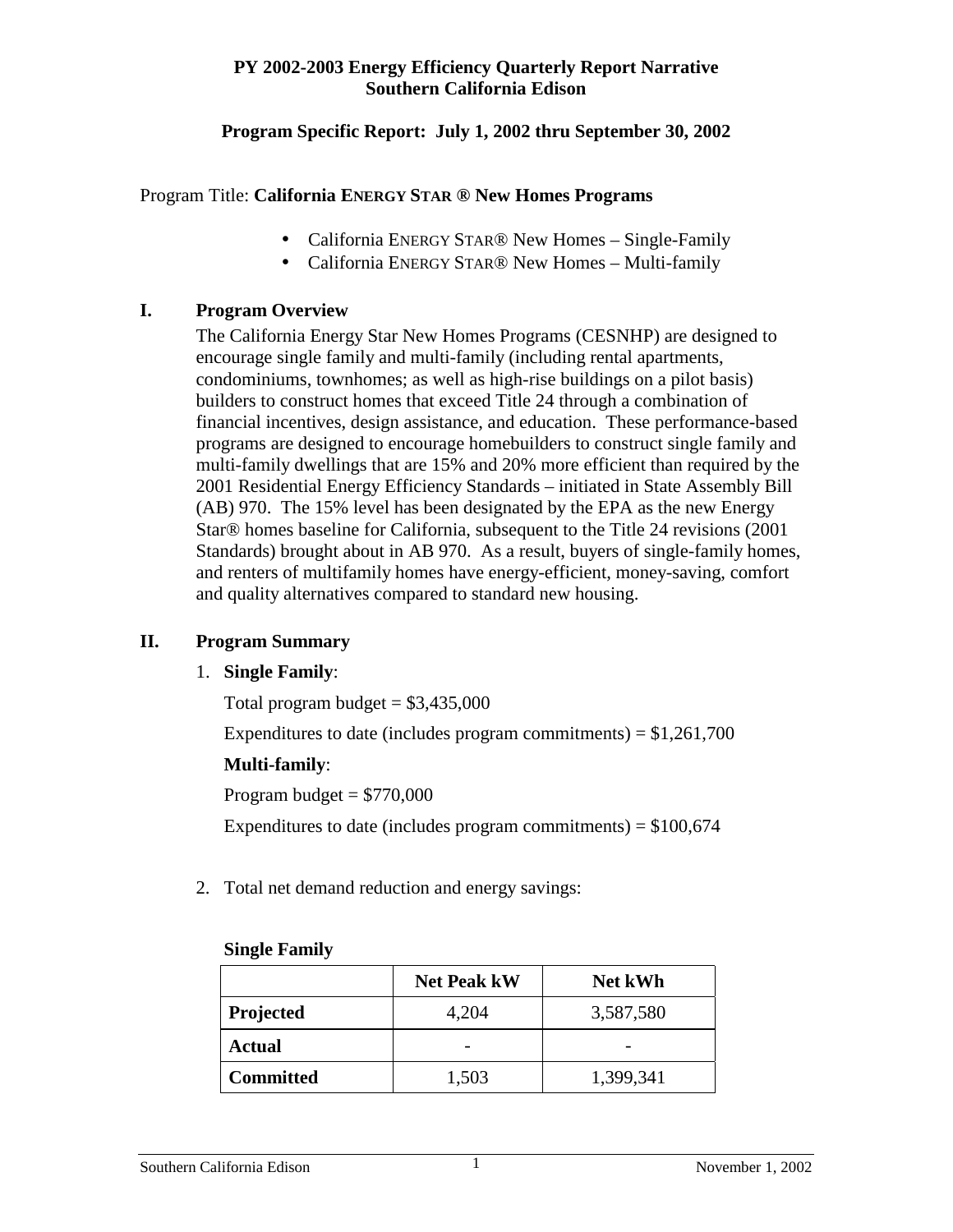### **Program Specific Report: July 1, 2002 thru September 30, 2002**

| <b>Total Recorded</b> | 1,503 | 1,399,341 |
|-----------------------|-------|-----------|
| <b>Multi-Family</b>   |       |           |

|                       | <b>Net Peak kW</b> | <b>Net kWh</b> |
|-----------------------|--------------------|----------------|
| Projected             | 380                | 358,000        |
| <b>Actual</b>         |                    |                |
| <b>Committed</b>      | 106                | 97,850         |
| <b>Total Recorded</b> | 106                | 97,850         |

 3. Total number of customers served: Projected:

4,660 Single Family units

2,000 Multi-Family units

Actual (Includes Committed):

2,013 Single Family units

314 Multi-Family units

4. Projected and actual number of units:

Please refer to tables in the corresponding program workbook.

5. Total rebate (\$) paid:

**Single Family:**  $$0 =$  paid,  $$1,261,700 =$  committed. **Multi-Family**:  $$0 = paid, $71,500 = committed.$ 

# **III. Program Implementation Status**

1. Status of program delivery

No change from the program implementation plan submitted to the California Public Utilities Commission on May 20, 2002.

2. Customer Enrollment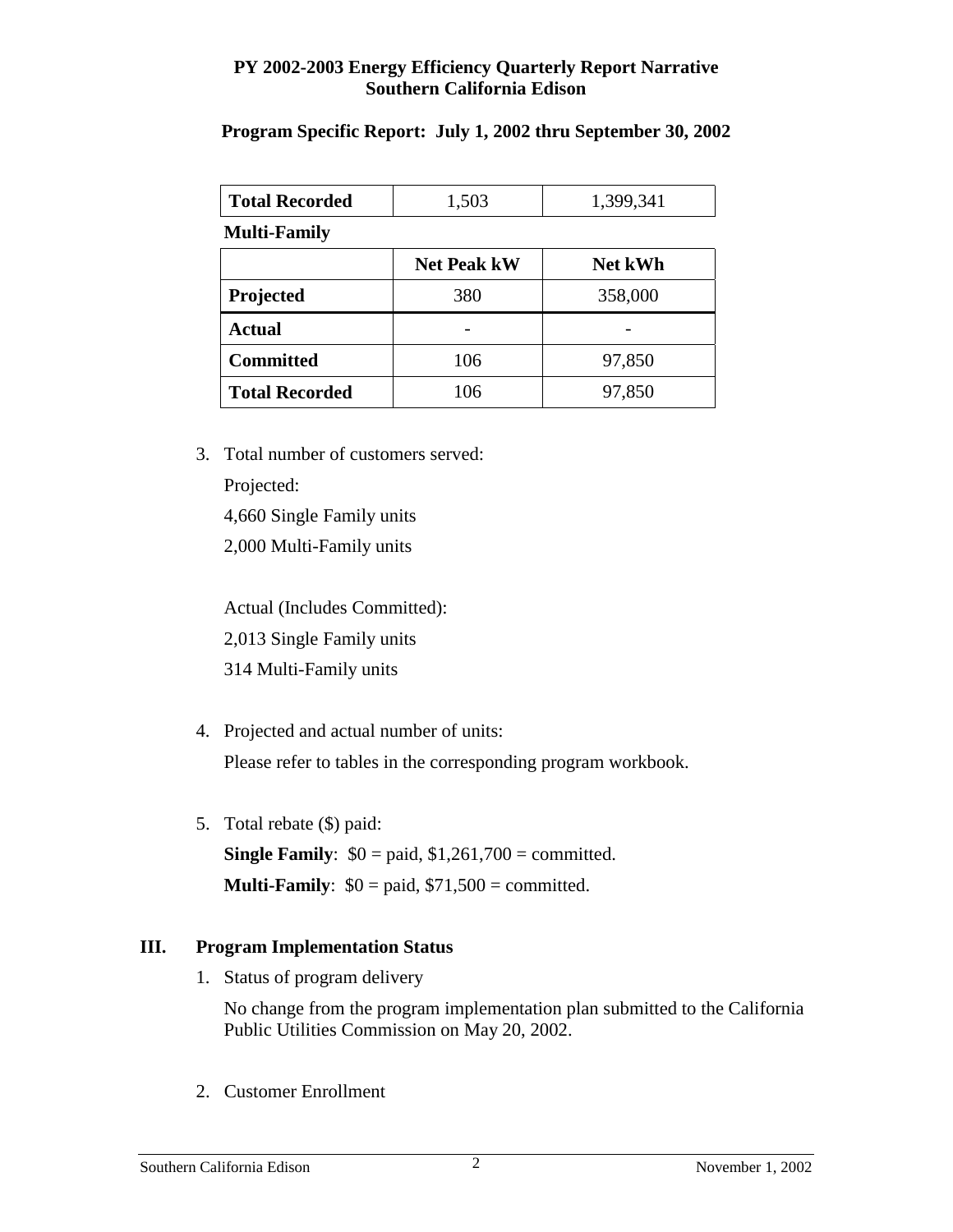### **Program Specific Report: July 1, 2002 thru September 30, 2002**

Two blank copies of SCE's single-family and multifamily application forms were sent to the CPUC's Energy Division.

3. Workbook

Please refer to the informational tables shown in the corresponding workbook for details of program expenditures and activities.

4. Training

The program did not sponsor any external training during the quarter.

5. Marketing

| <b>List Pieces</b>     | Quantity   | <b>Method of Delivery</b>                            | $#$ w/Each<br><b>Method</b> |
|------------------------|------------|------------------------------------------------------|-----------------------------|
| <b>MF</b> Applications | <b>200</b> | Direct Contact or<br>Direct Mail                     | 74                          |
| <b>SF</b> Applications | <b>300</b> | Direct Contact or<br>Direct Mail                     | 225                         |
| Tri-fold Brochure      | 2,500      | <b>Trade Show Handouts</b><br>or Direct Contact/Mail | 1,800                       |

Other Marketing Activities:

- On August 21, sponsored the Sustainable Housing Seminar emphasizing strategies for encouraging sustainable design within communities throughout California. Both the CESNHP and local CEEP programs were presented to attendees.
- September 2002, a direct mail CESNHP program letter was sent to over 600 major builder key decision makers in SCE territory. Over 10 calls were received within 5 days of the mailing requesting additional program participation information and applications. Additional calls continue to come in.
- September 28, supported the Affordable Housing Expo with CESNHP single and multi-family program information as well as utility representation to reach potential projects specializing in hard-to-reach markets.

[www.socalgas.com,](http://www.socalgas.com/) [www.sdge.com,](http://www.sdge.com/) [www.pge.com,](http://www.pge.com/) and [www.sce.com](http://www.sce.com/) have placed 2002 program information on the CESNHP. In addition the IOUs are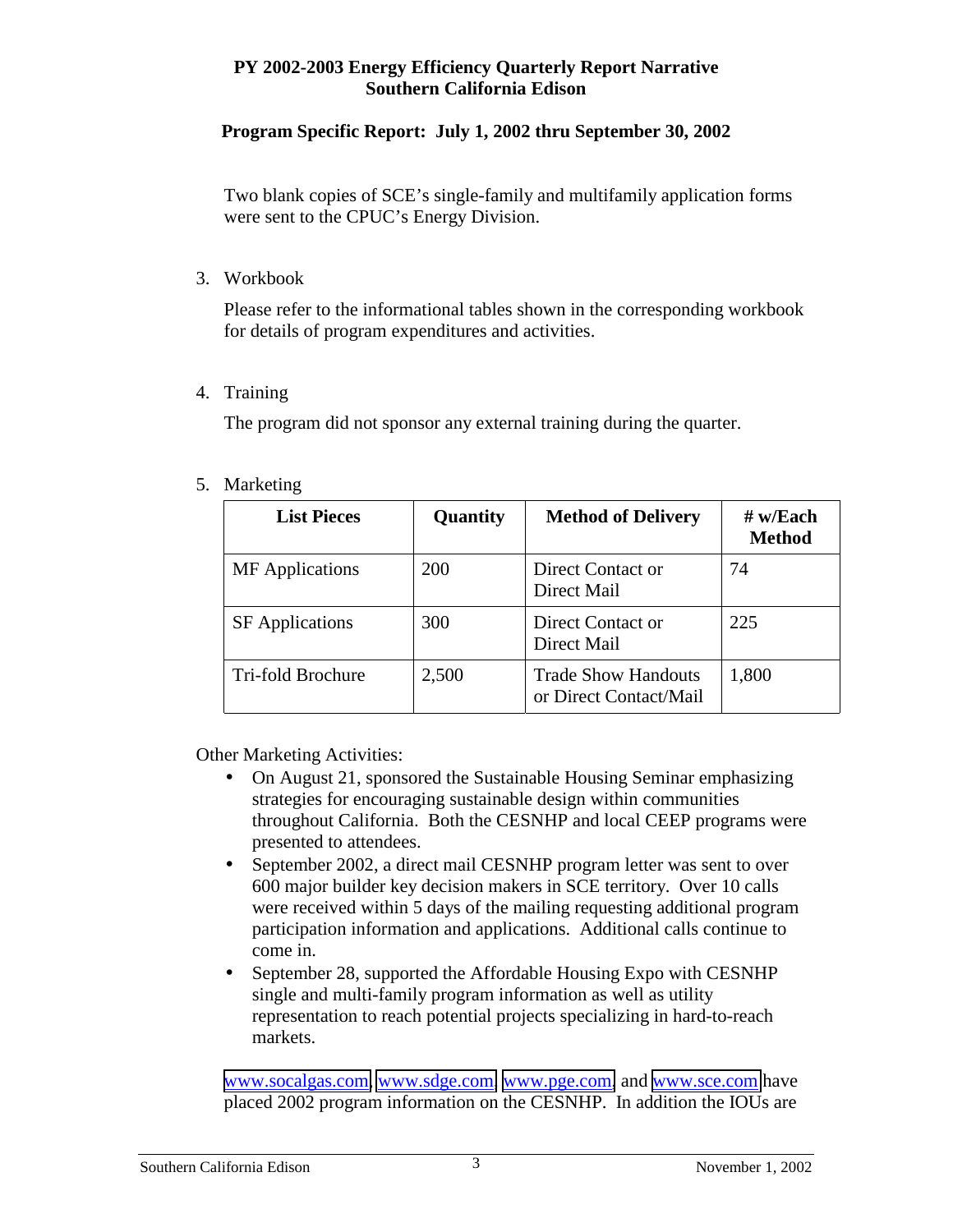### **Program Specific Report: July 1, 2002 thru September 30, 2002**

coordinating with industry leaders such as The Building Industry Institute to provide program web links for additional access to utility program information for building industry.

6. Hard-to-Reach

20% of direct implementation funds need to be directed to the hard-to-reach markets. To date, the single-family program has directed 15% of the implementation funds to the hard-to-reach markets, this equates to 425 homes. In the multi-family program, 4% of the implementation funds have been directed to the hard-to-reach markets, this represents 70 multi-family units.

### **IV. Program Accomplishments**

Due to the extensive marketing efforts launched in the second quarter of 2002, response to the CESNHP has continued to gain heavy momentum in the third quarter (both Single Family and Multi-Family programs) resulting in additional commitments and large amount of potential participants. It is anticipated that both programs will be fully committed by the end of the fourth quarter.

### **V. Program Challenges**

No significant problems encountered to date.

### **VI. Customer Disputes**

None.

### **VII. Compliance Items**

The following list itemizes the various regulatory compliance items issued by the California Public Utilities Commission directly relating to this program.

Decision 02-03-056, Ordering Paragraph 6 states:

*"To ensure that Public Goods Charge (PGC) funds are devoted to hard-to-reach customers served by the statewide residential new construction program, 20% of the direct implementation funds allocated to this program shall be reserved for units constructed for hard-to-reach customers as defined in this decision and in D. 01-11-066."* 

Response: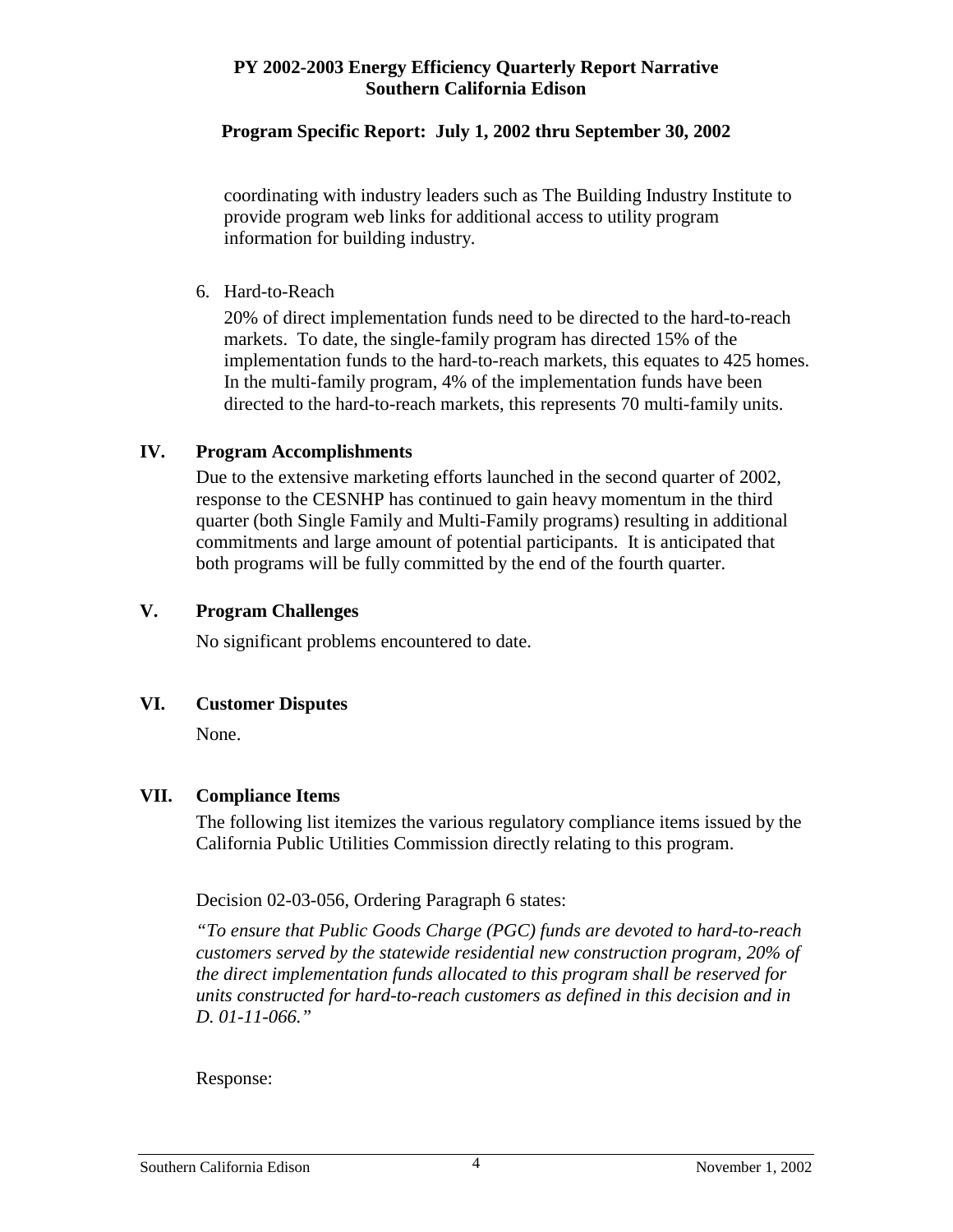### **Program Specific Report: July 1, 2002 thru September 30, 2002**

To ensure program focus on hard-to-reach customer groups, SCE will focus 20% of the direct implementation budget on the multifamily sector.

### Decision 02-03-056, Ordering Paragraph 8 states:

*"The IOUs shall develop two separate budgets and program plans for singlefamily and multi-family residential new construction programs in their Program Implementation Plans. Edison and SDG&E shall include benchmarks for multifamily units with their Plans; PG&E and SoCalGas have already done so and need not do so in their Plans. At least 15% of all claimed installations of energy efficiency measures shall be verified with an inspection by a CHEERS or HERScertified inspector."* 

#### Response:

Separate programs for Single Family and Multi-Family homes were developed and implemented as of April 2002. SCE has developed inspection procedures that will ensure that at least 15% of all claimed installations of energy efficiency measures are verified with an inspection. To date, program participants have not yet finished construction on any project.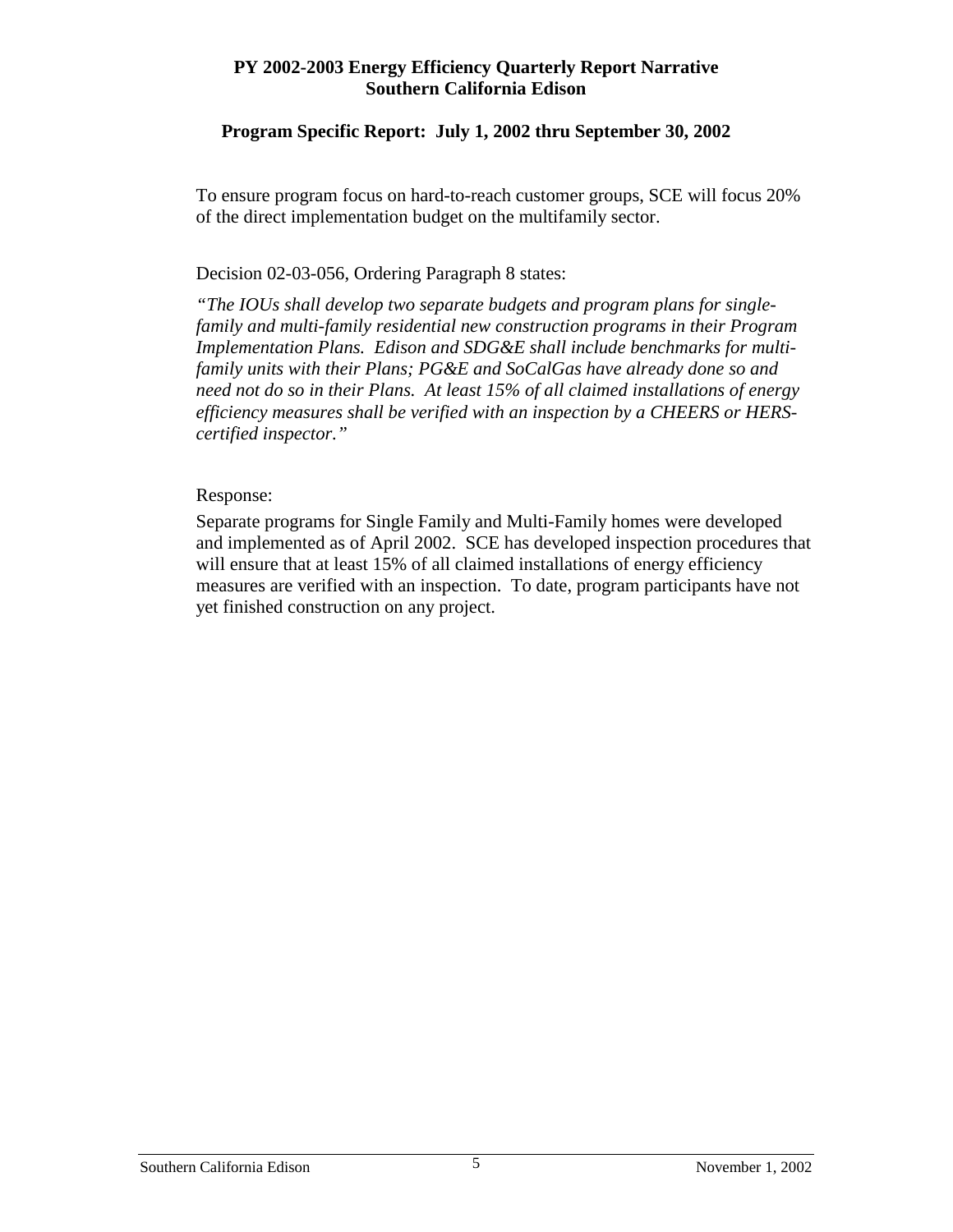### **Program Specific Report: July 1, 2002 thru September 30, 2002**

### Program Title: **Nonresidential Standard Performance Contract (SPC) Program**

### **I. Program Overview**

This statewide program offers cash incentives for custom-designed energy savings retrofits of existing facilities to large and medium businesses, but small and very small businesses can also participate if their measures do not qualify for the Express Efficiency program.

Any nonresidential utility customer paying the gas or electric Public Goods Charge (PGC) in the investor-owned service territories would be eligible. This includes utility customers who may have opted to purchase electricity or gas from other suppliers. Third party Energy Efficiency Service Providers (EESPs) who sponsor energy efficiency retrofit projects at utility customer nonresidential facilities are eligible to participate.

### **II. Program Summary**

1. Total program budget =  $$9,650,000$ Expenditures to date (includes program commitments)  $= $9,084,897$ 

|                       | <b>Net kW</b> | <b>Net kWh</b> |
|-----------------------|---------------|----------------|
| Projected             | 8,620         | 41,719,000     |
| <b>Actual</b>         | 259           | 3,956,068      |
| Committed*            | 10,445        | 71,295,760     |
| <b>Total Recorded</b> | 10,704        | 75,251,828     |

2. Total net demand reduction and energy savings:

\*note: does not include customer applications currently under review.

- 3. Total number of customers served Projected: 75 Actual: 133
- 4. Projected and actual number of units: Please refer to tables in the corresponding program workbook.
- 5. Total rebate  $(\$)$  paid = \$292,154. Total rebate  $(\$)$  committed to approved customer projects =  $\$8,003,594$

### **III. Program Implementation Status**

1. Status of program delivery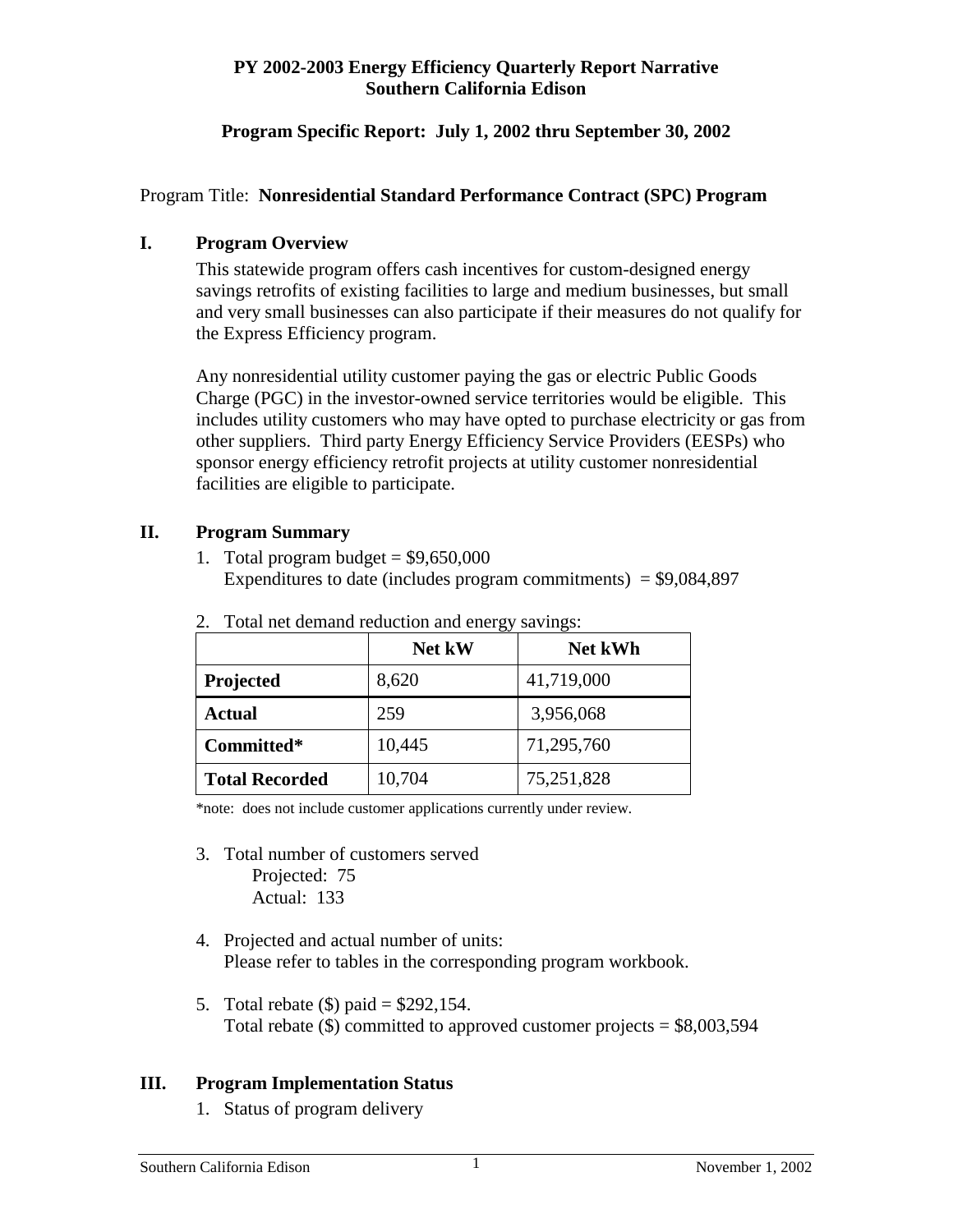### **Program Specific Report: July 1, 2002 thru September 30, 2002**

No change from the program implementation plan submitted to the California Public Utilities Commission (Commission) on May 20, 2002.

2. Customer Enrollment

As part of program participation, customers/EESPs are required to apply for program funds through an application process. Copies of these applications were sent to the Commission's Energy Division staff.

3. Workbook

Please refer to informational tables shown in the corresponding program workbook for details of program expenditures and program activities.

4. Training

No customer/EESP training was conducted. However, SCE's customer/program representatives did field various questions from potential customers on the 2002 SPC program.

#### 5. Marketing

| <b>List Pieces</b> | <b>Quantity</b> | <b>Method of Delivery</b> | # w/Each Method |
|--------------------|-----------------|---------------------------|-----------------|
| Website            | site            | www.scespc.com            | $- -$           |

6. Hard to Reach

The SPC program was not designed for the-hard-to-reach customers, however the program outreach is to all customers.

### **IV. Program Accomplishments**

The 2002 statewide SPC program officially began on April 1, 2002. During the third quarter, SCE committed to customers 100% of its allocated SPC incentive program budget. New project applications are being placed on the program's waitlist and may be funded if any active projects are cancelled.

### **V. Program Challenges**

Strong customer demand for the SPC program continued in 2002. This demand outstripped the available program funds. In response, the statewide program developed a customer Wait List. This will enable the program to quickly identify participants/projects if additional program funds become available in the future.

### **VI. Customer Disputes**

None.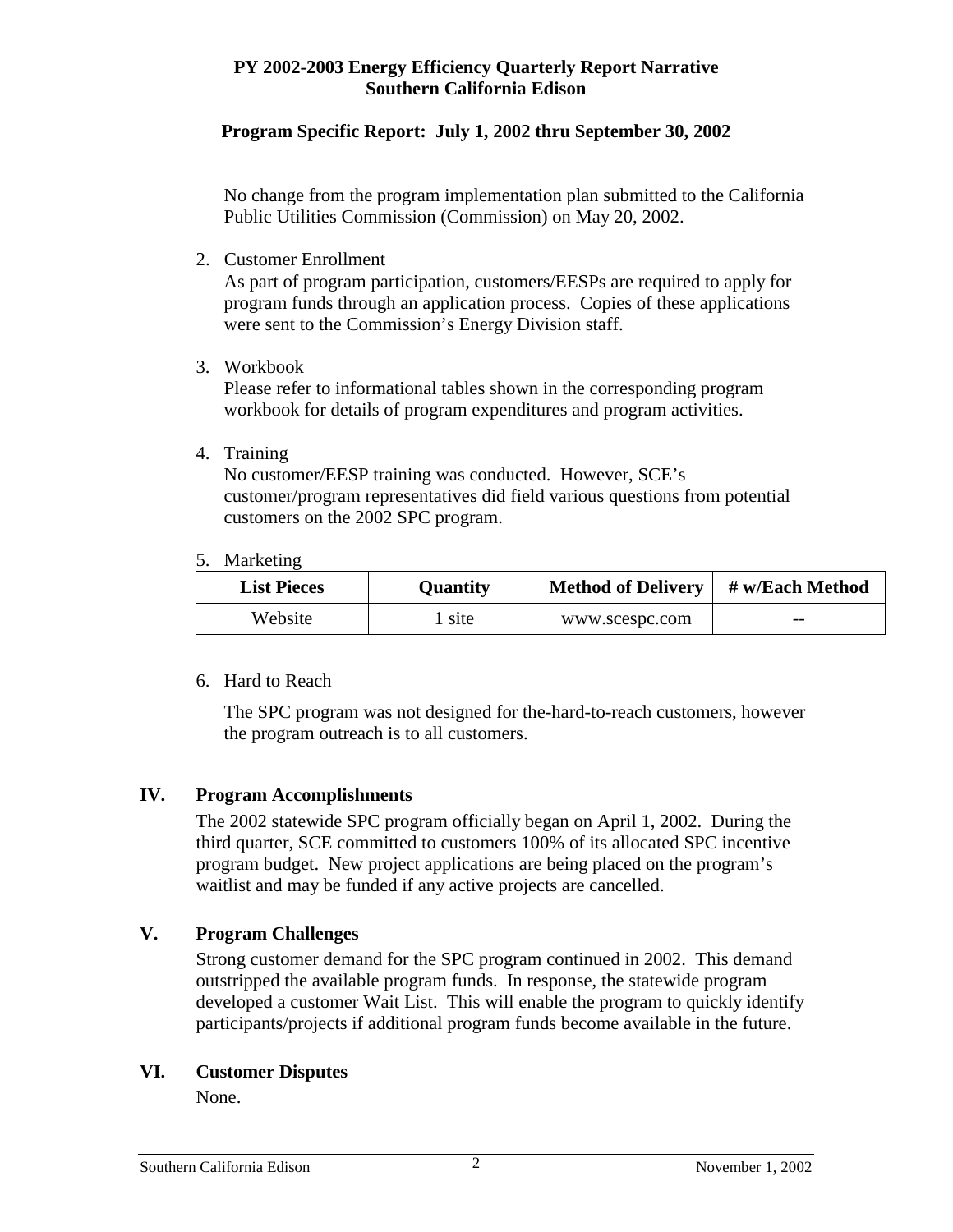**Program Specific Report: July 1, 2002 thru September 30, 2002** 

## **VII. Compliance Items**

The following list itemizes the various regulatory compliance items issued by the California Public Utilities Commission directly relating to this program.

Decision 02-03-056 states in Ordering Paragraph 9: *"The IOUs shall cooperate with third parties in carrying out nonresidential Standard Performance Contract (SPC) programs approved in this decision."* 

### Response-

Twenty-seven percent of the approved projects are sponsored through a third party EESP. Utility representatives have been instrumental in providing information and assistance to SCE's customers.

Decision 02-03-056 states in Ordering Paragraph 10: *"At least seventy percent (70%) of the IOUs' nonresidential SPC funds shall be reserved for non-lighting retrofits."* 

### Response –

The SPC program guidelines were modified to require that at least seventy percent (70%) of the IOUs SPC funds be reserved for non-lighting retrofit projects. Currently, 18% of the SCE's program incentive budget has been reserved for lighting retrofits.

Decision 02-03-056 states in Ordering Paragraph 11:

*"Large nonresidential customers carrying out first generation energy efficient lighting retrofits shall not receive financial incentives from PGC funds."* 

### Response –

The 2002 SPC program manual, which is available to all applicants, specifically defines the ineligible "first generation" lighting technology, and also defines the eligible "second generation" and "third generation" technologies. The application reviewers are highly knowledgeable with these definitions, and apply the eligibility rules to each lighting project application. Large nonresidential customers carrying out first generation energy efficient lighting retrofits have not received SPC incentives.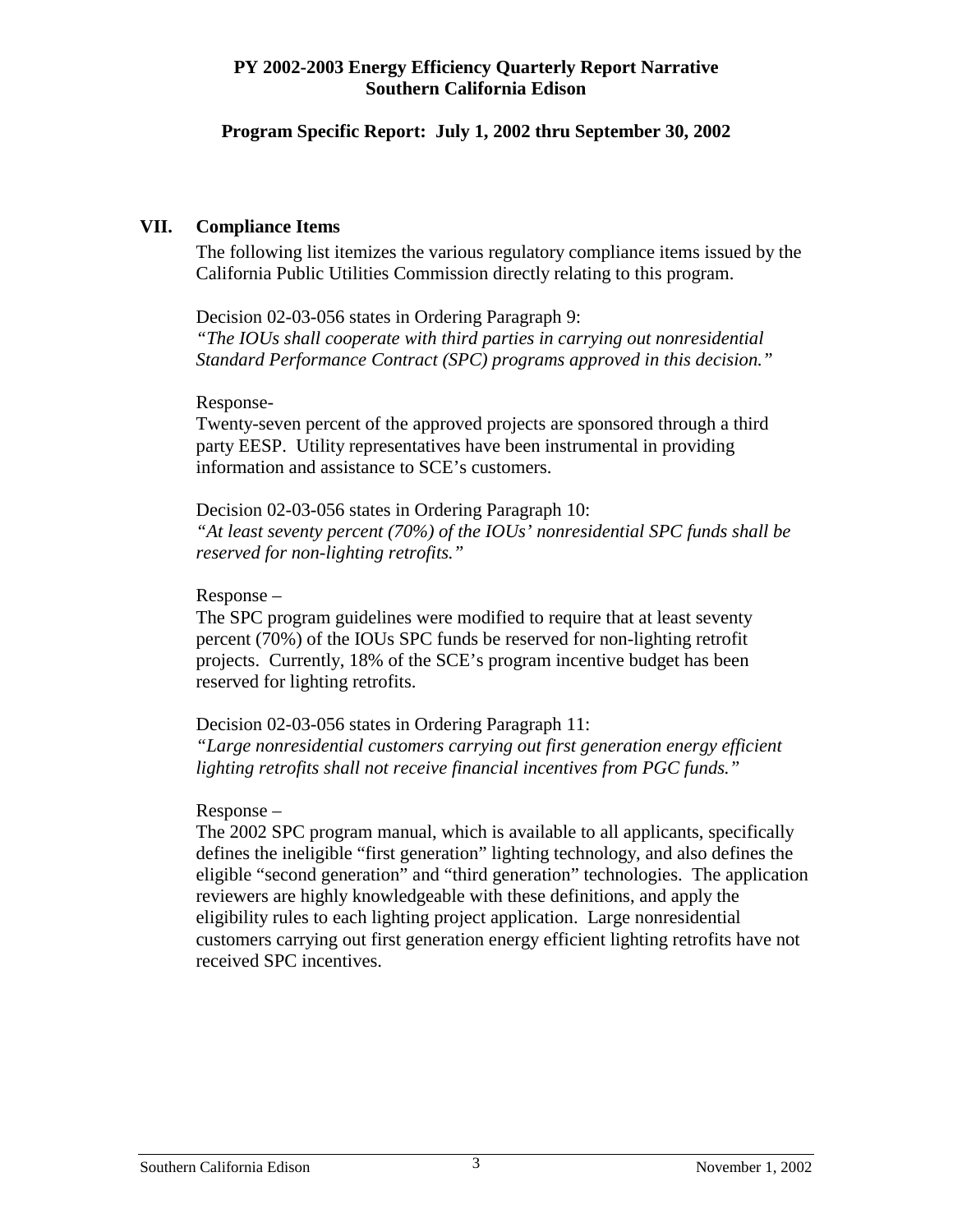### **Program Specific Report: July 1, 2002 thru September 30, 2002**

#### Program Title: **Express Efficiency Program**

### **I. Program Overview**

This statewide program offers nonresidential prescriptive rebates for specific, proven energy efficient measures including lighting, HVAC, refrigeration, agriculture, gas, LED lighting technology and motor retrofit measures. The program is limited to small and medium customers with an emphasis on the hardto-reach sector.

### **II. Program Summary**

1. Total program budget =  $$6,000,000$ 

Expenditures to date (includes program commitments)  $= $3,135,899$ 

2. Total net demand reduction and energy savings:

Due to the seasonality of this program, demand reduction and energy savings are expected during the third and fourth quarters.

|                       | <b>Net Peak kW</b> | Net kWh    |
|-----------------------|--------------------|------------|
| <b>Projected</b>      | 13,930             | 64,303,000 |
| <b>Actual</b>         | 2.926              | 14,984,966 |
| <b>Committed</b>      | 10,428             | 62,744,790 |
| <b>Total Recorded</b> | 13,354             | 77,729,756 |

3. Total number of customers served:

Actual = 3807 (includes committed customer projects).

4. Projected and actual number of units:

Please refer to the program activity tables in the corresponding program workbook.

5. Total rebate  $(\$)$  paid =

Paid =  $$2,193,801$  Committed =  $$1,825,813$ 

### **III. Program Implementation Status**

1. Status of program delivery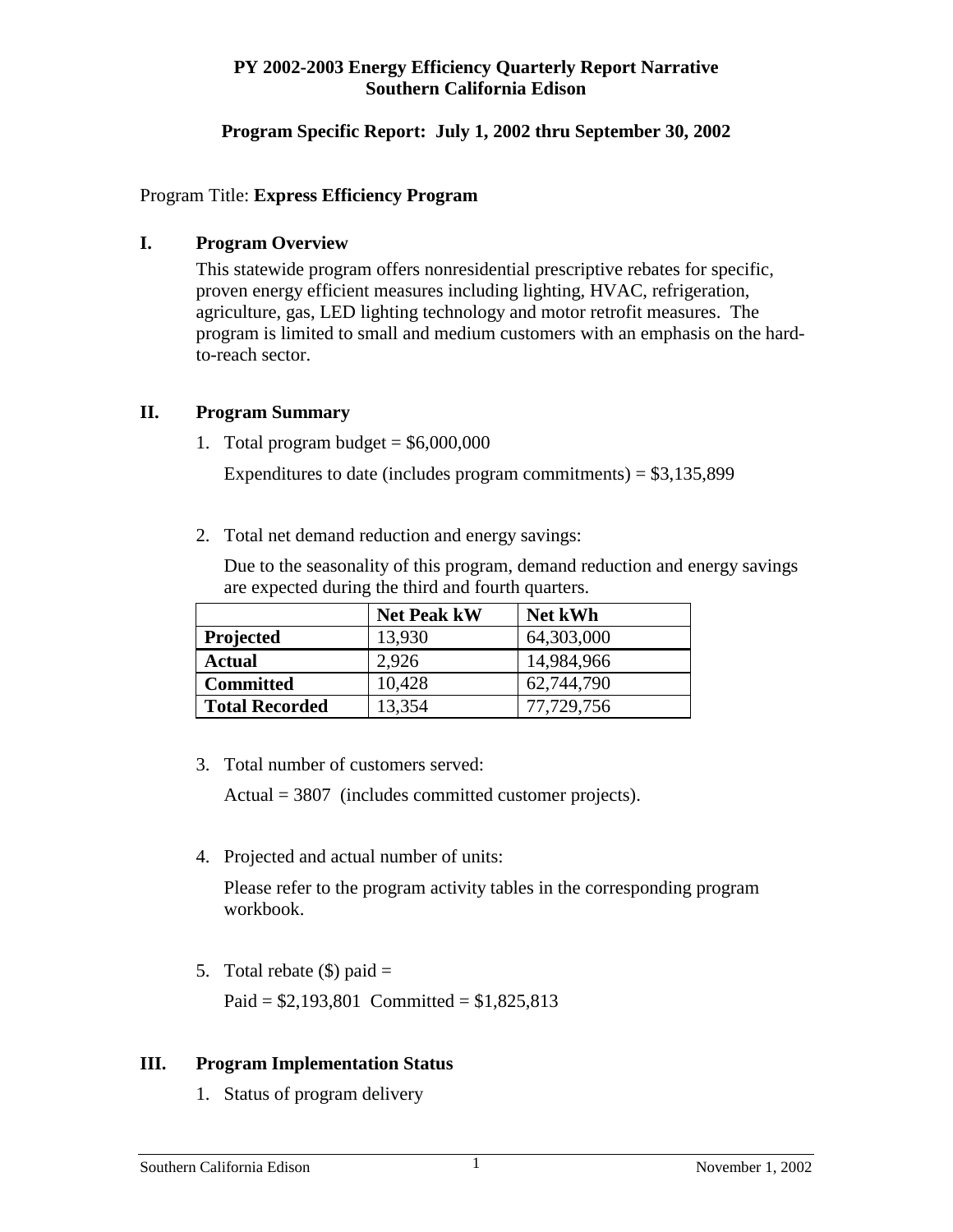### **Program Specific Report: July 1, 2002 thru September 30, 2002**

The Express Efficiency program continues to be popular among its eligible customer group. A Summer Sale of selected premium rebates was announced 7/15/02 and allocated funding was exhausted 7/23/02 due to overwhelming popularity. A Fall Sale was announced 9/15/02 as an "extension" of the Summer Sale with additional customer limitations to manage the demand.

2. Customer Enrollment

Two blank copies of the program's customer application forms were sent to the California Public Utilities Commission's Energy Division along with the second quarter report. These forms are in continued use in the program. Additionally, an Excel version of the application (on CD) was also made available to customers. A copy of the CD will be sent along with this 3rd quarter report.

3. Workbook

Please refer to the informational tables shown in the corresponding program workbook for details on program expenditures and activities.

4. Training

In continued efforts to encourage program participation a technology seminar was offered in Palm Springs to promote the reflective window film Fall Sale rebates for climate zone 15.

| <b>List Pieces</b>                    | Quantity | <b>Method of</b>     | # w/Each Method |
|---------------------------------------|----------|----------------------|-----------------|
|                                       |          | <b>Delivery</b>      |                 |
| Applications                          |          | Events,              |                 |
| English-by program                    | 60,000   | customer             | 34,000          |
| English-by survey program             |          | representatives,     | 25,000          |
| Spanish                               | 2,000    | customer             | 2,500           |
| Chinese                               | 2,000    | requests             | 2,000           |
| Vietnamese                            | 2,000    |                      | 2,750           |
| Korean                                | 2,000    |                      | 2,000           |
| C <sub>d</sub>                        |          |                      | 1,500           |
| Total                                 | 68,000   |                      | 71,000          |
| <b>Business Connection (Business)</b> | 290,000  | <b>Bill Insert</b>   | 290,000         |
| Service Guide)                        |          |                      |                 |
| <b>E-Mail Blast</b>                   | 3,725    | e-mail               | 3,725           |
| Brochures Save Energy/ Save           | 50,000   | <b>Event Handout</b> | 50,000          |
| Money                                 |          |                      |                 |
| <b>Summer Sale Press Release</b>      | 200      | Sent to News         |                 |
| <b>ACEEE Award Press Release</b>      | 200      | Outlets              |                 |

5. Marketing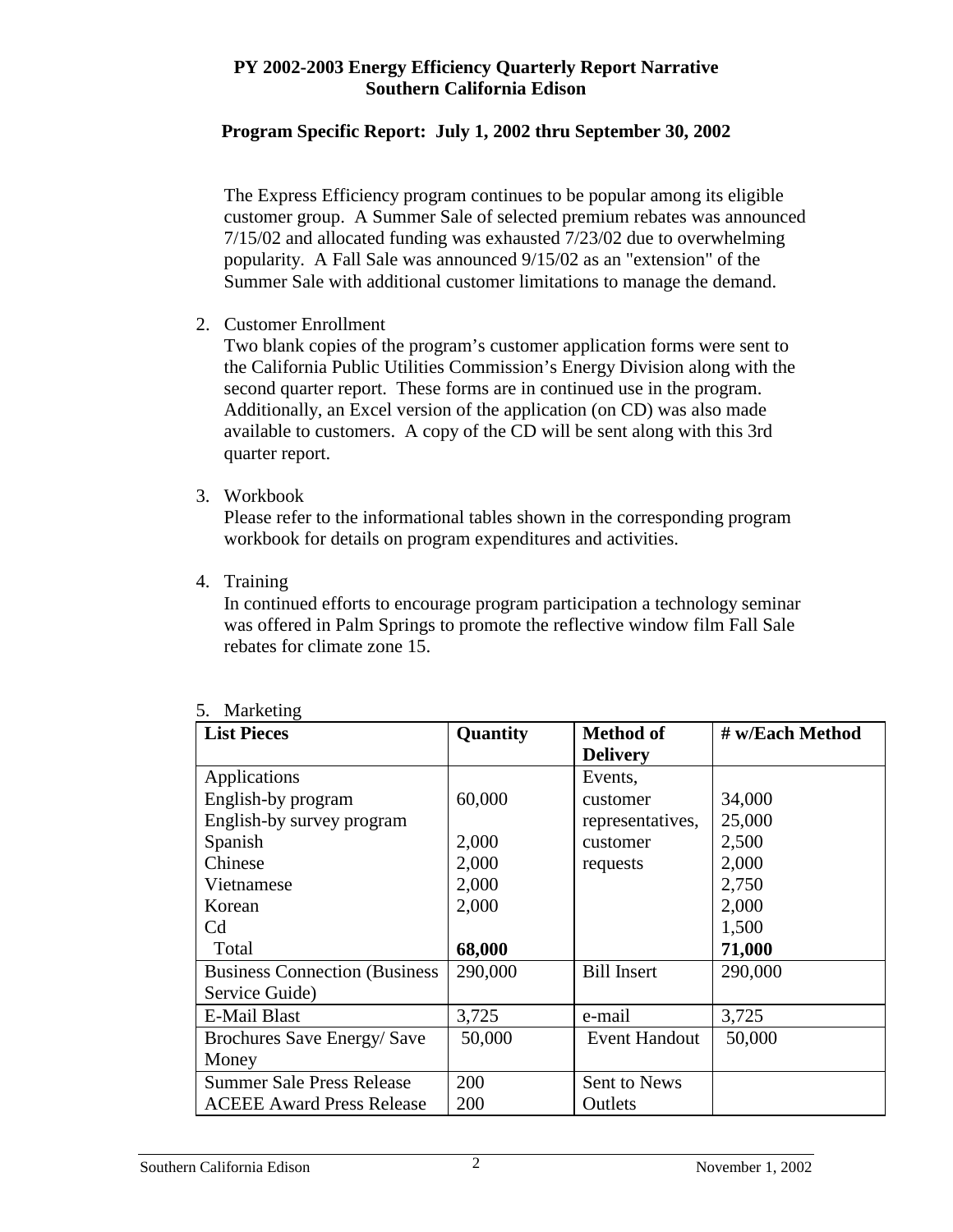# **Program Specific Report: July 1, 2002 thru September 30, 2002**

| <b>Mailings</b>             |         |                |         |
|-----------------------------|---------|----------------|---------|
| <b>Summer Sale Postcard</b> | 139,000 | <b>US Mail</b> | 139,000 |
| Coachella Valley Postcard   | ,800    |                | 1,800   |

Other Marketing Activities:

Community Based Organization Outreach -

The following events were held by SCE customer representatives to continue to promote the Express Efficiency program to various customer groups. Approximately 7,000 customers and customer group representatives were in attendance at these events.

| <b>Event Name</b>                                                       | # Atten<br>dees | <b>ABBREV</b> | <b>Event Date</b> | <b>Event Location</b>                              | <b>Host</b> |
|-------------------------------------------------------------------------|-----------------|---------------|-------------------|----------------------------------------------------|-------------|
|                                                                         |                 |               |                   |                                                    |             |
| Korean Express Event -<br><b>Rowland Heights</b>                        | 200             | <b>KEERH</b>  | 7/6/02            | 18317 E. Colima Rd., Rowland<br>Heights, 91748     | Kim         |
| Asian Gate Technical<br>Training                                        | 5               | AGTT          | 7/11/02           | CTAC                                               | Kim/Homstad |
| Santa Clarita Valley<br>Nonprofit Leadership<br><b>Advisory Council</b> | 26              | <b>SCVRC</b>  | 7/11/02           | 26403 Golden Valley Rd.,<br>Canyon Country         | Escamilla   |
| Commercial & Industrial<br><b>Lighting Workshop</b>                     | 50              | CIW-2         | 7/12/02           | <b>Mammoth Lakes Service</b><br>Center             | Ford        |
| Korean Dry Cleaners                                                     | 20              | <b>KDLA</b>   | 7/12/02           | Gardena                                            | Kim         |
| Inland Korean Dry<br><b>Cleaners Association</b>                        | 40              | <b>IKDLA</b>  | 7/13/02           | 570 South Barranca, Covina                         | Kim         |
| Sunrise Enterprise<br>International/Vendor<br>Pres.                     | 8               | <b>SEP</b>    | 7/15/02           | <b>CTAC</b>                                        | Squieri     |
| Chinese CTAC Tour-<br>Const. Engineers from<br>China Power              | 15              | CT 7/18       | 7/18/02           | <b>CTAC</b>                                        | Ng-Chan     |
| <b>Refrigeration Technical</b><br>Training                              | 15              | <b>RTT</b>    | 7/18/02           | <b>CTAC</b>                                        | Kim/Vickers |
| Korean Express Event                                                    | 200             | <b>KEEGG</b>  | 7/20/02           | 9580 Garden Grove Blvd.,<br>Garden Grove 92844     | Kim         |
| National Association of<br>Chinese American<br><b>Bankers</b>           | 600             | <b>NACAB</b>  | 7/20/02           | Omni Hotel, 251 S. Olive St.,<br>Los Angeles 90012 | Ng-Chan     |
| Nonprofit Energy Forum                                                  | 40              | <b>IRWNPF</b> | 7/24/02           | <b>CTAC</b>                                        | Escamilla   |
| Regional Hispanic<br><b>Chamber Breakfast</b><br>Meeting                | 20              | <b>RHC</b>    | 7/24/02           | Ontario, CA                                        | Escamilla   |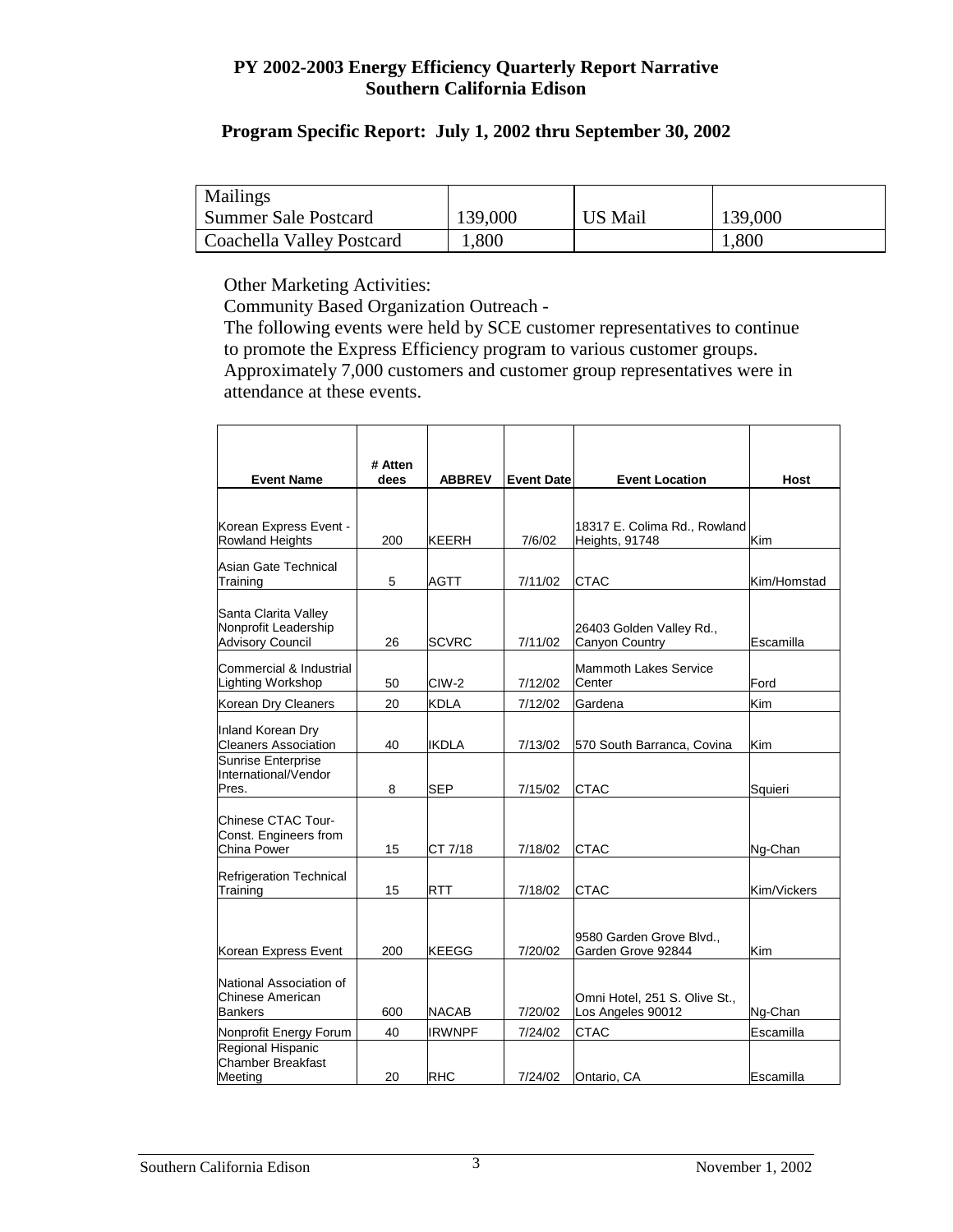# **Program Specific Report: July 1, 2002 thru September 30, 2002**

| Energy presentations to<br>Chinese-American<br>Construction<br>Professionals | 700 | <b>CACP</b>   | 7/26/02 | Omni Hotel,<br>Los Angeles                                | Ng-Chan   |
|------------------------------------------------------------------------------|-----|---------------|---------|-----------------------------------------------------------|-----------|
| South Bay Business<br>Water and Energy<br>Forum                              | 150 | <b>SBWEF</b>  | 7/26/02 | Torrance Cultural Arts Ctr.<br>3300 Civic Center Torrance | Escamilla |
| Korean Express Event -<br>Los Angeles                                        | 200 | KEEN          | 7/27/02 | Los Angeles                                               | Kim       |
| Chinese CTAC Tour-<br><b>APAC</b><br>All Day Event                           | 7   | CT 7/30       | 7/30/02 | <b>CTAC</b>                                               | Ng-Chan   |
| Korean Express Event                                                         |     |               |         |                                                           |           |
| Torrance                                                                     | 200 | KEET          | 8/1/02  | Torrance                                                  | Kim       |
| <b>CTAC Tour for Asian</b><br><b>Pacific Community</b><br>Center             | 10  | CT 08/02      | 8/2/02  | <b>CTAC</b>                                               | Ng-Chan   |
| Tawa Supermarket<br><b>Press Conference</b>                                  | 40  | <b>TSPC</b>   | 8/3/02  | 140 W. Valley Blvd., San<br>Gabriel, Tawa Supermarket     | Ng-Chan   |
| Angel Game                                                                   | 12  | AngelGame     | 8/4/02  | Anaheim Stadium                                           | Davis     |
| <b>Big Creek</b>                                                             | 20  | BC            | 8/10/02 | Big Creek San Joaquin River<br>Hydroelectric              | Ng-Chan   |
| Rosemead Chamber of<br>Commerce                                              | 25  | <b>RCC</b>    | 8/22/02 | Charley Brown's Restaurant,<br>Rosemead                   | Ng-Chan   |
| Hispanic Market Express<br><b>Efficiency Event</b>                           | 400 | <b>HPEE</b>   | 8/24/02 | Huntington Park, CA                                       | Escamilla |
| <b>Superior Market CFL</b><br>Event                                          | 300 | <b>SMCFL</b>  | 8/24/02 | Superior Market,<br><b>Huntington Park</b>                | Escamilla |
| Latin Business<br><b>Association Workshop</b><br>Presentation                | 20  | LBA2          | 8/27/02 | <b>CTAC</b>                                               | Escamilla |
| <b>Hispanic Chambers</b><br>Leadership Energy<br>Efficiency Forum            | 30  | <b>HCCTAC</b> | 8/28/02 | <b>CTAC</b>                                               | Escamilla |
| San Bernardino<br><b>Chamber of Commerce</b><br>Koffee Klatch                | 40  | <b>SBCKK</b>  | 8/28/02 | 546 W. 6th St., San Bernardino<br>92405                   | Squieri   |
| Korean Community<br>Appreciation Event                                       | 36  | <b>KCAE</b>   | 9/1/02  | <b>Edison Field</b>                                       | Kim       |
| Chinese CTAC Tour                                                            | 20  | CT 09/06      | 9/6/02  | <b>CTAC</b>                                               | Ng-Chan   |
| Palm Desert Chamber of<br>Commerce 2002<br><b>Business Expo</b>              | 500 | <b>PDCC</b>   | 9/6/02  | Agua Caliente Casino,<br>Random Road, Palm Desert         | Ford      |
| Palm Desert Chamber of<br>Commerce 2002<br><b>Business Expo</b>              | 200 | <b>PDE</b>    | 9/6/02  | Palm Desert                                               | Ford      |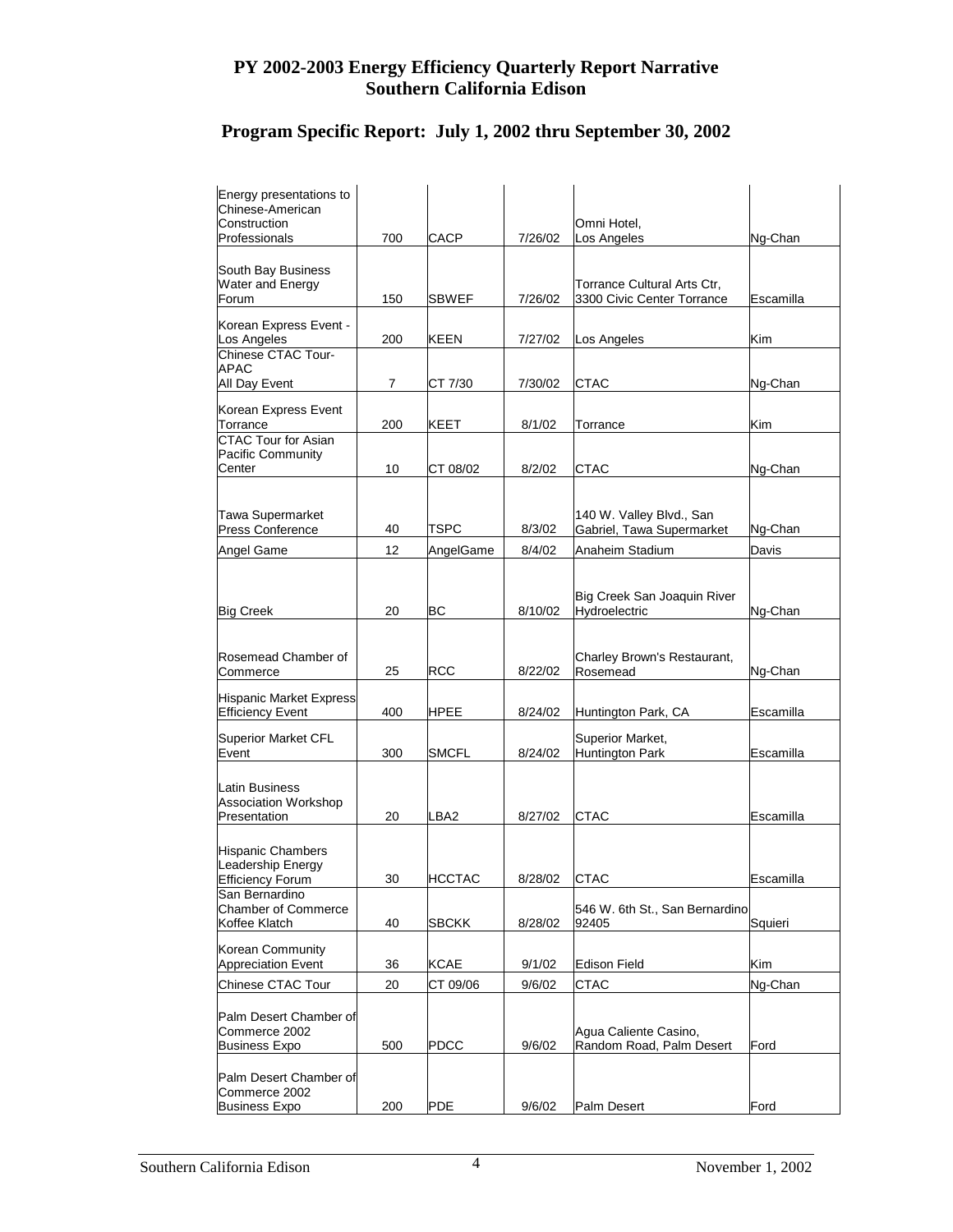| African Village Weekend                  | 200  | AVW              | 9/6/02  | Ganesha Park, Pomona        | Ford      |
|------------------------------------------|------|------------------|---------|-----------------------------|-----------|
|                                          |      |                  |         |                             |           |
|                                          |      |                  |         |                             |           |
| Cathedral City Business                  |      |                  |         | Doral Hotel, Andeau & Vista |           |
| Expo                                     | 100  | <b>CCBE</b>      | 9/9/02  | Chino, Cathedral City       | Ford      |
|                                          |      |                  |         |                             |           |
| Ventura Business Expo<br>land Conference | 300  | VBEC             | 9/19/02 | Ventura                     | Escamilla |
|                                          |      |                  |         |                             |           |
| <b>Ventura County</b>                    |      |                  |         | Seaside Park, 10 W Harbor   |           |
| <b>Business Showcase</b>                 | 3000 | <b>VCBS</b>      | 9/19/02 | Blvd, Ventura               | Escamilla |
|                                          |      |                  |         |                             |           |
| Hong Kong Association                    |      |                  |         |                             |           |
| lof Southern California-                 |      |                  |         | Pacific Palm Conference     |           |
| <b>Business Mixer</b>                    | 200  | <b>IHKASC-BM</b> | 9/25/02 | Resort, City of Industry    | Na        |

# **Program Specific Report: July 1, 2002 thru September 30, 2002**

Non-Profits, Schools, Tax-Exempt organizations -

SCE representatives made presentations to tax-exempt customers who are eligible based on the revised aggregation exception rules to maximize the participation of this underserved group. The group events are as follows:

### Contractors/ Vendors -

Participating contractors and vendors were provided program information through mailings and e-mail blasts. These included the Summer Sale and Fall Sale announcements, the availability status of specific limited measures, etc..

6. Hard to Reach

The 2002 Express Efficiency program's hard-to-reach goal is to increase participation of hard-to-reach customers to 47% as compared to the participation of these customers in the 2001 Express Efficiency program. In the third quarter of 2002, participation by this customer group was 44%, the reduction is due to the high influx of reservations of non hard to reach customers in response to premium Summer sale rebates (HTR participation % fell to 39%). In order to counteract the phenomena, during the Fall Sale, measure participation limits were established for the hard to reach and non hard to reach customer groups. This has ensured availability of measures and participation to all customer groups.

# **IV. Program Accomplishments**

Ongoing program implementation includes workshops, seminars, website updates and community based organization (CBO) outreach.

On July 15, 2002, the Express Efficiency Summer Sale offered higher incentives on specific energy efficient measures. This sale was scheduled to run until October 15, however it was so successful, the sale closed by August in all IOU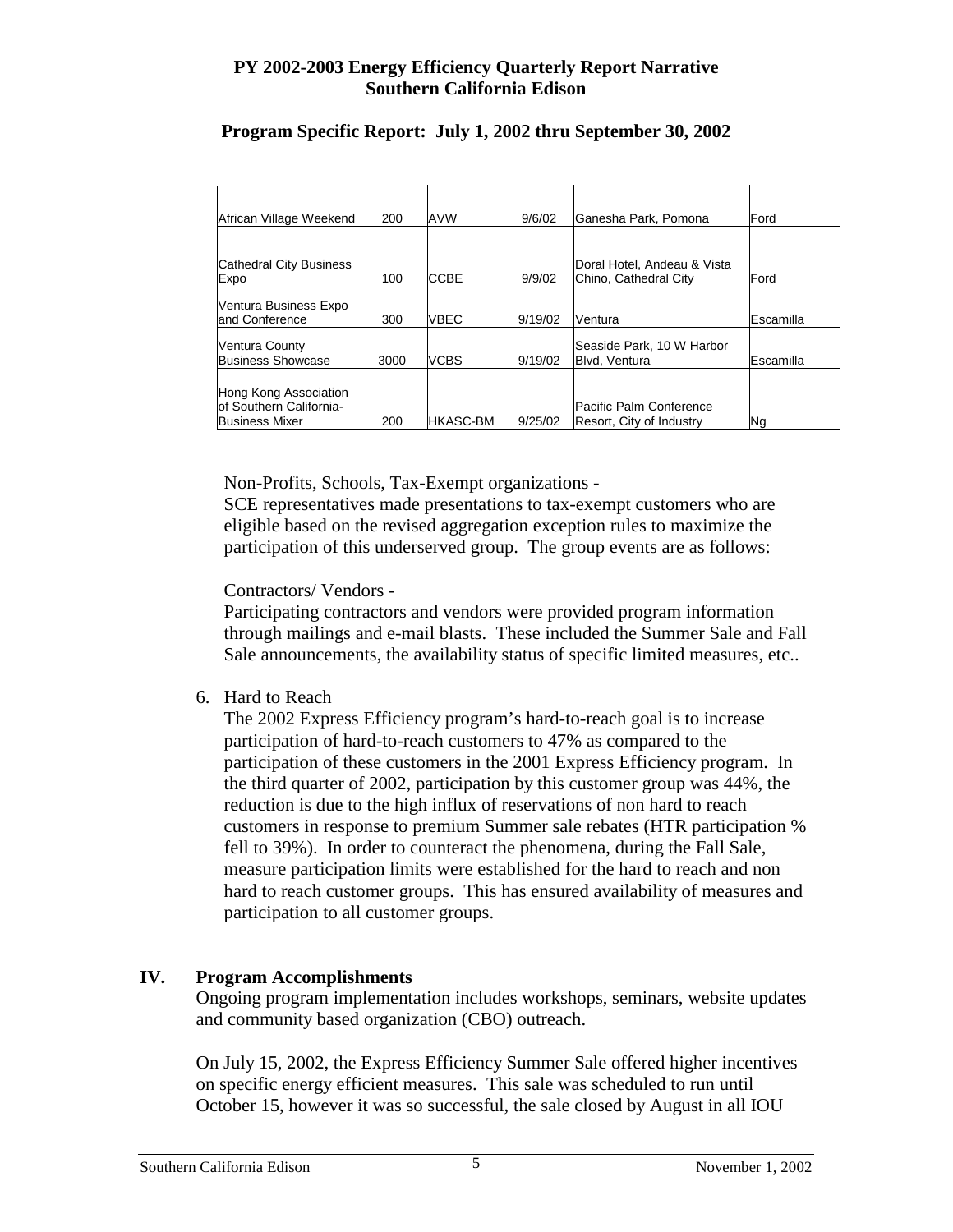### **Program Specific Report: July 1, 2002 thru September 30, 2002**

service territories.

On September 16, 2000, the Express Efficiency Fall Sale offered higher incentives on specific energy efficient measures. This sale is scheduled to run until December 13, 2002, or until all funds are reserved or paid.

The Express Efficiency program was advertised on Spanish speaking TV channels through the Univision Television Group statewide marketing and outreach program.

### **V. Program Challenges**

No significant problems encountered to date.

#### **VI. Customer Disputes**  None.

### **VII. Compliance Items**

The following list itemizes the various regulatory compliance items issued by the California Public Utilities Commission directly relating to this program.

#### Decision 02-03-056 -

*"However, because Express Efficiency and SPC share the small and mediumsized customer market, opportunities exist to leverage promotional activities. Recognizing the magnitude of this market and the current difficulties in satisfying its potential, we follow the recommendation of the 1999 State-Level Small/Medium Nonresidential MA&E Study1 and instruct the IOUs to ensure that all nonresidential programs available to this customer class coordinate information, marketing, and education efforts.2 "* (mimeo, p. 25)

 $\overline{a}$ 

<sup>1</sup> *1999 State-Level Small/Medium Nonresidential MA&E Study, Final Report,* Volume 1 of 2. Xenergy, Inc. and Quantum Consulting, Inc., December 6, 2000, at 2-28 – 2-29, available at http://www.cpuc.ca.gov/static/industry/electric/energy+efficiency/energy+efficiency+rulemaking.htm

<sup>2</sup> In addition, we require the IOUs to work together to market all of their statewide programs. *See* Section  $IV(C)(1)$  below.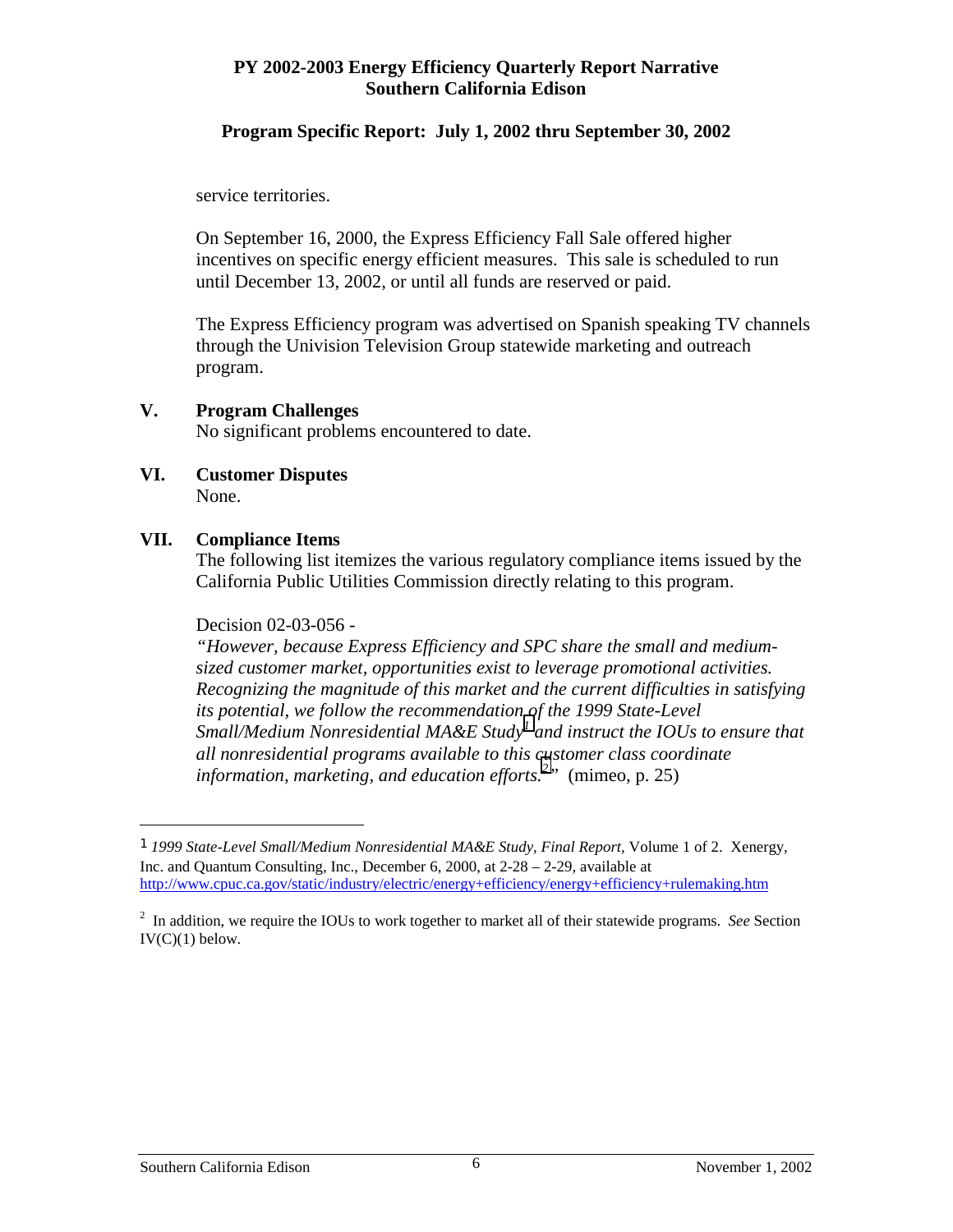# **Program Specific Report: July 1, 2002 thru September 30, 2002**

Response –

To comply, the IOUs have provided materials and side-by-side Express and SPC program comparisons at all customer presentations and in handout packets. On an individual basis, customers have also been guided to the appropriate program based upon their type of project.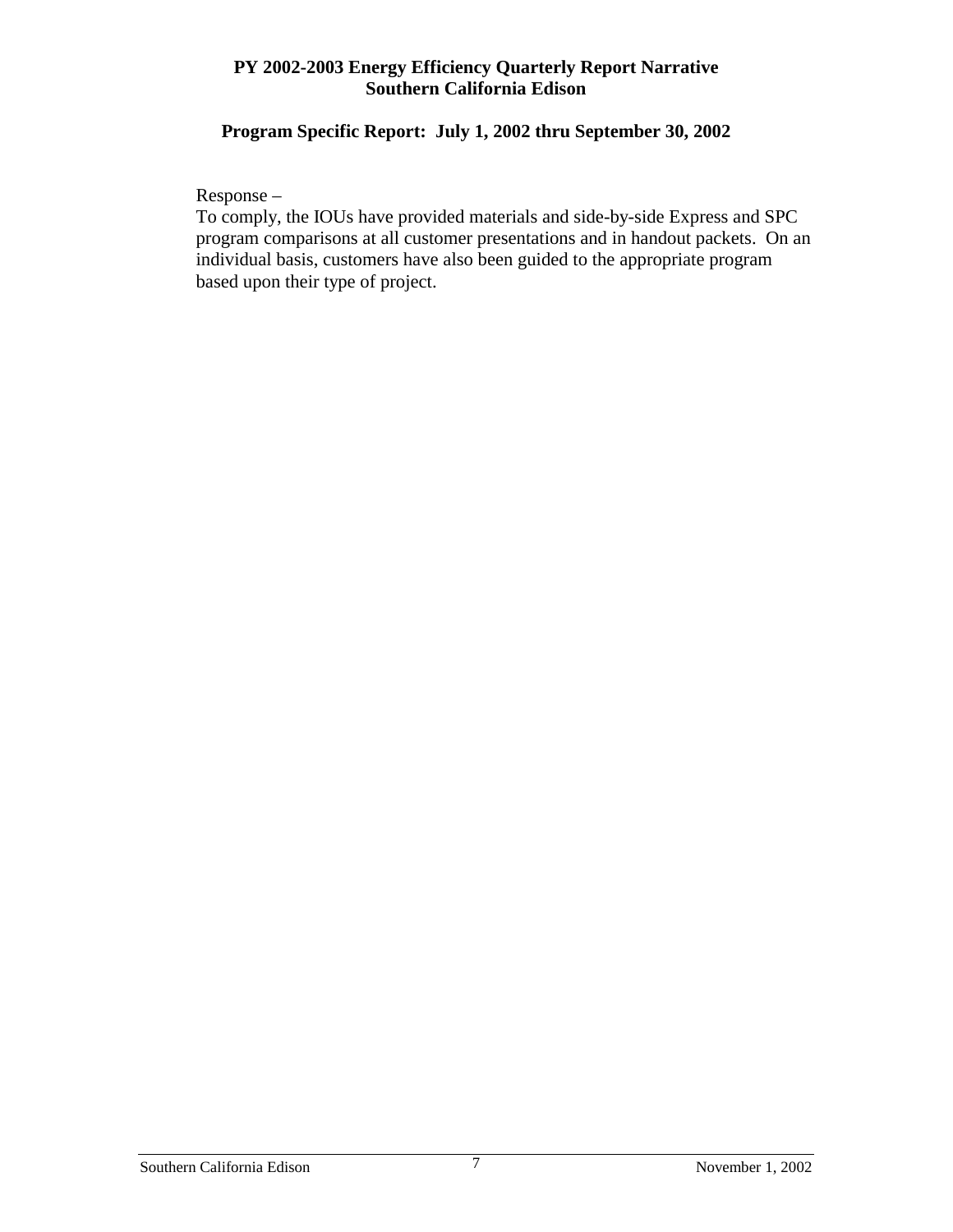### **Program Specific Report: July 1, 2002 thru September 30, 2002**

### Program Title: **Nonresidential Energy Audit Program**

### **I. Program Overview**

This statewide program offers free energy audits to nonresidential customers. The audit provides customer assistance in the form of information on the benefits of installing measures or adopting practices that can reduce the customer's utility bills. The energy audit recommendations are based on the customer's recent billing history and/or customer-specific information regarding equipment and building characteristics.

### **II. Program Summary**

1. Total program budget  $= $1,400,000$ 

Expenditures to date  $=$  \$483,576

2. Total net demand reduction and energy savings:

Categorized as an information program consistent with the California Public Utilities Commission's 2002 Energy Efficiency Policy Manual.

3. Total number of customers served:

Projected = The program implementation plans did not identify a projected number of customers served.

Served = 2,086 audits were completed through the third quarter of 2002.

4. Projected and actual number of units:

Please refer to the program activity tables shown in the corresponding program workbook.

5. Total rebate (\$) paid:

Not applicable to this information program.

### **III. Program Implementation Status**

1. Status of program delivery

No change from the program implementation plan submitted to the California Public Utilities Commission (CPUC) on May 20, 2002.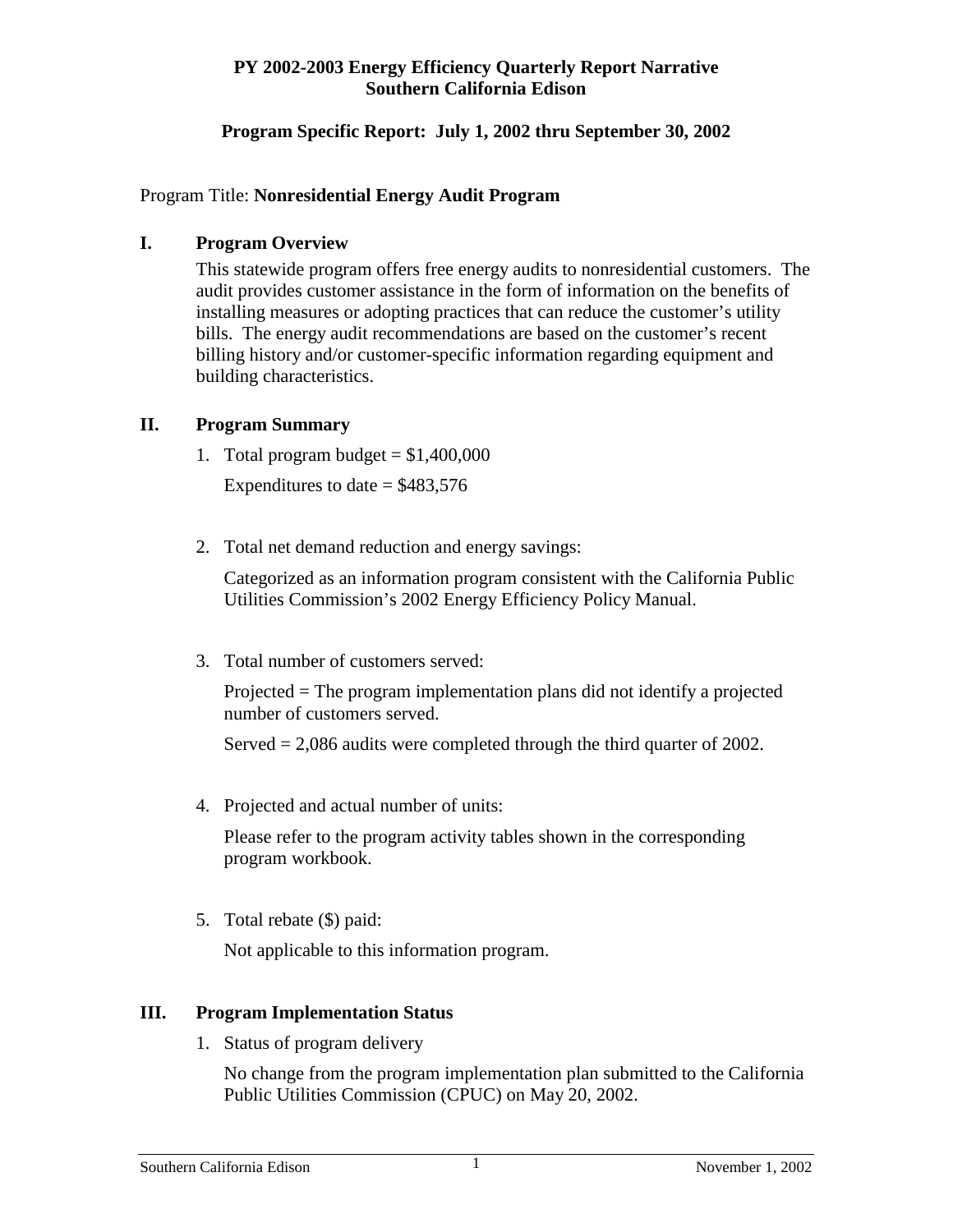# **Program Specific Report: July 1, 2002 thru September 30, 2002**

2. Customer Enrollment

Two blank copies of the nonresidential audit forms were sent to the CPUC's Energy Division.

3. Workbook

Please refer to informational tables shown in the program workbook for details of program expenditures and activities.

4. Training

The program conducted two "How to Do an Energy Audit" training sessions during the quarter.

| э. манеши                                                                               |          |                               |                           |
|-----------------------------------------------------------------------------------------|----------|-------------------------------|---------------------------|
| <b>List Pieces</b>                                                                      | Quantity | <b>Method of Delivery</b>     | # w/Each<br><b>Method</b> |
| <b>Press Releases</b>                                                                   | 9        |                               | 9                         |
| - Program Commencement                                                                  | 1        | <b>SCE's Media Outlets</b>    | 1                         |
| - Business Solutions Outreach                                                           |          |                               | 1                         |
| - In-language Business Solutions<br><b>Outreach Commencement</b>                        |          |                               | 1                         |
| - Express Efficiency Rebate<br>"Summer Sale"                                            |          |                               |                           |
| English                                                                                 | 1        |                               | $\mathbf{1}$              |
| Korean                                                                                  | 1        |                               | 1                         |
| Chinese                                                                                 |          |                               | 1                         |
| Vietnamese                                                                              | 1        |                               | 1                         |
| Spanish                                                                                 |          |                               | 1                         |
| - California Utilities Receive<br>National Award for Energy<br>Efficiency               |          |                               | 1                         |
| <b>Business Solutions Outreach Post</b><br><b>Card Mailing</b><br>- "High Temperatures" | 291,800  | U.S. Mail<br>May, July        | 291,800                   |
| Placement Ad                                                                            | 1        | <b>Reprint in Newsletters</b> | 1                         |

5. Marketing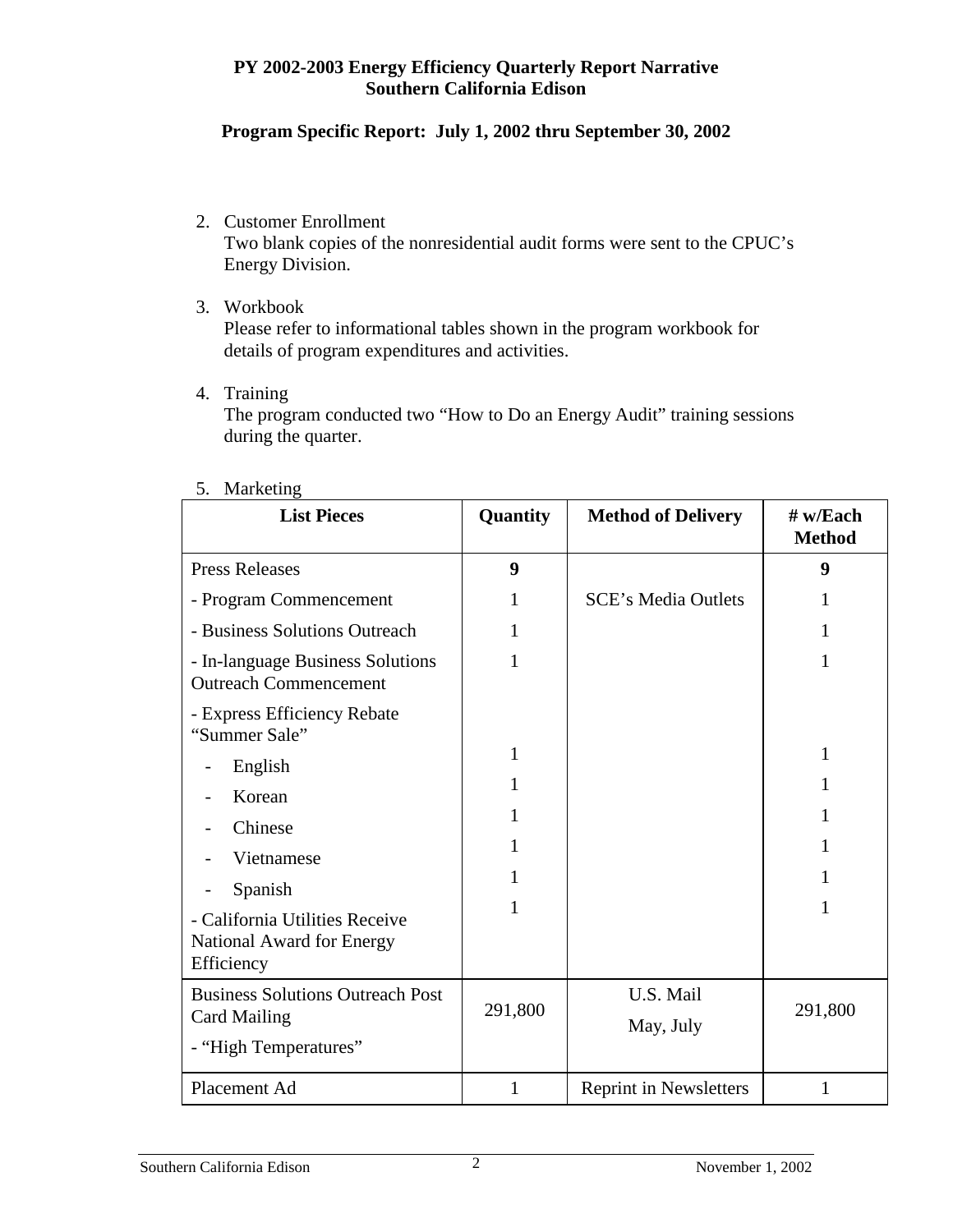| <b>Business Connection "Special</b><br><b>Edition</b> " SCE Business Electric<br>Service Guide                                                     | 790,000   | <b>Billing Insert</b><br>April, July, August | 790,000     |
|----------------------------------------------------------------------------------------------------------------------------------------------------|-----------|----------------------------------------------|-------------|
| <b>Business Solutions Express</b><br><b>Efficiency Summer Sale Trade</b><br>Show Handout Piece (with<br>mention of the NR Energy Audit<br>Program) | 12,500    | <b>Outreach Events</b>                       | 12,500      |
| <b>Business Energy Guide "Saving"</b><br>Energy & Money" Fact Sheet                                                                                | 10,000    | <b>Outreach Events</b>                       | 10,000      |
| Events with NR Audit Program                                                                                                                       | 56 Events | <b>Outreach Events</b>                       | Attendance: |
| Information Available to<br><b>Customers</b>                                                                                                       |           |                                              | 3,336       |
|                                                                                                                                                    |           |                                              | 7,949       |

# **Program Specific Report: July 1, 2002 thru September 30, 2002**

The following web addresses provide access to the program's online energy-use audit:

Path 1: <http://www.sce.com/sc3/default.htm>- SCE's Web Site Front Page: Path 1 – at screen right in the frame, click on the button "*Free* Online Business Energy Use Survey"

<http://www.rebatesandoffers.com/secondary.asp?pgmid=2051>- click on "Take Survey" text or call toll free number to have a printed copy mailed to them.

<http://www.rebatesandoffers.com/>- at the top nav buttons, click on "Guides & Surveys" for dropdown menu, then click on "Business Energy Survey"

<http://www.rebatesandoffers.com/secondary.asp?pgmid=2051>- click on "Take Survey" text or call toll free number to have a printed copy mailed to them. Path 2 – at screen left, in the frame, click on "For your Business", "Tools and Services", on the drop down menu click on "Small- to Medium-Sized Customers."

<http://www.rebatesandoffers.com/secondary.asp?pgmid=2058>- click on "Business Energy Survey" text

[http://www.energyguide.com/energysmartsbe/SBEMasterFrame.asp?bid=sce -](http://www.energyguide.com/energysmartsbe/SBEMasterFrame.asp?bid=sce) Commence the Survey.

Path 2: <http://www.sce.com/sc3/default.htm>- in the center screen frame, click on "Business Solutions"

[http://www.sce.com/sc3/010\\_bus\\_sols/default.htm](http://www.sce.com/sc3/010_bus_sols/default.htm) - in the text, near screen bottom, click on "Rebates and Offers" text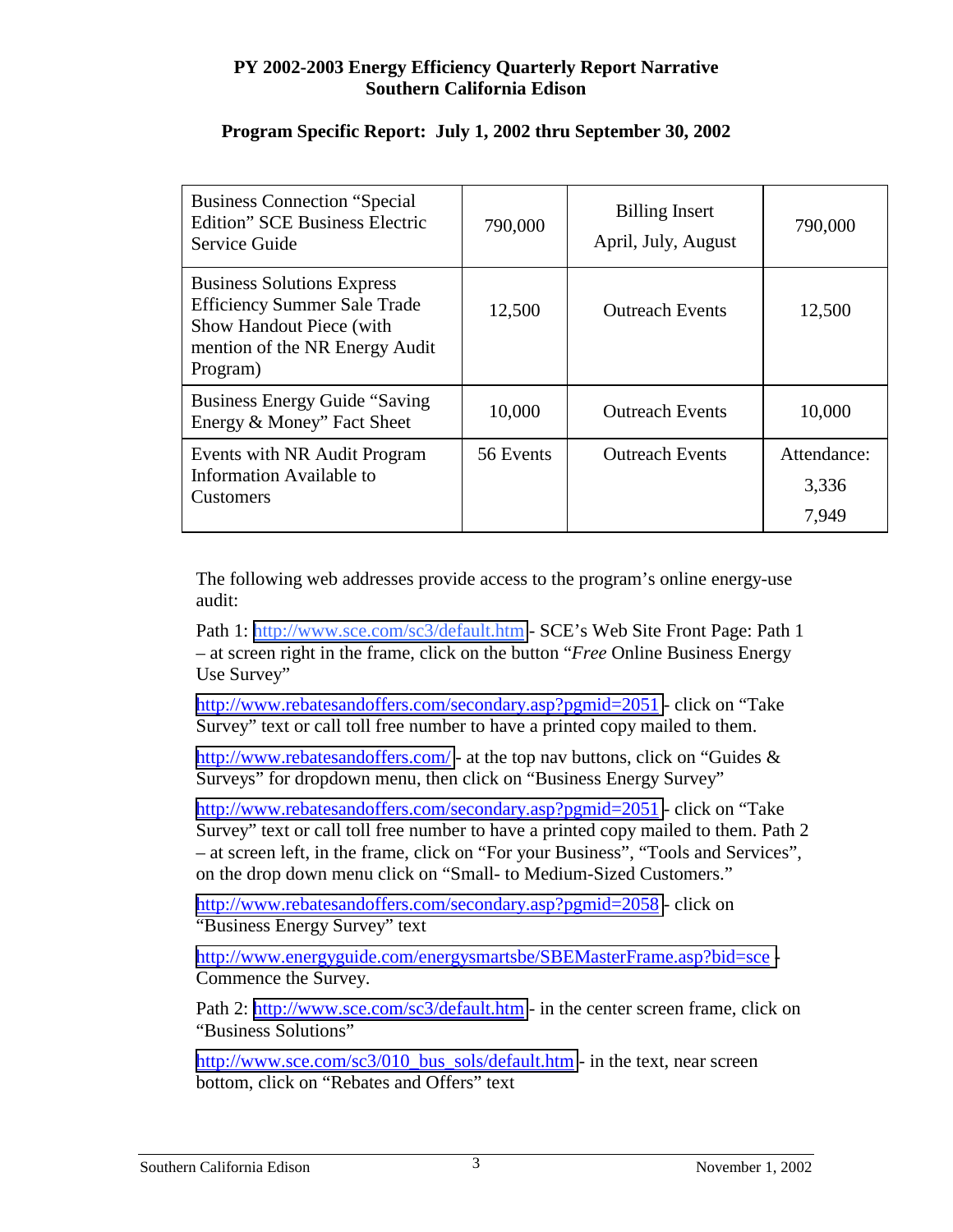## **Program Specific Report: July 1, 2002 thru September 30, 2002**

<http://www.rebatesandoffers.com/fyb.html>- at screen right in the frame, click on "Tools and Services"

<http://www.rebatesandoffers.com/fybTS.html>- at screen right in the frame, click on Small- to Medium-sized Businesses"

[http://www.rebatesandoffers.com/fyb\\_ts\\_sm\\_index.asp](http://www.rebatesandoffers.com/fyb_ts_sm_index.asp) - click on "Business Energy Survey" text

<http://www.rebatesandoffers.com/secondary.asp?pgmid=2058>- click on "Take the Survey" text.

[http://www.energyguide.com/energysmartsbe/SBEMasterFrame.asp?bid=sce -](http://www.energyguide.com/energysmartsbe/SBEMasterFrame.asp?bid=sce) Commence the Survey.

5. Hard-to-Reach

SCE's hard-to-reach (HTR) target is to conduct 1,800 energy audits for the HTR customers with a business size or geographic barrier as defined in the CPUC's Energy Efficiency Policy Manual. During the period through the third quarter of 2002, SCE conducted 747 HTR customer energy-use audits.

## **IV. Program Accomplishments**

The 2002 statewide Nonresidential Energy Audit Program officially began on April 1, 2002 after CPUC approval. As stated in the Program Implementation Plan, the IOUs used various resources and methods to reach the hard-to-reach customer segment in the third quarter.

Marketing efforts included printing and distribution materials encouraging very small, small, and medium nonresidential customers to receive an onsite audit or to go use their personal computer to go online and take the energy-use survey at SCE's Web site. Also included was a post card mailing to customers in SCE's warm climate areas. The printed materials also mention the Statewide Express Efficiency Program, and, or rebates for small business customers. In addition, the program was marketed through information fact sheets, direct mail, face-to-face promotion of online energy-use audits, SCE phone call center referrals to the audit program, and IOU representatives promoting the program face-to-face to customers at business and trade association meetings, etc.

Program results accelerated during the third quarter due to the phased implementation of the full compliment of energy-use audit tools: online, onsite, CD ROM, mail-in, and phone audit tools.

## **V. Program Challenges**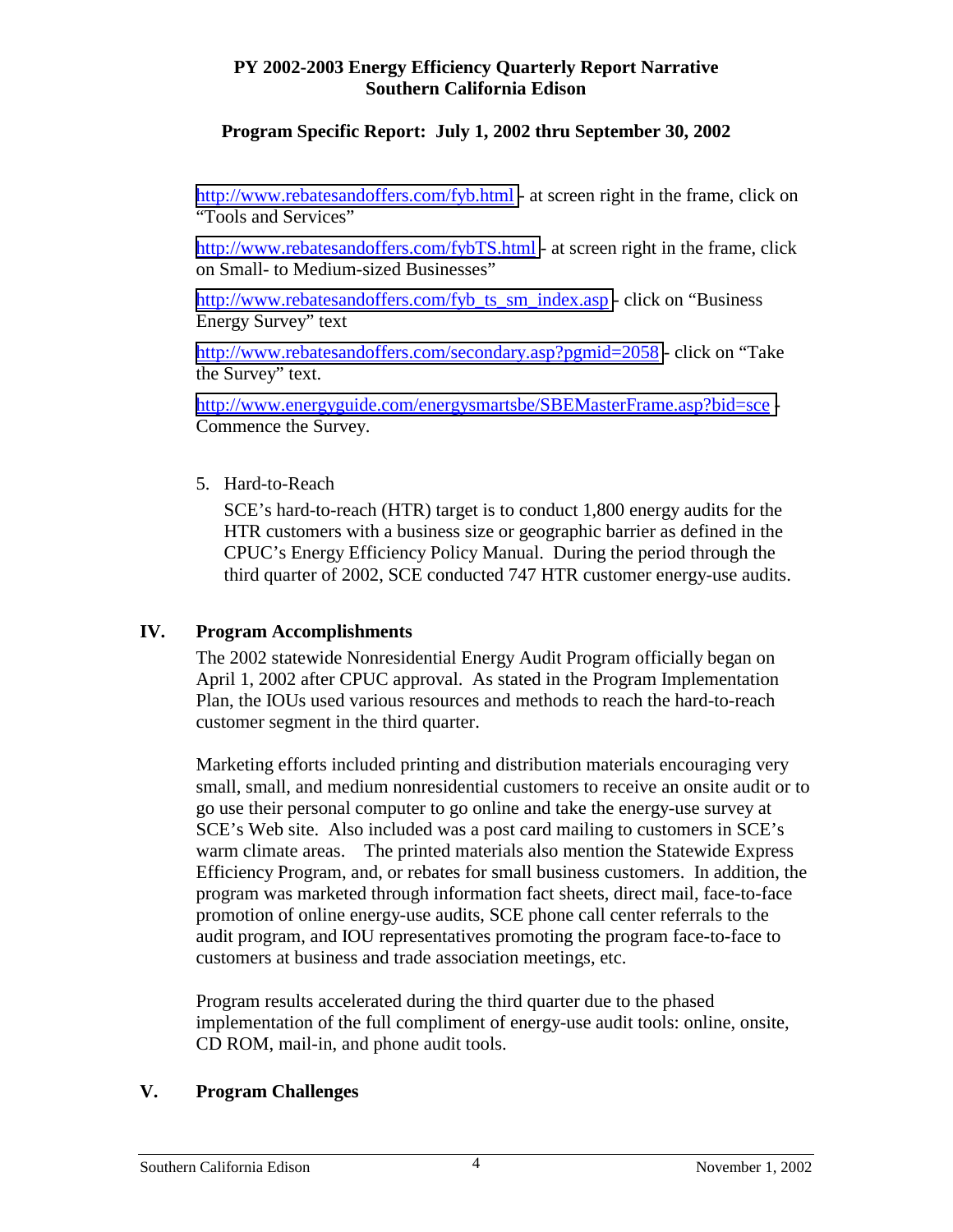## **Program Specific Report: July 1, 2002 thru September 30, 2002**

No significant problems encountered to date.

#### **VI. Customer Disputes**

None.

## **VII. Compliance Items**

The following list itemizes the various regulatory compliance items issued by the California Public Utilities Commission directly relating to this program.

#### Decision 02-03-056 -

*"The IOUs should make their on-site audits available to the same set of customers with the same eligibility requirements."* (mimeo, p. 28)

#### Response -

The statewide Nonresidential Energy Audit program provides on-site audits to all eligible customer classes.

## Decision 02-03-056 -

*"Third, unlike the other IOUs, PG&E described a program component called "How To Do an Energy Audit," which offers both theoretical and on-site training to qualified personnel of a variety of organizations to enable them to provide comprehensive energy efficiency services.3 We support such training efforts to the extent that they are not offered through other IOU education and training programs, and require that the other IOUs offer similar training as part of their Nonresidential Energy Audit Programs. The IOUs should provide detailed description of this training component and an itemized budget (out of the total program budget) in their Program Implementation Plans.4 "* [mimeo, p.28]

## Response –

<u>.</u>

IOUs are now offering energy-use audit training either as part of the Nonresidential Energy Audit program or, in some cases, this training is offered through the Education and Training Services program.

<sup>&</sup>lt;sup>3</sup> SoCalGas and SDG&E both indicated that "interested [Community Based Organizations] will be provided the opportunity to gain energy audit training to conduct their own energy audits," but provided no other details in their proposals.

<sup>&</sup>lt;sup>4</sup> On January 28, 2002, PG&E provided additional information on its "How To Do An Energy Audit" program component in its response to Energy Division's data request sent on January 23, 2002. PG&E should reiterate and/or supplement the information provided in its Program Implementation Plans.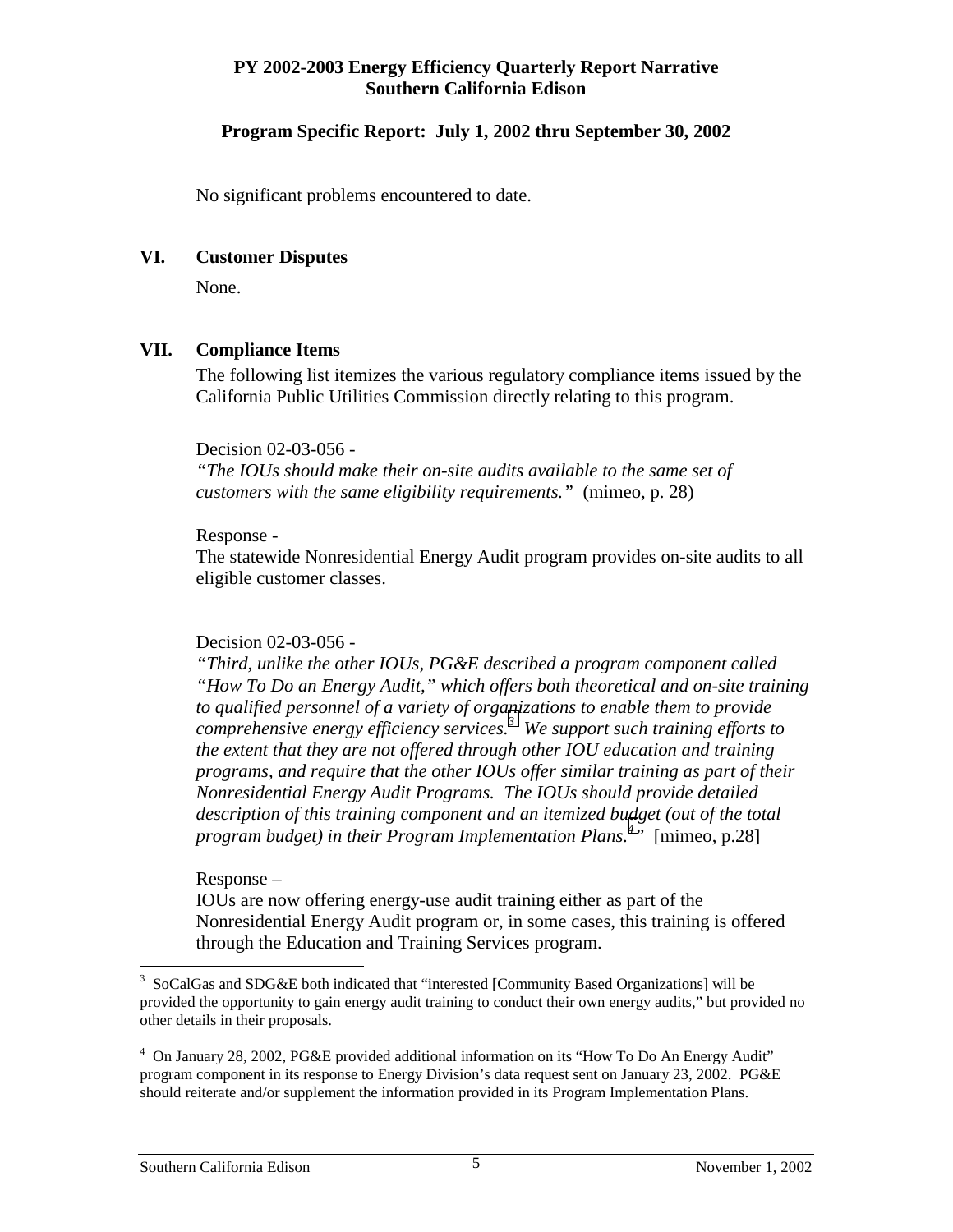**Program Specific Report: July 1, 2002 thru September 30, 2002** 

#### Decision 02-03-056 -

*"The IOUs should identify certain performance targets that they intend to achieve and track in quarterly reports in their Program Implementation Plans. One performance target could be the number of audits achieved by type of audit and by customer class."* (mimeo, 28)

Response –

The IOUs have developed their specific performance targets for the Nonresidential Energy Audit program. These targets are included in the program implementation plans filed with the CPUC on May 20, 2002 and are also shown in the corresponding program workbook.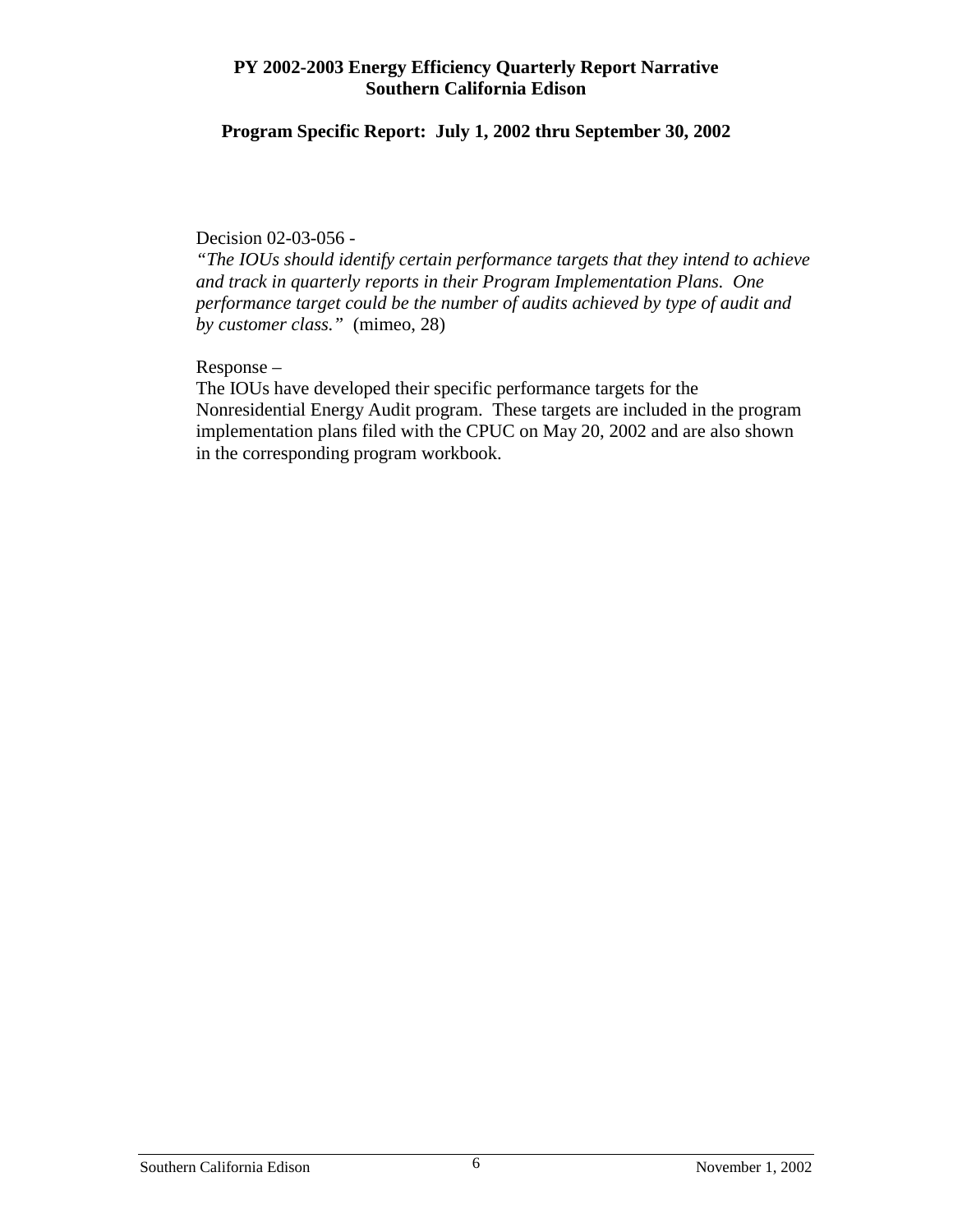# **Program Specific Report: July 1, 2002 thru September 30, 2002**

# Program Title: **Energy Efficiency Training and Certification for Building Operators**

## **I. Program Overview**

This is a statewide training and certification program for operators of medium and large commercial buildings (including governmental and institutional buildings and complexes) that seeks to establish and support a professional credential for building operators in California. Certified operators will have the training and background to identify and implement energy savings opportunities as an integral part of their operations and maintenance activities.

## **II. Program Summary**

1. Total program budget  $= $500,000$ 

Expenditures to date  $= $39,628$ 

2. Total net demand reduction and energy savings:

Categorized as an information program consistent with the California Public Utilities Commission's 2002 Energy Efficiency Policy Manual.

3. Total number of customers served:

| Projected: | 75 |
|------------|----|
| Actual:    | 84 |

4. Projected and actual number of units:

Please refer to the program activity tables shown in the corresponding program workbook.

5. Total rebate (\$) paid:

Not applicable to this information program.

## **III. Program Implementation Status**

1. Status of program delivery The Commission approved the training and certification standards for this program on July 2, 2002.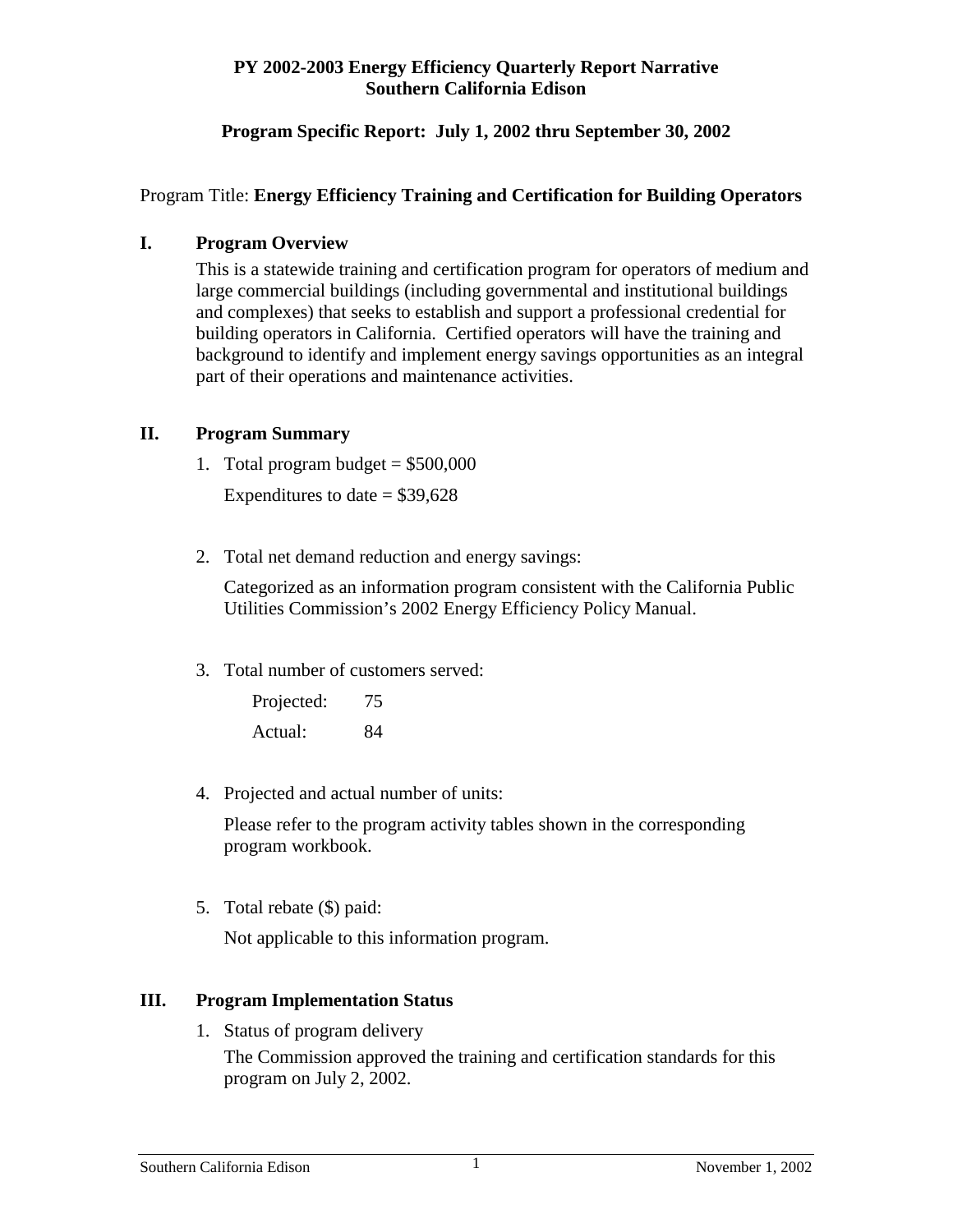## **Program Specific Report: July 1, 2002 thru September 30, 2002**

- 2. Customer Enrollment Not yet developed for this program.
- 3. Workbook

Please refer to the informational tables shown in the corresponding program workbook for details on program expenditures and activities.

- 4. Training This program did not sponsor any external training during this quarter.
- 5. Marketing This program did not sponsor any external marketing during this quarter.
- 6. Hard to Reach

This program targets building operators of medium and large commercial facilities and is not designed for the small hard-to-reach business customers. Interested hard-to-reach nonresidential customers may participate in the training program if they have a building operator for their facility.

## **IV. Program Accomplishments**

In June 2002, the IOUs developed a Request For Proposal document and solicited bids from training vendors. These vendors were both local and nationally recognized. Vendors submitted proposals and made presentations to an IOU selection panel on July 10 and 11, 2002. A selection of a training vendor was finalized a week later.

The IOUs each executed individual contracts with the selected vendor for their scope of work. Program marketing began in late August 2002. By the end of the third quarter, SCE has enrolled 10 customers.

## **V. Program Challenges**

Finding a vendor to provide high quality training at a reasonable cost was a difficult task to complete.

The BOC program, which is unknown in California, was difficult to generate interest and enrollment from customers. Marketing was a challenge that had to be overcome with additional effort such as IOU mass mailings, targeted phone calls, and account executive marketing.

#### **VI. Customer Disputes**  None.

## **VII. Compliance Items**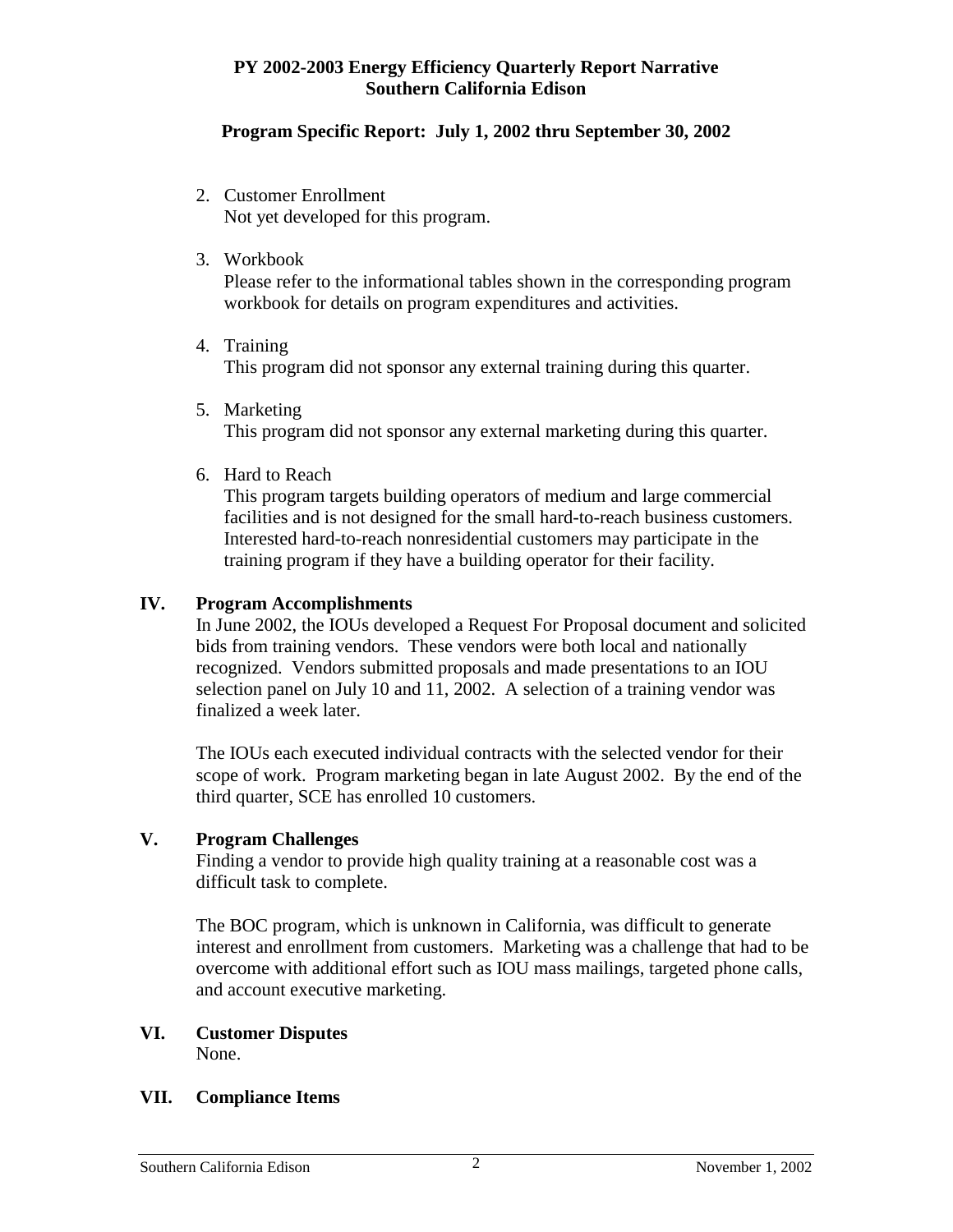#### **Program Specific Report: July 1, 2002 thru September 30, 2002**

The following list itemizes the various regulatory compliance items issued by the California Public Utilities Commission directly relating to this program.

## Decision 02-03-056 states in Ordering Paragraph 13:

*"The IOUs shall jointly develop standard nonresidential building operator certification and training curricula, testing and other certification standards, in consultation with the Energy Division. The IOUs should develop the standard training curricula, testing and other certification standards and submit them for the Commission's or assigned Commissioner's approval no later than 30 days after issuance of this decision. The IOUs should be able to roll out their programs within 30 days after the Commission or the assigned Commissioner approves these standards. The Commission will retain ownership of the curricula and other aspects of the training programs the IOUs develop in connections with Builder Certification and Training Programs."* 

#### Response –

 The proposed standards were developed in consultation with the Energy Division and filed with the Commission on April 22, 2002. In response to an Energy Division data request on the April 22, 2002 document, the IOUs revised and submitted the statewide Builder Operator Certification Program Standards to the Commission on June 26, 2002. The CPUC approved these standards on July 2, 2002.

The CPUC requested that "Energy Efficiency" be incorporated into the title of the BOC program. The IOUs submitted a proposed program title of "Energy Efficiency Training and Certification for Building Operators". The BOC program will be known as "Building Operator Certification – Energy Efficiency Training and Certification for Building Operators".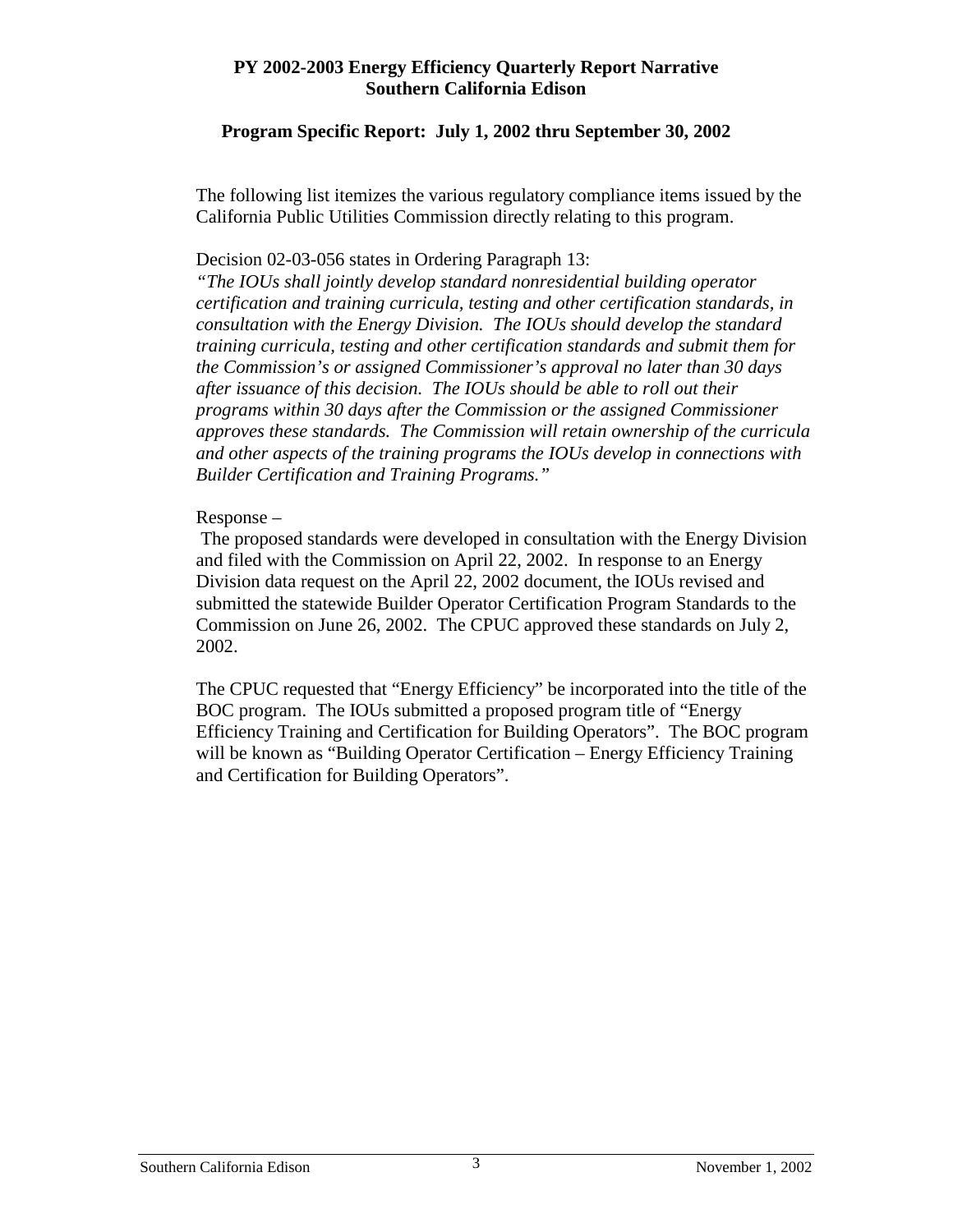## **Program Specific Report: July 1, 2002 thru September 30, 2002**

#### Program Title: **Emerging Technologies**

#### **I. Program Overview**

The statewide Emerging Technologies (ET) program is an information-only program that seeks to accelerate the introduction of energy efficient technologies, applications, and analytical tools that are not widely adopted in California. The program consists of Demonstration & Information Transfer activities and the Emerging Technologies Coordinating Council (ETCC). The Demonstration & Information Transfer portion of the program focuses on near-commercial applications with significant market opportunities, and commercial energy efficient applications with low market penetration. The ETCC is a statewide information exchange and coordination effort between Pacific Gas & Electric (PG&E), Southern California Edison (SCE), Southern California Gas (SoCalGas), San Diego Gas & Electric (SDG&E), and the California Energy Commission's (CEC) Public Interest Energy Research (PIER) program.

#### **II. Program Summary**

1. Total program budget  $= $650,000$ 

Expenditures to date (includes program commitments) =  $$229,327$ 

2. Total net demand reduction and energy savings

Categorized as an information program consistent with the California Public Utilities Commission's 2002 Energy Efficiency Policy Manual.

3. Total number of customers served

The Statewide Emerging Technologies program focuses on the promotion of emerging technologies to all customers.

4. Projected and actual number of units:

Please refer to tables shown in the corresponding program workbook.

5. Total rebate (\$) paid:

Not applicable to this information program.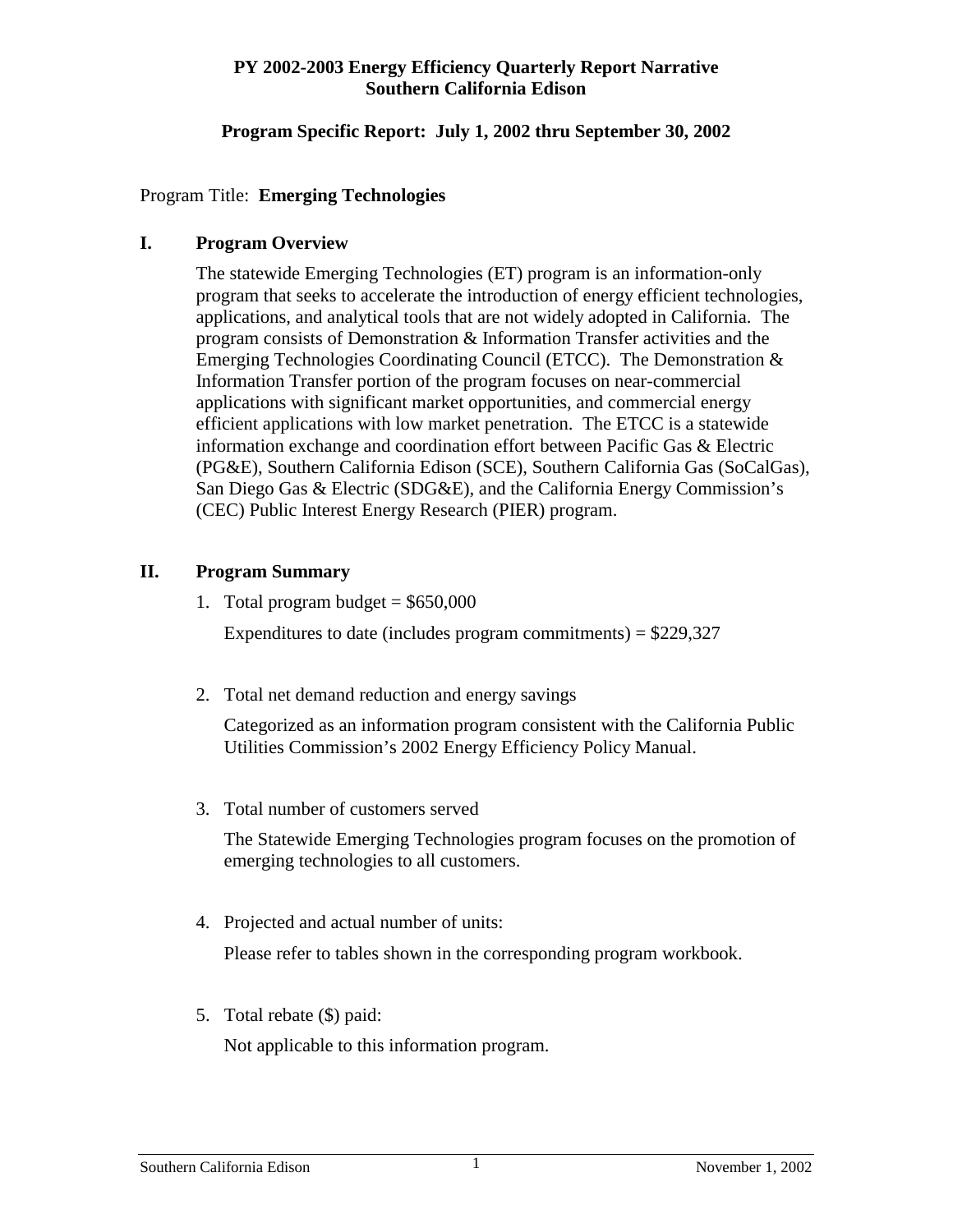# **Program Specific Report: July 1, 2002 thru September 30, 2002**

## **III. Program Implementation Status**

1. Status of program delivery

There are no changes to the delivery mechanism described in the program implementation plan submitted to the California Public Utilities Commission (CPUC) on May 20, 2002.

2. Customer Enrollment

The program does not use customer enrollment and rebate application forms. For demonstration projects at customer sites, negotiated contract agreements are used for each project.

3. Workbook

Please refer to informational tables shown in the corresponding program workbook for details of program expenditures and activities.

4. Training

The program did not sponsor any external training during the quarter.

5. Marketing

The program did not produce any new external marketing products during the quarter. The ETCC maintains a website at [http://www.ca-etcc.com](http://www.ca-etcc.com/) where the statewide ET program meeting minutes and the ET database are available.

6. Hard-to-Reach

The program does not have specific goals for the hard-to-reach market segments. However, the utilities do seek collaborative opportunities to host appropriate demonstration projects at hard-to-reach customer sites. Examples of such opportunities the utilities are pursuing include the collaborative SoCalGas/SCE's Professional Wet Cleaning project, which typically involves small business owners, and SCE's Habitat for Humanity project, which focuses on affordable residential housing.

# **IV. Program Accomplishments**

## *ETCC Activities*

The ETCC met twice during the third quarter: July  $31<sup>st</sup>$  in San Ramon, and September  $25<sup>th</sup>$  in San Diego. During both meetings discussions continued on PIER technologies that are most ready for utility ET program consideration. A new Access 2000 database schema was developed and adopted for the group's Emerging Technologies Database. Program staff is engaged in populating the new database.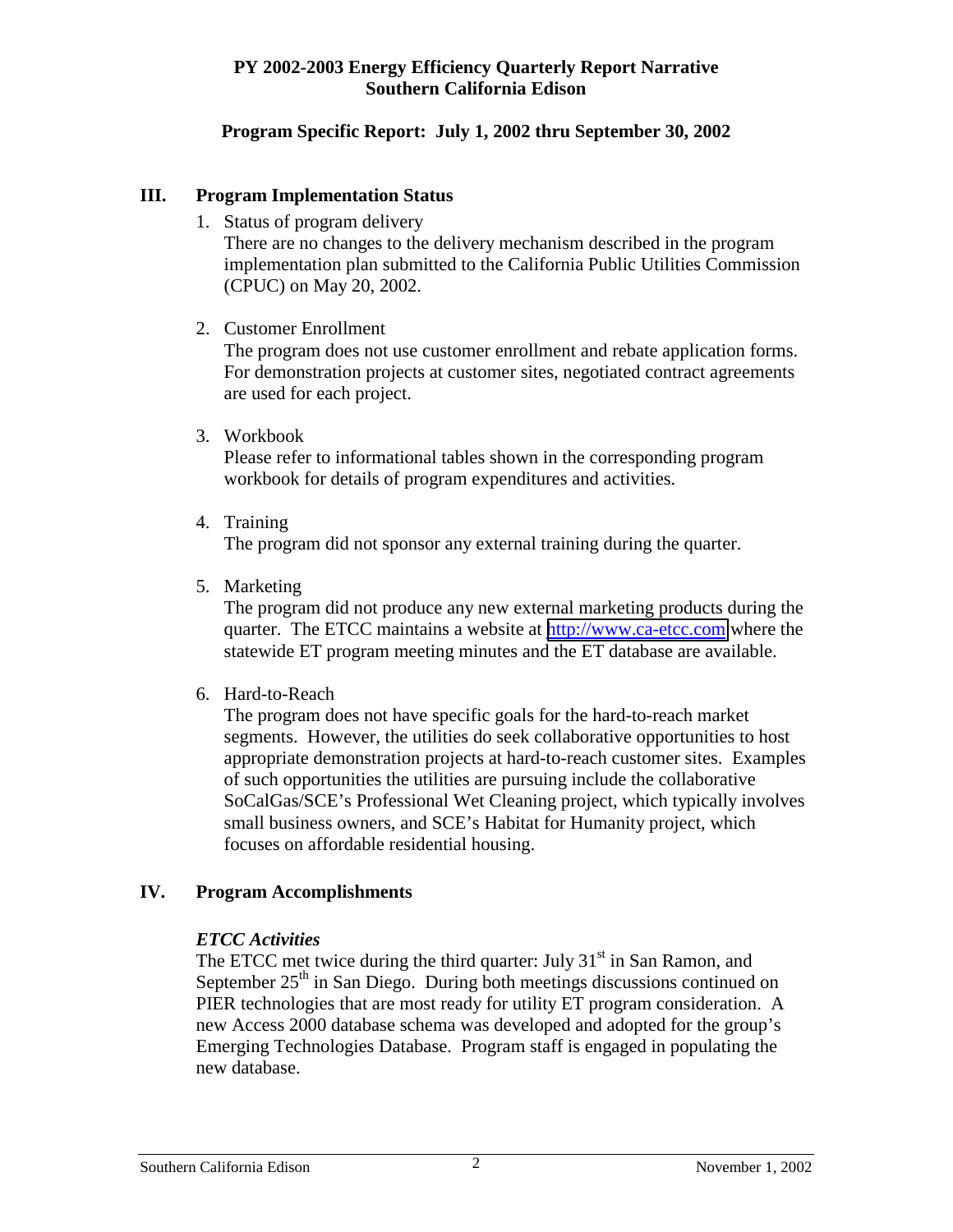## **Program Specific Report: July 1, 2002 thru September 30, 2002**

## *Technology Application Assessment Projects*

#### **Residential Economizer "Night Breeze" - Habitat for Humanity**

During the first quarter of 2002, SCE initiated field demonstration projects with the Long Beach and Orange County Chapters of Habitat for Humanity. Up to ten Habitat houses are planned to be part of the assessment efforts. SCE completed the building energy analysis during the third quarter. SCE is working with the Davis Energy Group to include the "Night Breeze" technology from PIER Contract No. 500-98-024 in all the homes.

#### **Integrated Design – Orange County Children's Museum "Pretend City"**

SCE is working with the Orange County Children's Museum on the design of a new facility: "Pretend City." SCE staff is helping the customer's design team to use an Integrated Design approach and Sustainable Design for the project. Multiple emerging technologies may be integrated into the final assessment project such as new building envelope materials, recycled materials, advanced daylighting concepts, lighting and controls, space conditioning, indoor air quality considerations, etc.

In addition, program staff was engaged in the planning and development of 10 potential assessment projects during the quarter. Signed agreements for customer demonstration projects will be concluded during the fourth quarter.

#### **V. Program Challenges**

No program-specific challenges were encountered during the quarter.

#### **VI. Customer Disputes**

The program did not encounter any customer disputes during the quarter.

## **VII. Compliance Items**

The following list itemizes the various regulatory compliance items issued by the California Public Utilities Commission directly relating to this program.

Decision 02-03-056 –

*"We support these programs and will fund them. However, we will require the IOUs to report on the extent to which funding this Commission awards advances the cause of emerging energy efficient technologies. For each emerging technology set forth on the CEC's PIER website at http://www.energy.ca.gov/pier/programs.html, we will require that the IOUs*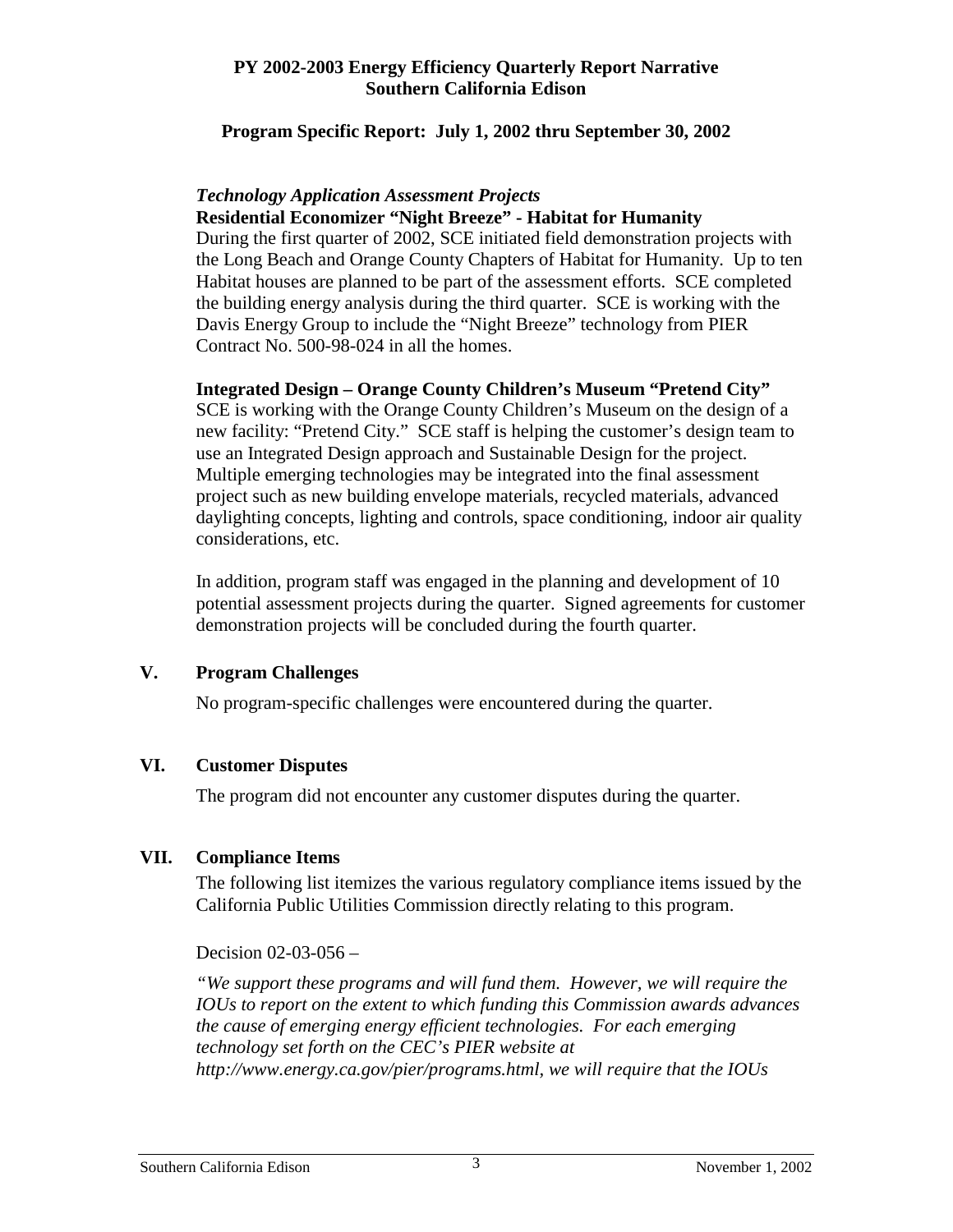# **Program Specific Report: July 1, 2002 thru September 30, 2002**

*describe in their 2002 quarterly reports how PGC funding is moving these technologies to market." (mimeo, pp. 31-32)* 

## Response –

This report describes program activities that are helping to move energy efficient emerging technologies to market from both PIER and other sources such as DOE, GTI, ASHRAE, etc.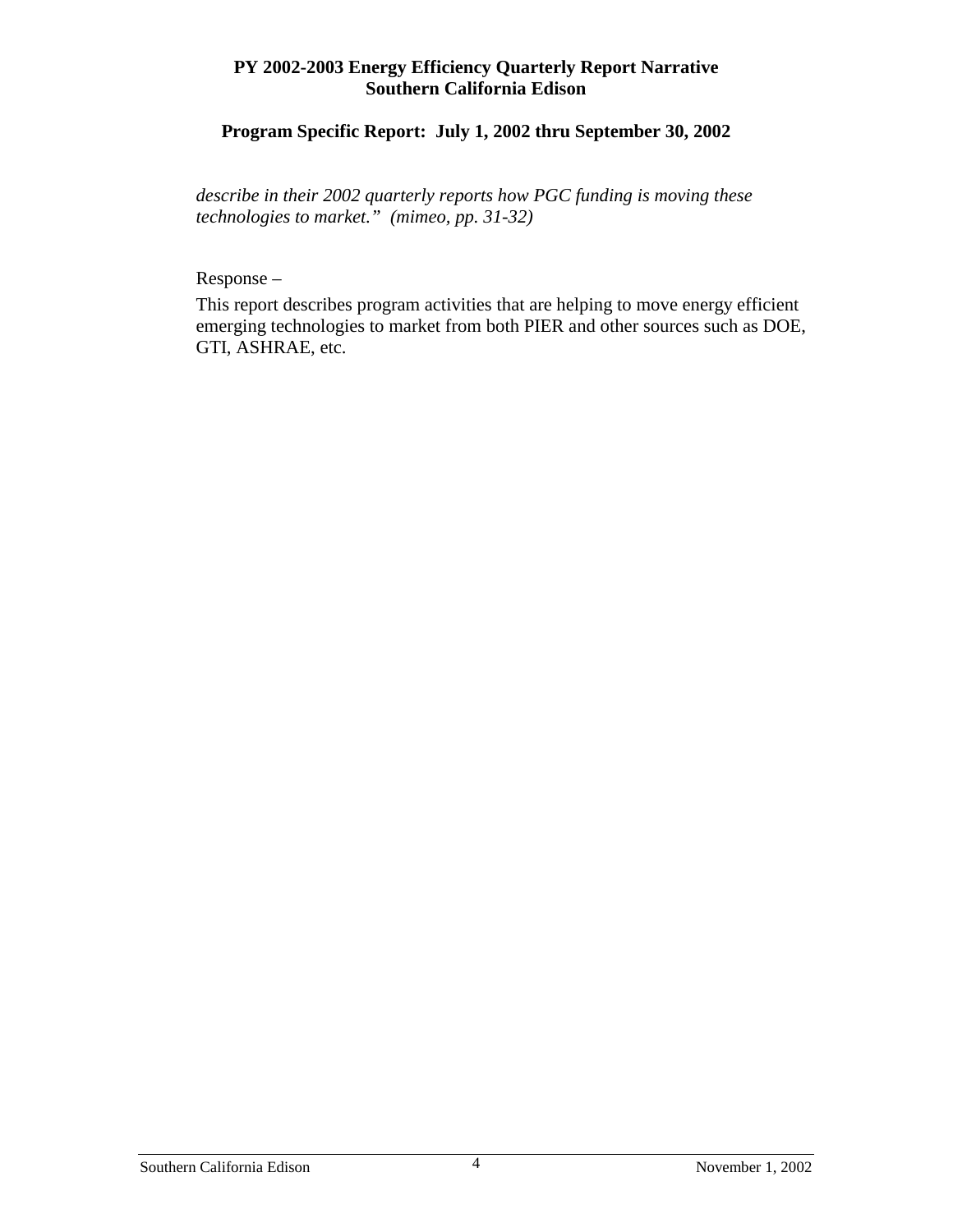## **Program Specific Report: July 1, 2002 thru September 30, 2002**

## Program Title: **Savings By Design**

## **I. Program Overview**

The Savings By Design (SBD) program influences nonresidential building owners, tenants, and design teams to exceed current Title 24 standards (or industry standards for processes) by 10 percent or more for their new construction or renovation/remodel projects. SBD provides energy design education, design assistance, and cash incentives for all project types and sizes that meet the program's eligibility. SBD also leverages resources from industry relationships, strategic alliances, and other Public Purpose Programs to accomplish the goals of energy savings, peak demand reductions, and long-term market change.

The program has three elements: the Whole-Building Approach, the Systems Approach, and education and outreach. The core strategy centers on an integrated design approach to optimize energy efficiency, known as the Whole-Building Approach. To include participants who would not normally consider a fully integrated design approach, the Systems Approach provides a simplified, performance-based method, which moves owners and design teams far beyond prescriptive approaches. Finally, program education and outreach strategies, focused on the successful Energy Design Resources model, address market barriers by providing owners and designers with the information, education, and tools to help them make the best possible energy efficiency choices. All three elements support the California Energy Commission's goals for market transition to the 2005 Title 24 code revision cycle.

## **II. Program Summary**

1. Total program budget  $= $7,674,000$ Expenditures to date (includes program commitments) =  $$2,295,650$ 

|                       | Net kW | Net kWh    | <b>Therms</b>  |
|-----------------------|--------|------------|----------------|
| Projected             |        |            |                |
| <b>Systems</b>        | 3,890  | 16,628,000 | $\overline{0}$ |
| <b>Whole-Building</b> | 3,890  | 16,628,000 | $\theta$       |
| <b>Actual</b>         |        |            |                |
| <b>Systems</b>        | 570    | 4,280,000  | $\overline{0}$ |
| <b>Whole-Building</b> | 0      | $\theta$   | $\theta$       |
| <b>Committed</b>      |        |            |                |
| <b>Systems</b>        | 1,180  | 6,136,000  | $\overline{0}$ |
| <b>Whole-Building</b> | 1,930  | 8,322,000  | $\overline{0}$ |

2. Total net demand reduction and energy savings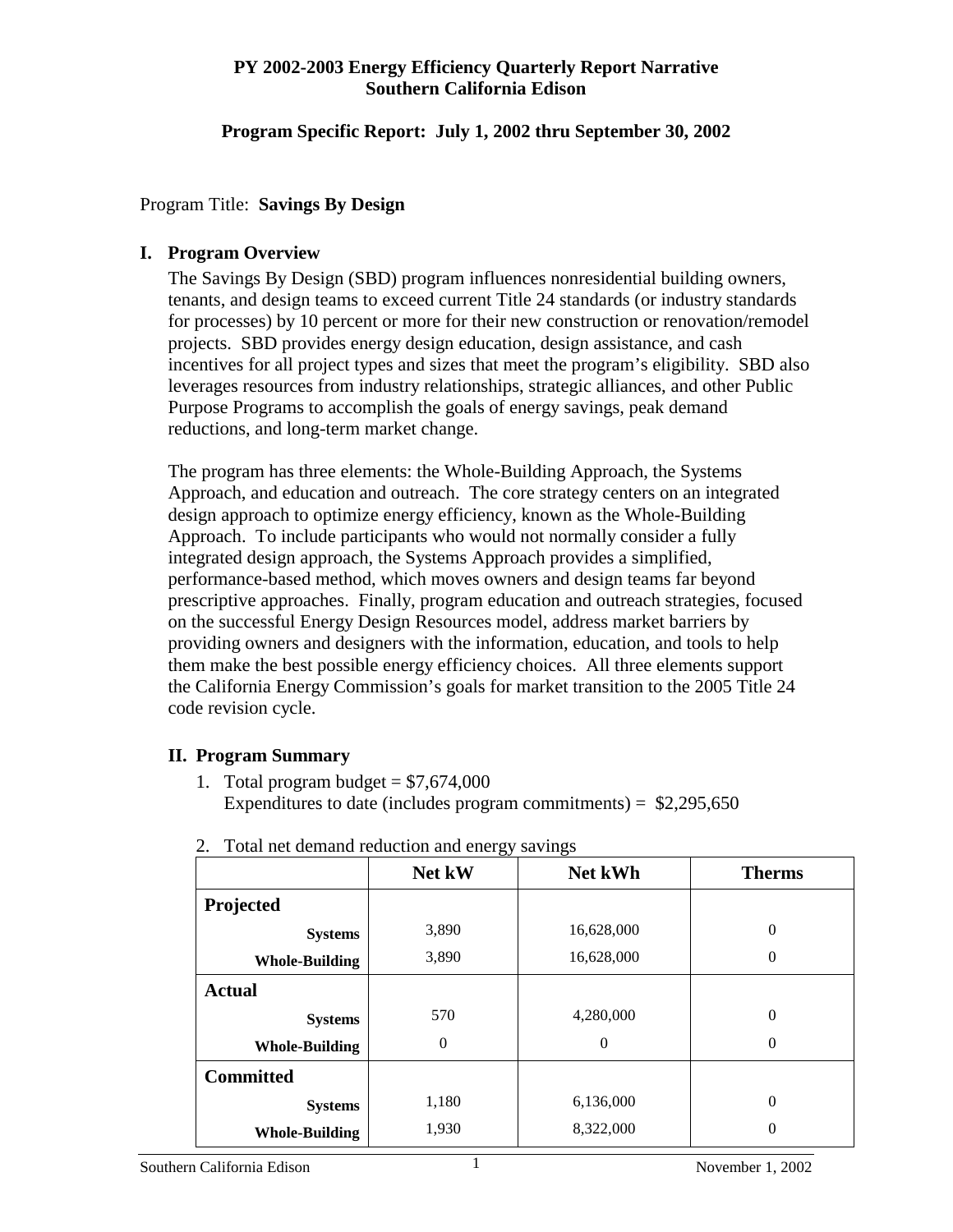## **Program Specific Report: July 1, 2002 thru September 30, 2002**

- 3. Total number of customers served: Projected (Annual): Not specified in the Implementation Plan Actual: 217 qualified leads investigated, with customers contacted and program information provided. Leads entered into tracking system as potential projects.
- 4. Projected and actual number of units: Please refer to the program activity tables shown in the corresponding program workbook.
- 5. Total incentives  $(\$)$  paid = \$182,894 Total incentives  $(\$)$  committed = \$1,394,769

#### **III. Program Implementation Status**

The Savings By Design program was rolled out to the public on April 1, 2002. For 2002, the program has continued, and expanded, successful marketing and outreach activities delineated in the program Implementation Plan. Market acceptance for the program remains relatively strong despite a weakening economy in the nonresidential construction sector. The adoption at SCE of the SBD process component for the industrial and agricultural markets has spurred serious interest in the program within these market sectors.

- 1. Status of program delivery [SCE's SBD program is curr](http://www.savingsbydesign.com/)ently on track in its delivery of the program.
- 2. Customer Enrollment Copies of appropriate applications were sent to the Commission's Energy [Division.](http://www.energydesignresources.com/)
- 3. [Workbook](http://www.pge.com/)

Please refer to workbook for details of program expenditures and program activities.

4. Training

No training was offered this quarter.

5. Marketing

| <b>List Pieces</b>         | <b>Quantity</b> | <b>Method of Delivery</b> | # w/Each Method        |
|----------------------------|-----------------|---------------------------|------------------------|
| Southern California Edison |                 |                           | 2002<br>November $1.2$ |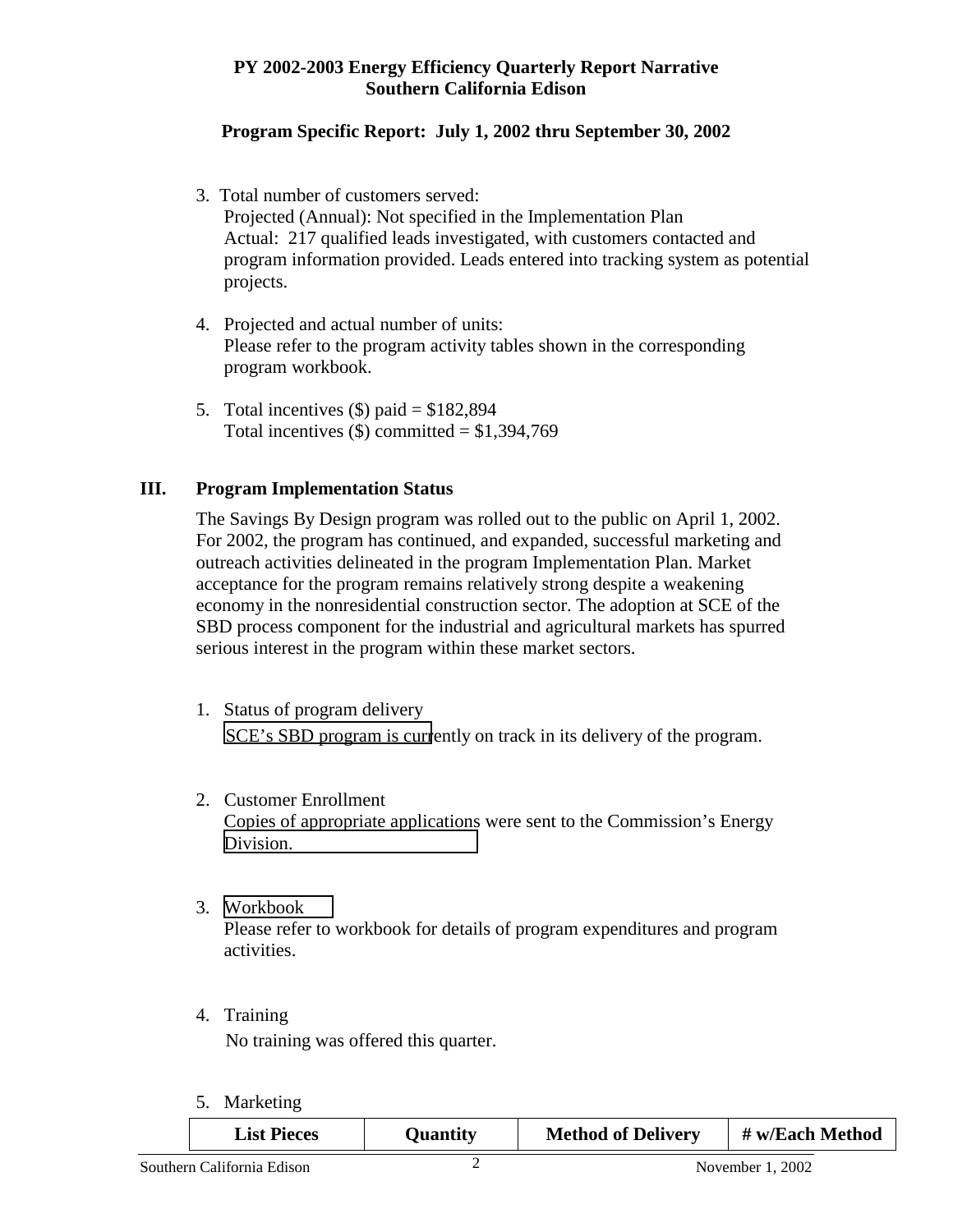| <b>Statewide Efforts</b>                                              | <b>Total Ordered</b>                       |                                                                         | Delivered YTD       |
|-----------------------------------------------------------------------|--------------------------------------------|-------------------------------------------------------------------------|---------------------|
| <b>SBD</b> Brochure                                                   | 2000                                       | Hand delivery                                                           | Delivered as needed |
|                                                                       |                                            | <b>SCE's Customer</b><br>Technology<br>Application Center,<br>Irwindale |                     |
|                                                                       |                                            | <b>SCE's Agricultural</b><br>Technology                                 |                     |
| <b>Brochure Inserts:</b>                                              |                                            | Application Center,                                                     |                     |
| - Whole-Building Insert                                               | $2000$ each                                | Tulare                                                                  |                     |
| - Design Team Insert                                                  |                                            | Inserted into Brochure                                                  |                     |
| - Process Insert                                                      |                                            |                                                                         |                     |
| SBD Energy Efficiency<br><b>Integration Award Call</b><br>for Entries | 10,000                                     | <b>Statewide Mailing</b>                                                | 7,900               |
| <b>SCE-Specific Efforts</b>                                           |                                            |                                                                         |                     |
| One-Page Flyers                                                       | Down loadable from<br><b>SCE's Website</b> | As needed                                                               |                     |
| <b>Energy Design</b><br>Assistance – Newsletter                       | 2,500                                      | Email                                                                   | 2,500               |

# **Program Specific Report: July 1, 2002 thru September 30, 2002**

No additional marketing material during the third quarter.

- Savings By Design maintains a statewide web site at www.savingsbydesign.com that provides comprehensive program information, utility contacts, and a downloadable Participant Handbook outlining program policies and procedures as well as application guidelines.
- Energy Design Resources, the educational and academic arm of Savings By Design, maintains a comprehensive library of information and resources at www.energydesignresources.com, including electronic newsletters for the design community, freeware for design and financial analysis, and a series of AIA accredited online courses.
- www.sce.com features pages describing Savings By Design that direct customers to program contacts and provide external links to the Statewide web site for more information.
- 6. Hard to Reach

Savings By Design targets geographically hard-to-reach customers. The program will pursue the goal of increasing the percentage of participating projects from geographically hard-to-reach customers by 25% over PY 2001 results.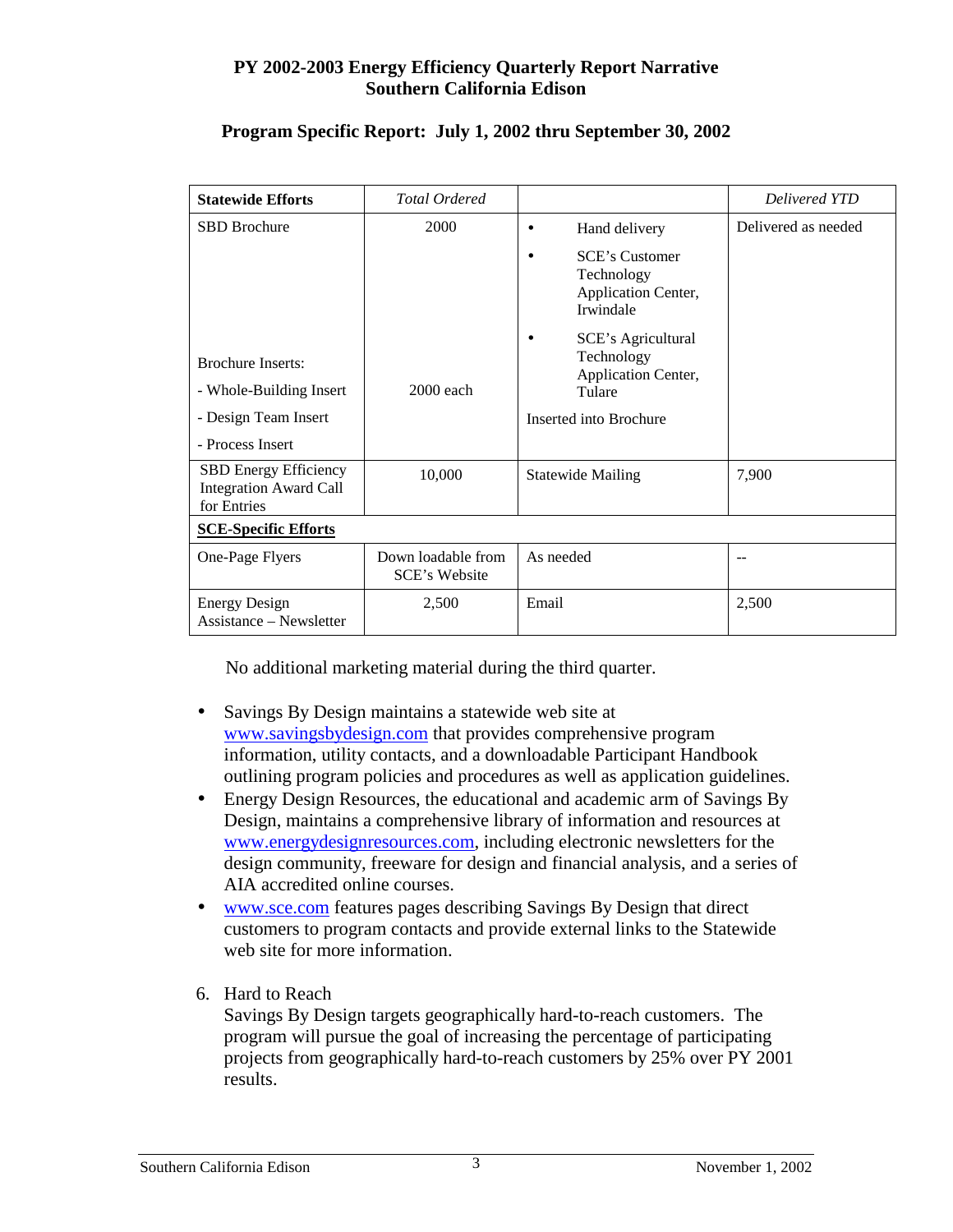## **Program Specific Report: July 1, 2002 thru September 30, 2002**

SCE's Savings By Design program adopted a conservative definition of a hard-to-reach customer to remain consistent with the Commission's intent, as defined in the Energy Policy Manual and with other SCE energy efficiency programs. Of the projects committed to date, SCE has attained 70% of its projected goal in increasing its effort to reach this customer classification.

#### **IV. Program Accomplishments**

AIACC – The statewide Savings By Design utilities have continued to work with the American Institute of Architects, California Council to co-sponsor the Savings By Design Energy Efficiency Integration Awards, which promote energy efficiency as a primary consideration in outstanding design.

In the 3rd quarter, SBD presented 5 Energy Efficiency design awards at the AIACC ceremony for outstanding efforts in incorporating energy efficiency in facility designs.

#### **V. Program Challenges**

No significant problems encountered to date.

**VI. Customer Disputes**  None

#### **VII. Compliance Items**

The following list itemizes the various regulatory compliance items issued by the California Public Utilities Commission directly relating to this program.

Decision 02-03-056, Ordering Paragraph 14, states: *"The IOUs shall reserve 50% of their Savings by Design direct implementation funds for projects that use a whole-building approach."* 

SCE has budgeted 50% of the direct implementation funds for projects that are Whole-Building Approach. As of September 30, 2002, 58% of committed funding was reserved under the Whole-Building Approach.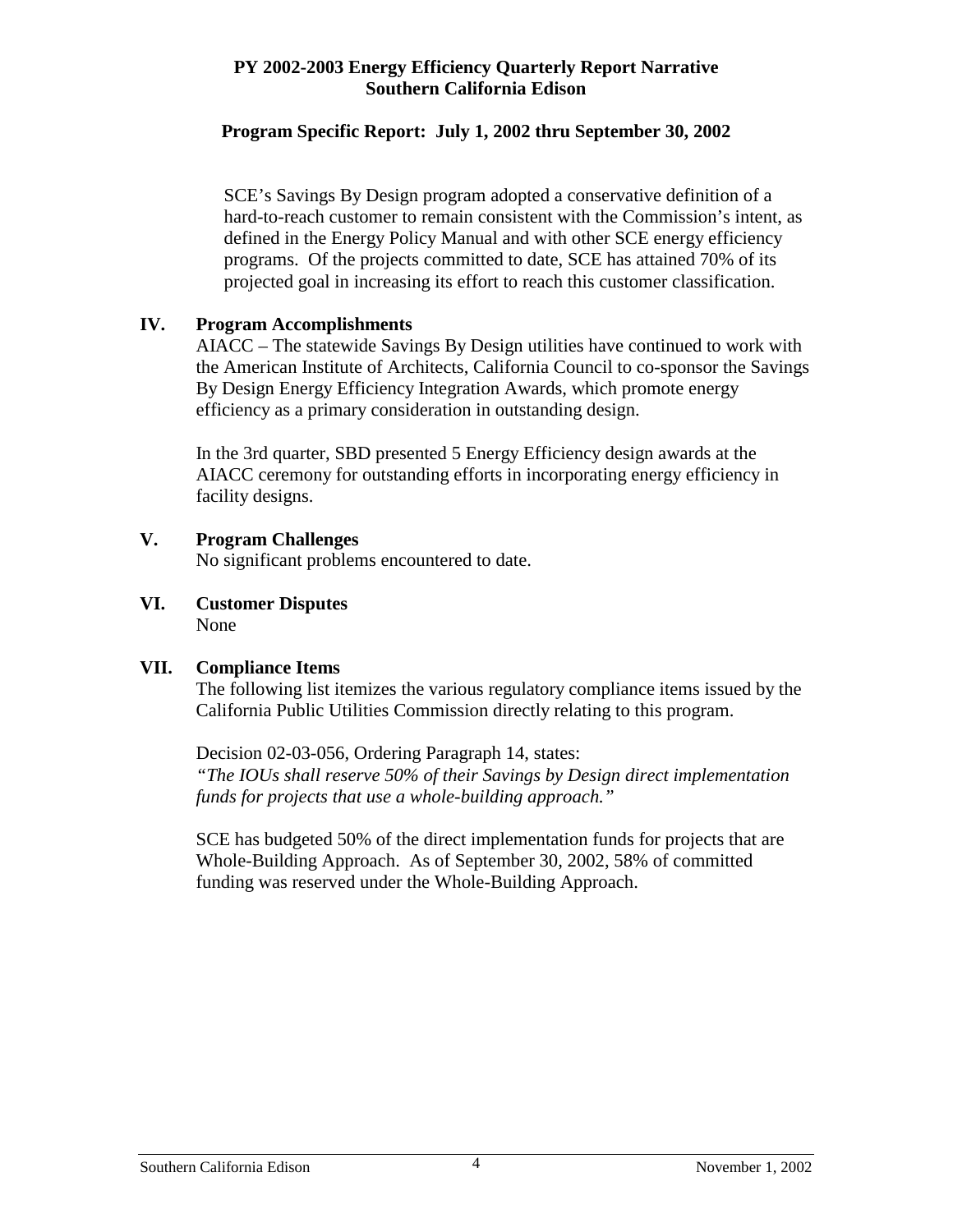# **Program Specific Report: July 1, 2002 thru September 30, 2002**

# Program Title: **Energy Efficiency Education And Training Program**

# **I. Program Overview**

 The statewide Energy Efficiency Education and Training program is offered in the service territories of Pacific Gas & Electric (PG&E), Southern California Edison (SCE), San Diego Gas & Electric (SDG&E), and Southern California Gas (SoCalGas). Overall, the program promotes energy efficiency to a variety of customer segments through energy centers (physical and virtual) and other informational programs, one of which is the Product Labeling Program. In this activity, SCE partners with retailers to help them promote the energy efficient versions of the products they sell.

 The educational and information efforts of the energy centers, account management teams, and of SDG&E cover a broad spectrum of market actors including consumers, midstream actors such as design, engineering and contracting communities, and upstream market actors. The motivations to make use of energy center services encompass reducing operational costs, increasing productivity and profitability, and designing more efficient new buildings.

## **II. Program Summary**

- 1. Total program budget =  $$3,813,000$ Expenditures to date  $= $1,736,764$
- 2. Total net demand reduction and energy savings:

Categorized as an information program consistent with the California Public Utilities Commission's 2002 Energy Efficiency Policy Manual.

3. Total number of customers served:

| Projected: | 4,100 |
|------------|-------|
| Actual:    | 3,163 |

4. Projected and actual number of units:

Please refer to the program activity tables shown in the corresponding program workbook.

5. Total rebate (\$) paid: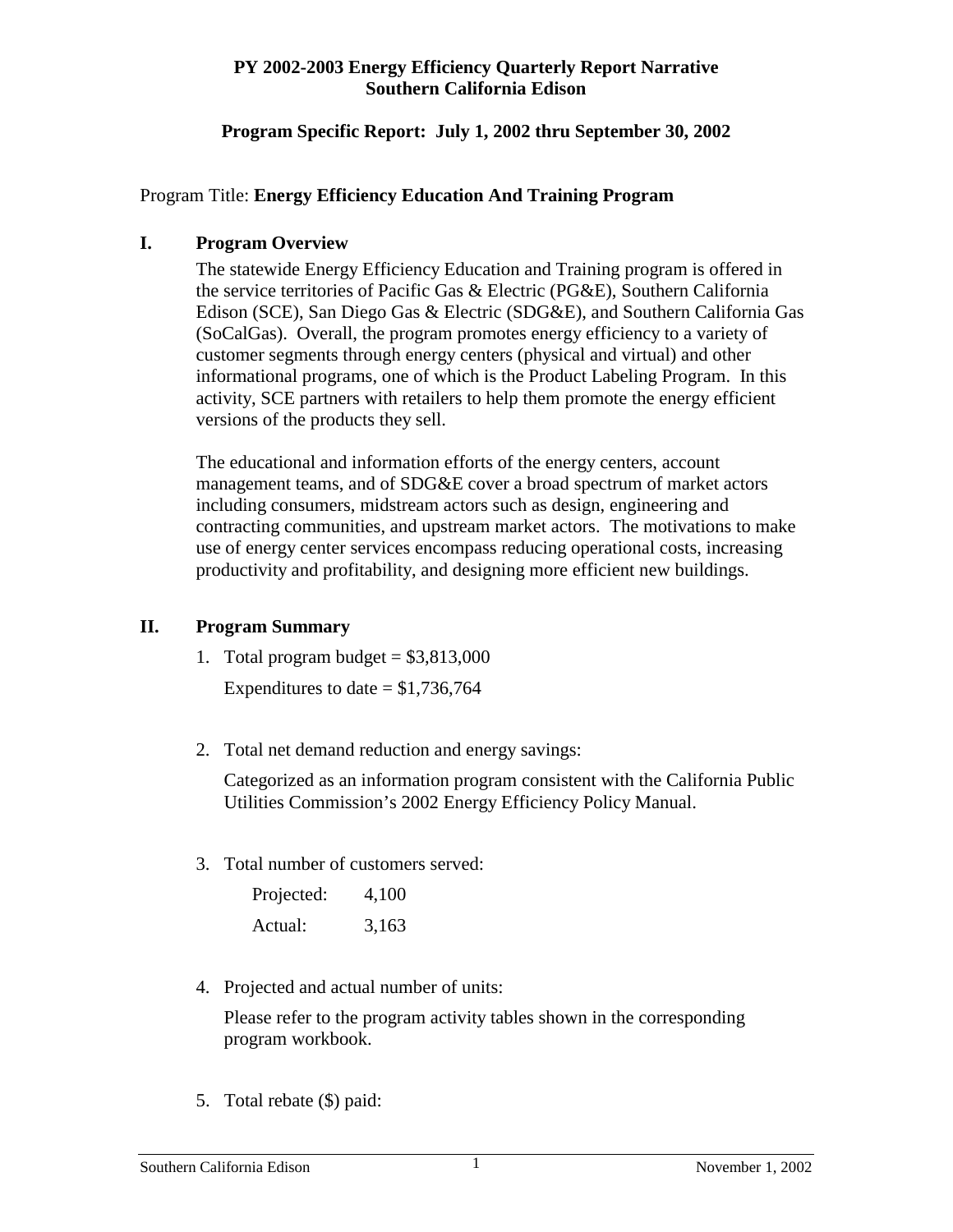# **Program Specific Report: July 1, 2002 thru September 30, 2002**

Not applicable to this information program.

# **III. Program Implementation Status**

1. Status of program delivery

No change from the program implementation plan submitted to the California Public Utilities Commission (CPUC) on May 20, 2002.

2. Customer Enrollment

Two blank copies of each customer registration form used by customers attending CTAC and AGTAC seminars and workshops were sent to the Commission's Energy Division.

3. Workbook

Please refer to the informational tables shown in the corresponding program workbook for details on program expenditures and activities.

4. Training

SCE conducted a number of customer training workshops through its energy centers, which are fully described in the corresponding program activities workbook. SCE also conducted training of manufacturers and retailers at the Energy Star® national HVAC conference during the month of September.

| <b>NIATKELING</b> |
|-------------------|
|                   |

| <b>List Pieces</b>                                     | <i><b>Quantity</b></i> | <b>Method of Delivery</b>        | $#$ w/Each<br><b>Method</b> |
|--------------------------------------------------------|------------------------|----------------------------------|-----------------------------|
| <b>Advanced Food</b><br>Service Refrigeration<br>Flyer | 2,000                  | Direct Mail                      | 1,231                       |
| <b>Advanced Food</b><br>Service Refrigeration<br>Flyer |                        | <b>Hand Deliver</b>              | 769                         |
| Advanced Food<br>Service Refrigeration<br>Flyer        |                        | <b>Newsletter</b>                |                             |
| Advanced Food<br>Service Refrigeration<br>Flyer        |                        | Website (http://www.calrest.org) |                             |
| <b>Advanced Lighting</b><br><b>Technologies Flyer</b>  |                        | E-Mail                           |                             |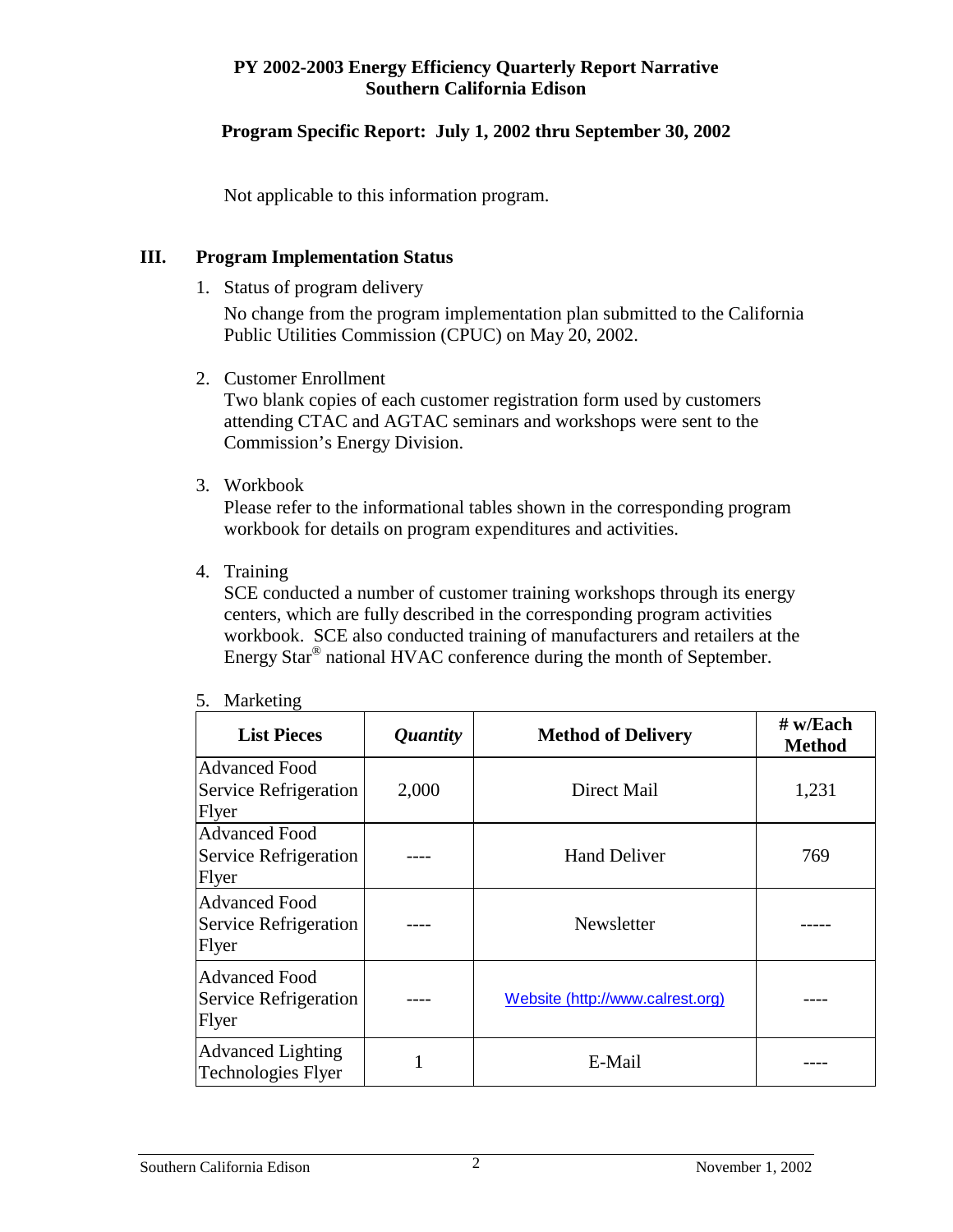# **Program Specific Report: July 1, 2002 thru September 30, 2002**

| Basic Heating,<br>Ventilation and Air<br><b>Conditioning Flyer</b>                                                                          | 1              | Newsletter                                                                                                                                                                                                                                                                                                                                                                                                                                                                                                                                                                |                |
|---------------------------------------------------------------------------------------------------------------------------------------------|----------------|---------------------------------------------------------------------------------------------------------------------------------------------------------------------------------------------------------------------------------------------------------------------------------------------------------------------------------------------------------------------------------------------------------------------------------------------------------------------------------------------------------------------------------------------------------------------------|----------------|
| Commerical and<br><b>Industrial Lighting</b><br>Flyer                                                                                       | $\mathbf{1}$   | Newsletter                                                                                                                                                                                                                                                                                                                                                                                                                                                                                                                                                                |                |
| <b>CTAC Quarterly</b><br>Calendar                                                                                                           | 58,213         | Direct Mail                                                                                                                                                                                                                                                                                                                                                                                                                                                                                                                                                               | 47,732         |
| <b>CTAC Quarterly</b><br>Calendar                                                                                                           |                | <b>Hand Deliver</b>                                                                                                                                                                                                                                                                                                                                                                                                                                                                                                                                                       | 10,481         |
| <b>CTAC Quarterly</b><br>Calendar                                                                                                           |                | Website (http://www.sce.com/ctac<br>(CTAC main page)                                                                                                                                                                                                                                                                                                                                                                                                                                                                                                                      |                |
| <b>CTAC Website</b>                                                                                                                         | $\overline{2}$ | Website<br>(http://www.sce.com/sc3/002_save_<br>energy/002f_ctac/002f3_work_class<br>es/002f3d_work_classes_date.htm<br>(view classes by date);<br>http://www.sce.com/sc3/002_save_e<br>nergy/002f_ctac/002f3_work_classe<br>s/002f3e_work_classes_name.htm<br>(view classes by name);<br>http://www.sce.com/sc3/002_save_e<br>nergy/002f_ctac/002f3_work_classe<br>s/002f3f_work_classes_category.ht<br>m (view classes by category);<br>http://www.sce.com/sc3/002_save_e<br>nergy/002f_ctac/002f3_work_classe<br>s/002f3g_course_desc.htm (class<br>description page)) | $\overline{2}$ |
| <b>Energy Efficiency</b><br>Vendor Rebate Flyer                                                                                             | 270            | Direct Mail                                                                                                                                                                                                                                                                                                                                                                                                                                                                                                                                                               | 270            |
| <b>Energy Management</b><br>Systems,<br>Compressed Air, and<br>Owning and<br>Operating an<br><b>Efficient Cooling</b><br><b>Tower Flyer</b> | 2,700          | Direct Mail                                                                                                                                                                                                                                                                                                                                                                                                                                                                                                                                                               | 2,700          |
| <b>Express Efficiency</b><br>Vendor Kick Off and<br>Fair Flyer                                                                              | 270            | Direct Mail                                                                                                                                                                                                                                                                                                                                                                                                                                                                                                                                                               | 270            |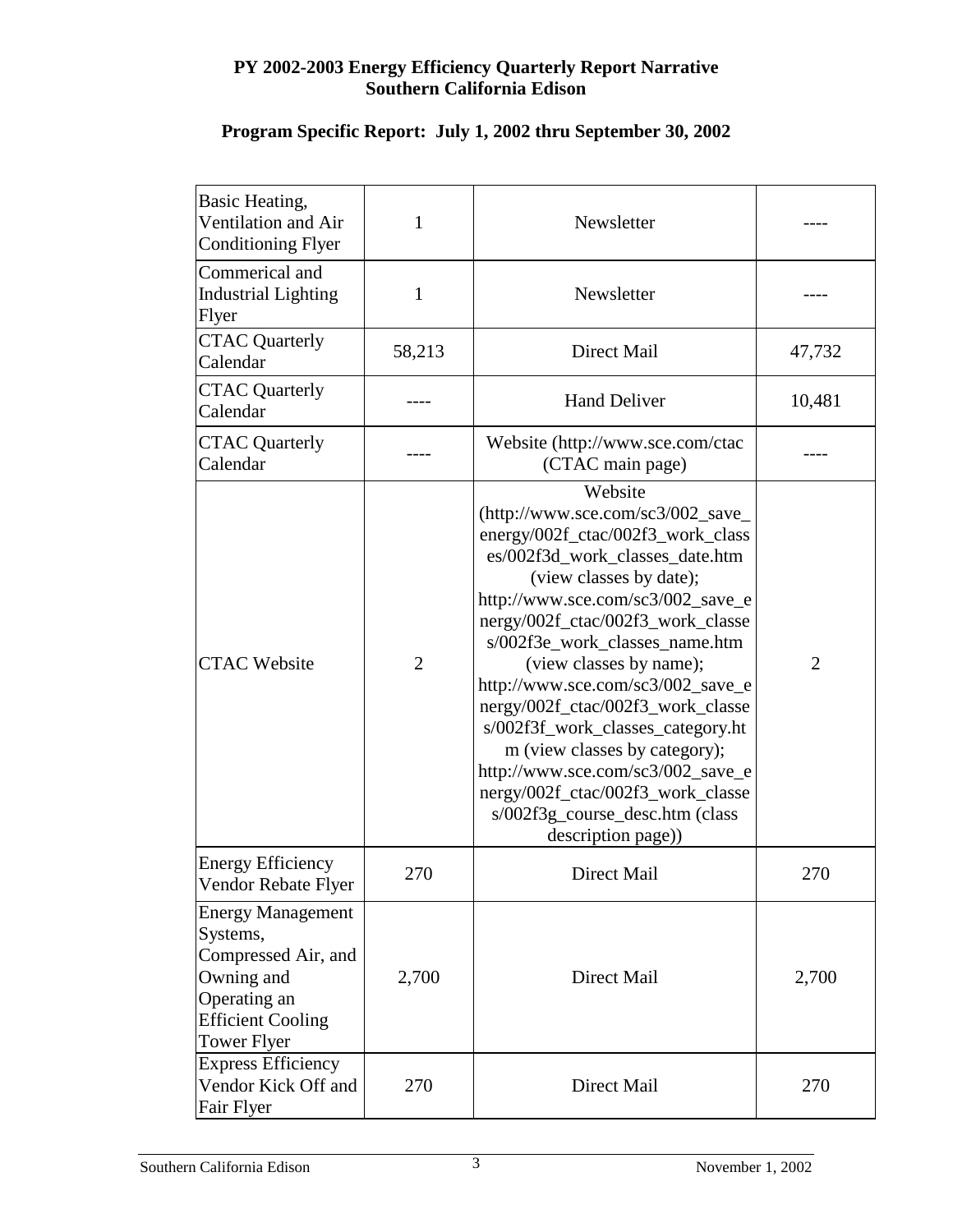# **Program Specific Report: July 1, 2002 thru September 30, 2002**

| <b>Faith Based</b><br>Organization<br>Program Flyer                                         | $\mathbf{1}$ | Newsletter                                                           |       |
|---------------------------------------------------------------------------------------------|--------------|----------------------------------------------------------------------|-------|
| HiBay Lighting Flyer                                                                        | 2,800        | Direct Mail                                                          | 2,684 |
| HiBay Lighting Flyer                                                                        |              | Display                                                              | 116   |
| Hibay Lighting Flyer                                                                        | 1            | Website<br>(http://www.occe.ou.edu/aia/cgi-<br>bin/Ads/AIAsStart.pl) |       |
| <b>High Performance</b><br><b>Commerical Building</b><br><b>Facades Roundtable</b><br>Flyer | 1            | E-Mail                                                               |       |
| <b>High Performance</b><br><b>Commerical Building</b><br><b>Facades Workshop</b><br>Flyer   | 330          | Direct Mail                                                          | 300   |
| <b>High Performance</b><br><b>Commerical Building</b><br><b>Facades Workshop</b><br>Flyer   | $\mathbf{1}$ | <b>Hand Deliver</b>                                                  | 30    |
| <b>Irwindale Chamber</b><br>of Commerce<br>Newsletter                                       | 1            | Newsletter                                                           | 1     |
| <b>Lighting Controls</b><br>Flyer                                                           | $\mathbf{1}$ | E-Mail                                                               |       |
| Lighting for Offices<br>and Schools Flyer                                                   | $\mathbf{1}$ | E-Mail                                                               |       |
| Lighting for Offices<br>and Schools Flyer                                                   | 1            | Website<br>(http://www.occe.ou.edu/aia/cgi-<br>bin/Ads/AIAsStart.pl) |       |
| Pumping System<br>Assessment<br>Workshop Flyer                                              | 350          | Display                                                              | 50    |
| Pumping System<br>Assessment<br>Workshop Flyer                                              |              | <b>Hand Deliver</b>                                                  | 300   |
| <b>Refrigeration Vendor</b><br><b>Event Flyer</b>                                           | 610          | Direct Mail                                                          | 610   |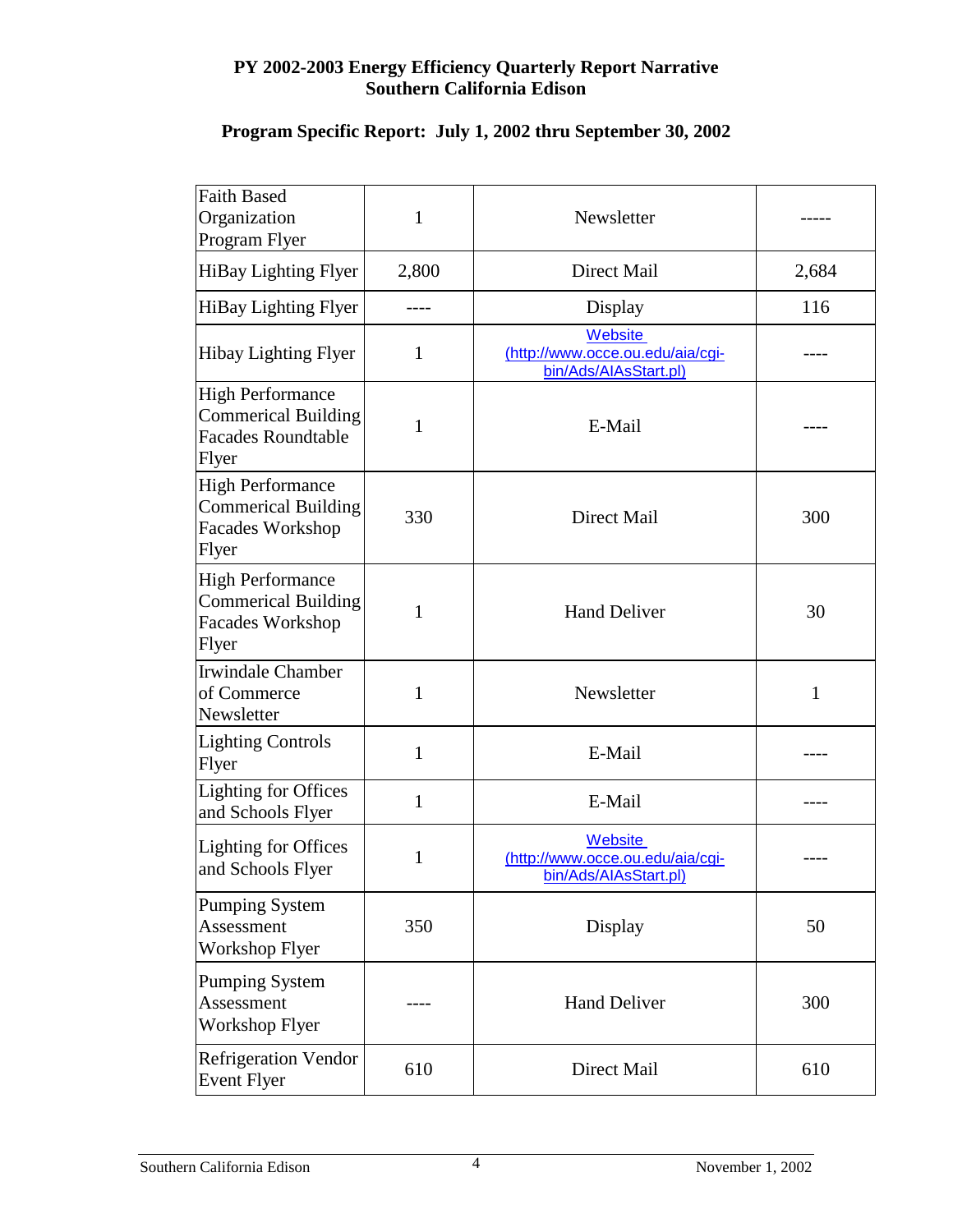# **Program Specific Report: July 1, 2002 thru September 30, 2002**

| <b>Schools Energy</b><br><b>Efficiency Workshop</b><br>Flyer                              | 1            | E-Mail                    |              |
|-------------------------------------------------------------------------------------------|--------------|---------------------------|--------------|
| <b>AgTAC Quarterly</b>                                                                    | 18,000       | Direct mail               | 17,400       |
| <b>AgTAC</b> Quarterly                                                                    |              | Hand deliver              | 500          |
| <b>AgTAC Quarterly</b>                                                                    | ----         | Display                   | 100          |
| <b>AgTAC Quarterly</b>                                                                    |              | Personal e-mail addresses | 264          |
| Sce.com/agtac                                                                             | $\mathbf{1}$ | Website posting           | $\mathbf{1}$ |
| Energyefficiencyce<br>nter.com                                                            | $\mathbf{1}$ | Website posting           | $\mathbf{1}$ |
| Non-profit Energy<br>Forum                                                                | 150          | Direct mail               | 150          |
| Irrigation<br>Workshop Flyer                                                              | 50           | Display                   | 50           |
| Commercial &<br><b>Industrial Lighting</b><br>Flyer                                       | 1,700        | Direct Mail               | 1,500        |
| Commercial &<br><b>Industrial Lighting</b><br>Flyer                                       |              | <b>Hand Deliver</b>       | 200          |
| Designing<br><b>Sustainable Libraries</b><br>Flyer                                        | 2,600        | Direct Mail               | 2,600        |
| Energy Audits &<br>Management<br>Systems for your<br><b>Foodservice Facility</b><br>Flyer | 1600         | Direct Mail               | 1352         |
| Energy Audits &<br>Management<br>Systems for your<br><b>Foodservice Facility</b><br>Flyer |              | <b>Hand Deliver</b>       | 248          |
| Energy Efficiency &<br>Organizational<br>Development Flyer                                | 1            | E-Mail                    |              |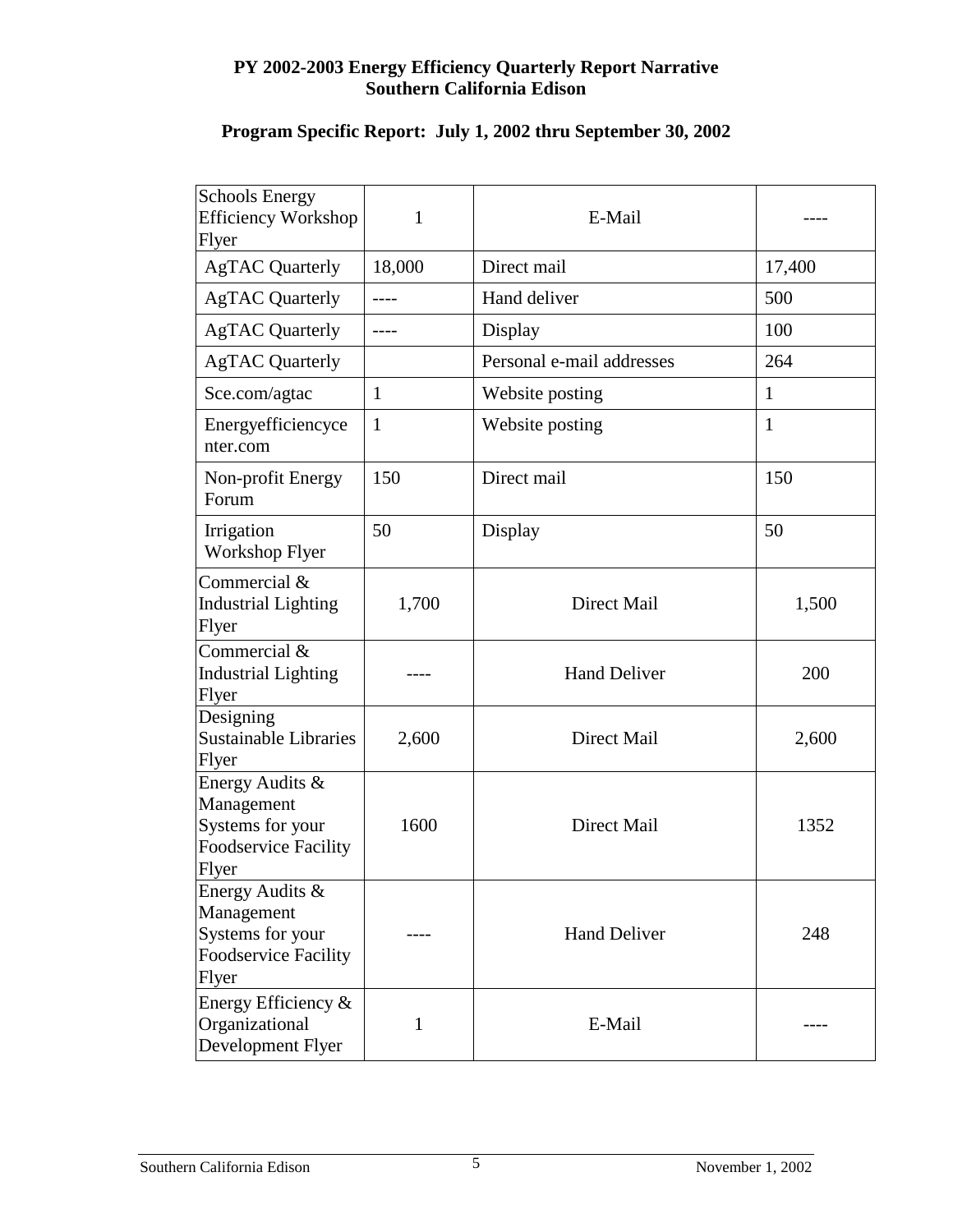# **Program Specific Report: July 1, 2002 thru September 30, 2002**

| Industrial<br>Refrigeration<br><b>Efficiency Flyer</b>                 | 800    | Direct Mail         | 600    |
|------------------------------------------------------------------------|--------|---------------------|--------|
| Industrial<br>Refrigeration<br><b>Efficiency Flyer</b>                 |        | <b>Hand Deliver</b> | 200    |
| Successful<br>Merchandising with<br><b>Efficient Lighting</b><br>Flyer | 2600   | Direct Mail         | 2479   |
| Successful<br>Merchandising with<br><b>Efficient Lighting</b><br>Flyer |        | <b>Hand Deliver</b> | 121    |
| Successful<br>Merchandising with<br><b>Efficient Lighting</b><br>Flyer |        | E-Mail              |        |
| Sce.com/agtac                                                          | N/a    | Website posting     | N/a    |
| Energyefficiencycent<br>er.com                                         | N/a    | Website posting     | N/a    |
| Freeway signboard                                                      | N/a    | Signboard           | N/a    |
| <b>Tulare Advance</b><br>Register                                      | 8,300  | Newspaper           | 8,300  |
| <b>Power Bulletin</b>                                                  | 18,000 | <b>Direct Mail</b>  | 18,000 |
| <b>Business Solutions</b><br>Newsletter                                | 1      | E-Mail              |        |

Other Marketing Activities – SCE prepared plans in conjunction with Lowe's and Home Depot for the promotion of Energy Star® qualified programmable thermostats. These plans will be executed in the 4th quarter to support customers' needs to winterize.

## **6. Hard to Reach**

During the 2002 program year, each of the utilities also committed to develop methods of tracking the participation of the Hard-to-Reach (HTR) market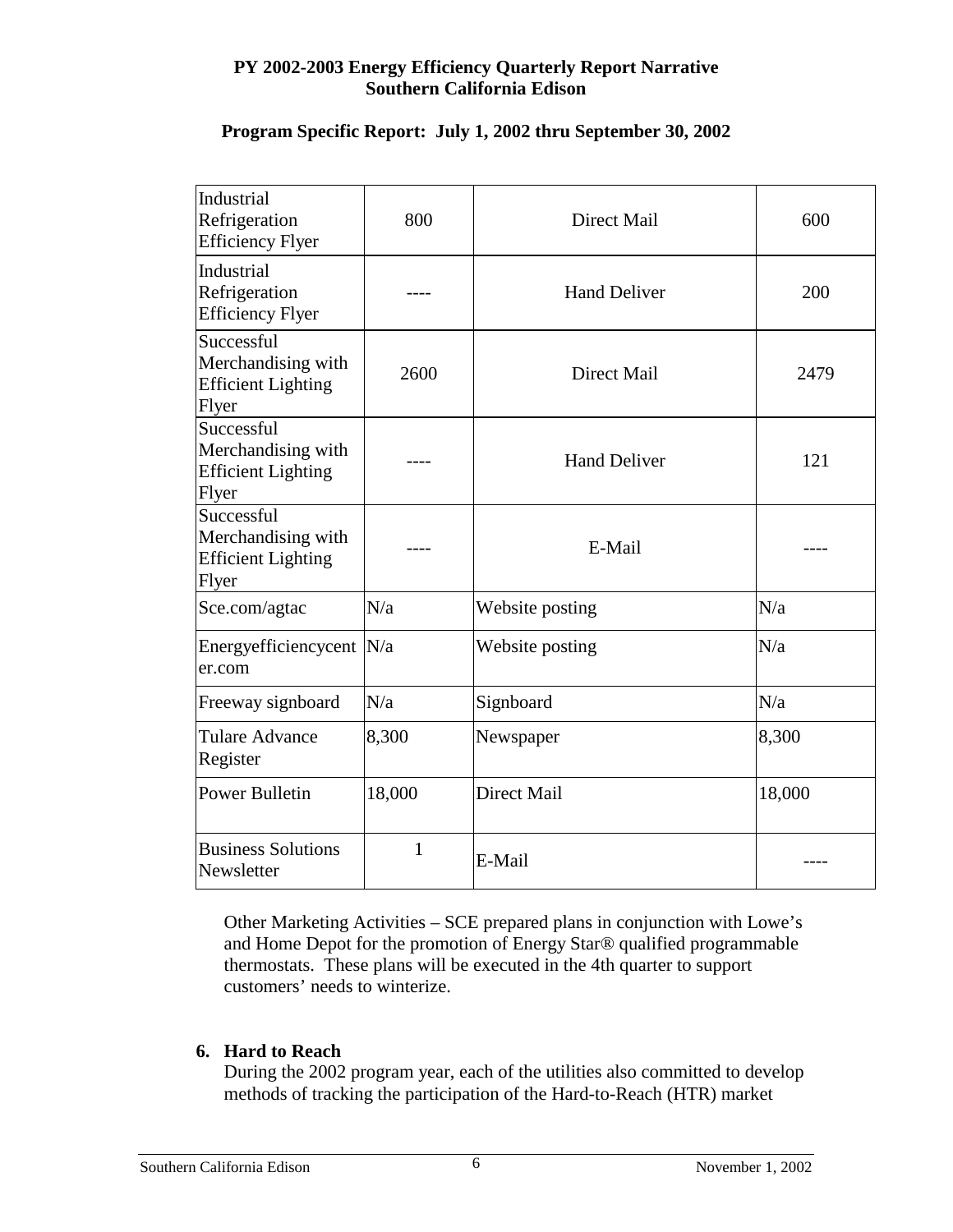# **Program Specific Report: July 1, 2002 thru September 30, 2002**

group in its education programs, based on the definition provided in the Energy Efficiency Policy Manual. SCE proposed the following HTR target:

- SCE's Energy Efficiency Education and Training program will target 45 energy efficiency events to HTR customers.
- Through September 2002, SCE has provided 51 events for the hard-toreach market.

#### **IV. Program Accomplishments**

In 2002, the program continues to offer seminars/workshops/field services focused on promoting energy efficiency to customers. In support of this activity, SCE proposed the following target:

- SCE's Energy Efficiency Education and Training program will conduct 150 seminars/workshops during 2002 in support of energy efficiency promotion.
- Through September 2002, SCE has provided 129 classes.

#### **V. Program Challenges**

No significant problems encountered to date.

**VI. Customer Disputes** 

None.

## **VII. Compliance Items**

There are no program specific compliance items issued by the California Public Utilities Commission regarding this program.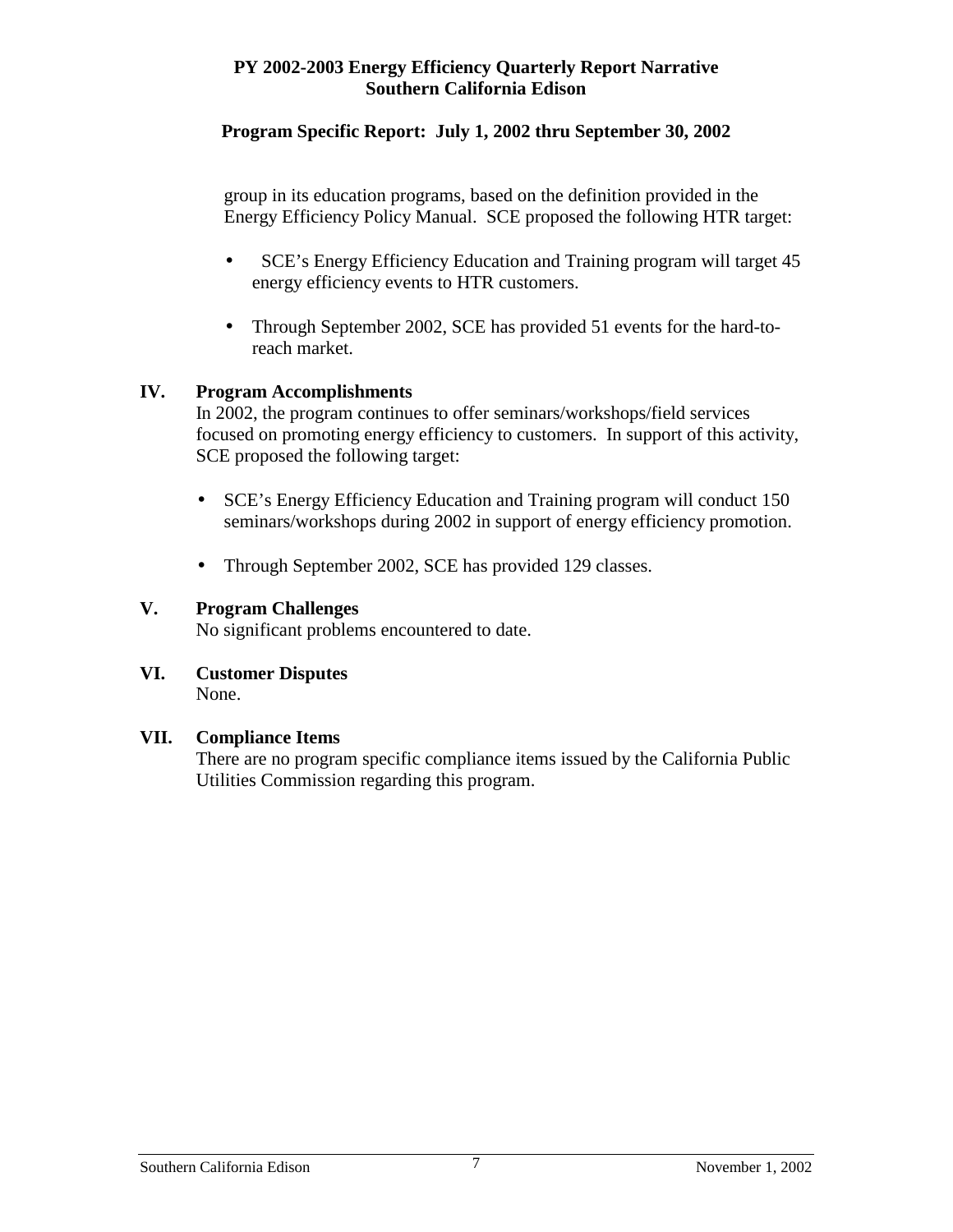## **Program Specific Report: July 1, 2002 thru September 30, 2002**

## Program Title: **Codes and Standards Advocacy**

## **I. Program Overview**

This statewide Codes and Standards (C&S) Advocacy program promotes upgrades and enhancements in energy efficiency standards and codes. Codes and Standards Enhancement (CASE) studies are performed for promising design practices and technologies. The study results are presented to standards and codesetting bodies to encourage adoption of energy efficiency measures.

#### **II. Program Summary**

- 1. Total program budget  $= $887,500$ Expenditures to date  $= $83,967$
- 2. Total net demand reduction and energy savings:

Categorized as an information program consistent with the California Public Utilities Commission's 2002 Energy Efficiency Policy Manual.

3. Total number of customers served:

The Statewide Codes and Standards program focuses on upgrades and enhancements in the energy efficiency standards and codes thereby benefiting all Californians.

4. Projected and actual number of units:

Please refer to Table 4.2 shown in the corresponding program workbook.

5. Total rebate (\$) paid:

Not applicable to this information program.

## **III. Program Implementations Status**

1. Status of program delivery

No change from the program implementation plan submitted to the California Public Utilities Commission (CPUC) on May 20, 2002.

2. Customer Enrollment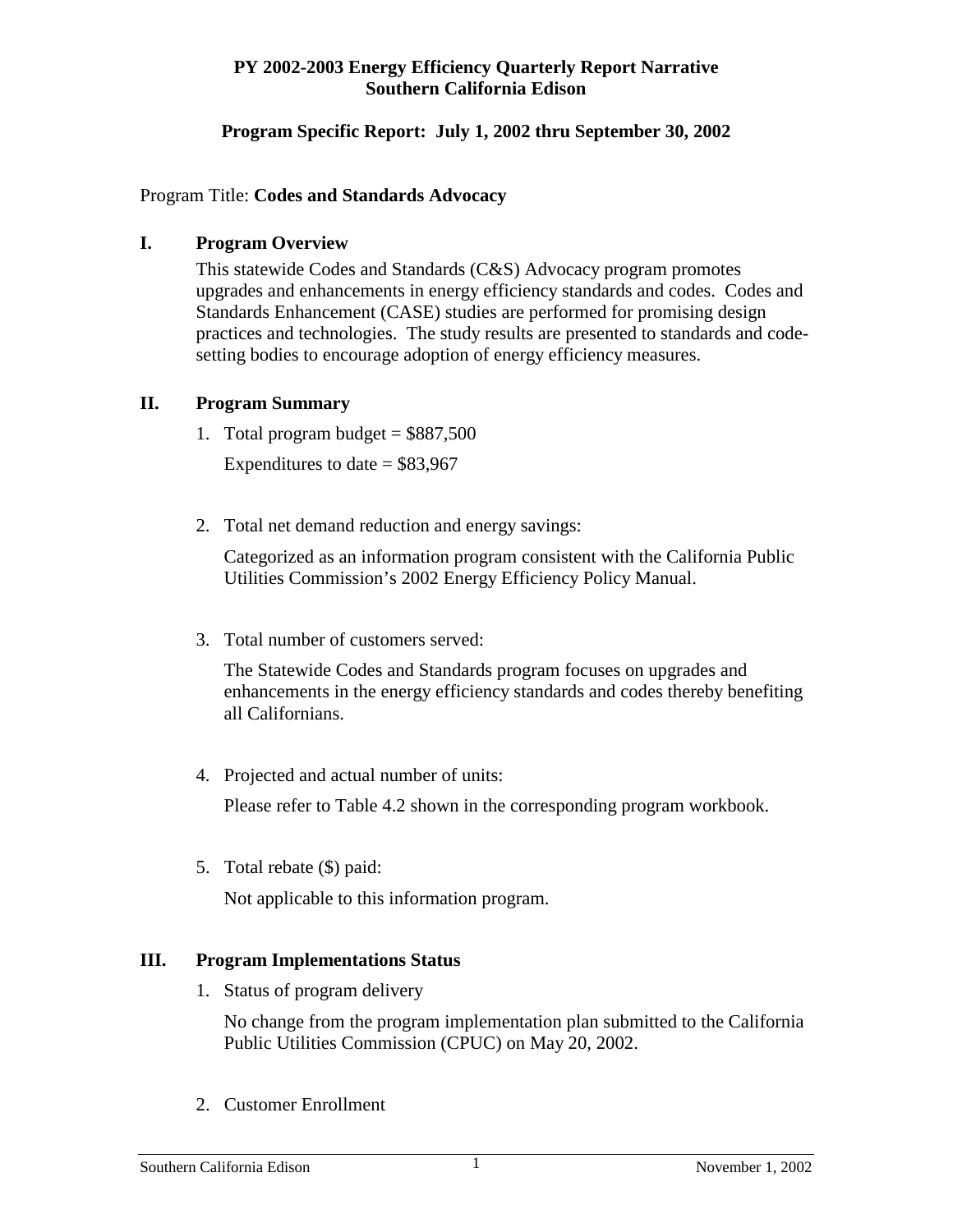## **Program Specific Report: July 1, 2002 thru September 30, 2002**

Due to the nature of the program there are no customer enrollment forms.

3. Workbook

Please refer to informational tables shown in the program workbook for details of program expenditures and activities.

4. Training

Customer training is typically not conducted due to the nature of the program. However, there are numerous workshops associated with codes and standards advocacy. These workshops are listed under the Program Accomplishments section shown below.

5. Marketing

The program did not conduct any marketing activities in the third quarter of 2002.

6. Hard-to-Reach

Codes and Standards activities support hard-to-reach market segments by advocating cost effective code enhancements that promote energy efficiency for all building types and appliances included in the California standards.

## **IV. Program Accomplishments**

• Participated in CEC public workshops on dates listed below. Performed advocacy for code enhancements in the subject area addressed at each workshop.

|        | 7/18/02   Residential and Nonresidential Building Standards |
|--------|-------------------------------------------------------------|
| 8/7/02 | <b>Residential and Nonresidential Building Standards</b>    |
|        | 8/27/02   Residential and Nonresidential Building Standards |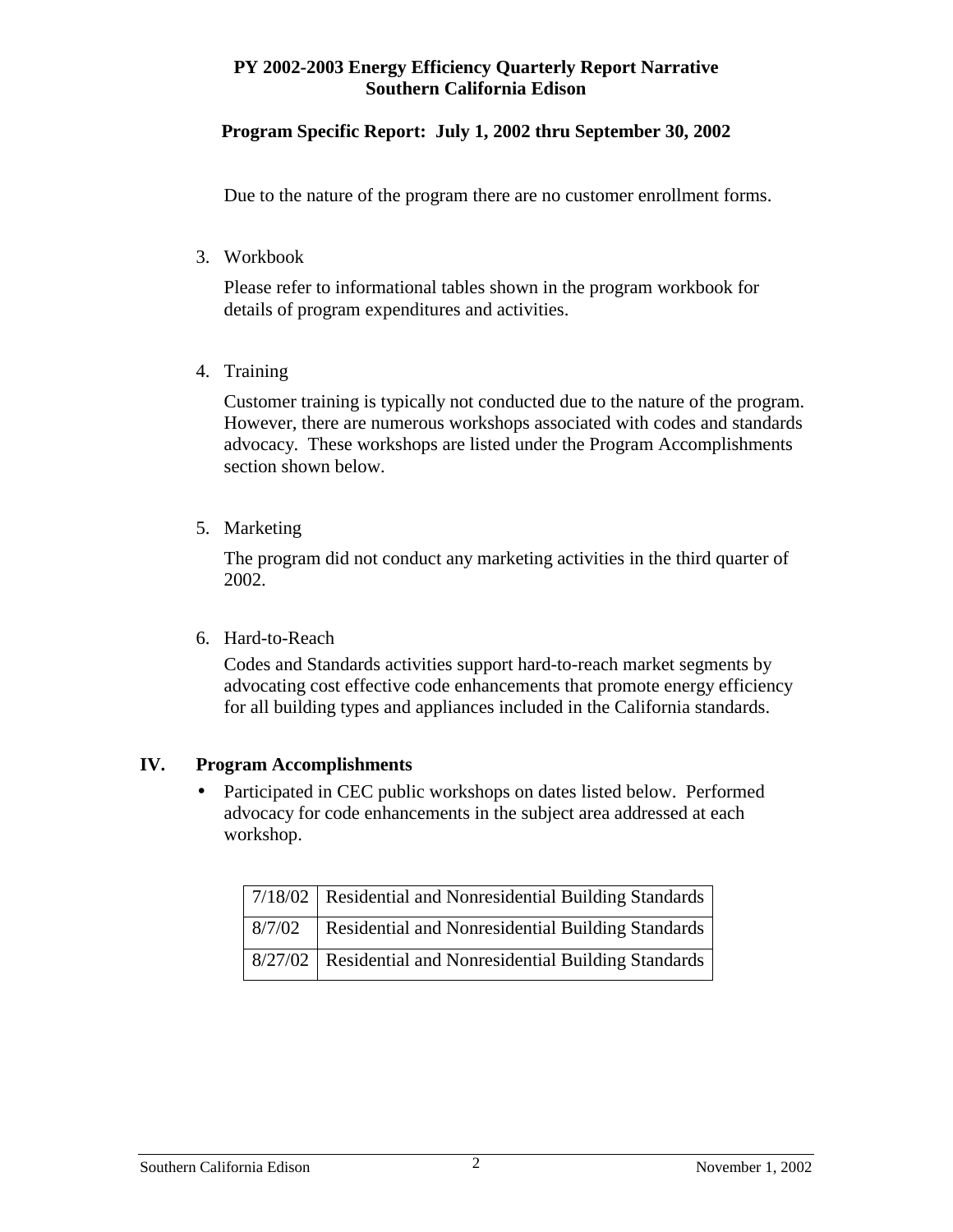## **Program Specific Report: July 1, 2002 thru September 30, 2002**

## **Third Quarter Activities**

- Attended and participated in meetings of organizations that impact California building and appliance standards, including American Society of Heating, Refrigerating, and Air-Conditioning Engineers (ASHRAE), Cool Roof Rating Council (CRRC), and the National Fenestration Rating Council (NFRC). Participation included involvement in committee meetings on issues that may impact California's energy codes and standards.
- The program team held meetings and teleconferences during the third quarter to coordinate activities and advocacy for the CEC's 2005 Building Energy Efficiency Standards workshops and the CEC's Existing Building Energy Efficiency Opportunity Study (Assembly Bill 549) report.
- SCE's Codes and Standards program staff was engaged in the planning and development of ten CASE initiatives during the quarter. Program staff anticipates that all ten CASE initiative agreement forms will be completed during the fourth quarter of 2002.

## **V. Program Challenges**

No significant problems encountered to date.

## **VI. Customer Disputes**

None.

## **VII. Compliance Items**

The following list itemizes the various regulatory compliance items issued by the California Public Utilities Commission directly relating to this program.

## Decision 02-03-056 -

*"We [CPUC] are especially interested in seeing improvement in the area of energy efficiency standards for residential retrofits, where we believe most of the new savings will come."* (mimeo, p. 43)

Response -

In response to the CPUC's special interest in seeing improvement in the area of energy efficiency standards for residential retrofits, the C&S program supported building standards for residential alterations, and are discussing support for the AB-549 report with the California Energy Commission.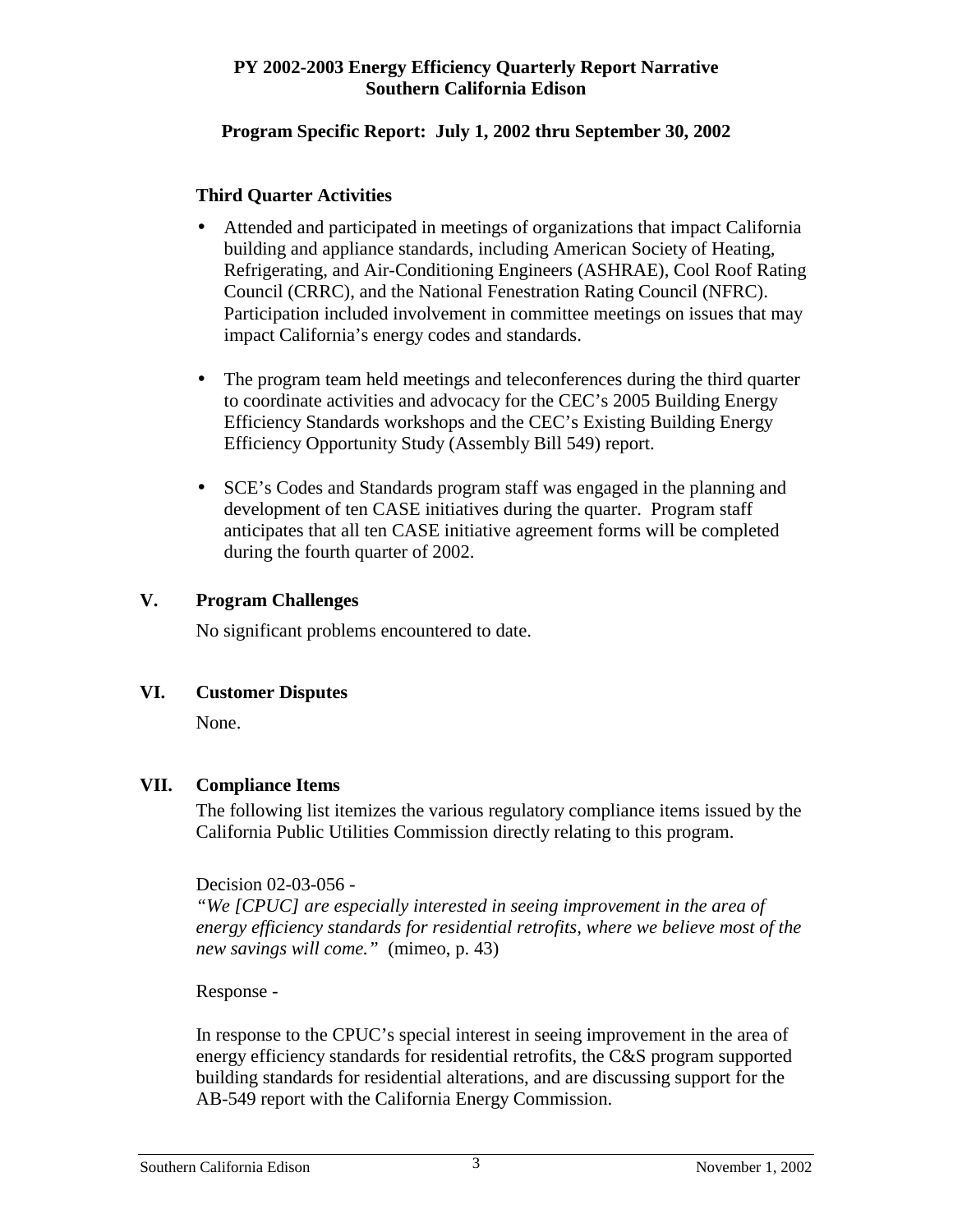## **Program Specific Report: July 1, 2002 thru September 30, 2002**

#### Program Title: **Upstream Residential Lighting**

#### **I. Program Overview**

This statewide program solicits proposals from interested retailers who can offer point-of-sale discounts for Energy Star® lighting products and assist with meeting hard-to-reach goals. The retailers will be reimbursed for the discounts provided to consumers during the promotion period by providing the sales information for the promotion period to the investor-owned utilities (IOUs). The program also solicits proposals from manufacturers to provide Energy Star lighting products to retailers. The manufacturers provide buy-downs to retailers.

## **II. Program Summary**

- 1. Total program budget  $= $1,999,500$ Expenditures to date  $= $1,374,709$
- 2. Total net demand reduction and energy savings:

Due to the seasonality of this program, demand reduction and energy savings are expected during the third and fourth quarters.

|                       | Net kW* | Net kWh*   |
|-----------------------|---------|------------|
| Projected             | 1,950   | 25,626,000 |
| <b>Actual</b>         |         |            |
| <b>Committed</b>      | 3,297   | 22,670,878 |
| <b>Total Recorded</b> | 3,297   | 22,670,878 |

\*Note: The projected net energy savings and demand reductions differ from the CPUC targets for this program. It appears that a discrepancy exists in the formulation of the CPUC's current energy and demand savings target.

3. Total number of customers served:

| Projected: | The program implementation plans did not identify a |
|------------|-----------------------------------------------------|
|            | projected number of customers served.               |
| Actual:    | None in $3rd$ Quarter                               |

4. Projected and actual number of units: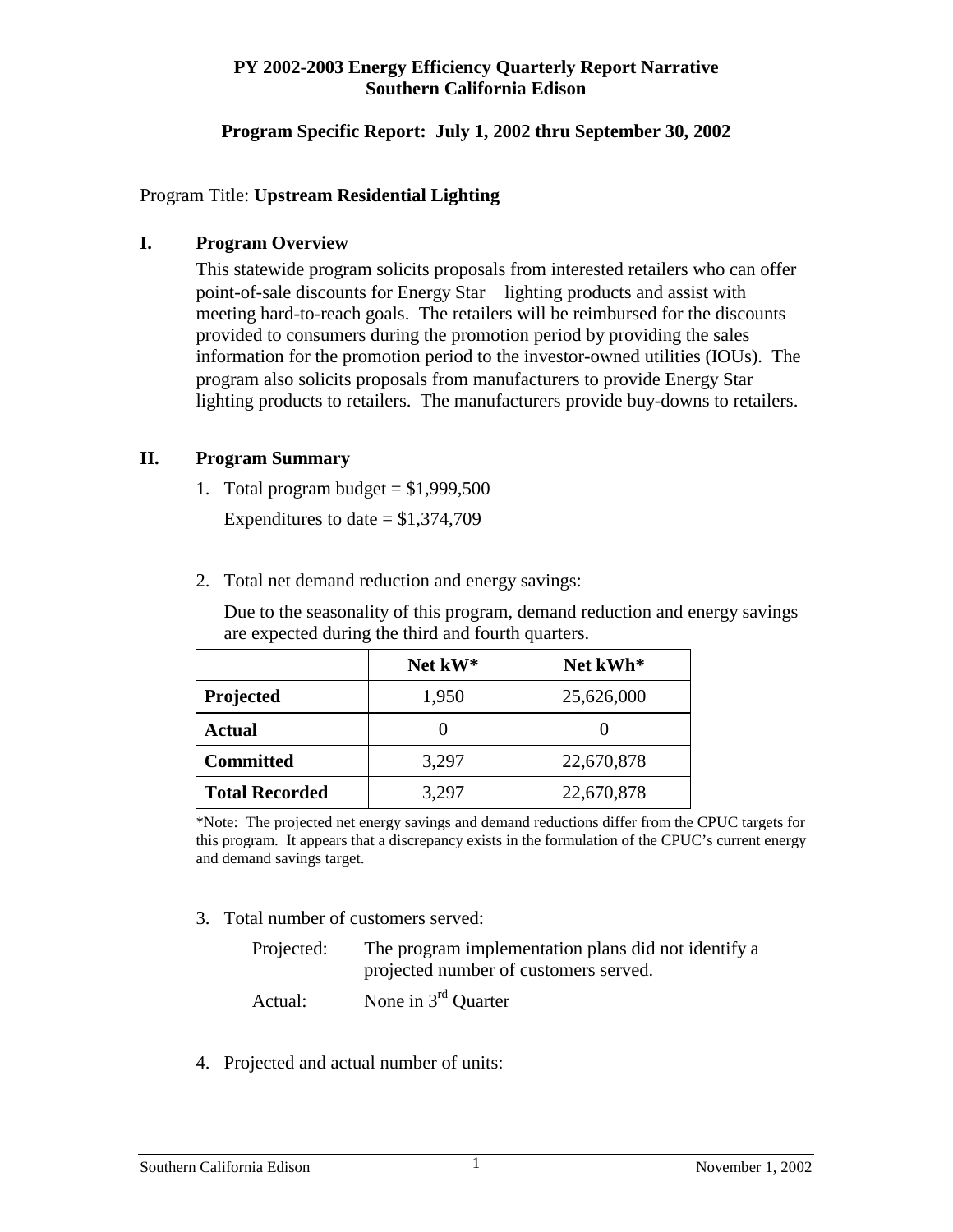# **Program Specific Report: July 1, 2002 thru September 30, 2002**

Please refer to the program activity tables in the corresponding program workbook.

5. Total rebate  $(\$)$  paid = \$0.

# **III. Program Implementation Status**

1. Status of program delivery

No change from the program implementation plan submitted to the California Public Utilities Commission (CPUC) on May 20, 2002.

2. Customer Enrollment

Two blank copies of the program's ceiling fan application forms were sent to the Commission's Energy Division.

3. Workbook

Please refer to the informational tables shown in the corresponding program workbook for details on program expenditures and activities.

4. Training

The program did not sponsor any training during the quarter.

- 5. Marketing An overarching media campaign was delivered during late July and August.
- 6. Hard to Reach

The Residential Upstream Lighting program has goals to spend 15% of the direct implementation budget on geographic locations outside urban centers. Additionally, the program is challenged with ensuring that at least 10% of the program's direct implementation budget is spent through grocery and drug stores.

Strategies to accomplish these targets are underway via contract negotiations with retailers and manufacturers.

# **IV. Program Accomplishments**

The optimal promotional period was determined to be the fall season to more closely coincide with customer's traditional attention to lighting products and Energy Star's Change a Light campaign. Therefore, program activity was limited to planning (including promotion materials) and retailer discussions.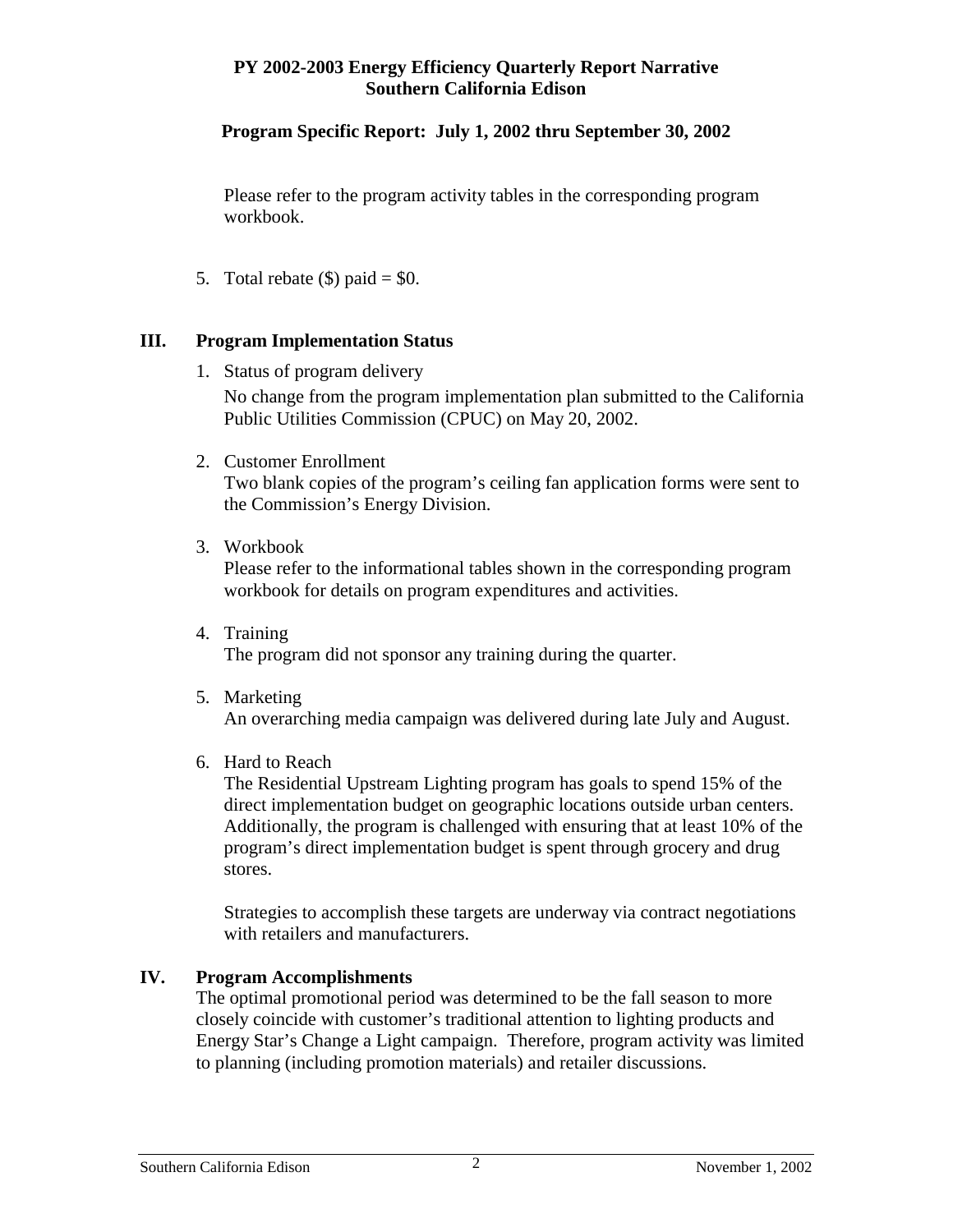## **Program Specific Report: July 1, 2002 thru September 30, 2002**

The IOUs are on schedule to make discounted products available to consumers through December 2002.

#### **V. Program Challenges**

No significant problems encountered to date.

**VI. Customer Disputes**  None.

#### **VII. Compliance Items**

The following list itemizes the various regulatory compliance items issued by the California Public Utilities Commission directly relating to this program.

Decision 02-03-056, Ordering Paragraph No. 7 –

*"At least 15% of the statewide Upstream Residential Lighting Program rebate dollars shall be reserved for rural areas, in order to enhance service to hard-toreach customers."* 

Response –

SCE has formalized the 15% target under SCE's hard-to-reach activities contained within its program incentive budget filed with the Commission on May 20, 2002. The progress towards this goal is identified in the hard-to-reach section above.

#### Decision 02-03-056 -

*"In addition, we will require that 10% of the rebate funds also be reserved for redemption through purchases from new delivery channels of grocery and drug stores."* (mimeo, p.45)

#### Response -

SCE has formalized the 10% target under SCE's hard-to-reach activities contained within its program incentive budget filed with the Commission on May 20, 2002. The progress towards this goal is identified in the hard-to-reach section above.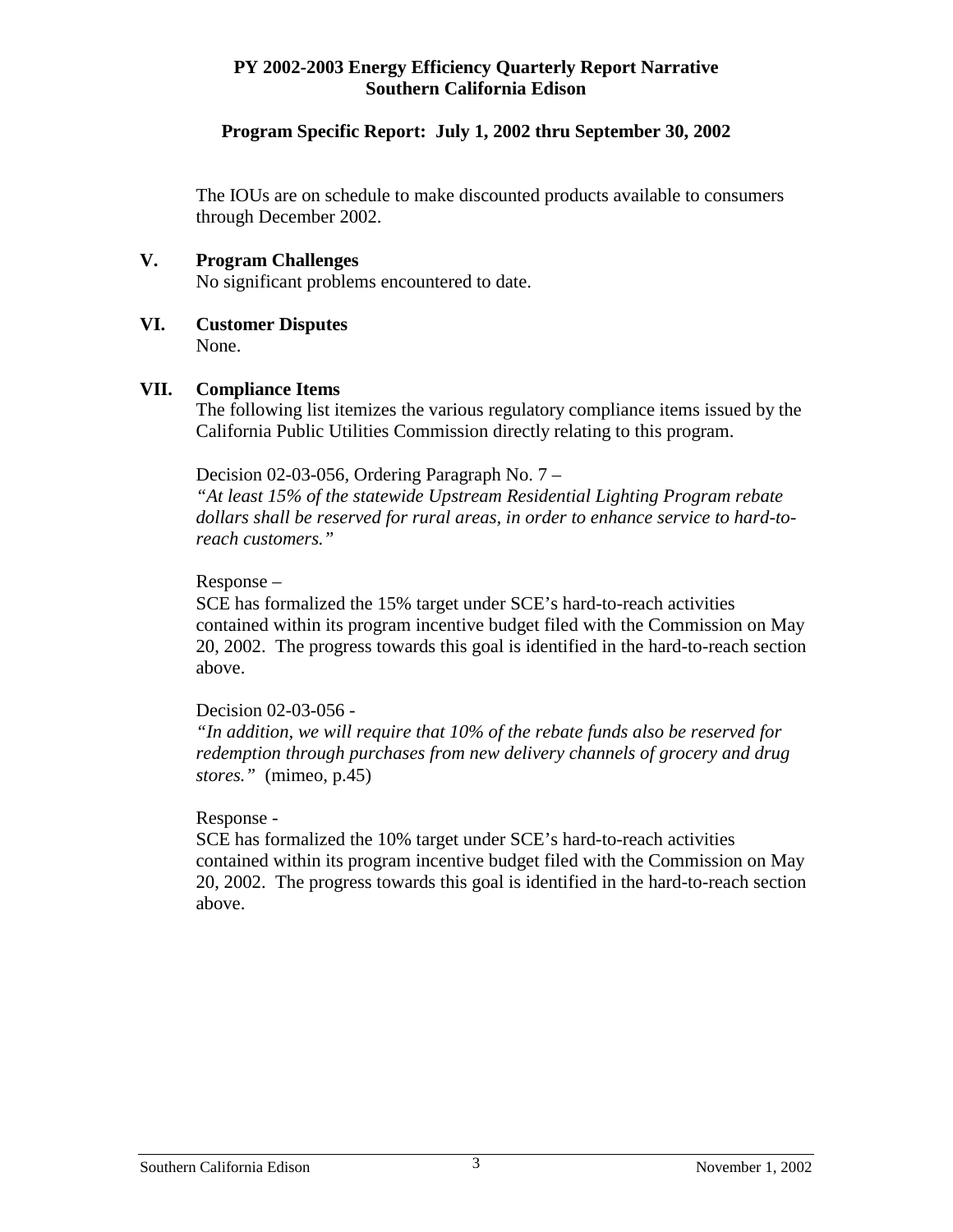## **Program Specific Report: July 1, 2002 thru September 30, 2002**

## Program Title: **Marketing and Outreach**

## **I. Program Overview**

**Flex Your Power – Energy Efficiency** is a statewide consumer marketing campaign focused exclusively on energy efficiency. The goal is to build awareness of Energy Star products. The campaign uses a series of advertisements to promote Energy Star products as part of the statewide *Flex Your Power - Energy Conservation Campaign*. The advertising is developed to compliment the ongoing conservation messages of the *Flex Your Power* campaign.

The target market is residential consumers throughout California including African American, Asian and general markets. With the exception of newspaper ads, the Hispanic market was not included due to a separately funded Univision program. Overall, the marketing plan includes three messages which focus on specific Energy Star products in the months of May, August and October of 2002. Each message runs for three weeks via television and radio, and to a lesser degree, in newspaper.

**Univision Television Energy Efficiency Marketing (U-TEEM)** is a consumer marketing and outreach program. Its goal has been to build awareness of and increase participation in energy efficiency rebate programs and other energy reduction initiatives. The target market has been hard-to-reach Hispanic investorowned utility (IOU) customers. The energy efficiency messages were distributed through a combined schedule of 10- and 60-second Spanish-language commercials.

## **II. Program Summary**

1. Budget and Expenditures

## **Flex Your Power – Energy Efficiency**

Budget - \$8,057,000

Due to reporting practices within the advertising industry, final confirmation of quarterly media expenses will not be available until January 30, 2003. Therefore, a final reconciliation of quarterly expenses will be provided after the media outlets supply data required to develop a final quarterly post-buy. The previously referenced attached media flowchart and budget summary outlines estimated quarter expenditures.

## **Univision Television Energy Efficiency Marketing**

Budget - \$2,000,000

Expenditure to date  $= $1,816,554$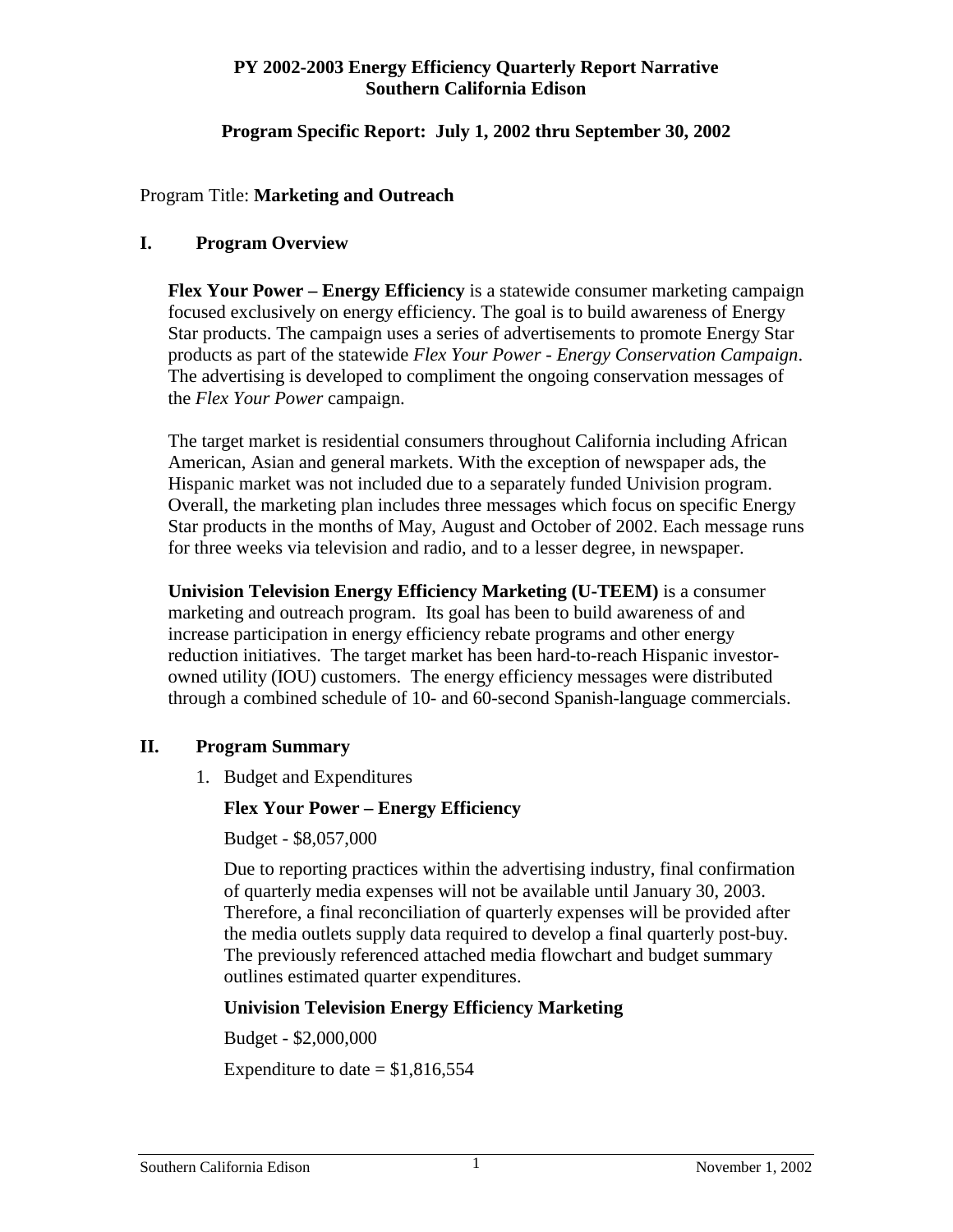# **Program Specific Report: July 1, 2002 thru September 30, 2002**

2. Total net demand reduction and energy savings:

Categorized as an information program consistent with the California Public Utilities Commission's 2002 Energy Efficiency Policy Manual.

3. Total number of customers served:

## **Flex Your Power – Energy Efficiency**

As of September 2002 the *Flex Your Power – Energy Efficiency Campaign* has reached 95% of the target audience an average of 18.8 times as follows:

| <b>Product Message</b>              | <u>Timing</u> | Reach/Frequency |
|-------------------------------------|---------------|-----------------|
| <b>Energy Star Ceiling Fans</b>     | May           | 95%/9.4 times   |
| <b>Energy Star Washing Machines</b> | August        | 95%/9.4 times   |

## **Univision Television Energy Efficiency Marketing**

| Projected: | At the outset of the program, it was estimated that the<br>energy efficiency messages aired on Univision would reach<br>an estimated 93,591,000 viewers total between the ages of<br>18 and 49. |
|------------|-------------------------------------------------------------------------------------------------------------------------------------------------------------------------------------------------|
| Actual:    | By the end of the schedule, approximately 97,563,000<br>viewers between 18 and 49 were reached. This is 104% of<br>the original goal.                                                           |

4. Projected and actual number of units:

Not applicable to the statewide marketing and outreach activities.

5. Total rebate  $(\$)$  paid = \$0.

## **III. Program Implementation Status**

1. Status of program delivery

Administration of the Statewide Marketing and Outreach campaign has changed from the Department of Consumer Affairs to Southern California Edison for 2002.

## **Flex Your Power – Energy Efficiency**

As originally established in the Implementation Plan, Grey Worldwide developed all *Flex Your Power Energy Efficiency Campaign* messages to be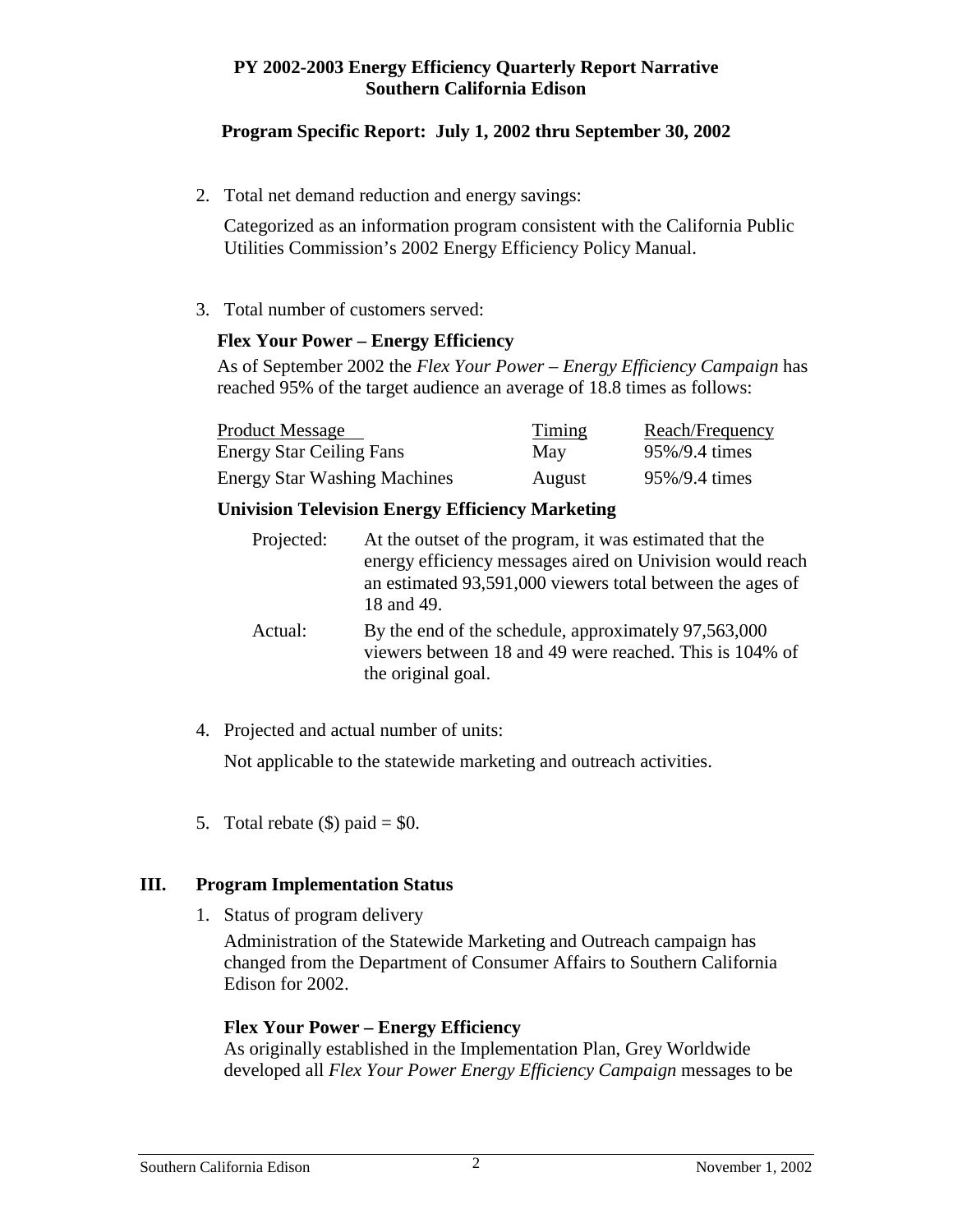## **Program Specific Report: July 1, 2002 thru September 30, 2002**

consistent with the *Flex Your Power Conservation Campaign* in the following formats:

- 30-Second Television
- 60-Second Radio
- Full-Page Black/White Newspaper

All scripts, concepts and layouts were provided to the CPUC and IOUs, for review, editing and approval. Once production was completed, rough cuts, finished radio spots and final newspaper ads were provided to the IOUs for review.

#### **Univision Television Energy Efficiency Marketing**

As originally established in our Implementation Plan, Staples/Hutchinson wrote English-language scripts for the 10- and 60-second messages, which were provided to the CPUC and the IOUs for review, editing and approval. In coordination with the IOUs, Staples/Hutchinson provided Spanish-language translations of the approved scripts. Once the commercial production was completed, the rough cut was provided to the IOUs for review. Commercials with localized tags were provided to all eleven Univision stations at least two weeks prior to air date.

In July, at the request of the IOUs, Staples/Hutchinson revised the *Cooling Equipment Rebates* commercial to include rebate information about the programmable thermostat. At the request of the IOUs, the original television schedule was revised to accommodate the joint service territories in and around Los Angeles. As a result, the following commercials only ran on behalf of the respective IOUs August 5 through August 26 – September 1:

Southern California Gas Company – *Energy Star® Appliance Rebates*  Southern California Edison – *Cooling Equipment Rebates*  Pacific Gas and Electric Company – *Cooling Equipment Rebates*  San Diego Gas & Electric – *Energy Star® Appliance Rebates* and *Cooling Equipment Rebates* 

- 2. Customer Enrollment Not applicable.
- 3. Workbook Not applicable.
- 4. Training The program did not sponsor any training during the quarter.
- 5. Marketing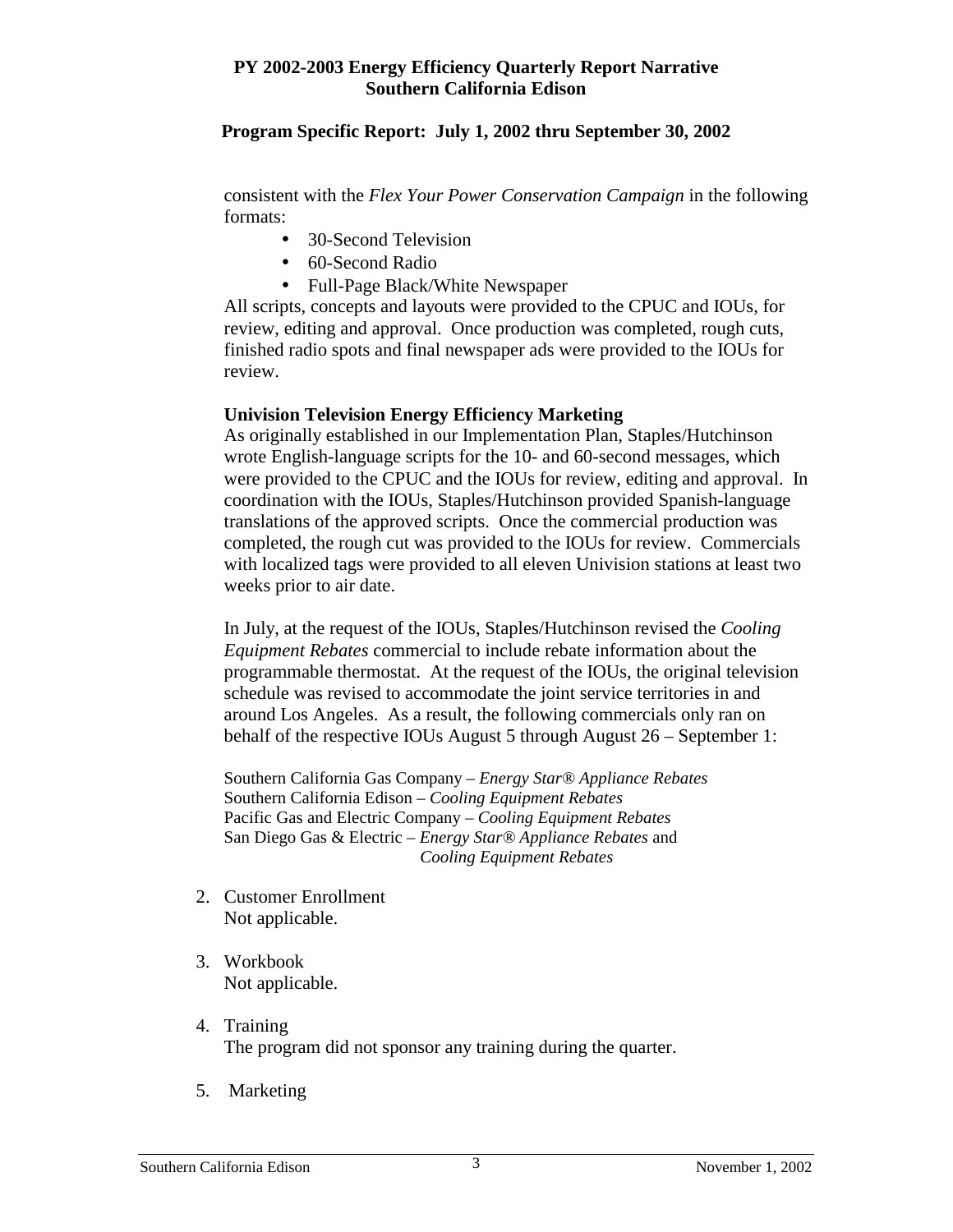## **Program Specific Report: July 1, 2002 thru September 30, 2002**

## **Flex Your Power – Energy Efficiency**

The *Flex Your Power – Energy Efficiency Campaign* was augmented with a statewide point-of-purchase retailer program funded by the State and Consumer Services Agency (SCSA). The program provided point-ofpurchase (POP) materials to participating retailers. The materials were designed to educate and persuade consumers to purchase Energy Star appliances. Materials included salesperson training guides, consumer brochures, aisle violators, and product decals. In addition to POP materials, participating retailers were featured in an incremental full-page, black/white newspaper ad. This augment created a completely integrated communications program:

- TV & Radio messages established broad awareness of Energy Star washing machines
- Newspapers messages drove consumers to participating retailers
- POP messages further educated consumers about featured products details and rebates, ultimately prompting a purchase.

## **Univision Television Energy Efficiency Marketing**

The commercials, researched and written by Staples/Hutchinson and Associates, Inc., aired on eleven Univision television stations throughout California. Each was tagged with the appropriate phone number of the investor-owned utility serving that particular area. The television schedule began May 20, 2002, and ended September 15, 2002.

The television schedule was augmented by interviews with IOU and CPUC staff on Univision news programming and the distribution of literature and information at special cultural and community events.

Only the Univision stations in San Diego and Los Angeles did not meet their goals. Therefore, we plan to air an additional schedule of commercials on KMEX (LA) and KBNT (SD). After coordination with the IOUs, the schedule will air the "Online Survey" message in support of the statewide Home Energy Efficiency Survey program.

In addition, Staples/Hutchinson and Associates, Inc. augmented customer reached through news releases sent to Spanish language newspapers throughout the state, with a combined readership of 2,568,621.

Univision stations also have installed exterior signage and lobby displays/literature at their individual facilities. Each station incorporated information about energy efficiency rebates and other energy reduction programs in the booth that they staff at various community events.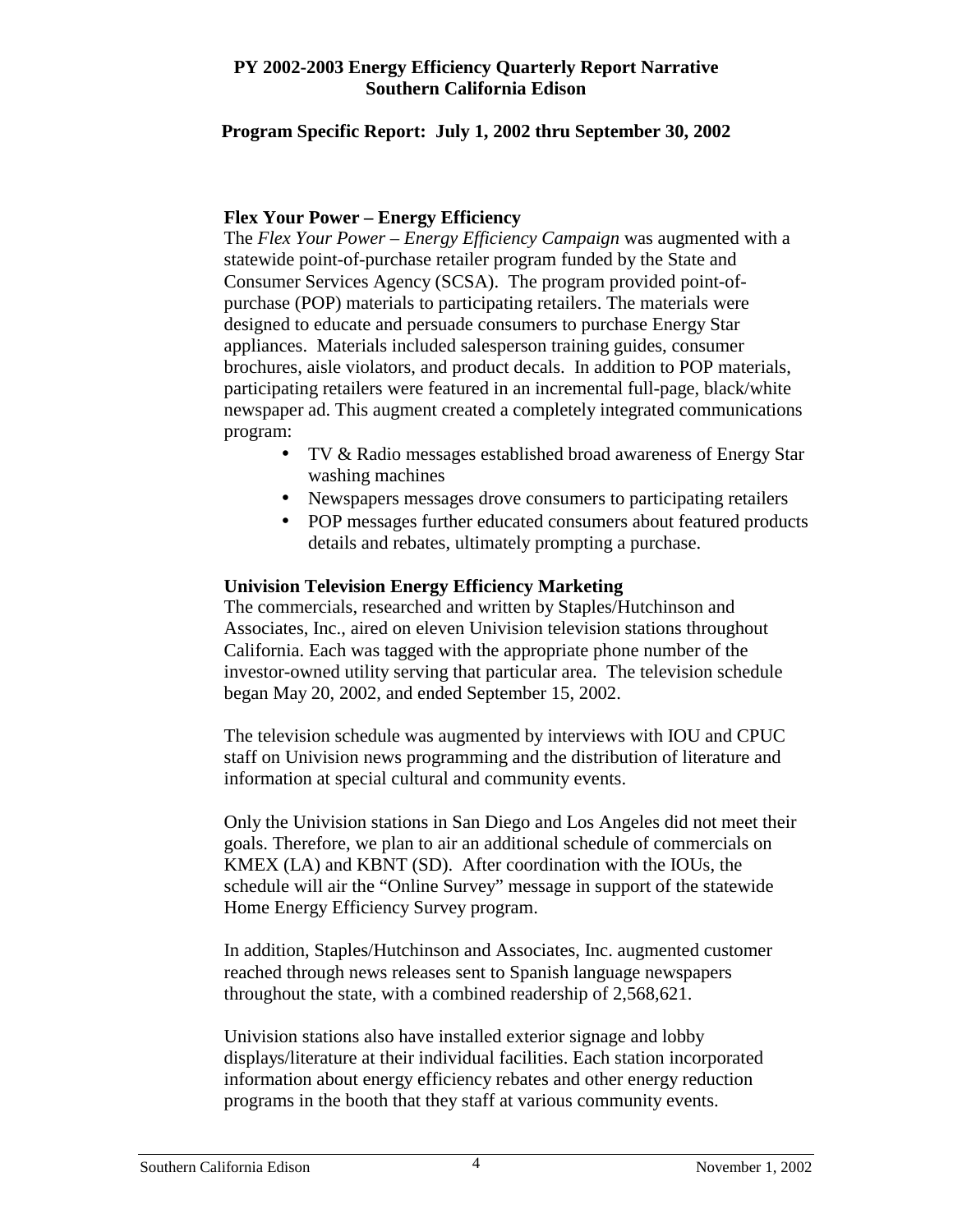## **Program Specific Report: July 1, 2002 thru September 30, 2002**

The television campaign was augmented with a Univision booth at special cultural and community events. This imitative was so successful that an additional 20,000 pieces of literature were printed and distributed to Hispanic audiences throughout the state.

The Univision scheduled was further enhanced by talk show appearances on a number of stations. Between July 1 and September 15, representatives from CPUC and the IOUs made talk show appearances as follows:

| <b>ORGANIZATION</b>     | STATION/LOCATION             |
|-------------------------|------------------------------|
| <b>REPRESENTED</b>      |                              |
| CPUC and PG&E           | <b>KDTV</b> in San Francisco |
| CPUC and PG&E           | <b>KUVS</b> in Sacramento    |
| $P G \& E$              | <b>KABE</b> in Bakersfield   |
| PG&E                    | <b>KFTV</b> in Fresno        |
| <b>SDGE</b>             | <b>KBNT</b> in San Diego     |
| <b>SCE</b> and SoCalGas | <b>KVER</b> in Palm Springs  |
| <b>SCE</b>              | <b>KFTV</b> in Fresno        |

The Univision Television Energy Efficiency Marketing campaign was initiated the week of May 20 and continues to air. The schedule accomplished to date is as follows:

| <b>AIR DATES</b>           | <b>COMMERCIAL/TOPIC</b>             |
|----------------------------|-------------------------------------|
| July $8 -$ July 21         | <b>Refrigeration Recycling</b>      |
|                            | • \$35 in cash or 5 CFLs            |
| July $22 -$ July $28$      | <b>Small Business Programs</b>      |
|                            | <b>· Express Efficiency Rebates</b> |
|                            | · Savings By Design                 |
|                            | · Statewide Energy Audits           |
|                            | · Emerging Technologies Program     |
| August 5 – September 1     | Energy Star® Appliance Rebates      |
|                            | • Dishwasher                        |
|                            | • Clothes Washer                    |
|                            | • Hot Water Heater                  |
| September 2 – September 15 | <b>Heating Equipment</b>            |
|                            | • Gas Furnace \$200                 |
|                            | • Heat Pump \$175-\$500             |
|                            | • Programmable Thermostat \$20      |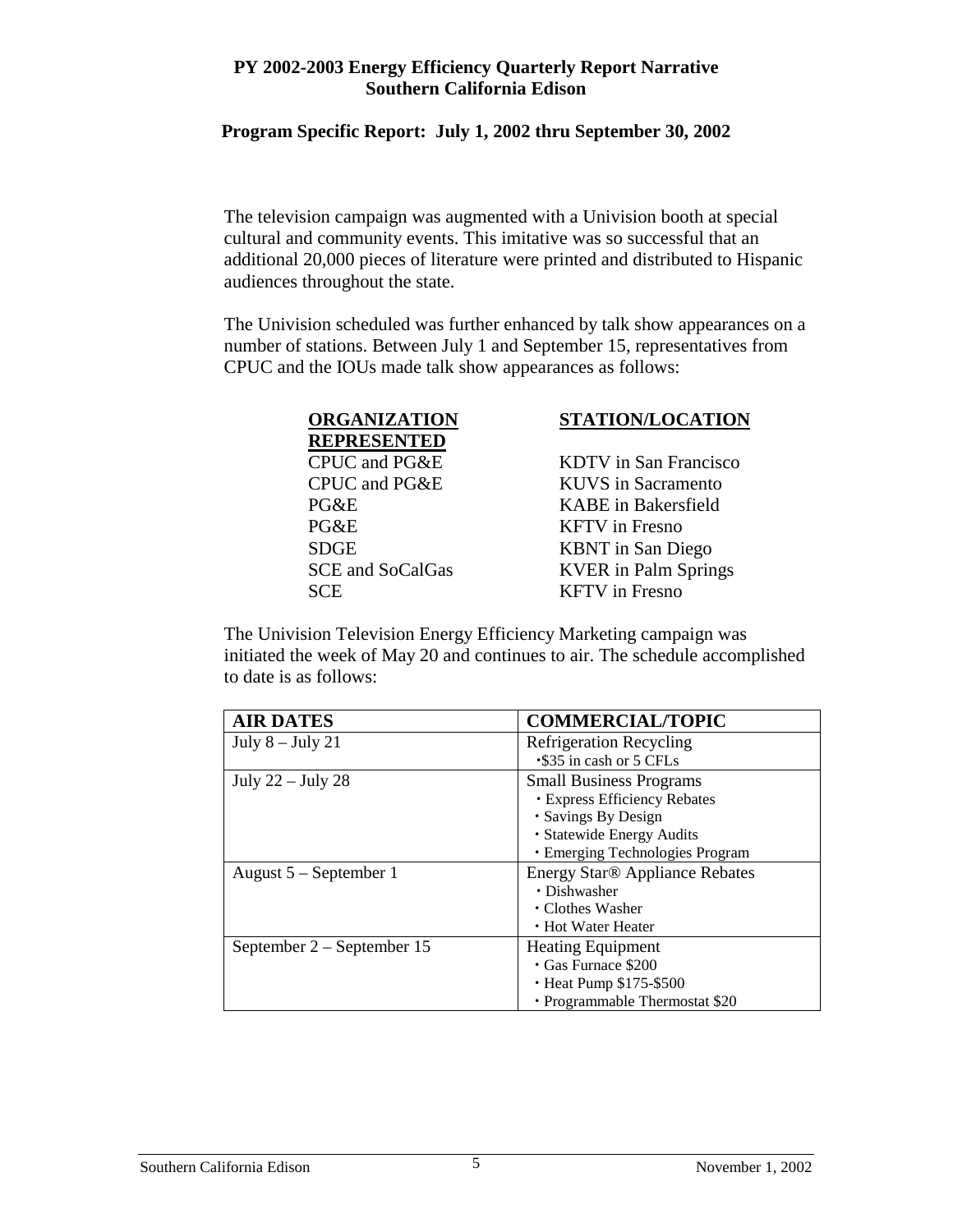## **Program Specific Report: July 1, 2002 thru September 30, 2002**

6. Hard to Reach

# **Flex Your Power – Energy Efficiency**

In addition to the general market, the *Flex Your Power – Energy Efficiency Campaign* targeted the hard-to-reach Asian and African American markets in California. Although the CPUC selected Univision for media outreach to the Spanish-speaking population, that plan did not include any print advertising. Therefore, this plan directed messages to the Spanish-speaking market via community newspapers.

African American targets were over represented in the planned general market television and radio buys, therefore the media plan did not call for purchasing separate broadcast media. However, full-page newspaper ads were placed in African American market community newspapers. In the Asian market, the campaign reached consumers who speak Chinese, Korean and Vietnamese via television, radio and newspaper.

## **Univision Television Energy Efficiency Marketing**

UTEEM is completely targeted to the hard-to-reach Hispanic market, whose language barrier prevents them from fully taking advantage of the IOU's rebate and energy reduction programs. Please refer to section II.3. of this report for a summary of the numbers of Spanish-speaking Hispanics reached to date.

**IV. Program Accomplishments**  See Marketing section.

# **V. Program Challenges**

## **Flex Your Power – Energy Efficiency**

The experience of planning, producing and implementing the campaign has been a challenging yet pleasurable one. As of September, the most pressing challenge has been transition of the campaign implementation between the Department of Consumer Affairs and Southern California Edison. The transition occurred in the midst of production on the Energy Star Washing Machine messages. Contractual details threatened to put the program on hold. However, thanks to intervention of SCE, the campaign moved forward as scheduled. SCE is to be commended for ensuring the campaign's success.

Day-to-day challenges focused on securing communication approvals from a variety of stakeholders including, the IOUs, DCA, SCSA and Energy Star. However, an efficient system was implemented that has led to a smooth approval process.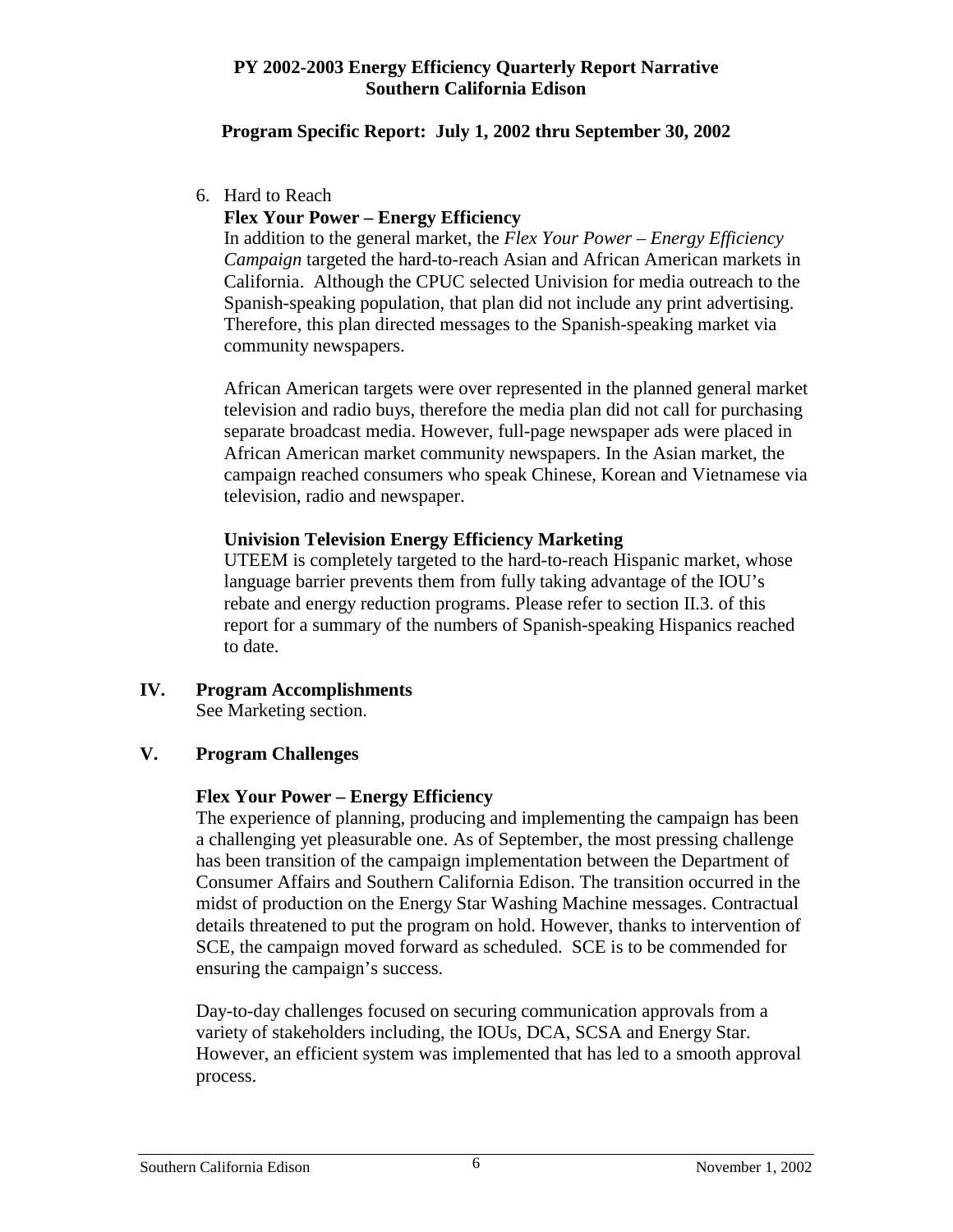#### **Program Specific Report: July 1, 2002 thru September 30, 2002**

## **Univision Television Energy Efficiency Marketing**

The experience of planning, producing and implementing the U-TEEM program has been a pleasure. At the outset, there were some wrinkles to iron out regarding proofing responsibility and lines of communication among the IOUs. However, once these were solved the proofing and approval of the commercial and schedule ran smoothly. The schedule was affected by seasonal variances in viewership among the eleven stations, but the final outcome was a total audience reached exceeds our original goal. As noted previously, shortfalls in Los Angeles and San Diego will be made up in November with an extended schedule.

SCE was very helpful in this regarding, surveying all IOUs to make sure that all commercials were accurate and appropriate to their respective service territories.

A particularly gratifying outcome of this program has been letters of support from federal, state and city officials. We have attached copies of four letters of commendation generated by U-TEEM. Furthermore, Univision has been made aware that it can expect other such letters in the near future.

# **VI. Customer Disputes**

None.

## **VII. Compliance Items**

The following list itemizes the various regulatory compliance items issued by the California Public Utilities Commission directly relating to this program.

Decision 02-03-056, Ordering Paragraph No. 4 –

*"Edison shall execute third-party contracts with DCA and Univision, respectively, within 30 days of the effective date of this decision. DCA and Univision shall not receive program payments if they are not in compliance with their IOU contracts. If the parties cannot agree on contract language, they shall immediately contact the assigned Administrative Law Judge to seek a resolution."* 

## Response –

SCE enter into contract agreements with both the Department of Consumer Affairs and Univision within the required time set forth by the Commission. During the second quarter of 2002, the Commission directed SCE to replace the Department of Consumer Affairs' as contract manager of the general statewide media campaign.

Decision 02-03-056, Ordering Paragraph No. 15 -

*"Edison shall contract with the Department of Consumer Affairs (DCA) and PG&E shall contract with Univision Television Group (Univision) to carry out the statewide marketing and outreach programs we approve in this decision. The*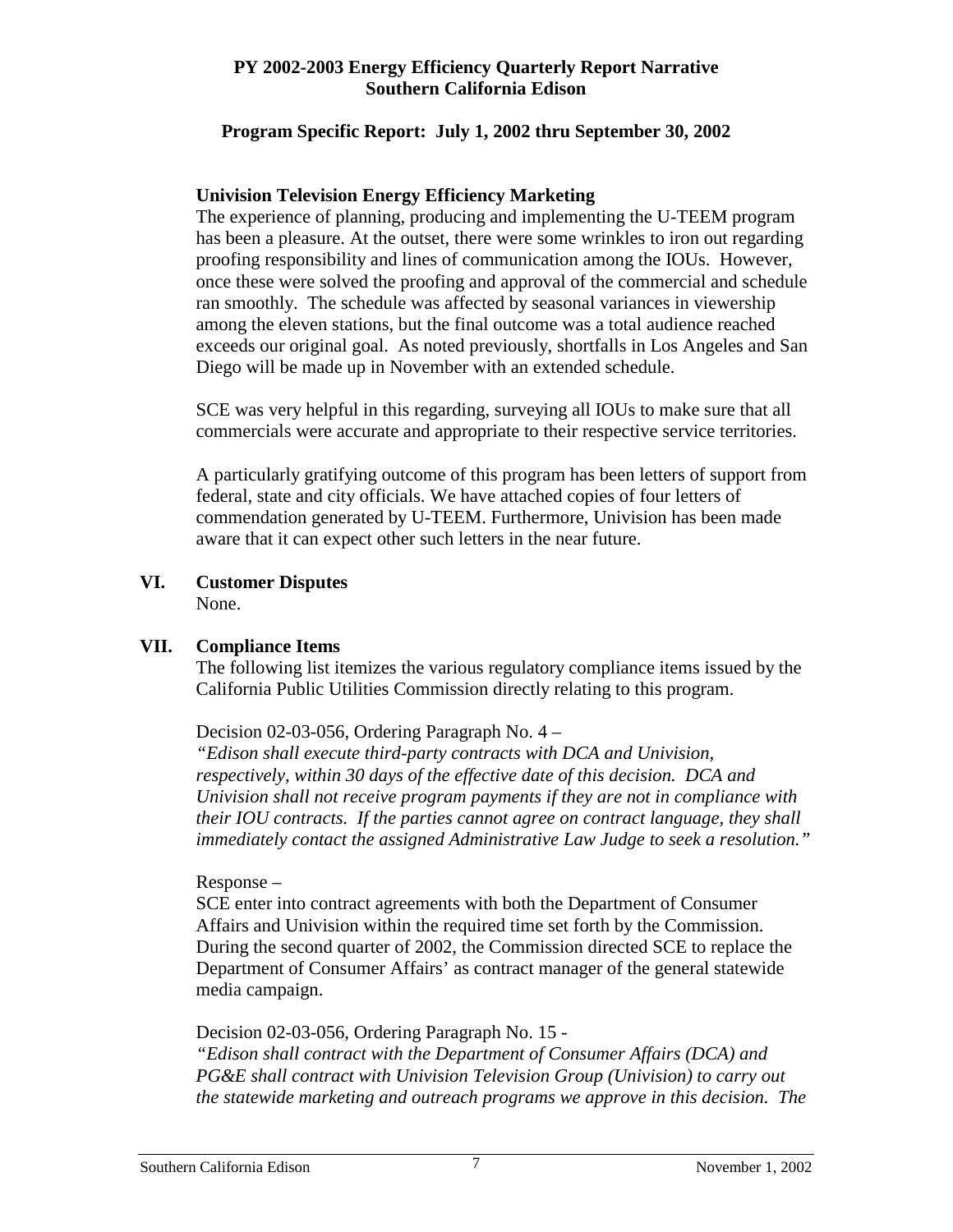#### **Program Specific Report: July 1, 2002 thru September 30, 2002**

*contracts shall ensure that third parties do not use PGC funding for conservation and/or load-shifting messages that rely only on temporary or impermanent behavioral change. Edison and PG&E shall not make payments to the DCA and/or Univision unless this requirement is met. DCA and Univision will have ultimate responsibility for advertising content as long as it is consistent with this decision."* 

#### Response -

In Decision 02-07-040, the Commission directed SCE to act as a replacement for the Department of Consumer Affairs. In response, SCE enter into a contract with DCA's prime vendor, Grey Worldwide Advertising, to deliver the Flex Your Power – Energy Efficiency campaign. SCE also enter into an agreement with Univision to carry out their portion of the statewide media campaign.

#### Decision 02-03-056, Ordering Paragraph No. 16 -

*"DCA and Univision shall consult with IOU energy efficiency program managers to coordinate the timing of statewide and IOU messages and programs. The DCA shall use a portion of its funding to update its website to include information on all Commission-funded statewide and local energy efficiency programs. DCA shall be responsible to secure this information at least twice during the program year and to update its web information as it receives updates from program providers."* 

#### Response -

Each of the investor-owned utilities and the prime vendors (Grey Worldwide Advertising and Univision) are working in a collaborative fashion to coordinate the timing and message of the statewide media campaigns and the statewide energy efficiency programs.

#### Decision 02-03-056, Ordering Paragraph No. 17 -

*"The IOUs shall work together to market their statewide programs. To the extent the IOUs offer the same programs, they shall advertise them together. The IOUs shall keep the Energy Division informed in their Program Implementation Plans and quarterly reports of what they are doing or will do to further this collaborative goal. They shall focus all PGC-funded marketing for programs in this decision on energy efficiency messages."* 

#### Response -

Throughout this quarterly report, SCE has identified areas where the statewide programs have coordinated with the statewide marketing and outreach activities.

Decision 02-07-040, Ordering Paragraph No. 3 -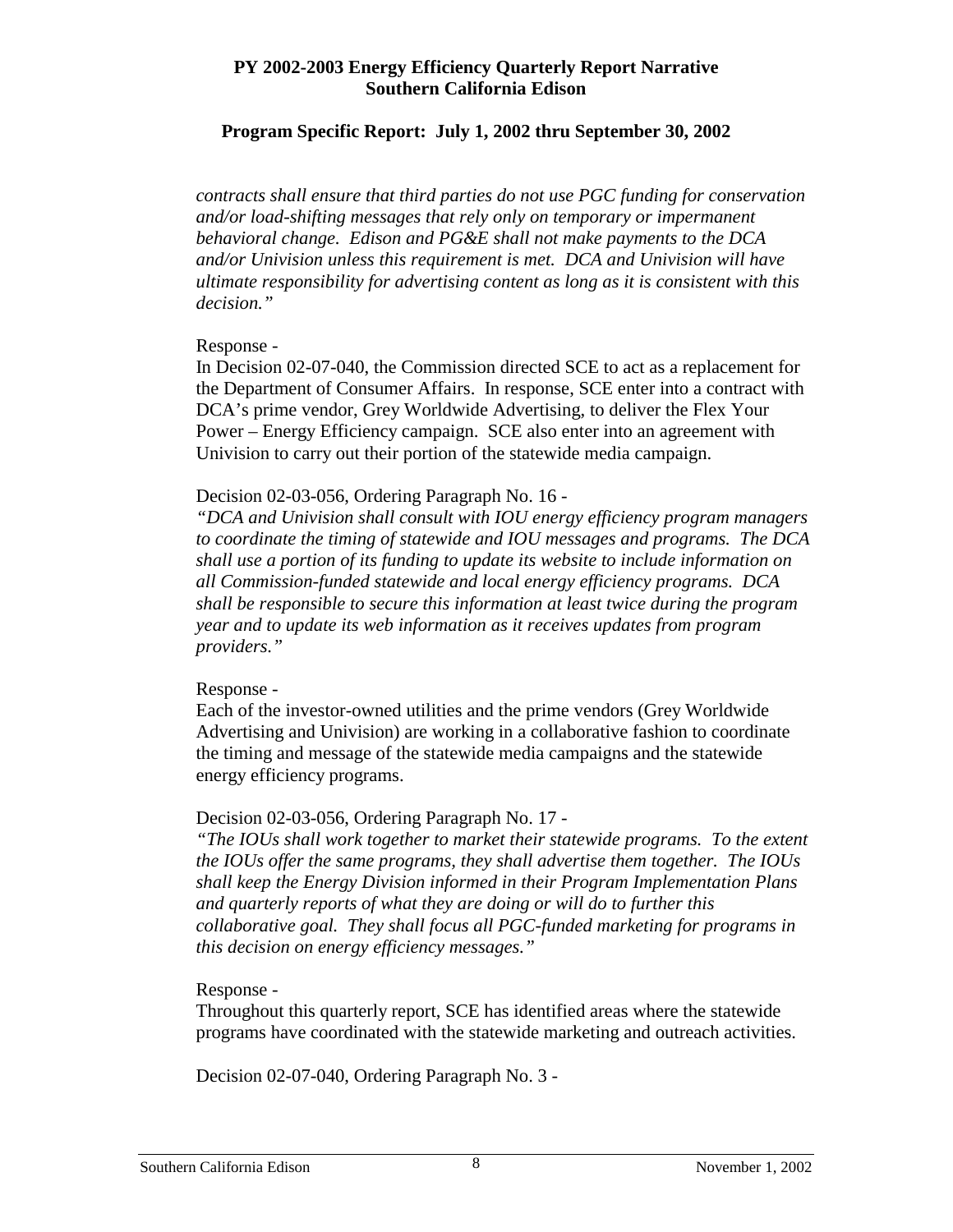# **Program Specific Report: July 1, 2002 thru September 30, 2002**

*"Edison shall take over the PGC-funded portion of the Flex Your Power campaign consistent with D.02-03-056 and may make such uses of the Flex Your Power marks as are authorized by DCA."* 

#### Response -

SCE enter into a contract agreement with the DCA's prime vendor, Grey Worldwide Advertising, to continue the Flex Your Power – Energy Efficiency campaign begun by DCA. The current statewide marketing and outreach activities follow DCA's planned implementation for 2002.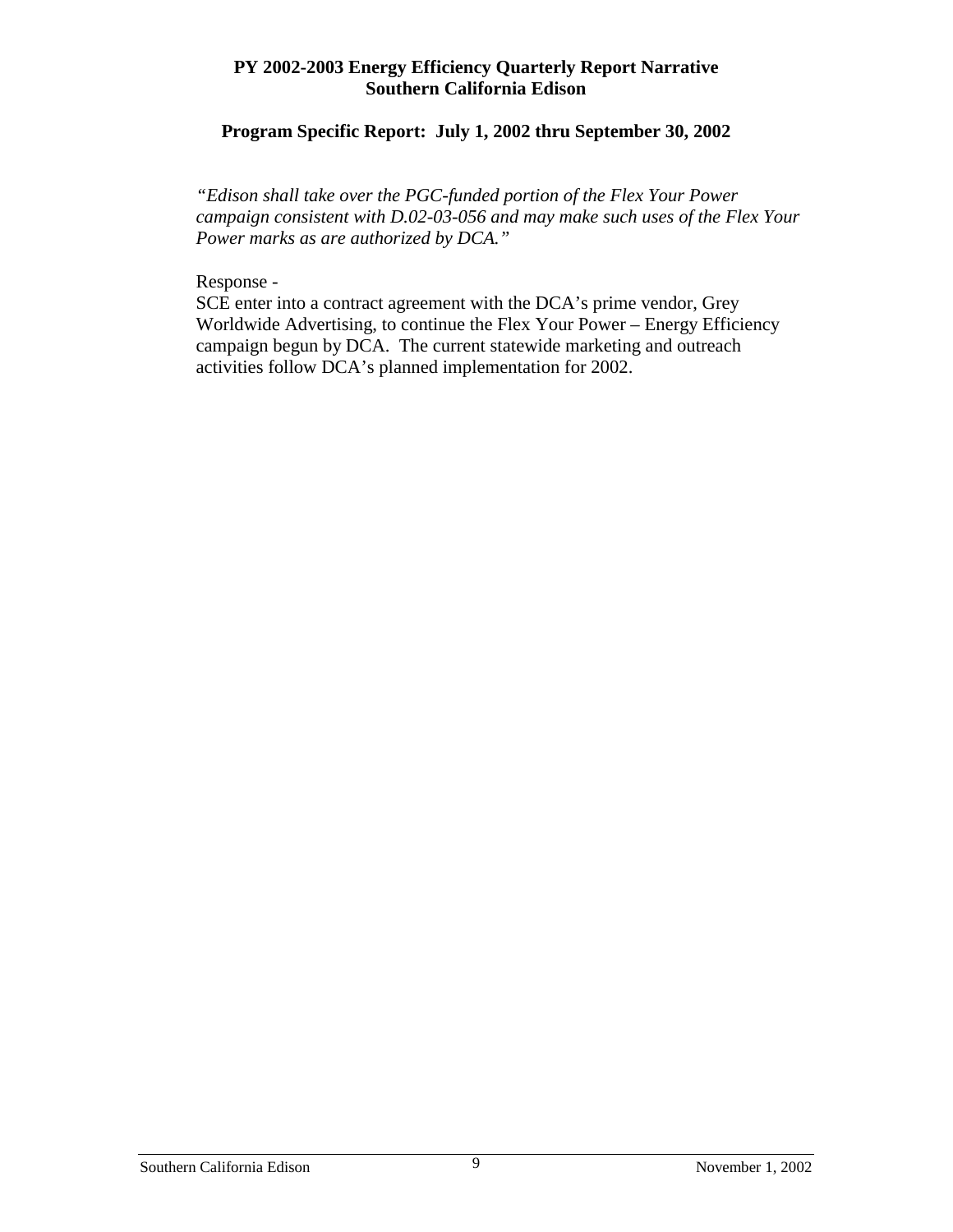# **Southern California Edison Company's 2002 Energy Efficiency Programs Third Quarter Report**

# **Index**

# **Local Programs**

- **1. Residential In-Home Energy Survey**
- **2. Small Nonresidential Hard To Reach**
- **3. Pump Test and Hydraulic Services**
- **4. Demonstration and Information Transfer**
- **5. Local Government Initiative**
- **6. Local Codes and Standards**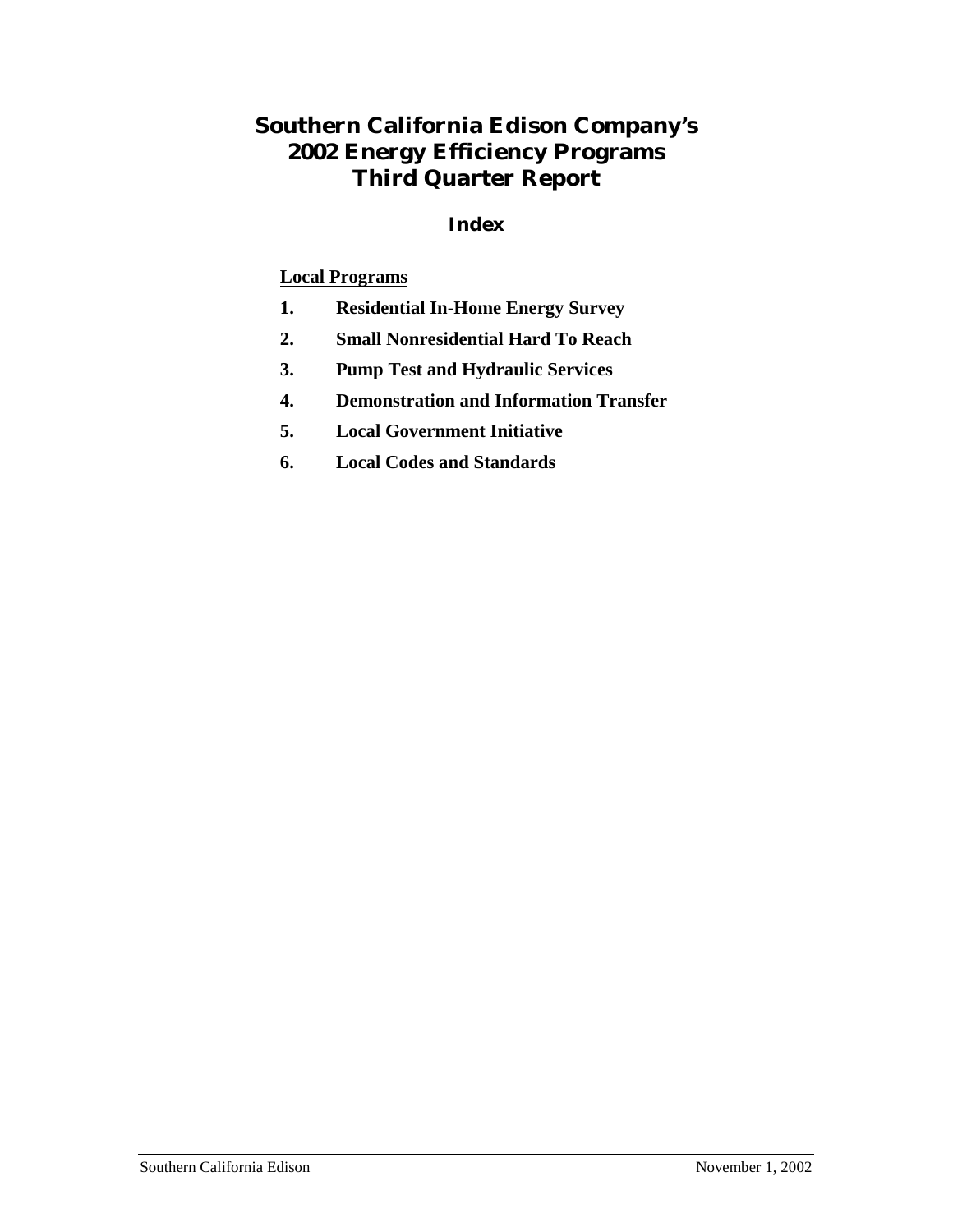# **Program Specific Report: July 1, 2002 thru September 30, 2002**

## Program Title: **Residential In-Home Energy Survey**

#### **I. Program Overview**

The Residential In-Home Energy Survey program provides customers, particularly hardto-reach customers who do not respond to Internet and mail-in survey options, with a more personalized, face-to-face energy survey option. Maintaining this option is particularly important in 2002, with customers facing higher rates than they did a year ago, and after they have been alerted by the 2001 mass media campaigns and press coverage about the need for and general possibilities for achieving significant energy savings.

#### **II. Program Summary**

1. Total program budget  $= $700,000$ 

Expenditures to date  $=$  \$167,460

## 2. Total net demand reduction and energy savings

Categorized as an information program consistent with the California Public Utilities Commission's 2002 Energy Efficiency Policy Manual.

3. Total number of customers served:

|           | <b>In-Home Survey Targets</b> |
|-----------|-------------------------------|
| Projected | 4,500                         |
| Actual    | 2,535                         |

- 4. Projected and actual number of units: Please refer to tables shown in corresponding program workbook.
- 5. Total rebate (\$) paid. Not applicable to this information program.

#### **III. Program Implementation Status**

1. Status of program delivery

No change from the program implementation plan submitted to the California Public Utilities Commission (CPUC) on May 24, 2002.

2. Customer Enrollment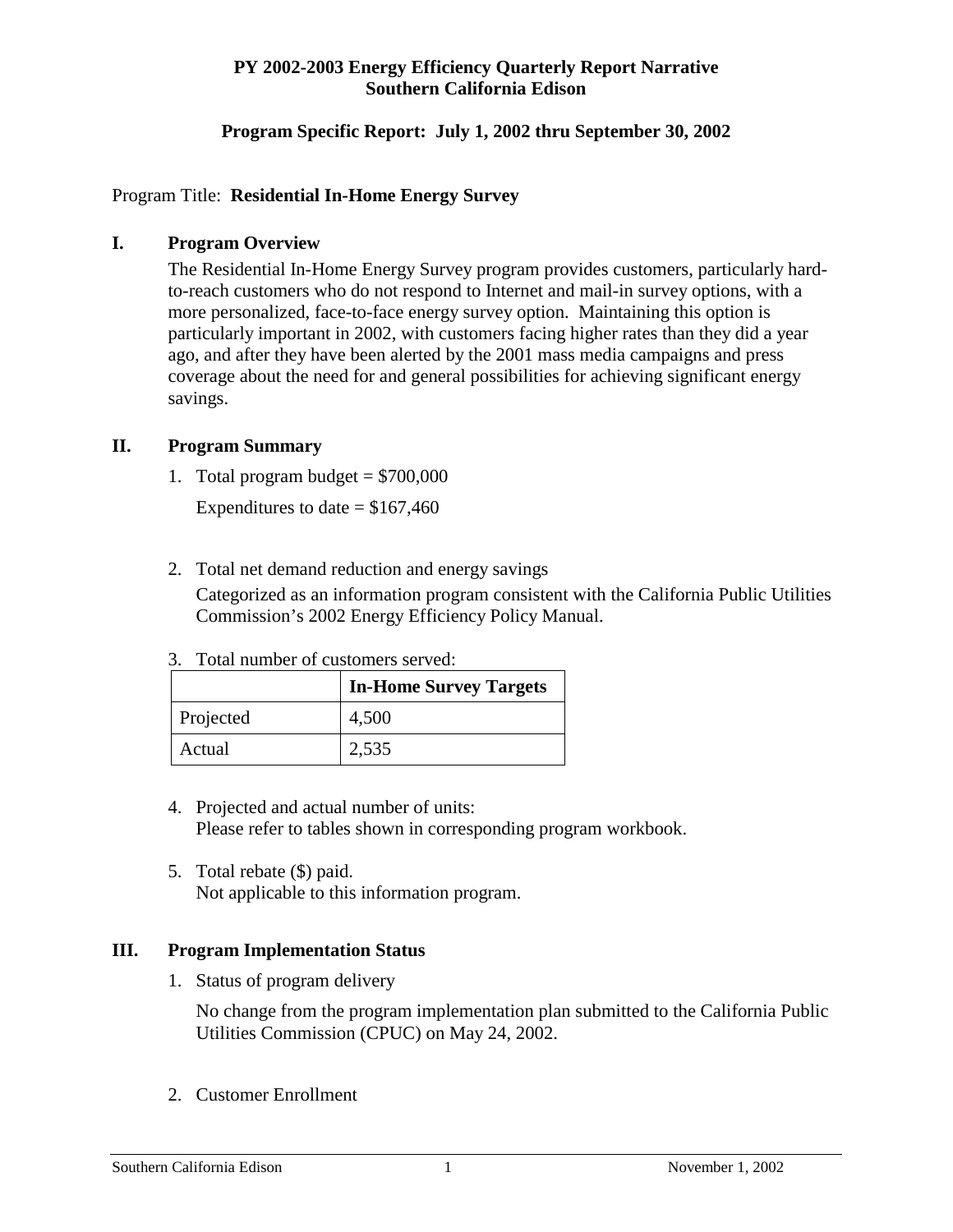# **Program Specific Report: July 1, 2002 thru September 30, 2002**

Sample copies of these audits, in all languages, were sent to the CPUC's Energy Division.

3. Workbook

Please refer to informational tables shown in the program workbook for details of program expenditures and activities.

4. Training

Customer training is typically not conducted due to the nature of the program. The energy audits are created in simplified form to help the customer's complete an energy audit.

5. Marketing

Third quarter marketing activities:

- 2. Additional direct mail of 75,000 solicitation packets sent to HTR customers, bringing nine-month total to 125,000.
- 3. A three-quarter-page advertisement in the Penny Saver magazine appearing on September 25, October 2, and October 9, circulated in HTR zip codes.
- 4. Spanish radio ads on six major Spanish radio stations in San Bernardino and Riverside Counties.
- 5. Promotion and sign-ups at county and regional fairs and other major events utilizing the Mobile Education Unit.
- 6. Hard-to-Reach

Based on market analysis, SCE determined that certain hard-to-reach customer segments had a greater propensity than other customer segments to respond positively to an in-home survey offering than to offers of Internet or mail-in surveys.

SCE has continued to target Latino customers and has expanded the outreach program to include customers in rural locations utilizing direct mail, print media, and Spanish radio advertising.

The In-Home Energy Survey has the advantage of being able to respond to the needs of certain hard-to-reach customer groups by providing an alternative delivery channel to the statewide Home Efficiency Survey program through individual interaction.

SCE's HTR goal is at least 50 percent participation by HTR customers as defined by the CPUC.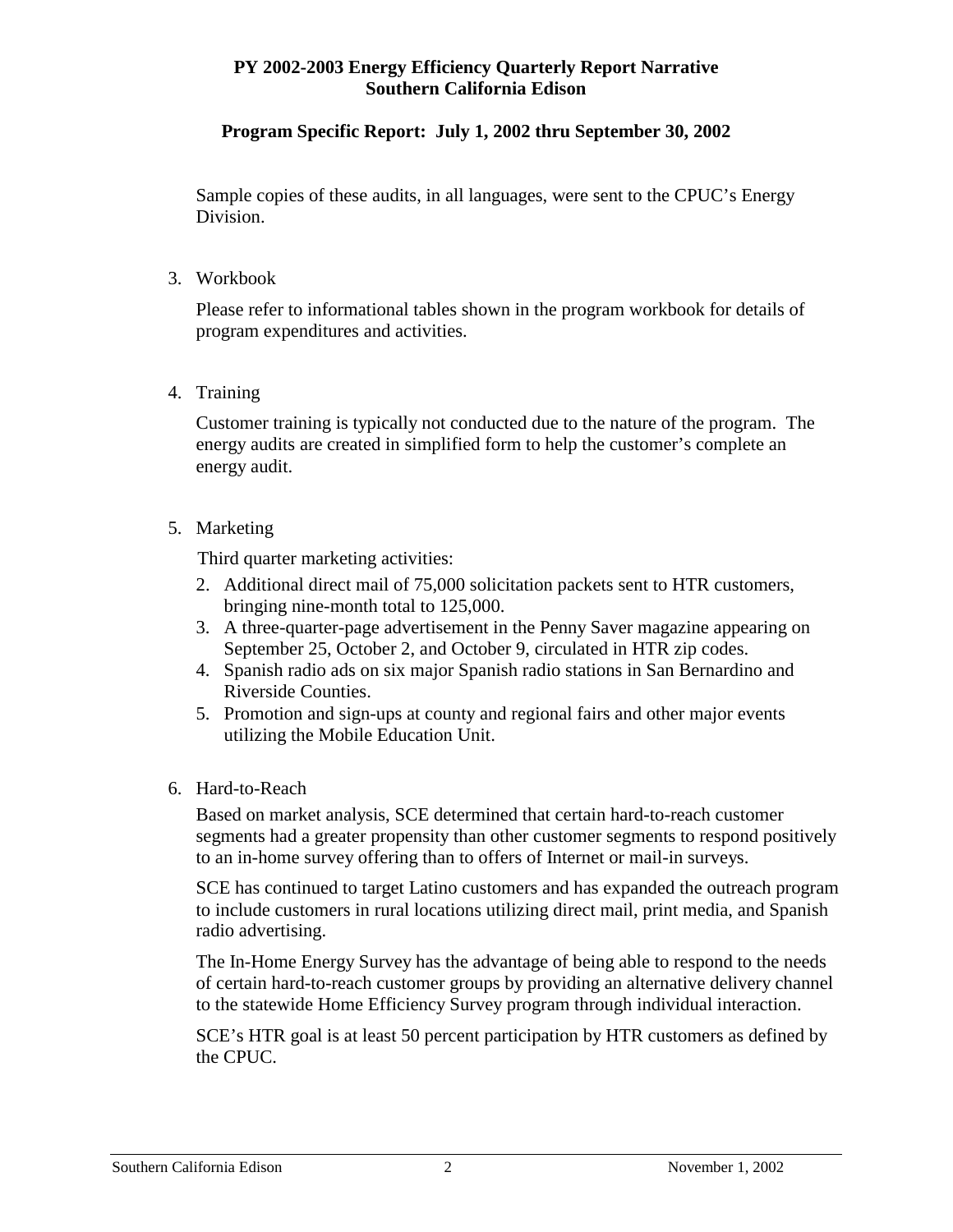# **Program Specific Report: July 1, 2002 thru September 30, 2002**

# **IV. Program Accomplishments**

- Completed 56 percent of completed survey goal through the third quarter.
- HTR participation estimated at 60 percent of completed surveys.
- Piloted Spanish radio ads specifically designed to promote in-home energy surveys to Spanish speaking customers.
- Developed pilot program utilizing the Mobile Education Unit and an incentive to increase participation in HTR communities.

# **V. Program Challenges**

# **Third Quarter Activities**

The techniques used for outreach and promotion of the In-Home Energy Survey Program in past years is proving to be less effective this year. In the past, direct mail and phone center referrals have been sufficient to satisfy program goals. With the introduction of HTR goals this year, which tends to limit availability of the product, and less than anticipated phone center activity, the number of completed surveys is well below the goal through the third quarter. Response to direct mail solicitation of HTR customers is running about one percent this year, as opposed to a more typical response rate of about three percent for high usage customers in past years.

In an effort to make the outreach process more effective, SCE has expanded the existing direct mail strategy to a total of 125,000 direct mail pieces and supplemented traditional outreach channels with new outreach channels as described in the Marketing section.

# **VI. Customer Disputes**

None.

# **VII. Compliance Items**

The following list itemizes the various regulatory compliance items issued by the California Public Utilities Commission directly relating to this program.

- The goal of the 2002 In-Home Energy Survey Program is to complete (including scheduled in-home audits) 4,500 surveys by December 31, 2002.
- The Residential In-Home Energy Survey Program will achieve 50% program participation by hard-to-reach customers as defined by geographical areas (including rural, moderate income) as defined by the CPUC's Energy Efficiency Policy Manual.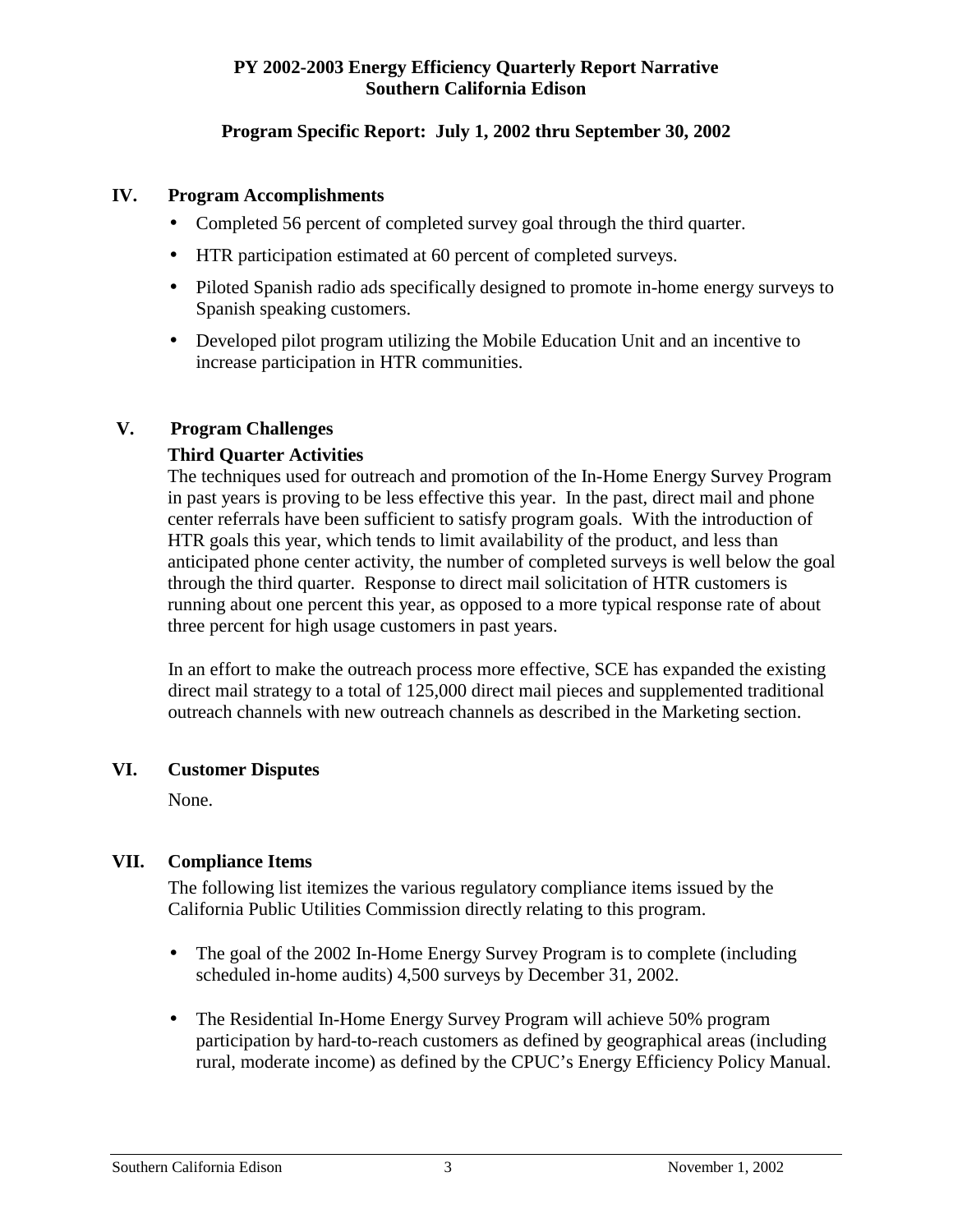# **Program Specific Report: July 1, 2002 thru September 30, 2002**

# Program Title: **Small Nonresidential Hard To Reach**

## **I. Program Overview**

The Small Nonresidential Hard To Reach Program, also known as the Small Business Lighting Retrofit Program, provides low cost and no cost energy efficient equipment and information to the very small business (under 20kW) customer with special focus on the economically disadvantaged business and those customers defined as hard to reach by the California Public Utilities Commission (CPUC). For this program, hard to reach customers are defined as customers who are located in rural zip codes and have a monthly demand of less than 20kW. The program is open to small businesses located within Southern California Edison's (SCE) service territory.

## **II. Program Summary**

1. Total program budget  $= $1,262,200$ Expenditures to date  $=$  \$565,062

2. Total net demand reduction and energy savings

|           | <b>Net KW</b> | Net kWh   |
|-----------|---------------|-----------|
| Projected | 547           | 2,569,570 |
| Actual    |               |           |
| Committed | 344           | 1,624,327 |

- 3. Total number of customers served: Projected: 600 Actual: 425
- 4. Projected and actual number of units: Projected  $= 22,048$ Actual  $= 9,392$ Please refer to the "Committed" units shown in the corresponding program workbook.
- 5. Total rebate (\$) paid. Not applicable to this program.

# **III. Program Implementation Status**

 1. Status of program delivery No change from the program implementation plan submitted to the California Public Utilities Commission (CPUC) on May 24, 2002.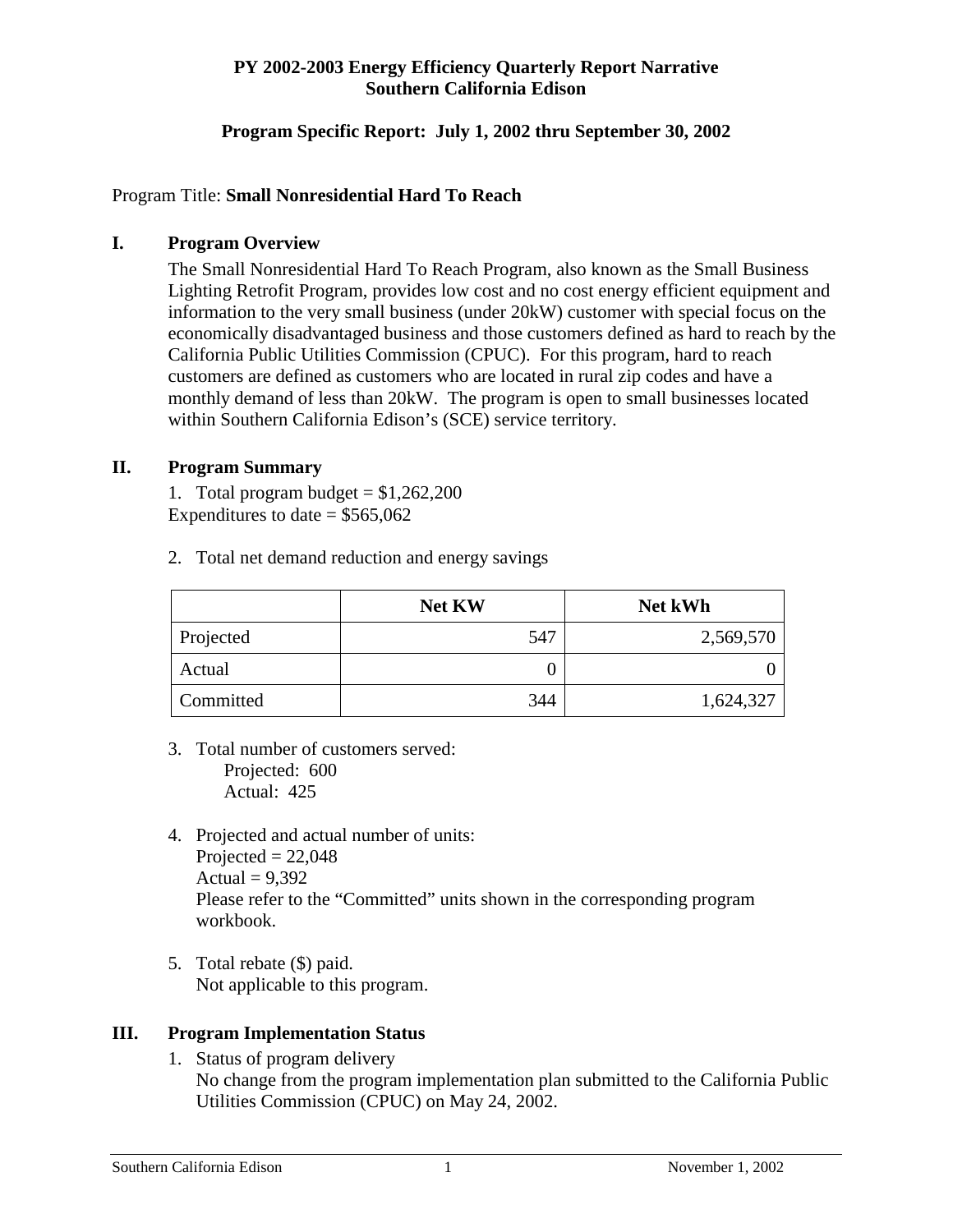# **Program Specific Report: July 1, 2002 thru September 30, 2002**

2. Customer Enrollment

Customers may enroll at the time of the contractor visit or are provided literature along with a call back telephone number.

# 3. Workbook

Please refer to informational tables shown in the corresponding program workbook for details of program expenditures and program activities.

4. Training

Customer training is typically not conducted due to the nature of the program but will be offered in 2003 program. The training will consist of a brief explanation to the customer of the source of the funding (PGC) so the customer has a better understanding of the program.

- 5. Marketing
	- Customers were solicited by direct-mail, telemarketing, and direct contact. Wordof-mouth advertising was also evident. Customer communication was conducted 'in language' where appropriate.
	- There were no detailed application forms to fill out. Customer sign-up was as easy as setting an appointment.
- 6. Hard-to-Reach

This program is designed to help the hard to reach small business customers attain long-term energy savings by:

- Demonstrating the benefits of energy efficient equipment using the customers existing lighting infrastructure by the use of an energy audit (evaluation) and then sharing the potential for energy savings in an easy to understand format(worksheet).
- Retrofitting/Replacing older less efficient equipment with new high efficient lighting equipment.

# **IV. Program Accomplishments**

- In language literature has been developed and is in use. Languages are Spanish, Chinese and Korean.
- Program promoted at two customer events.
- 425 customer facility audits have been performed.

# **V. Program Challenges**

• Hours of Operation-Small Business owners typically maintain strict operating hours, which will at times require follow-up visits.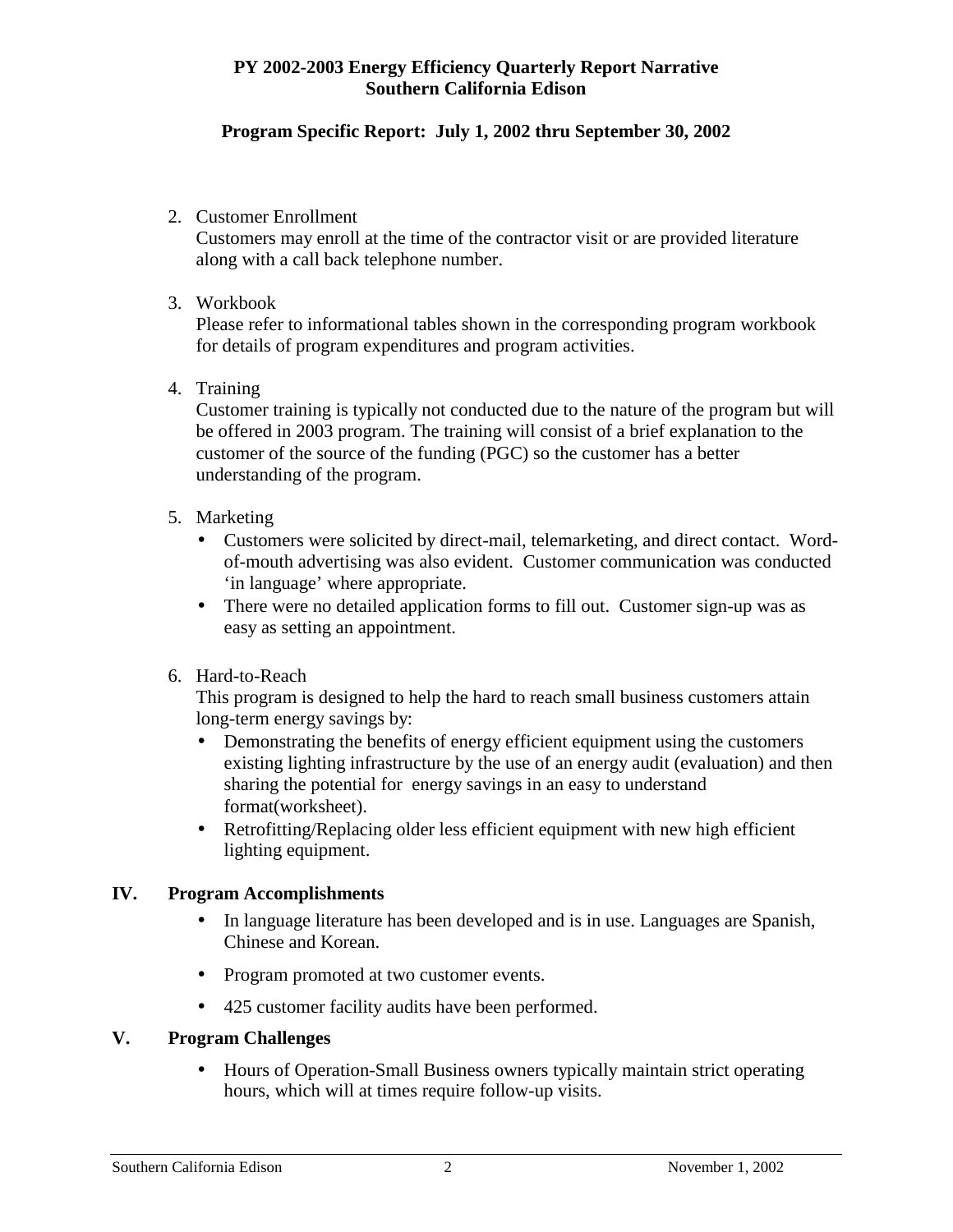# **Program Specific Report: July 1, 2002 thru September 30, 2002**

• Trust- A few small business owners initially demonstrated a mistrust of the program's 'no-charge' policy. IOU Program Manager has intervened to convince the customer of the validity of the program.

# **VI. Customer Disputes**

None.

# **VII. Compliance Items**

None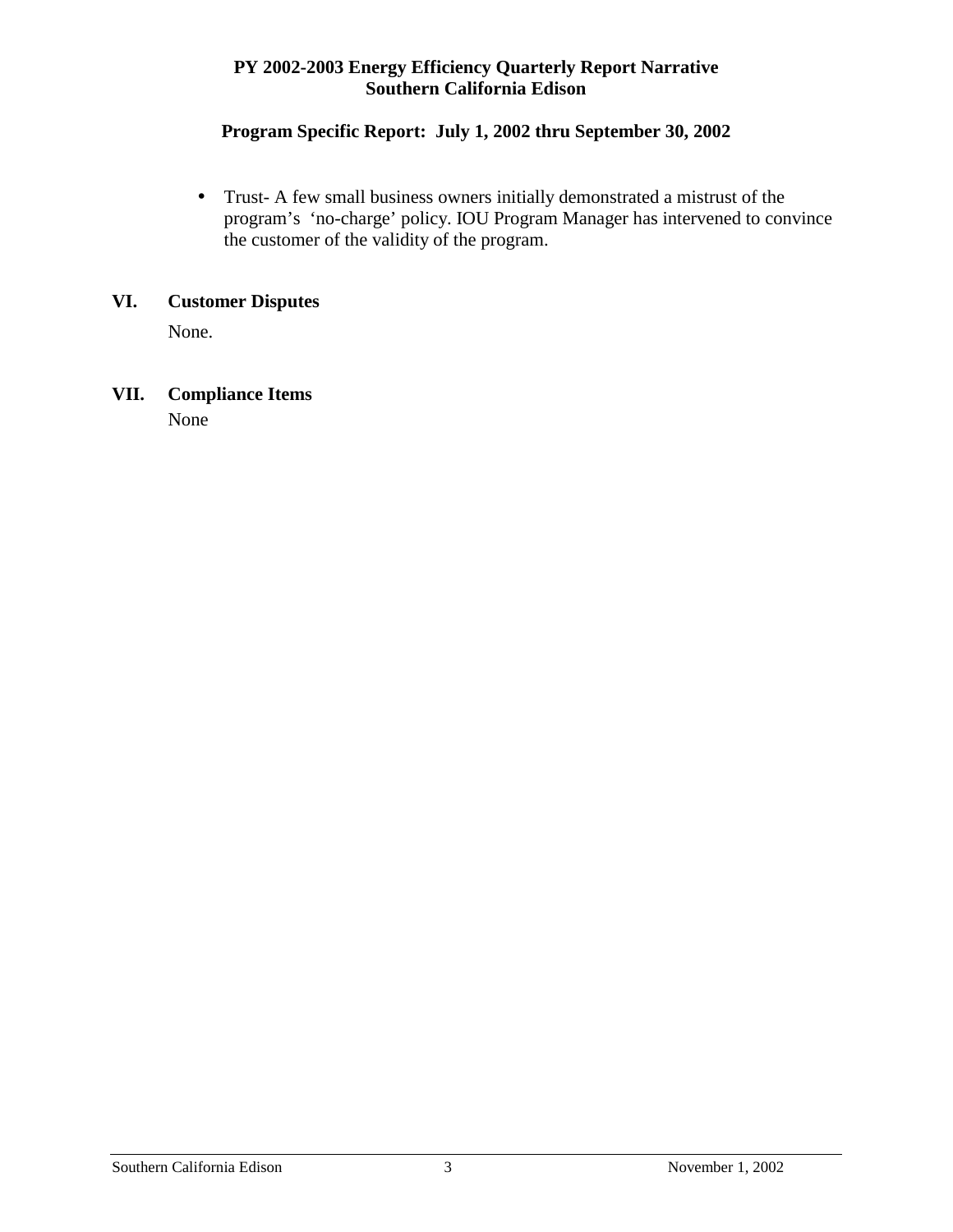# **Program Specific Report: July 1, 2002 thru September 30, 2002**

# Program Title: **Pump Test and Hydraulic Services**

# **I. Program Overview**

Southern California Edison's (SCE) Pump Test and Hydraulic Services (PT&HS) program has delivered high quality pump testing services and quality technical information since 1911. Each year the program has been refined to present the customer with the information they need and pump testing data to implement energy efficiency measures for their hydraulic application.

# **II. Program Summary**

- 1. Total program budget  $= $1,667,800$ Expenditures to date  $=$  \$556,635
- 2. Total net demand reduction and energy savings:

Categorized as an information program consistent with the California Public Utilities Commission's 2002 Energy Efficiency Policy Manual.

3. Total number of customers served:

Pump Tests Performance Projection = 2,000

Actual tests performed during the third quarter of  $2002 = 599$ . Total pump tests performed to date  $= 1,418$ .

Energy Efficiency Customer Contact Performance Projection = 1,750

Actual EE Customer Contacts performed during the third quarter of 2002 = 528. Total EE Customer Contacts performed to date = 928.

4. Projected and actual number of units:

Please refer to the program activity tables shown in the corresponding program workbook.

5. Total rebate (\$) paid:

Not applicable to this information program.

# **III. Program Implementation Status**

1. Status of program delivery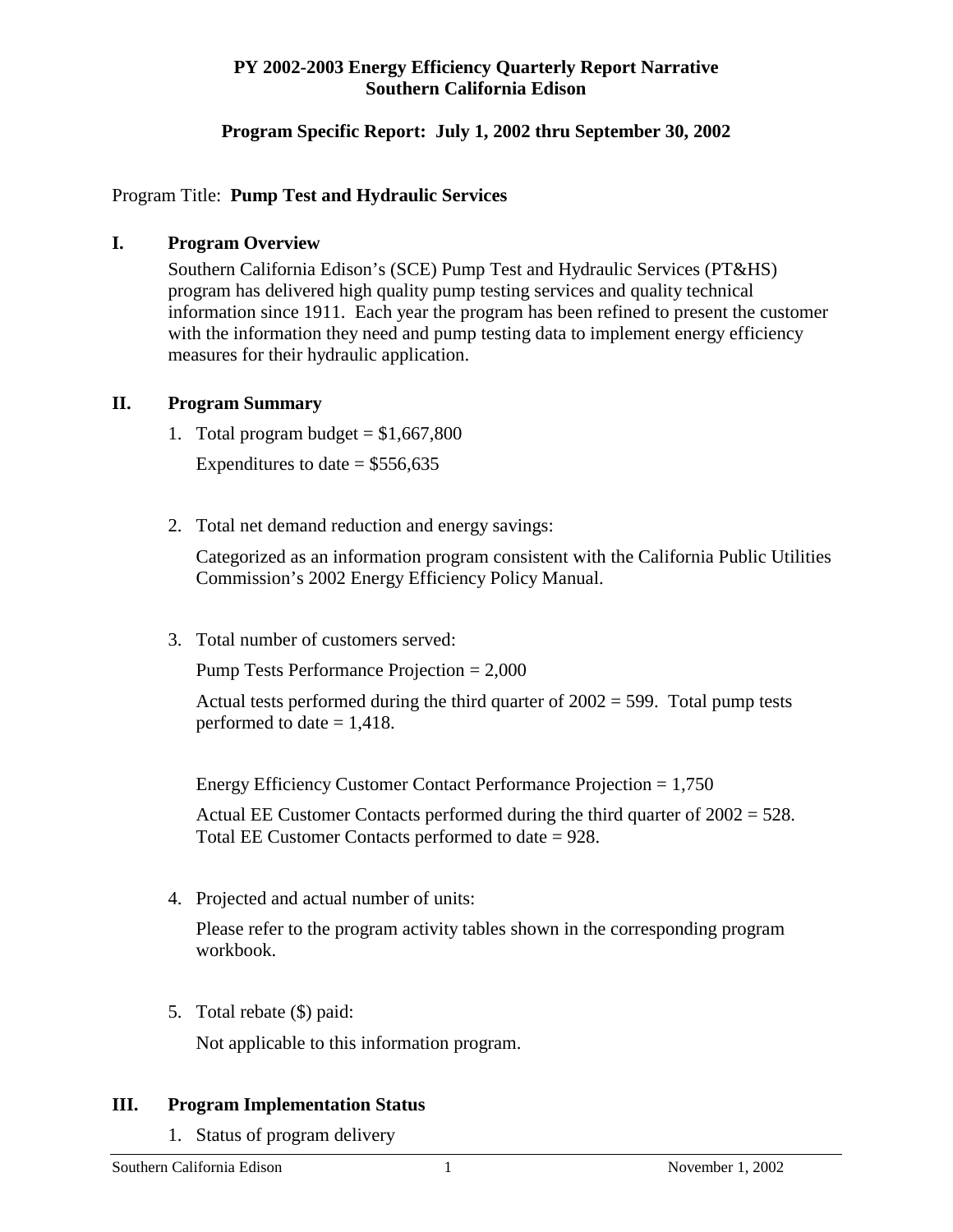# **Program Specific Report: July 1, 2002 thru September 30, 2002**

No change from the program implementation plan submitted to the California Public Utilities Commission (CPUC) on May 24, 2002.

## 2. Customer Enrollment

This program targets downstream and upstream market participants. The primary targets are the downstream pumping system operators, who primarily are agricultural and water agency customers. Other nonresidential customers, who use significant energy for hydraulic pumping, include golf courses and sewage treatment plants.

SCE promotes the program to all eligible customers, through many different channels, including our energy efficiency account representatives, events at our energy centers in Irwindale and Tulare, participation in water trade associations, and equipment distributors and installers. Customers interested in a pump test must contact SCE. Tests are scheduled on a first come, first served basis.

3. Workbook

Please refer to informational tables shown in the program workbook for details of program expenditures and activities.

4. Training

SCE developed and presented two training classes in August. SCE partnered with California State University, Fresno in providing the *Pumping System Design and Energy Efficiency* class.

SCE also provided the instructions for the *Water Treatment and Distribution* class to the Valley Counties Water Association as part of their California Department of Health and Services certification program.

5. Marketing

Our marketing plan capitalizes on the use of outreach programs that enable it to reach a wide range of customers such as city/county agencies, municipal water districts, and members of ACWA (Association of California Water Agencies) located within SCE's service territory.

6. Hard-to-Reach

Pump Test & Hydraulic Services will continue in its efforts to provide needed services and information to geographically hard-to-reach customers. Due to the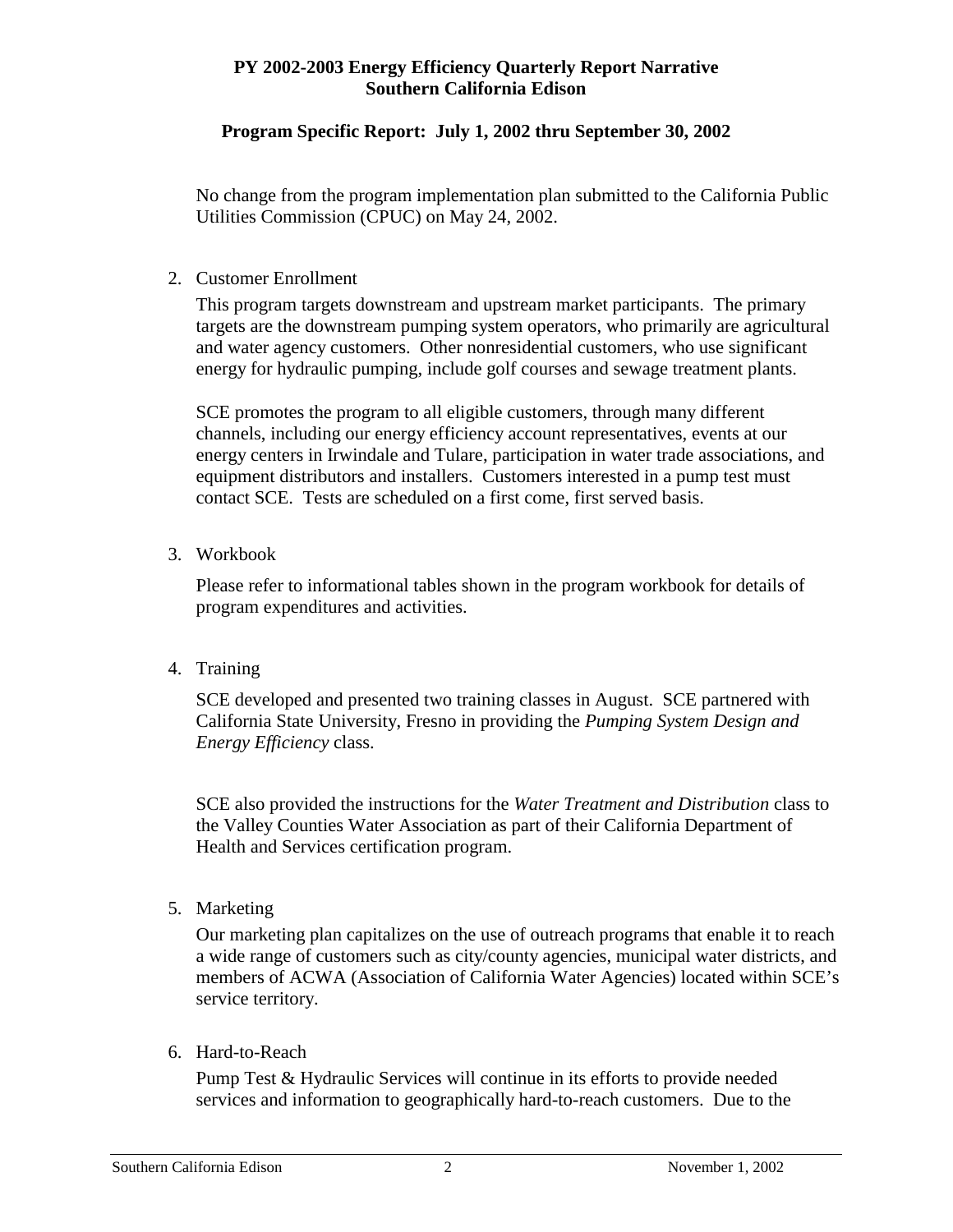# **Program Specific Report: July 1, 2002 thru September 30, 2002**

industry that PT&HS services, many of the customers are by definition hard-to-reach customers and their businesses are located in outlying, rural locations.

#### **IV. Program Accomplishments**

SCE's Pump Test and Hydraulic Services group tested 599 pumps. This activity represents over 71% year-to-date goal attainment. PTHS program is an information program. However, based on the evaluations of this program in the past, the performance of these tests and the reporting of the energy efficiency results and recommendations to the customers will directly lead to the customers' taking action to increase the efficiency of the system by making the recommended repairs.

During this quarter, almost 530 customer contacts were made. These customer contacts provided information that related to energy efficiency educational material, program information, and/or technical assistance. The year-to-date effort has amassed 928 total customer contacts, which is approximately 53% of the total goal.

## **V. Program Challenges**

In the fourth quarter, weather and holiday events will add to the normal day-to-day distractions that prevent customers from focusing on energy efficiency activities. In order to keep energy efficiency as a viable option in the customer's mind, it will be important to continue to leverage the energy saving opportunities presented by the performance of a pump test with other available energy efficiency training and incentive programs.

#### **VI. Customer Disputes**

None.

# **VII. Compliance Items**

The following list itemizes the various regulatory compliance items issued by the California Public Utilities Commission directly relating to this program.

Decision 02-05-056 -

*"We require SCE to hire an independent, third party evaluation, measurement and verification contractor and to provide measurable performance goals in the implementation plans, i.e. number of planned pumping system tests."* (Attachment A, p. 60)

#### Response -

In regards to SCE's overall measurement, evaluation, and verification plans and required performance goals, SCE has provided this information in the program implementation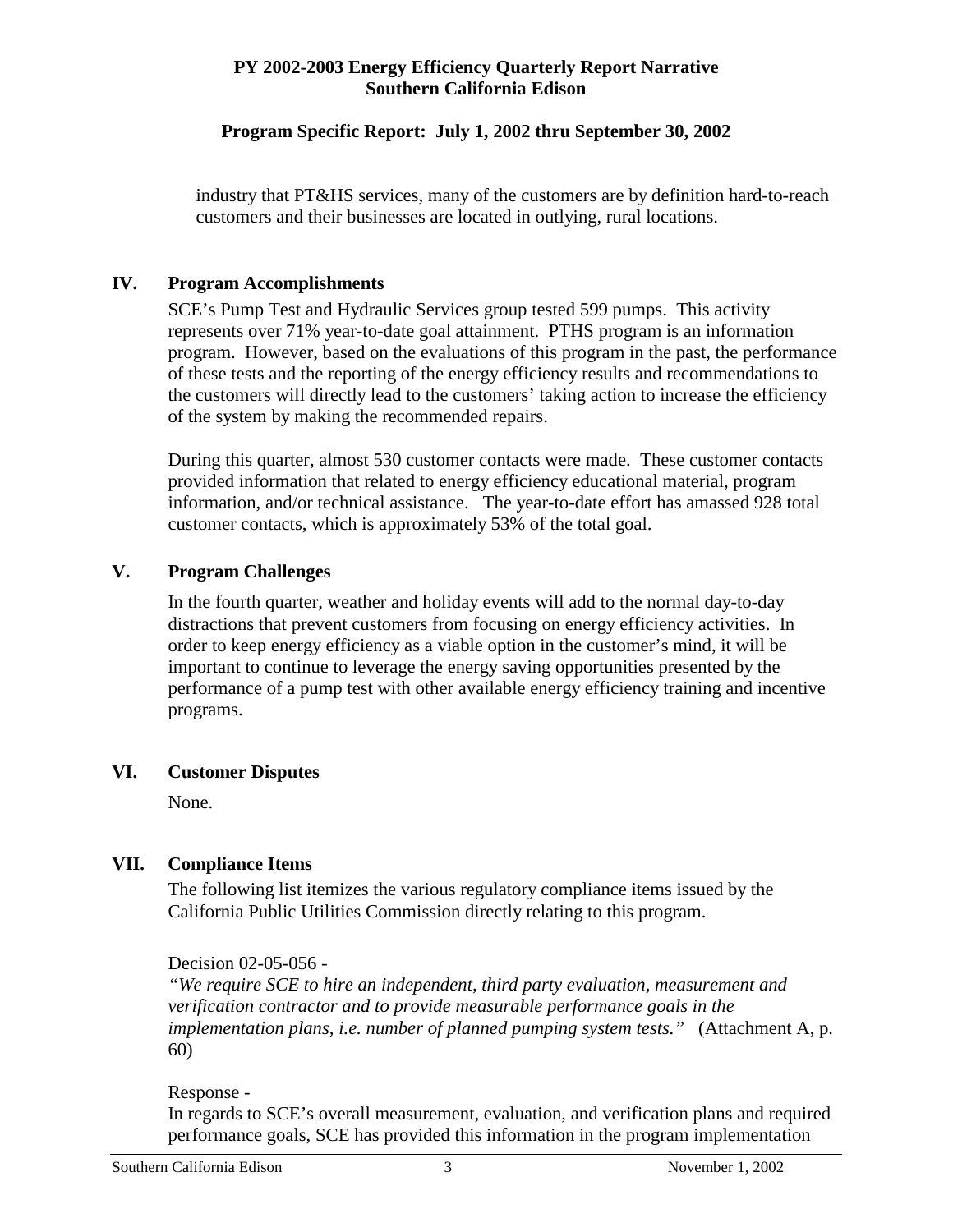# **Program Specific Report: July 1, 2002 thru September 30, 2002**

plans filed with the CPUC on May 24, 2002 and are also shown in the corresponding program workbook.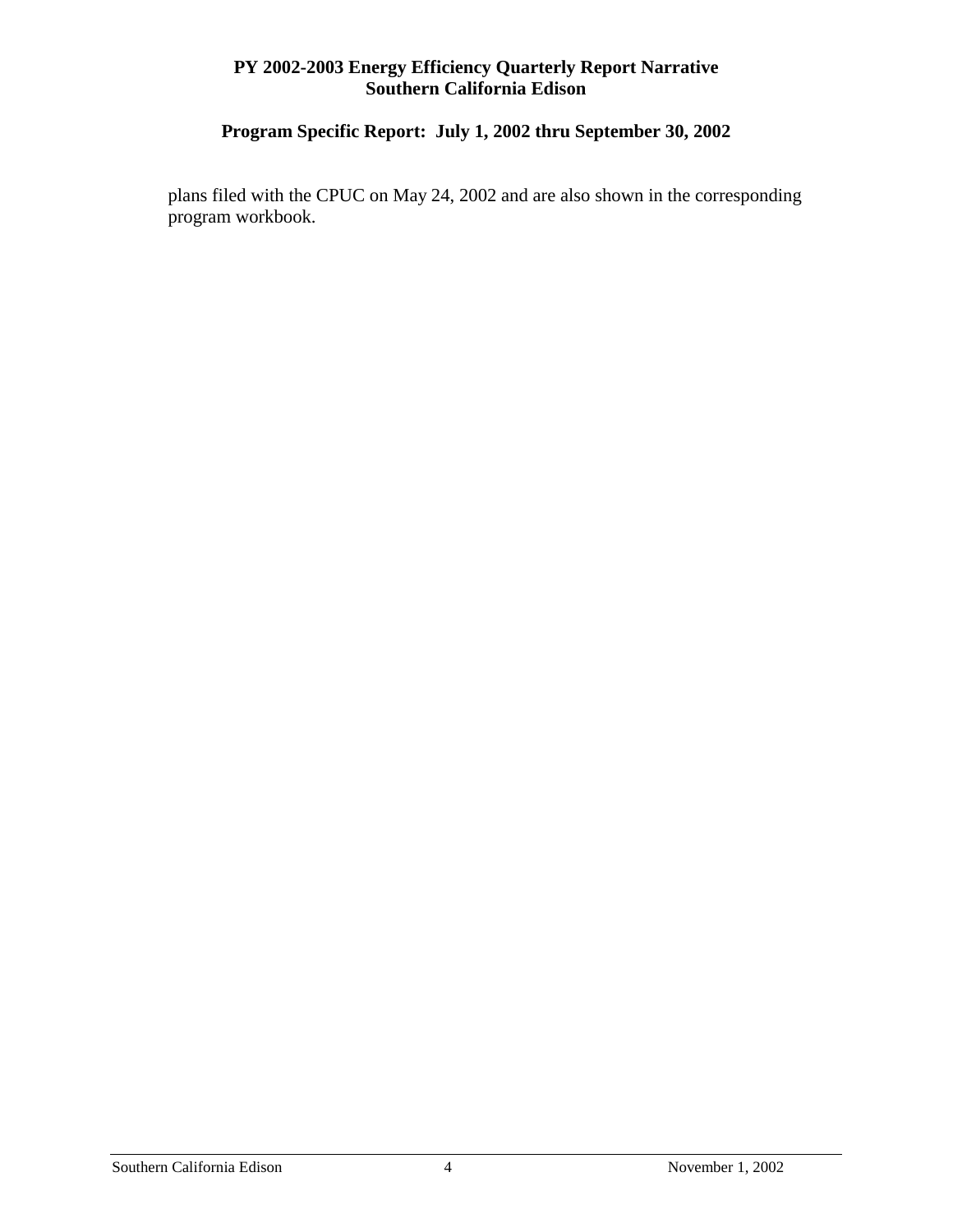# **Program Specific Report: July 1, 2002 thru September 30, 2002**

## Program Title: **Crosscutting Demonstration and Information Transfer**

#### **I. Program Overview**

The Local Crosscutting Demonstration and Information Transfer program is an information-only program that seeks to accelerate the introduction of energy efficient technologies, applications, and analytical tools that are not widely adopted in Southern California Edison's (SCE) service territory. The program targets both residential and nonresidential customer segments, including new construction, and engages in Demonstration & Information Transfer activities. The program is related to the statewide Emerging Technologies (ET) program, but is local in scope.

#### **II. Program Summary**

1. Total program budget  $= $450,000$ 

Expenditures to date  $=$  \$68,840

2. Total net demand reduction and energy savings:

Categorized as an information program consistent with the California Public Utilities Commission's 2002 Energy Efficiency Policy Manual.

3. Total number of customers served:

The Local Crosscutting Demonstration and Information Transfer program focuses on the promotion of emerging technologies to all customers.

4. Projected and actual number of units:

Please refer to the program activity tables shown in the corresponding program workbook.

5. Total rebate (\$) paid:

Not applicable to this information program.

# **III. Program Implementation Status**

1. Status of program delivery

No change from the program implementation plan submitted to the California Public Utilities Commission (CPUC) on May 24, 2002.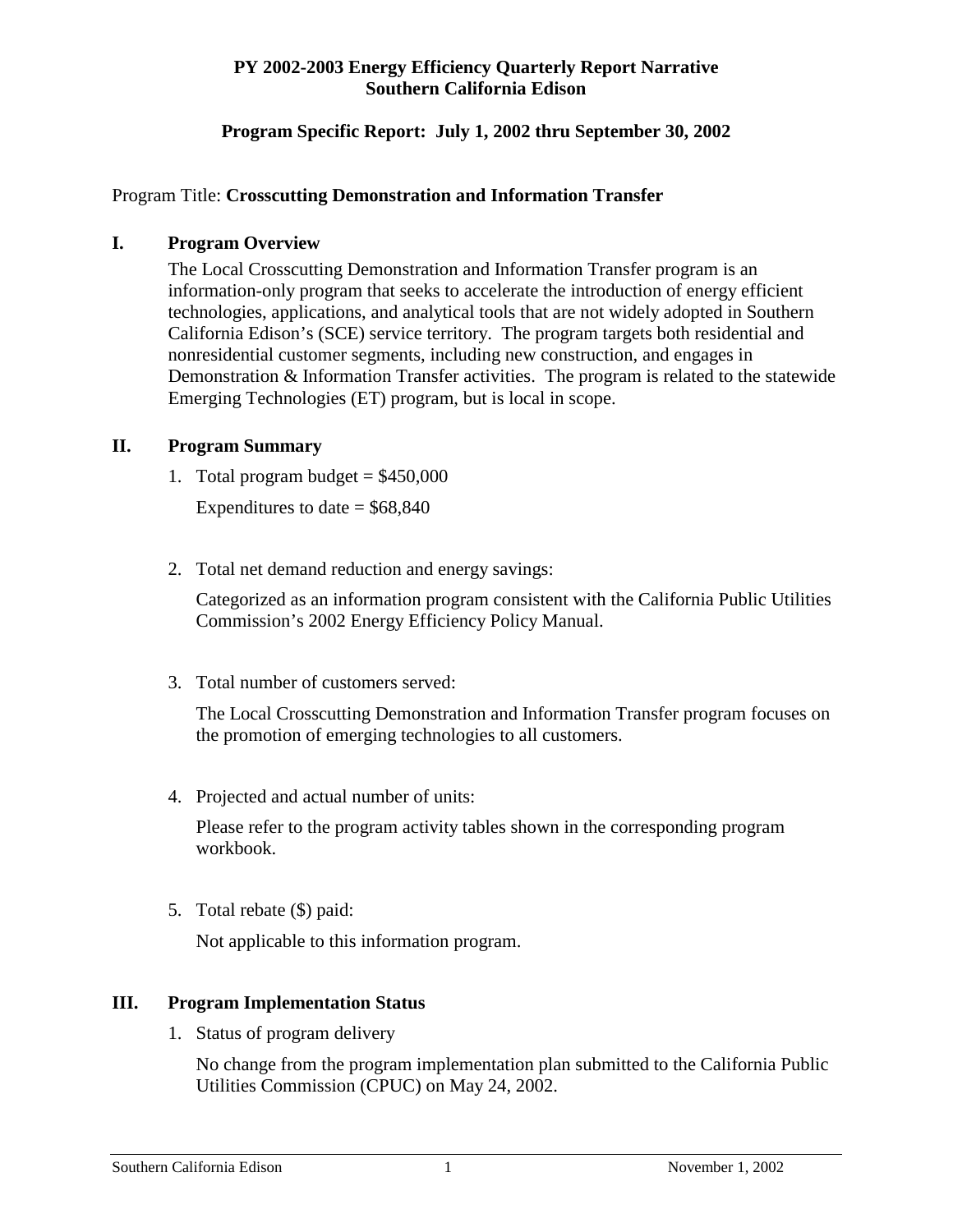# **Program Specific Report: July 1, 2002 thru September 30, 2002**

4. Customer Enrollment

The program does not use customer enrollment and rebate application forms. For demonstration projects at customer sites, negotiated contract agreements are used for each project.

5. Workbook

Please refer to informational tables shown in the program workbook for details of program expenditures and activities.

6. Training

The program did not sponsor any external training during the quarter.

7. Marketing

The program did not produce any new external marketing products during the quarter.

8. Hard-to-Reach

The Local Crosscutting Demonstration and Information Transfer program does not have specific goals for the hard-to-reach market segments. In general, the information the program generates through its demonstration activities tends to benefit all customers. One of the aims of the program is to explore the extent of application a new technology has in various market segments, in an effort to characterize the widest possible deployment opportunities. Thus, the program will seek opportunities to host appropriate demonstration projects at hard-to-reach customer sites, such as ethnic, small commercial, and residential customers. The information transfer will leverage the utilities overall efforts aimed at hard-to-reach customers.

# **IV. Program Accomplishments**

During the third quarter, the following technology application assessments were being pursued:

**1. Improving HVAC Performance and Indoor Air Quality (IAQ) using Ultraviolet Light.** This a field test conducted at an office facility in collaboration with the HVAC industry. An agreement with the manufacturer's major distributor in southern California was signed on September 9, 2002 to perform this assessment. The project installed a UV lamp in a rooftop package heat pump. The UV light should reduce bacterial growth on the cooling coil surfaces and reduce the pressure drop across the coils. This should improve the unit's overall cooling coil performance and improve the indoor air quality. Biological samples were collected prior to lamp activation. The project was near 50% complete at the end of the third quarter.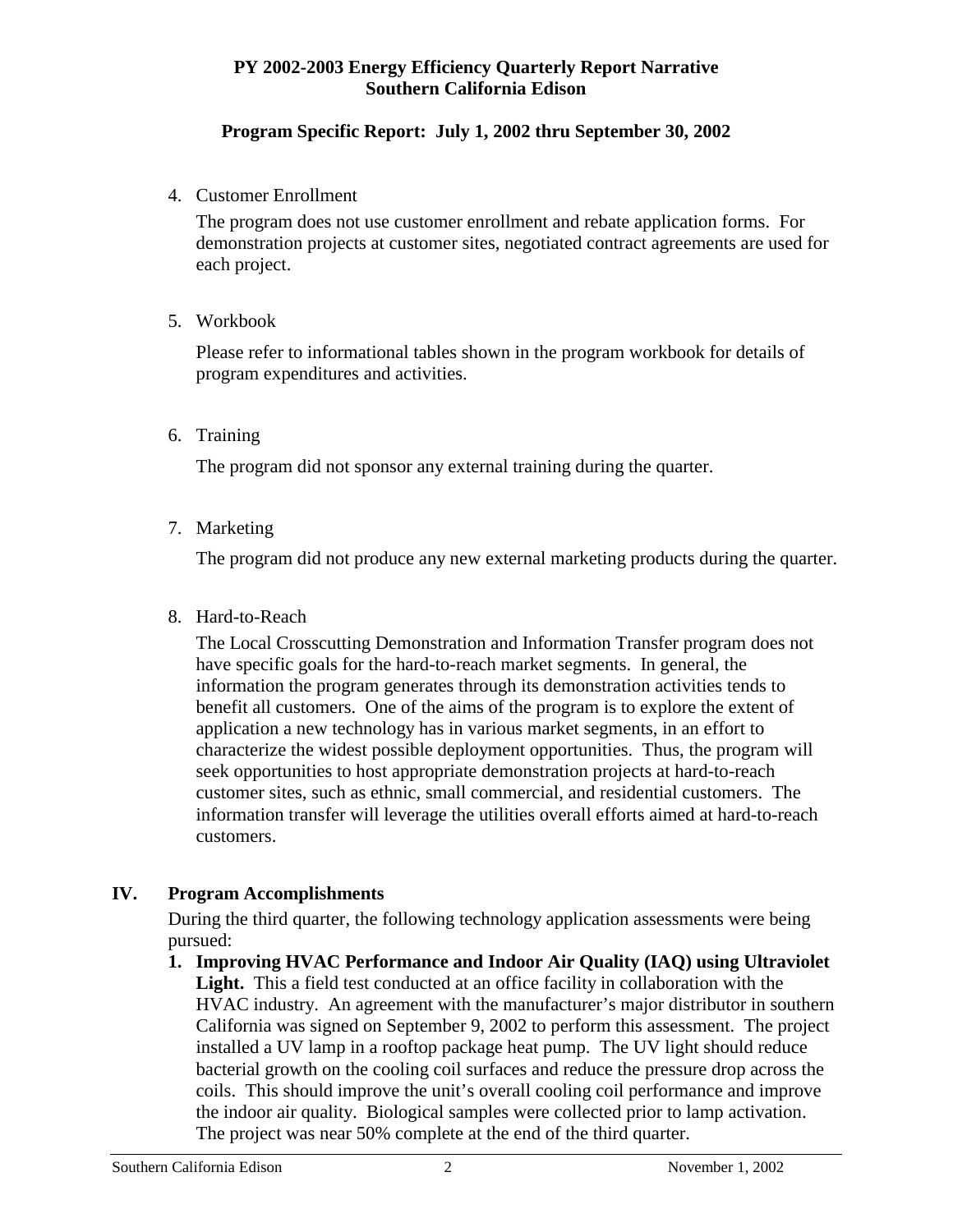# **Program Specific Report: July 1, 2002 thru September 30, 2002**

- **2. Spray-on Radiant Barrier for Existing Residential and/or Small Commercial Buildings.** A low emissivity coating will be sprayed onto the underside of roofs to form a radiant barrier. The radiant barrier will reduce attic air temperatures, and consequently reduce a structure's cooling load. This is a proposed field demonstration project at several customer sites in SCE's desert service area. The customer sites have yet to be selected, and no agreements have been signed. SCE expects to have sites and agreements signed during the fourth quarter for this assessment project.
- **3. Low-E Pigment for Stucco and Paints for Residential and/or Small Commercial Buildings.** Low-e pigment for stucco and paints will be applied to building structures to reduce cooling loads and energy usage. Customer sites have not been selected, and no agreements have been signed. SCE expects to have sites and agreements signed during the fourth quarter for this assessment project.
- **4. Integrated Design for Nonresidential Retrofit Buildings.** SCE will work with the customer's design team to optimize the overall site's energy usage using an integrated design approach during the design phase of a retrofit project. SCE is negotiating with the El Segundo Unified School District, and anticipates signing an agreement during the fourth quarter.
- **5. High Speed Hands Dryer.** A recently introduced hand dryer uses high velocity air to blow away most of the water on the hands and reduces the drying cycle by half of the time compared to a conventional hand dryer. A customer agreement to perform this assessment is not required. The project is close to 20% complete at the end of the third quarter.
- **6. Advanced Heuristic Thermostatic Control System.** A new type of advanced thermostat, with an embedded heuristic control function wired to either one or more occupancy sensors, may be used to control a room's cooling and heating demand. A field demonstration project, in collaboration with the manufacturer, will retrofit the advanced thermostat into an existing school facility. SCE is pursuing the assessment project with the Arcadia Unified School District. SCE expects to have a signed agreement during the fourth quarter.

# **V. Program Challenges**

No significant problems encountered to date.

# **VI. Customer Disputes**

None.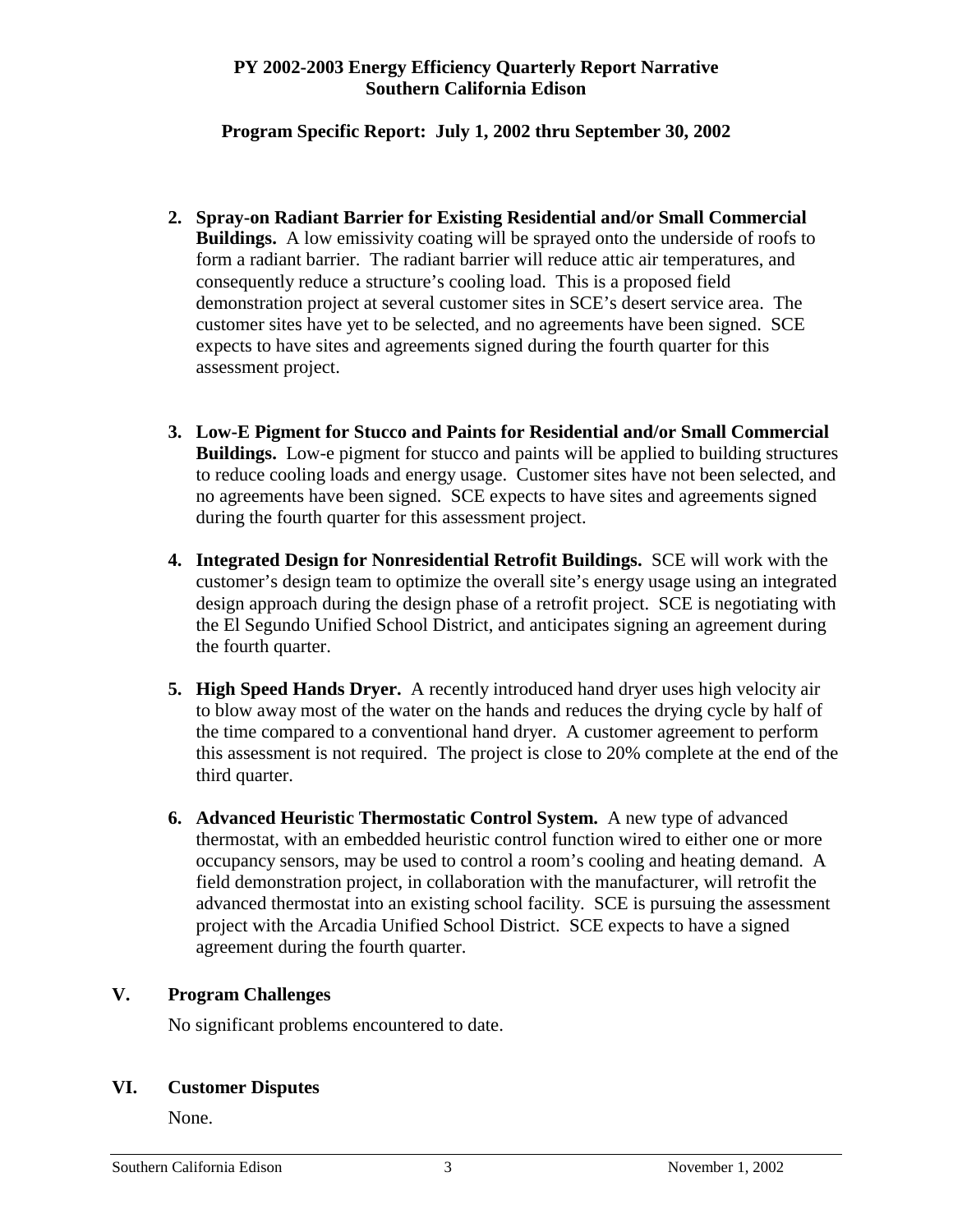# **Program Specific Report: July 1, 2002 thru September 30, 2002**

# **VII. Compliance Items**

 There are no remaining CPUC regulatory compliance items directly relating to this program.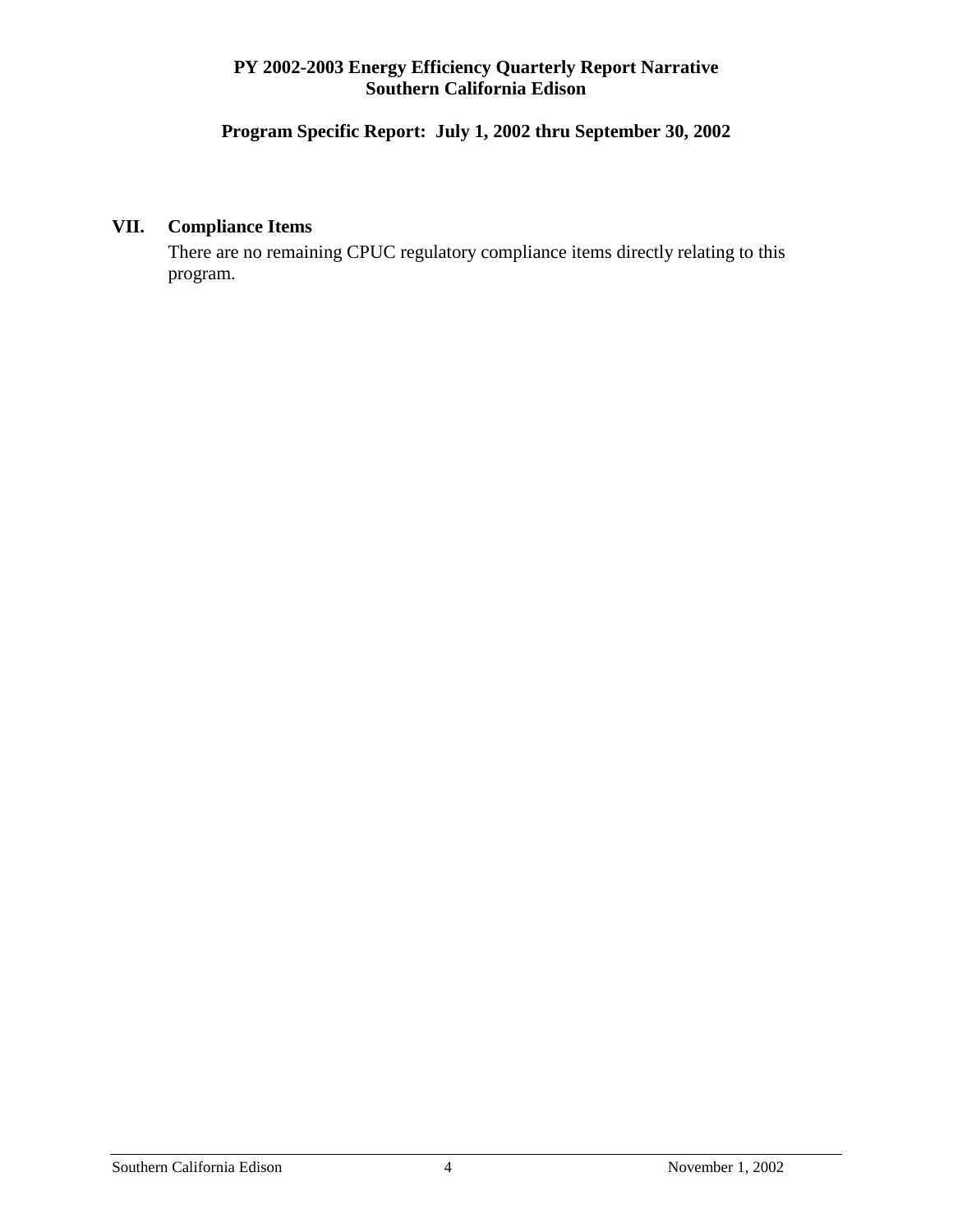# **Program Specific Report: July 1, 2002 thru September 30, 2002**

#### Program Title: **Local Government Initiative**

## **I. Program Overview**

Southern California Edison's Local Government Initiative (SCE-LGI) educates and informs community leaders, local government planners, building officials, builders, building owners, small business owners, and consumers about the economic benefits of energy efficiency in the areas of residential and nonresidential new construction, as well as small business. Designed with extensive input from Southern California local government building departments, the innovative programs offered through SCE-LGI are designed to help local governments build self-sustaining energy efficiency partnerships with their constituents.

## **II. Program Summary**

1. Total program budget  $= $850,000$ 

Expenditures to date  $= $309,328$ 

2. Total net demand reduction and energy savings:

Categorized as an information program consistent with the California Public Utilities Commission's (CPUC) 2002 Energy Efficiency Policy Manual.

3. Total number of customers served:

Projected:

- 16 New local jurisdictions
- 12 Jurisdictions hard-to-reach

Actual:

15 Jurisdictions committed

- 11 Jurisdictions identified as hard-to-reach
- 4. Projected and actual number of units:

Please refer to tables shown in the corresponding program workbook.

5. Total rebate (\$) paid:

Not applicable to this information program.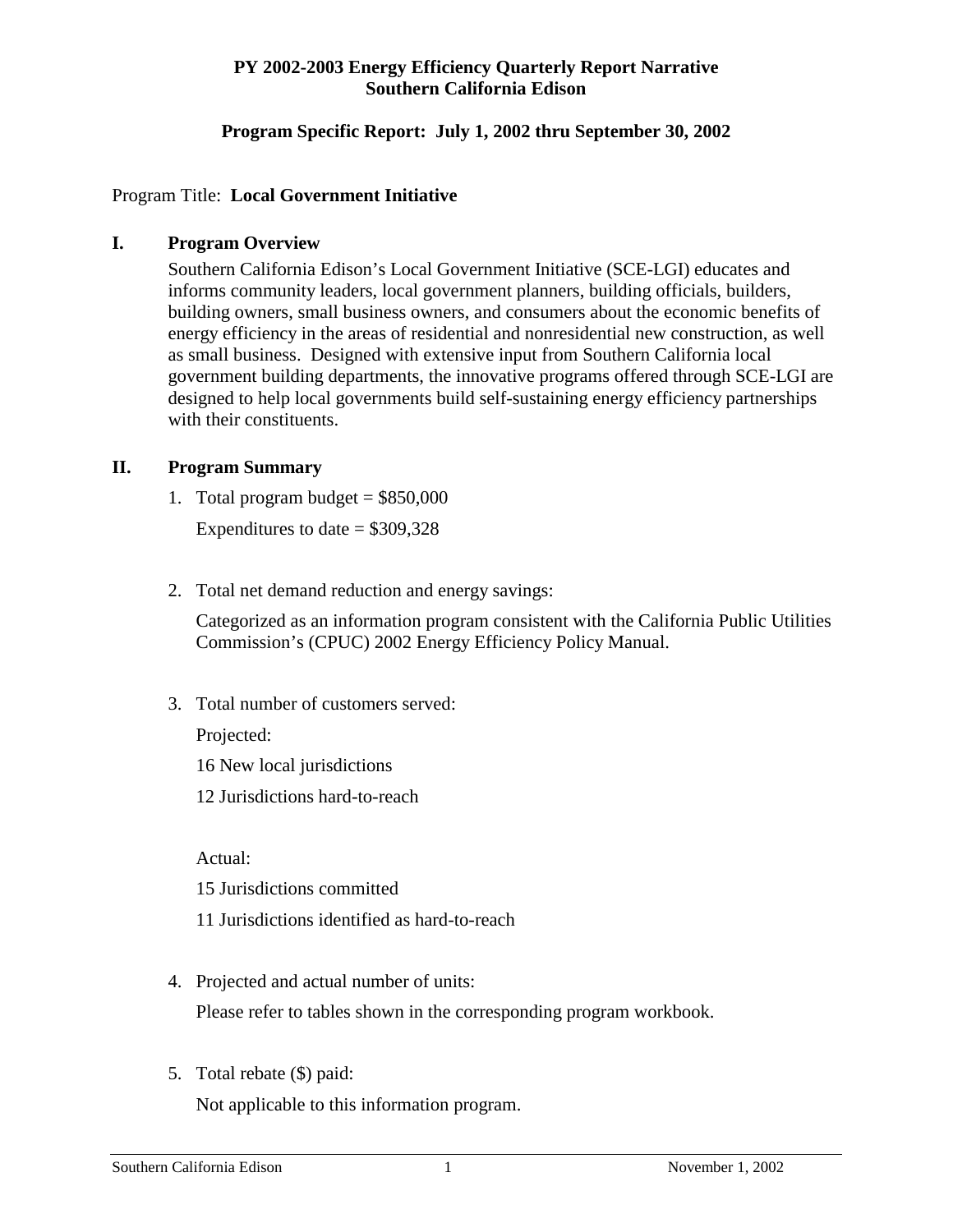# **Program Specific Report: July 1, 2002 thru September 30, 2002**

# **III. Program Implementation Status**

1. Status of program delivery

No change from the program implementation plan submitted to the California Public Utilities Commission (CPUC) on May 24, 2002.

2. Customer Enrollment

Due to the nature of the program there are no customer enrollment forms.

3. Workbook

Please refer to informational tables shown in the program workbook for details of program expenditures and activities.

4. Training

Customer training is typically not conducted due to the nature of the program. However, there are numerous workshops associated with codes and standards advocacy. These workshops are listed under the Program Accomplishments section shown below.

5. Marketing

A new brochure for the program was designed and created for distribution to existing jurisdictions. In addition, SCE created customized CEEP brochures by adding the city logo to the brochures if requested. A direct mail piece was sent to targeted jurisdictions promoting CEEP and well as other cross-cutting programs CheckPoint and Express Efficiency

6. Hard-to-Reach

The Local Government Initiative will focus its efforts on primarily hard to reach jurisdictions in rural and/or predominantly moderate-income areas. To date, the program has secured 11 new local jurisdictions to the program from hard to reach geographical areas.

# **IV. Program Accomplishments**

During the third quarter, 11 new jurisdictions have become CEEP participants of which 8 of the jurisdictions fall within the hard-to reach areas.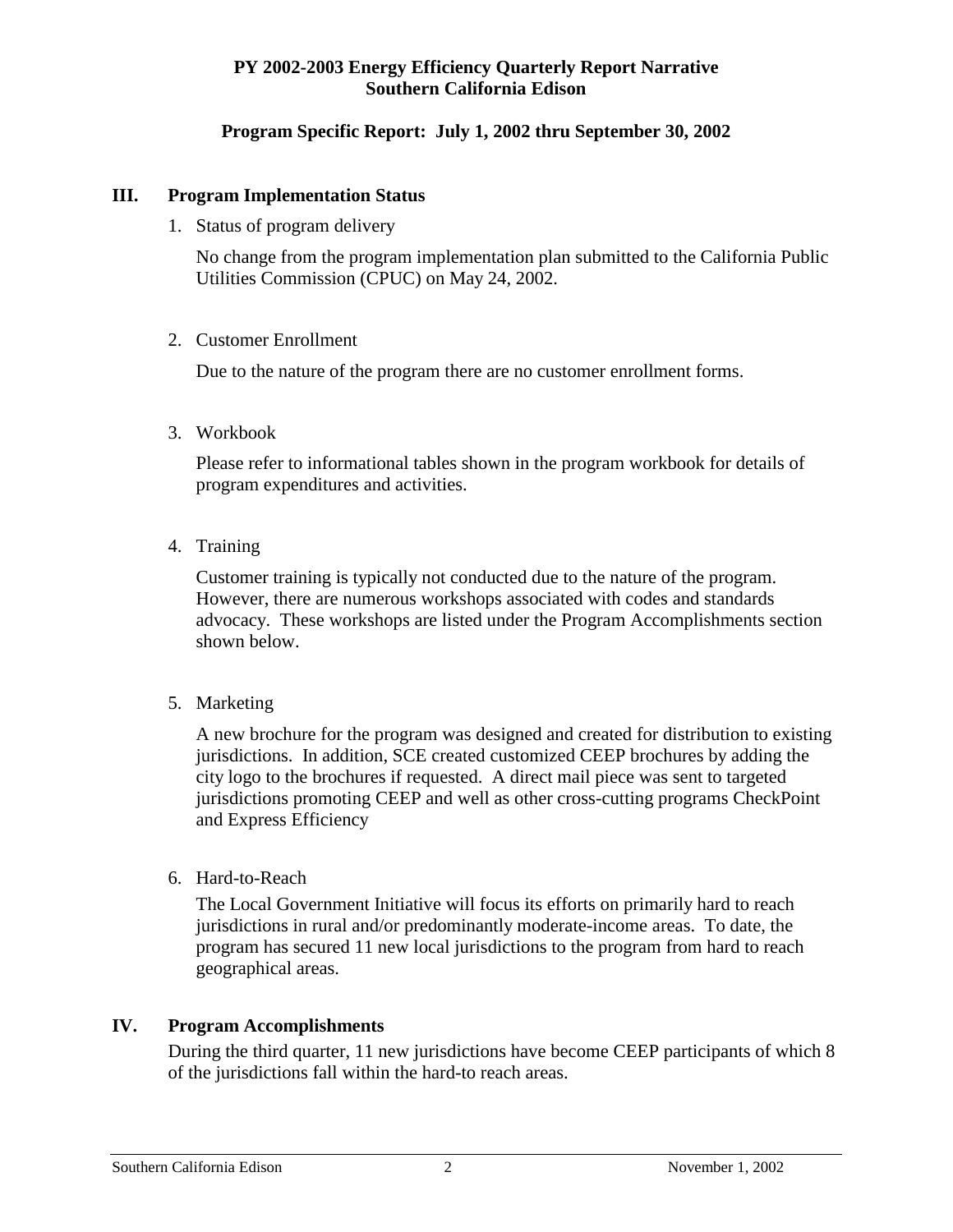# **Program Specific Report: July 1, 2002 thru September 30, 2002**

The SCE-LGI program was presented to over 50 participants at a one-day seminar featuring Sustainable Building Programs and Policies in California. Participants included key local government officials.

# **V. Program Challenges**

No significant problems encountered to date.

## **VI. Customer Disputes**

None.

## **VII. Compliance Items**

The following list itemizes the various regulatory compliance items issued by the California Public Utilities Commission directly relating to this program.

#### Decision 02-05-046 -

*"We require SCE to provide more detailed budget information specifically on direct implementation costs and to hire an independent, third party evaluation, measurement and verification contractor."* (Attachment A, p. 59)

Response -

To fulfill the requirement associated with direct implementation costs, SCE has provided more detailed information regarding the program budget as shown in Attachment B. SCE's overall measurement, evaluation, and verification plans may be found in Section 5.

In response to CPUC direction, SCE will notify customers that they cannot receive rebates, discounts, incentives or other services from more than one program for similar measures installed by the same customer. Furthermore, in the role as contract administer, SCE will require third parties to eliminate customer double-dipping.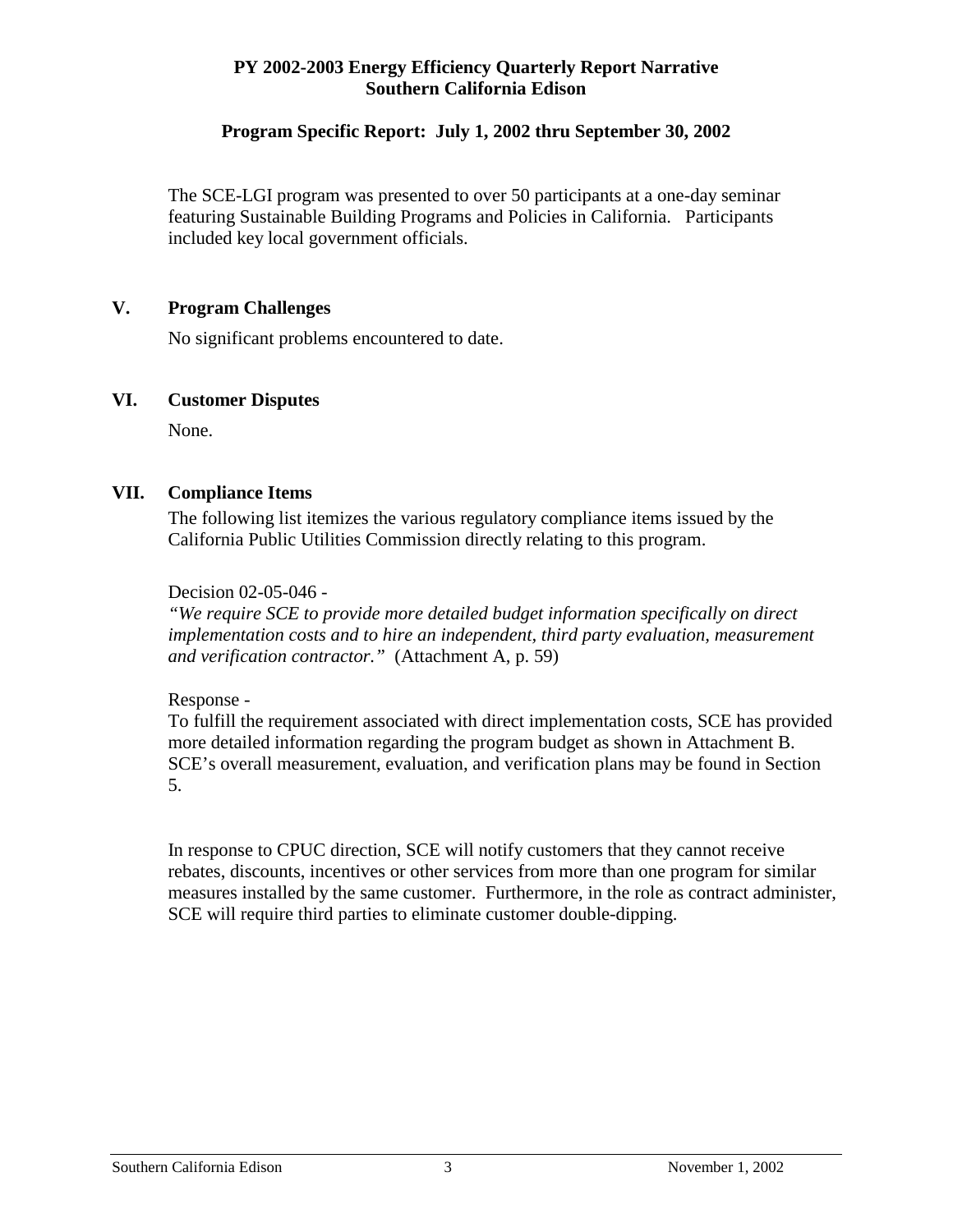# **Program Specific Report: July 1, 2002 thru September 30, 2002**

#### Program Title: **Codes and Standards, Local**

#### **I. Program Overview**

This local program assists in the process to bring about cost-effective upgrades to the State's energy related codes and standards that will benefit California as a whole. The California Energy Commission (CEC) has begun the 2003/2005-revision process for both the Title 24 and Title 20 energy standards. This program supports the CEC 2003/2005 standard revision process for both California Title-20 and Title 24. Program activities include:

- Working with manufacturers and industry to develop test procedures for equipment certification, and
- Providing guidance through educational efforts targeted towards local code officials, contractors, consultants, and other groups that are part of the implementation, administration, and enforcement of both new and existing energy codes.

#### **II. Program Summary**

1. Total program budget  $= $50,000$ 

Expenditures to date  $= $14,979$ 

2. Total net demand reduction and energy savings:

Categorized as an information program consistent with the California Public Utilities Commission's (CPUC) 2002 Energy Efficiency Policy Manual.

3. Total number of customers served:

The Local Codes and Standards program focuses on upgrades and enhancements in the energy efficiency standards and codes thereby benefiting all Californians.

4. Projected and actual number of units:

Please refer to tables shown in the corresponding program workbook.

5. Total rebate (\$) paid:

Not applicable to this information program.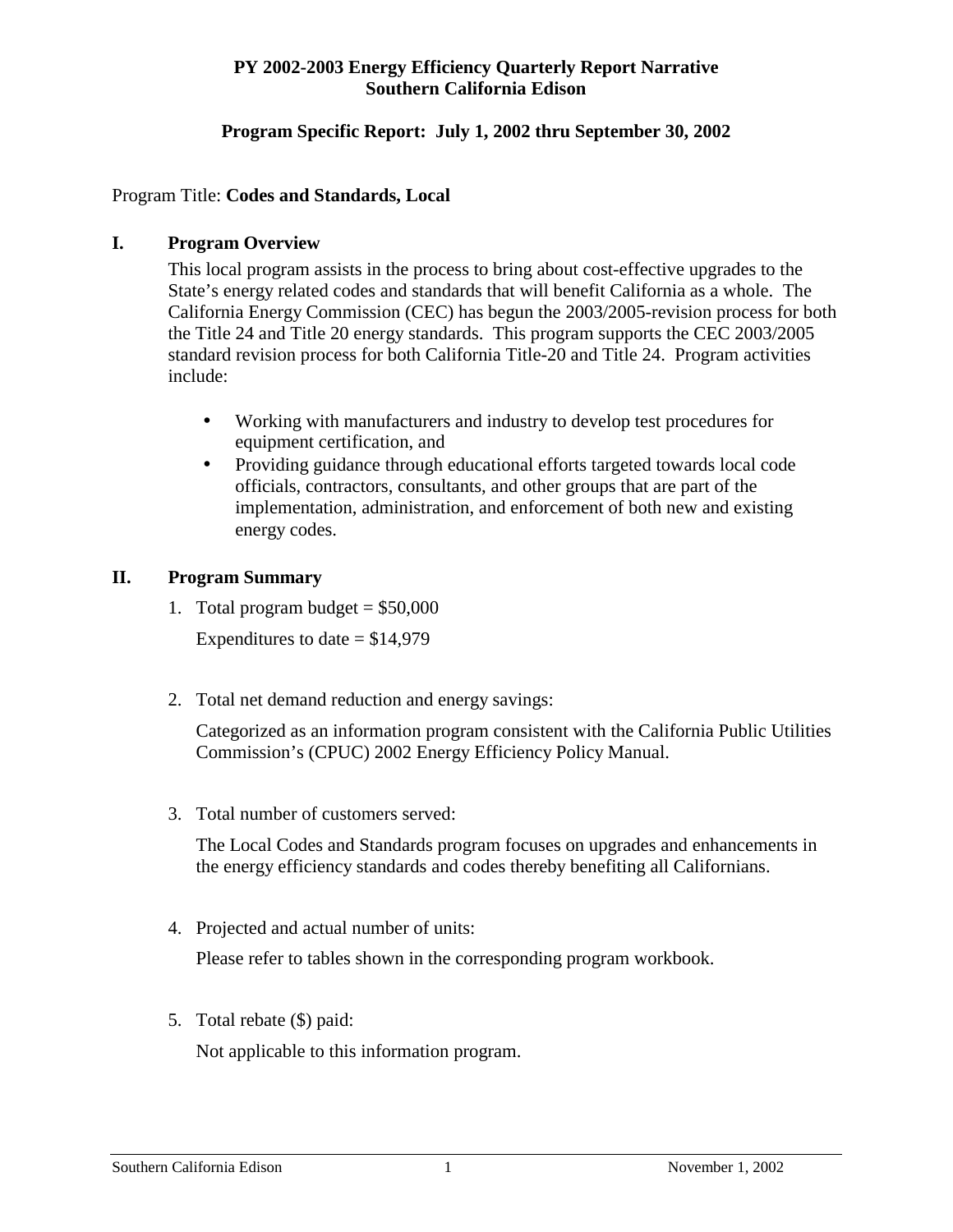# **Program Specific Report: July 1, 2002 thru September 30, 2002**

# **III. Program Implementation Status**

1. Status of program delivery

No change from the program implementation plan submitted to the California Public Utilities Commission (CPUC) on May 24, 2002.

#### 2. Customer Enrollment

Due to the nature of the program there are no customer enrollment forms.

4. Workbook

Please refer to informational tables shown in the program workbook for details of program expenditures and activities.

4. Training

Customer training is typically not conducted due to the nature of the program. However, there are numerous workshops associated with codes and standards advocacy. These workshops are listed under the Program Accomplishments section shown below.

7. Marketing

The program did not conduct any marketing activities during this quarter.

8. Hard-to-Reach

Codes and Standards activities support hard-to-reach market segments by advocating cost effective code enhancements that promote energy efficiency for all building types and appliances included in the California standards.

# **IV. Program Accomplishments**

 SCE program staff is working to complete one code training class in the fourth quarter. The tentative date for the class is December 12, 2002.

# **V. Program Challenges**

No significant problems encountered to date.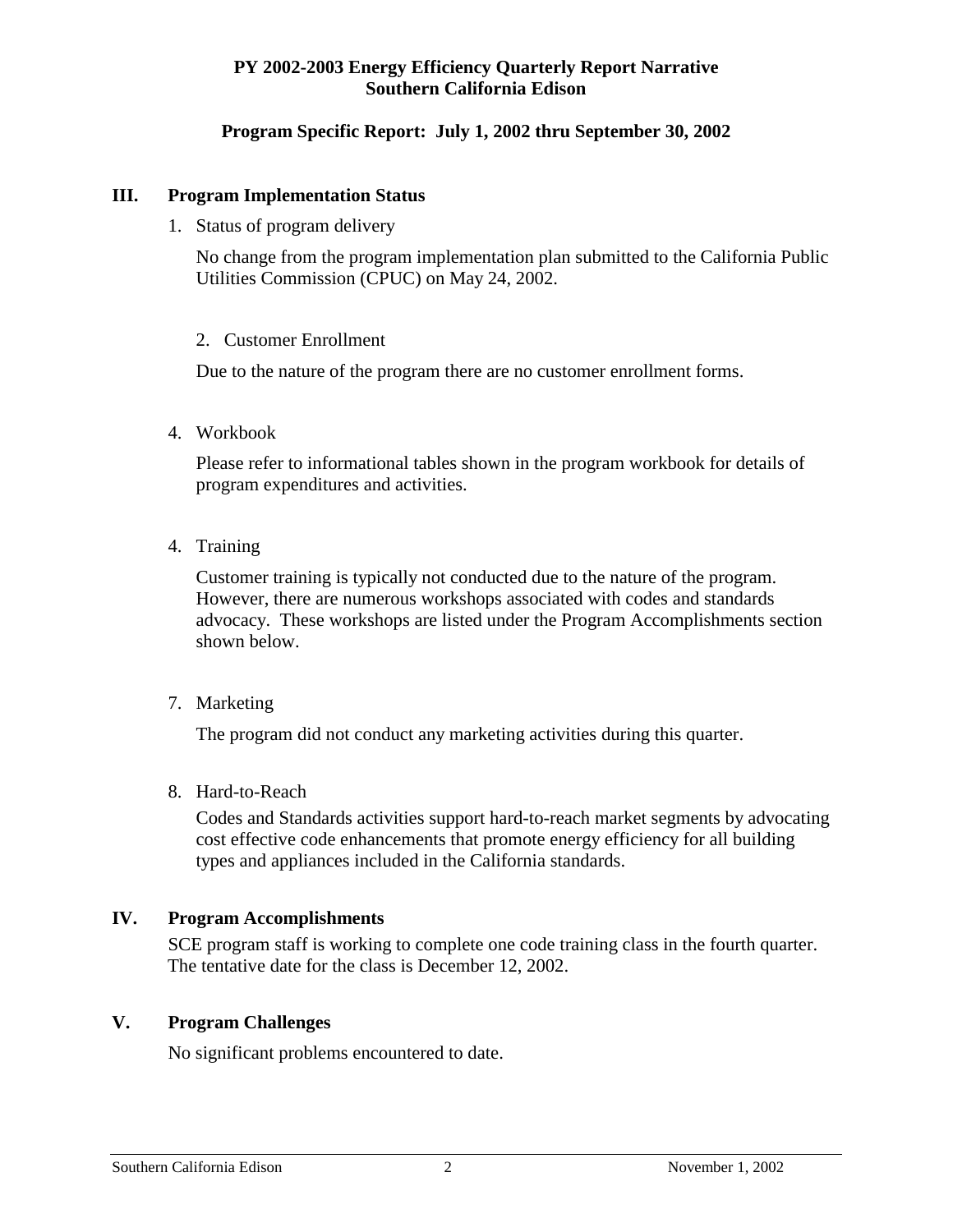# **Program Specific Report: July 1, 2002 thru September 30, 2002**

#### **VI. Customer Disputes**

None.

#### **VII. Compliance Items**

The following list itemizes the various regulatory compliance items issued by the California Public Utilities Commission directly relating to this program.

Decision 02-05-046 -

*"We require SCE to provide more detailed budget information specifically on direct implementation costs. An independent, third party shall perform evaluation, measurement and verification of the program."* (Attachment A, p. 55)

#### Response -

To fulfill the requirement associated with direct implementation costs, SCE has provided more detailed information in the program workbook. SCE's overall measurement, evaluation, and verification plans may be found in Section 5.

In response to CPUC direction, SCE will notify customers that they cannot receive rebates, discounts, incentives or other services from more than one program for similar measures installed by the same customer. Furthermore, in the role as contract administer, SCE will require third parties to eliminate customer double-dipping.